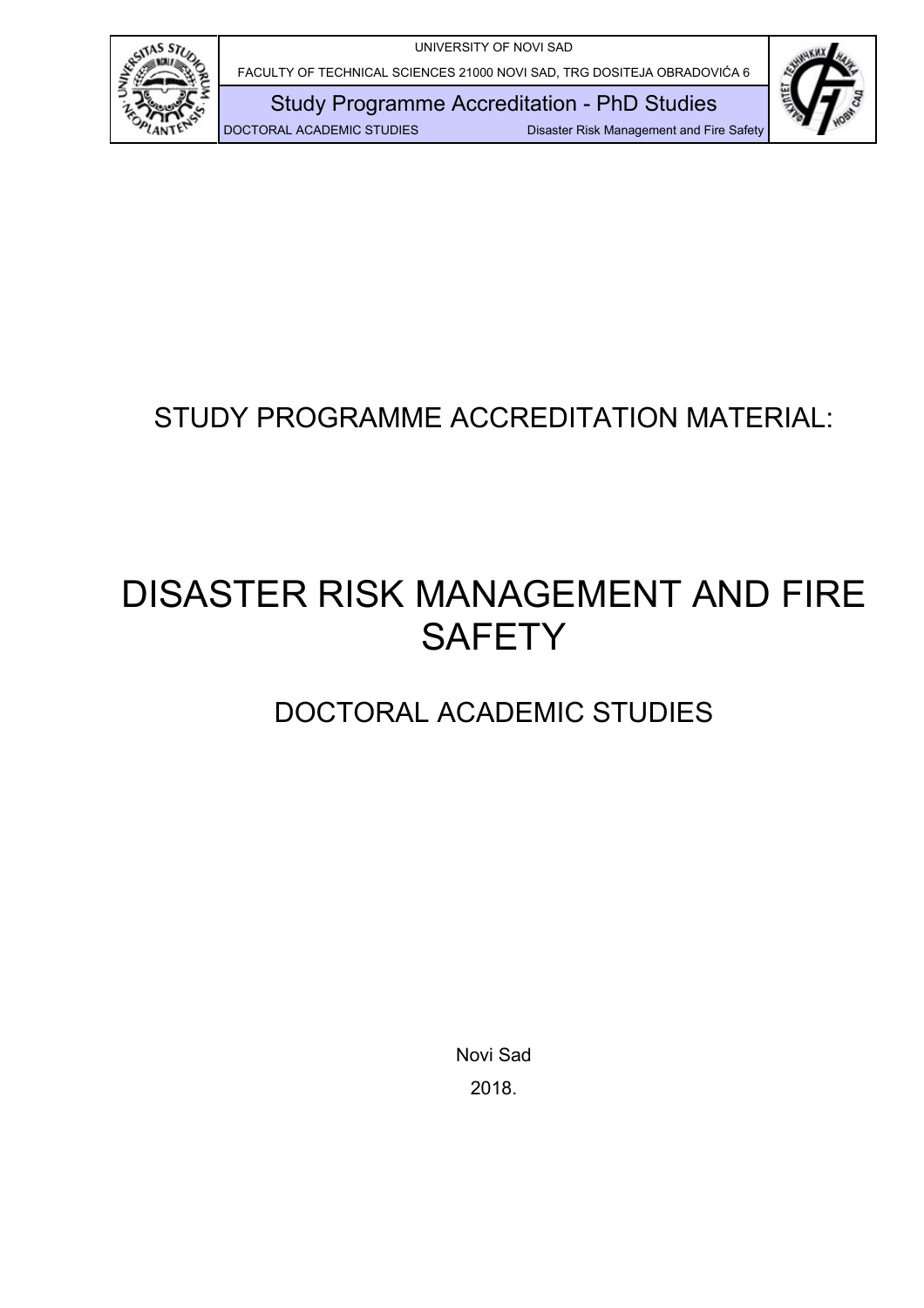FACULTY OF TECHNICAL SCIENCES 21000 NOVI SAD, TRG DOSITEJA OBRADOVIĆA 6





# **Content**

| 00. Higher Education Institution Competence for the<br><b>Implementation of PhD Studies</b>                   |  |  |  |  |  |                                                                                                                                                                                                                                |  |  | 3  |
|---------------------------------------------------------------------------------------------------------------|--|--|--|--|--|--------------------------------------------------------------------------------------------------------------------------------------------------------------------------------------------------------------------------------|--|--|----|
| 01. Programme Structure                                                                                       |  |  |  |  |  |                                                                                                                                                                                                                                |  |  | 4  |
| 03. Programme Goals                                                                                           |  |  |  |  |  |                                                                                                                                                                                                                                |  |  | 5  |
| 04. Graduates' Competencies                                                                                   |  |  |  |  |  |                                                                                                                                                                                                                                |  |  | 6  |
| 05. Curriculum                                                                                                |  |  |  |  |  |                                                                                                                                                                                                                                |  |  | 8  |
| Table 5.1 Courses schedule by semester and year of                                                            |  |  |  |  |  |                                                                                                                                                                                                                                |  |  | 8  |
| study<br>Table 5.2 Course specification                                                                       |  |  |  |  |  | the second contract of the second contract of                                                                                                                                                                                  |  |  | 13 |
| Scientific Research Method                                                                                    |  |  |  |  |  |                                                                                                                                                                                                                                |  |  | 13 |
| Selected Chapters in Disaster Risk<br>Management and Fire Safety                                              |  |  |  |  |  |                                                                                                                                                                                                                                |  |  | 14 |
| Selected Chapters in Mathematics 1                                                                            |  |  |  |  |  | de la caractería de la caractería de la caractería                                                                                                                                                                             |  |  | 15 |
| Selected Chapters in Mathematics 2                                                                            |  |  |  |  |  |                                                                                                                                                                                                                                |  |  | 17 |
| Selected Chapters in Physics                                                                                  |  |  |  |  |  |                                                                                                                                                                                                                                |  |  | 18 |
| Selected Chepters of Chemistry                                                                                |  |  |  |  |  | the second contract of the second contract of the second contract of the second contract of the second contract of the second contract of the second contract of the second contract of the second contract of the second cont |  |  | 19 |
| Selected Chapers In Qualitative Risk<br><b>Assessment Methods</b>                                             |  |  |  |  |  |                                                                                                                                                                                                                                |  |  | 21 |
| <b>Theory of Security Systems</b>                                                                             |  |  |  |  |  |                                                                                                                                                                                                                                |  |  | 22 |
| Introduction to Scientific and Research Work                                                                  |  |  |  |  |  |                                                                                                                                                                                                                                |  |  | 24 |
| Advanced risk assessment methods                                                                              |  |  |  |  |  |                                                                                                                                                                                                                                |  |  | 25 |
| Selected Topics in Modern Methods of Data<br><b>Collection and Processing</b>                                 |  |  |  |  |  |                                                                                                                                                                                                                                |  |  | 26 |
| Selected Chapters in Seismic Hazard<br>Assessment and Vulnerability of Civil<br><b>Engineering Structures</b> |  |  |  |  |  |                                                                                                                                                                                                                                |  |  | 27 |
| Advanced data models and database systems                                                                     |  |  |  |  |  |                                                                                                                                                                                                                                |  |  | 28 |
| research - selected chapters                                                                                  |  |  |  |  |  |                                                                                                                                                                                                                                |  |  | 29 |
| Security and Resilience of Critical<br>Infrastructures                                                        |  |  |  |  |  | .                                                                                                                                                                                                                              |  |  | 30 |
| Public Health in Emergency and Crisis                                                                         |  |  |  |  |  | .                                                                                                                                                                                                                              |  |  | 32 |
| Hazards and Protection from Electrostatic<br><b>Discharges</b>                                                |  |  |  |  |  | the contract of the contract of the contract of the contract of the contract of the contract of the contract of                                                                                                                |  |  | 33 |
| Selected Chapters in Flood Prevention and<br>Protection                                                       |  |  |  |  |  | de la caractería de la caractería de la caractería                                                                                                                                                                             |  |  | 34 |
| Selected topics of project management                                                                         |  |  |  |  |  | والمتعاط والمتعاونة والمتعاونة والمتعاونة والمتعاونة                                                                                                                                                                           |  |  | 35 |
| Doctoral Dissertation - Research and<br><b>Publishing of Results 1</b>                                        |  |  |  |  |  | .                                                                                                                                                                                                                              |  |  | 36 |
| Selected Topics in Risk Management and<br><b>Insurance Management</b>                                         |  |  |  |  |  |                                                                                                                                                                                                                                |  |  | 37 |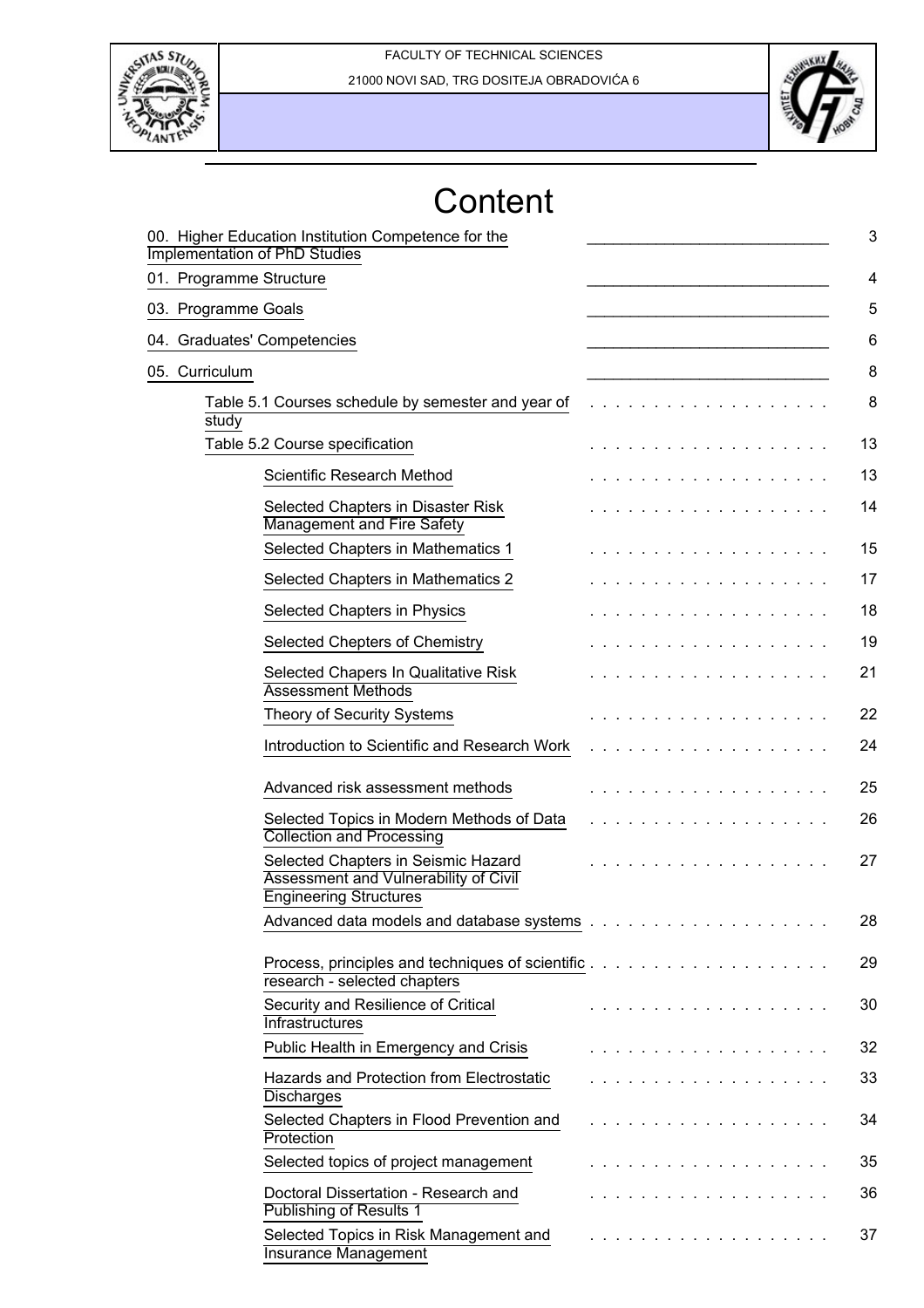



# **Content**

| Selected Chapters in Water Regulation and<br>Protection                                                      | .                                 | 38 |
|--------------------------------------------------------------------------------------------------------------|-----------------------------------|----|
| Energy Efficiency in Buildings and Climate<br>Changes                                                        |                                   | 39 |
| Media Systems and Crisis Management                                                                          |                                   | 40 |
| Selected Chapters in Durability of Concrete<br>and Masonry Structures and Robustness of<br><b>Structures</b> |                                   | 41 |
| Fire Safety of Building Structures - Selected<br>Chapters                                                    | and the state of the state of the | 42 |
| Advanced Disaster Risk Analisys Methodes                                                                     |                                   | 43 |
| Selected Chapters in Hydro-infortmacis                                                                       | .                                 | 44 |
| Power Utilization Safety and Power Outage<br><b>Risks</b>                                                    |                                   | 45 |
| Mental Health and Psychosocial Support in<br>Crisis                                                          |                                   | 46 |
| Doctoral Dissertation - Research and<br><b>Publishing of Results 2</b>                                       | .                                 | 47 |
| Doctoral Dissertation - Theoretical Bases                                                                    |                                   | 48 |
| Doctoral Dissertation - Research and<br><b>Publishing of Results 3</b>                                       |                                   | 49 |
| Doctoral Dissertation - Elaborate                                                                            | .                                 | 50 |
| Doctoral Dissertation - Technical processing<br>and Defence                                                  |                                   | 51 |
| 06. Programme Quality, Contemporaneity and International<br>Compliance                                       |                                   | 52 |
| 07. Student Enrollment                                                                                       |                                   | 53 |
| 08. Student Evaluation and Progress                                                                          |                                   | 54 |
| 09. Teaching Staff                                                                                           |                                   | 56 |
| 10. Organizational and Material Resources                                                                    |                                   | 57 |
| 11. Quality Control                                                                                          |                                   | 58 |
| 12. Transparency                                                                                             |                                   | 59 |
| 13. Studies in a foreign language                                                                            |                                   | 60 |
| 15. IMT programme                                                                                            |                                   | 61 |
|                                                                                                              |                                   |    |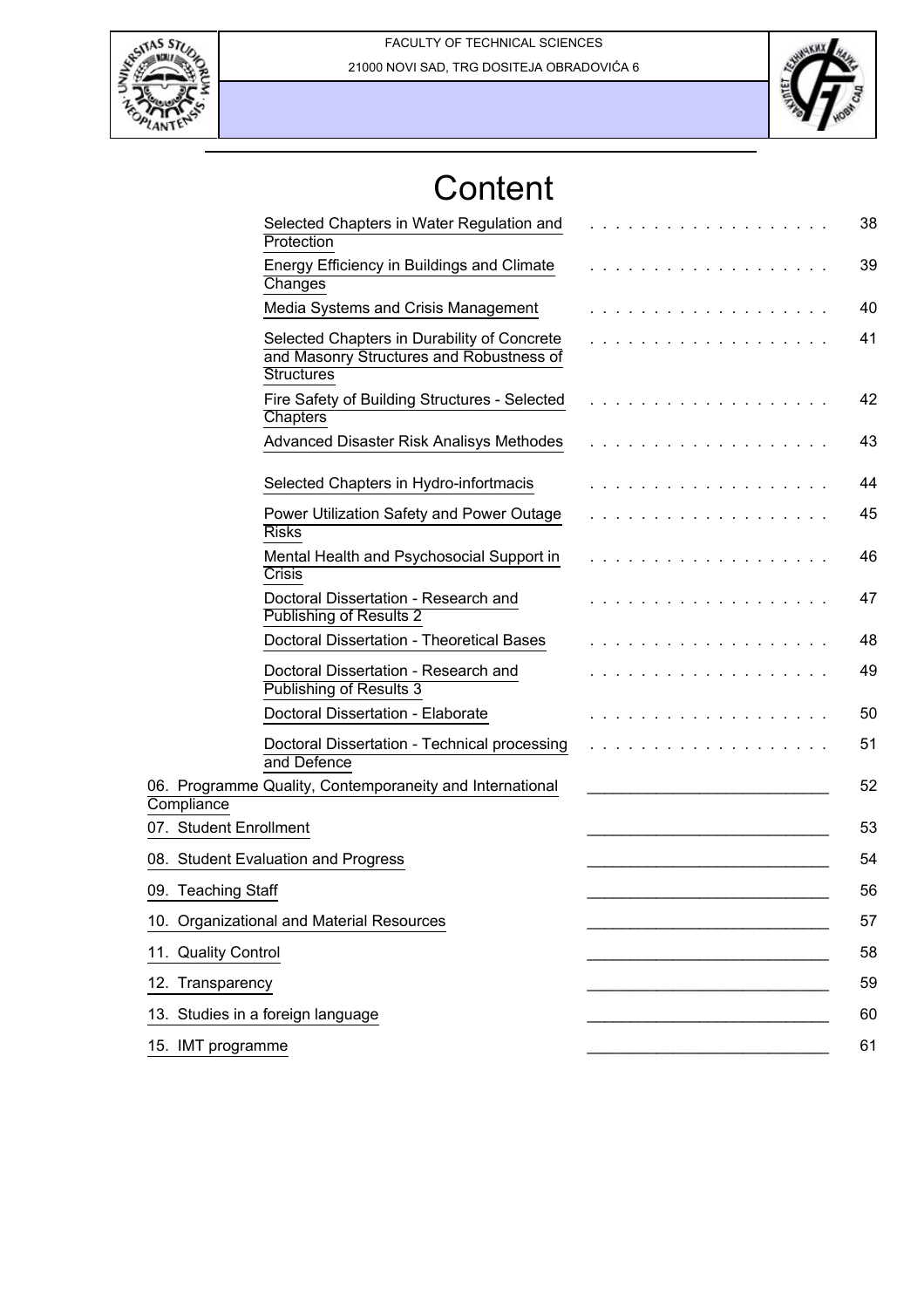

FACULTY OF TECHNICAL SCIENCES 21000 NOVI SAD, TRG DOSITEJA OBRADOVIĆA 6

Study Programme Accreditation - PhD Studies



DOCTORAL ACADEMIC STUDIES Disaster Risk Management and Fire Safety

| Programme name                                                                    | Disaster Risk Management and Fire Safety                                            |
|-----------------------------------------------------------------------------------|-------------------------------------------------------------------------------------|
| Independent higher education institution where the<br>programme is being executed | University of Novi Sad                                                              |
| Higher education institution where the programme is<br>being executed             | <b>Faculty of Technical Sciences</b>                                                |
| Educational-scientific/educational-art field                                      | Interdisciplinary                                                                   |
| Scientific, proffesional or art field                                             | Civil Engineering, Engineering Management,<br><b>Environmental Engineering</b>      |
| Type of studies                                                                   | <b>Doctoral Academic Studies</b>                                                    |
| Study scope, expressed in ECTS                                                    | 180                                                                                 |
| Academic degree, abbreviation                                                     | Doctor of Science - Disaster Risk Management and Fire<br>Safety, Ph.D               |
| Study length                                                                      | 3                                                                                   |
| Programme implementation starting year                                            |                                                                                     |
| Future course implementation starting year (for new<br>programme)                 | 2019                                                                                |
| Number of students attending this programme                                       | $\mathbf 0$                                                                         |
| Planned number of students to be enrolled in this<br>programme                    | 36                                                                                  |
| Programme approval date (state the approval<br>issuer)                            | 05.09.2018 - Science Education Council<br>20.09.2018 - University of Novi Sad Senat |
| Programme language                                                                | Serbian, English                                                                    |
| Programme accreditation year                                                      |                                                                                     |
| Web address containing programme information                                      | http://www.ftn.uns.ac.rs                                                            |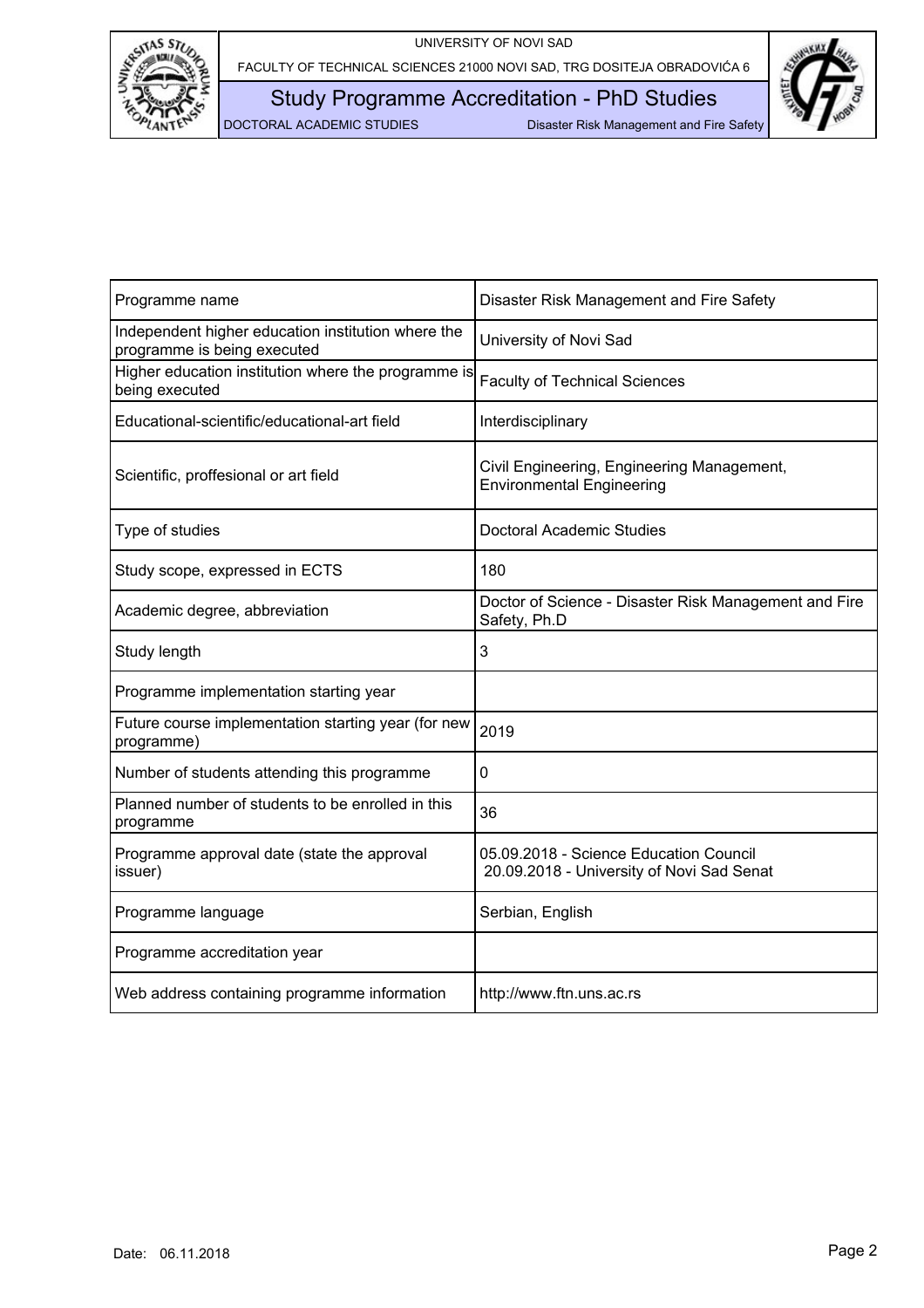

<span id="page-4-0"></span>The Faculty is fully prepared in terms of academic staff, classroom capacity and other facilities for administering doctoral studies in all the fields studied at the Faculty based on indicators related to scientific and research work. The Faculty has a short-term and long-term plan and is accredited as a scientific and research institution, as required by law.

The ability of the Faculty to administer doctoral studies can be indicated by the following criteria:

•the number of Ph.D. and Master theses defended at the higher education institution which are in the area for which the study programme is accredited, in terms of the ratio of the doctoral and master theses and the number of students who have graduated from the programme and the number of professors.

•the ratio between the number of professors and the number of professors involved in scientific and research projects.

•the ratio between publications in the Ministry of Science acclaimed international journals in the last 10 years and the number of professors.

•cooperation with institutions in the country and abroad

•the Faculty employs a number of tenured teachers who have acted as doctoral thesis supervisors.

The capability of the Faculty to administer doctoral studies is obvious from the references which are enclosed with the accreditation material.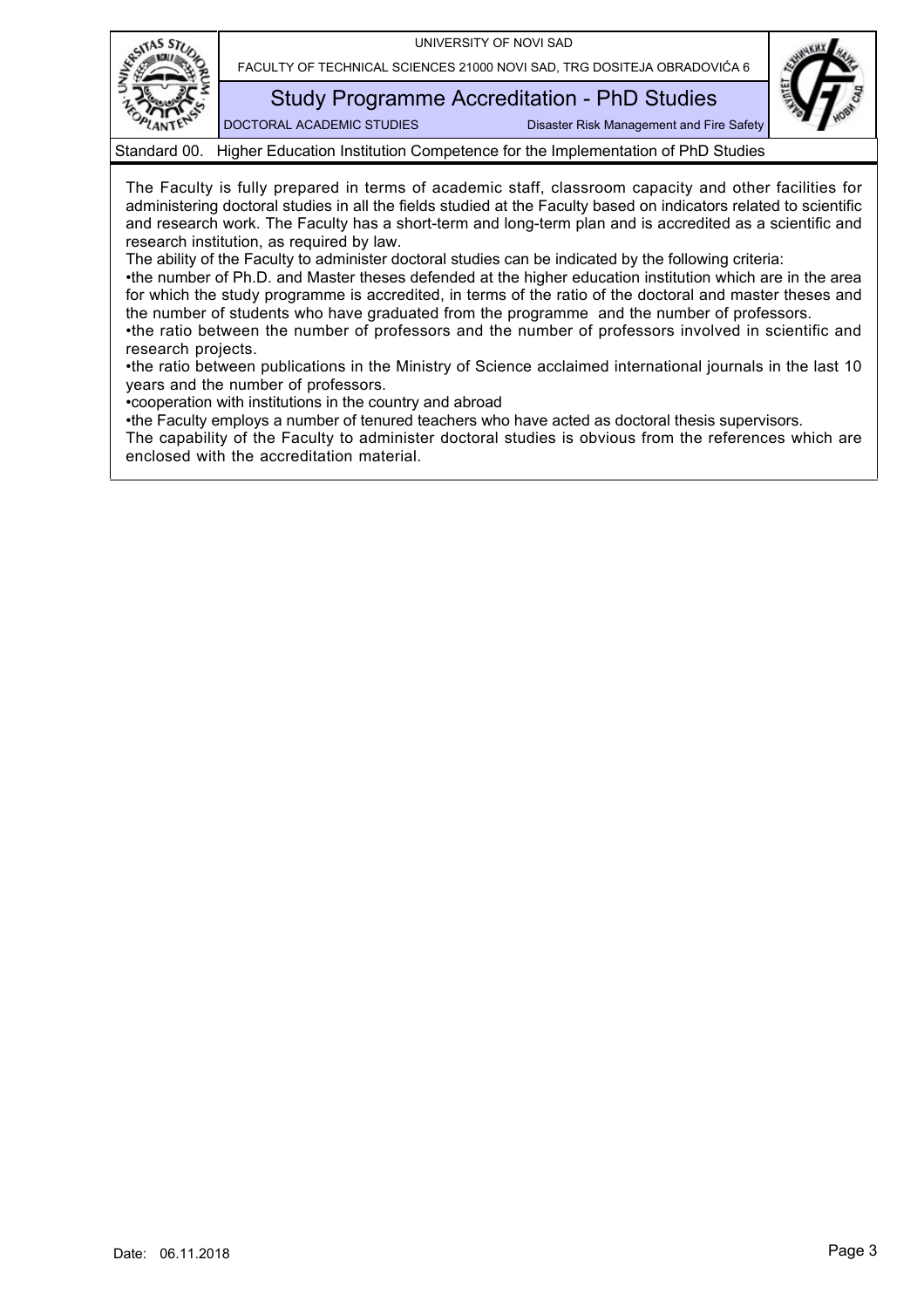



FACULTY OF TECHNICAL SCIENCES 21000 NOVI SAD, TRG DOSITEJA OBRADOVIĆA 6

Study Programme Accreditation - PhD Studies



DOCTORAL ACADEMIC STUDIES Disaster Risk Management and Fire Safety

Standard 01. Programme Structure

<span id="page-5-0"></span>The Doctoral Study Programme Disaster Risk Management and Fire Safety is an integral part of doctoral studies organized at the Faculty of Technical Sciences, University of Novi Sad. Study Programme multidisciplinarity is provided through a great number of elective courses in the field of Civil Engineering, Industrial Engineering and Management, Electrical Engineering and Security Science. Individual adaptation to the students' needs and their selection in the framework of Disaster Risk Management and Fire Safety is enabled through elective courses, study research work and doctoral dissertations. The outcome of the learning process is the knowledge which enables students to become capable of independent scientific research. The acquired academic degree is a Doctor of Science - Disaster Risk management and Fire Safety (Ph.D.).

Doctoral studies in Disaster Risk Management and Fire Safety last for three years (six semesters) and they are worth at least 180 ECTS. Out of it, 68 ECTS is obtained through examination at the subjects, 12 ECTS is obtained by laying theoretical basis for doctoral dissertation, 70 ECTS by realization of study research work in the field of doctoral dissertation and by publication of research results, 20 ECTS is acquired by elaborating the doctoral dissertation and 10 ECTS is based on technical design of the doctoral dissertation and its defense.

Student`s research interest is profiled by selecting teaching subjects which will be studied and taken; and thus, contributing to their in-depth knowledge and understanding of areas (themes) of their doctoral dissertation. Elective courses are selected from the group of proposed subjects on the study programme. Additionally, students have the ability to choose a certain number of courses from the set of teaching subjects at doctoral studies at FTN UNS or at some other university in the country or abroad with the mentor` s consent. Prerequisites determined for attending classes for the chosen subject must be fulfilled. Studying at doctoral studies is organized through lectures, research and scientific work, elaboration and defense of doctoral dissertation. Teaching activity for the subjects (compulsory or optional) is group or individual (mentoring) activity. Group classes are held if the subject was chosen by five or more students or if this type of lecturing is necessary to be organized due to the nature (character) of the subject.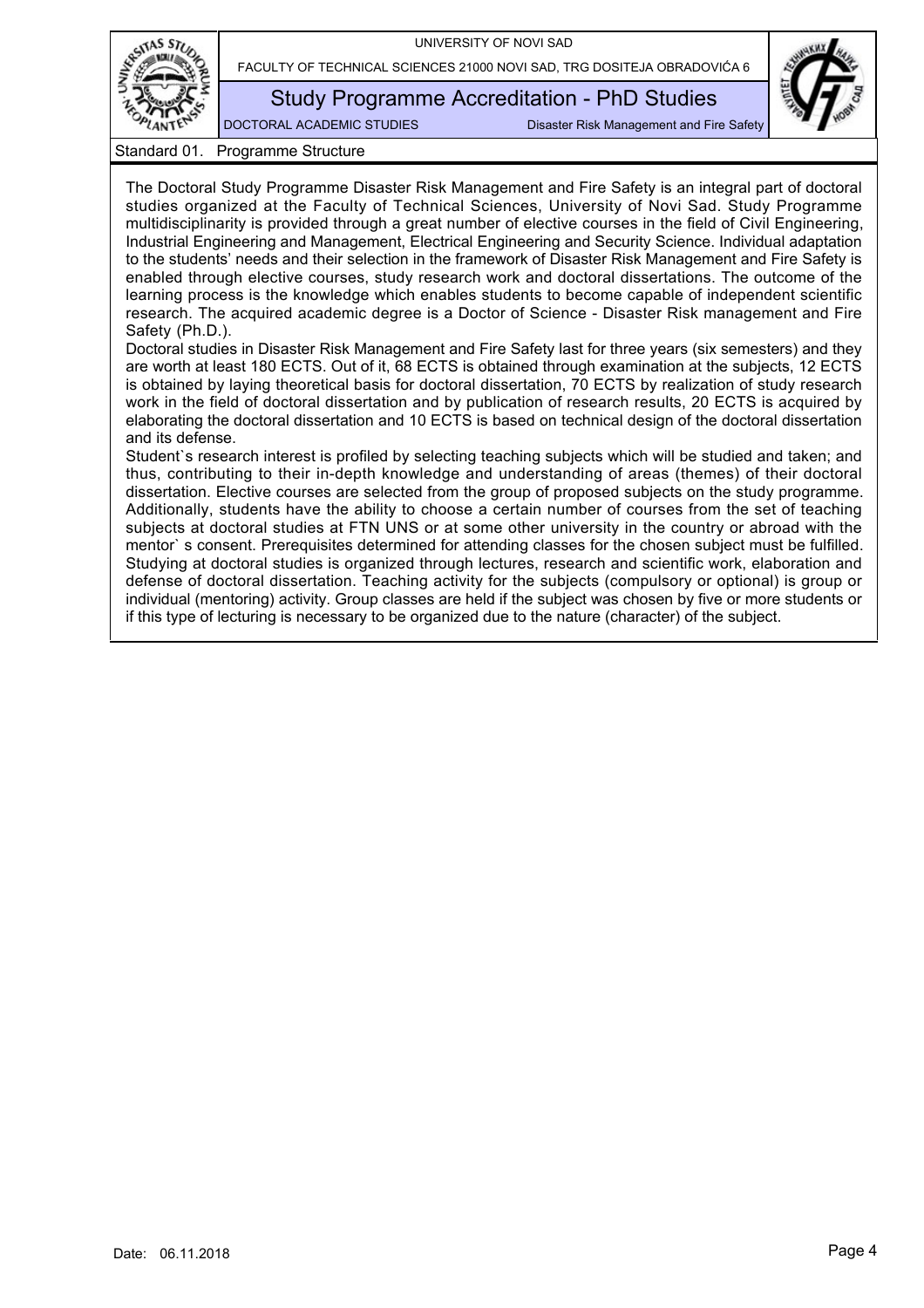



FACULTY OF TECHNICAL SCIENCES 21000 NOVI SAD, TRG DOSITEJA OBRADOVIĆA 6



Study Programme Accreditation - PhD Studies

DOCTORAL ACADEMIC STUDIES Disaster Risk Management and Fire Safety

Standard 03. Programme Goals

<span id="page-6-0"></span>The aim of the study programme is to enable students to achieve scientific competences and academic skills in the field of Disaster Risk Management and Fire Safety. This also includes the development of creative abilities in considering problems and the ability of critical thinking, the development of teamwork skills and the mastering of specific practical skills necessary to perform complex tasks in this area. Another goal of the study programme is to educate an expert who has sufficient scientific and professional knowledge from different areas of Disaster Risk Management and Fire Safety. Education is aligned with the contemporary development trends of appropriate scientific disciplines in the world. Special emphasis is on raising students` awareness of the need for a personal contribution to the development of a society in general through involvement in the development of society's preparedness and resilience to hazard and risk prevention, as well as through reduction of the natural disaster and fire hazard consequences. Additionally, skills for independent scientific research, communication and presentation of results to scientific public are defined in the area of teamwork.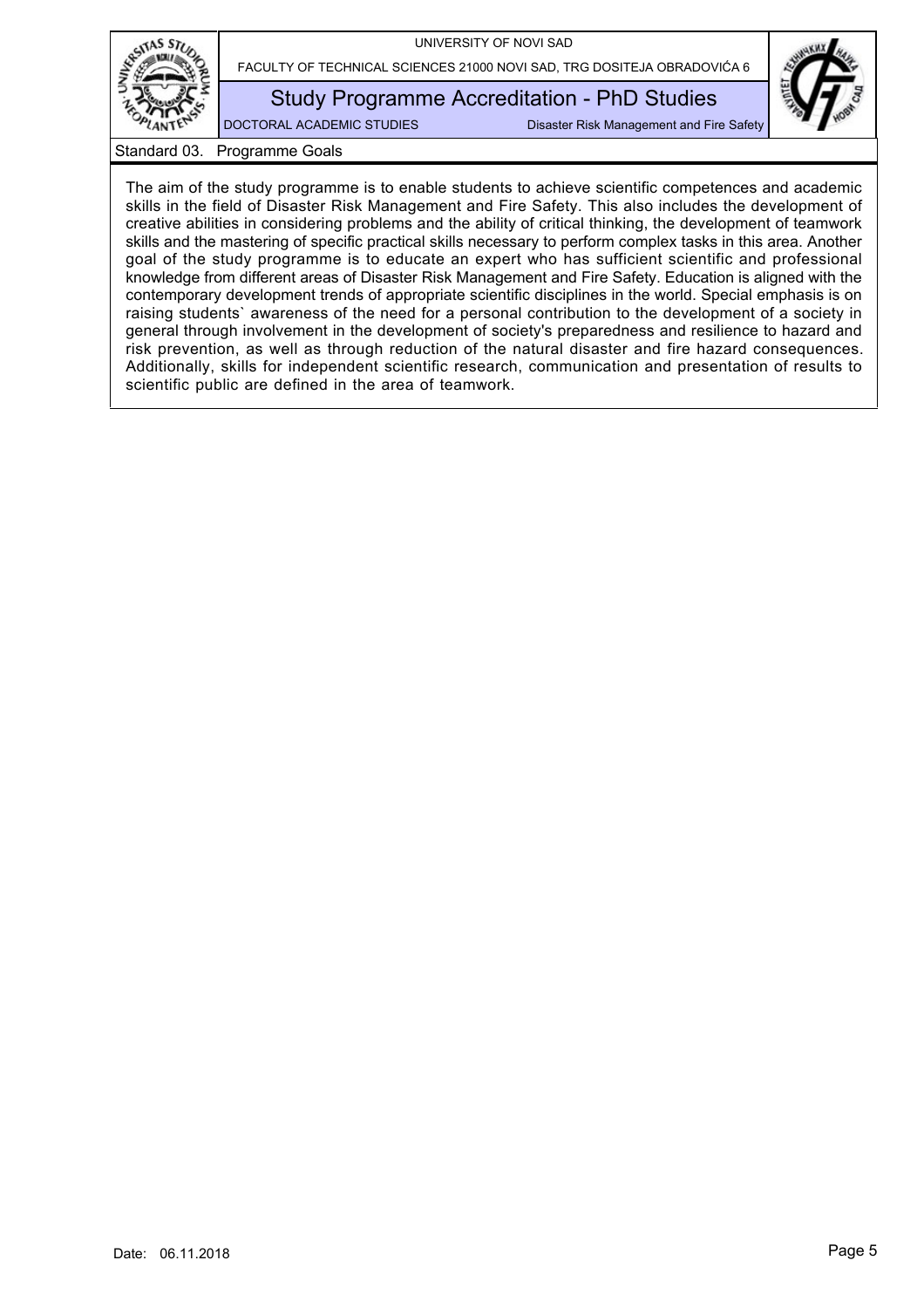

FACULTY OF TECHNICAL SCIENCES 21000 NOVI SAD, TRG DOSITEJA OBRADOVIĆA 6



Study Programme Accreditation - PhD Studies

DOCTORAL ACADEMIC STUDIES Disaster Risk Management and Fire Safety

Standard 04. Graduates' Competencies

<span id="page-7-0"></span>PhD graduates of the academic study programme in Disaster Risk Management and Fire Safety are competent to conduct research and solve problems in real life practice activities. Competencies include, above all, the development of critical thinking skills, problem analysis capabilities, the synthesis solution, predicting the behaviour of selected solutions with a clear representation of what is good and what is bad by the selected solution.

Qualifications that indicate the completion of doctoral academic studies are gained by students:

• who have demonstrated systematic knowledge and understanding in the field ofisaster Risk Management and Fire Safety that complements the knowledge gained at graduate academic studies, being the basis for developing critical thinking and application of knowledge;

• who have mastered the skills and methods of research in the field of isaster Risk Management and Fire Safety

; • who have shown the ability of making concepts, design and application

• who have shown ability to adapt the research process with the necessary level of academic integrity;

• who have performed original research and work, extending the boundaries of knowledge, which is verified by publishing papers in the appropriate scientific journal and by the references in national and international levels;

• who are capable of critical analysis, evaluation and synthesis of new and complex ideas;

• who are capable of knowledge and ideas transfer to their colleagues, wider academic community and society in general

• who are capable of promoting technological, social and cultural progress in the academic and professional environment.

These competences are realized through monitoring study processes and individual results of students.

After graduation, PhD programme Disaster Risk Management and Fire Safety allows students to have the knowledge, skills, developed abilities and competencies to :

• independently solve practical and theoretical problems and organize and realize developing activities and research;

• be involved in international scientific projects

• be able to implement the development of new technologies and procedures in the field of civil engineering and to understand and use modern knowledge;

• think critically, work creatively and independently;

• respect the code of ethics and principles of good scientific practice;

• be capable to present scientific research results at scientific conferences and publish in scientific journals, verifying them through patents and new technical solutions;

• contribute to the development of scientific disciplines in science generally.

After this study programme completion, the student obtains the following subject-specific competences:

• thorough knowledge and understanding of the disciplines that are the subject of their involvement;

• ability to solve problems using scientific methods and procedures;

• linking basic knowledge in various fields and their application;

• ability of modern developments in the field of profession;

• necessary skills and ability in applying knowledge in the field of Risk and Fire Protection Management;

• mastering information and communication technologies.

Students will be enabled to design, organize and manage the construction of specific and complex structures. During their education, students acquire the knowledge to independently perform experiments, process statistic data, as well as formulate and make adequate conclusions.

Students who obtain their Doctoral degree in Disaster Risk Management and Fire Safety acquire knowledge on how to economically utilize natural resources of the Republic of Serbia in accordance with the sustainable development principles. In particular, attention is paid to the development of skills in team work and development of professional ethics.

Acquired competence are verified by scientific papers. Before obtaining the Doctoral Diploma a candidate must publish (or to prove that the papers are accepted for publication) at least one paper in the SCI listed journal.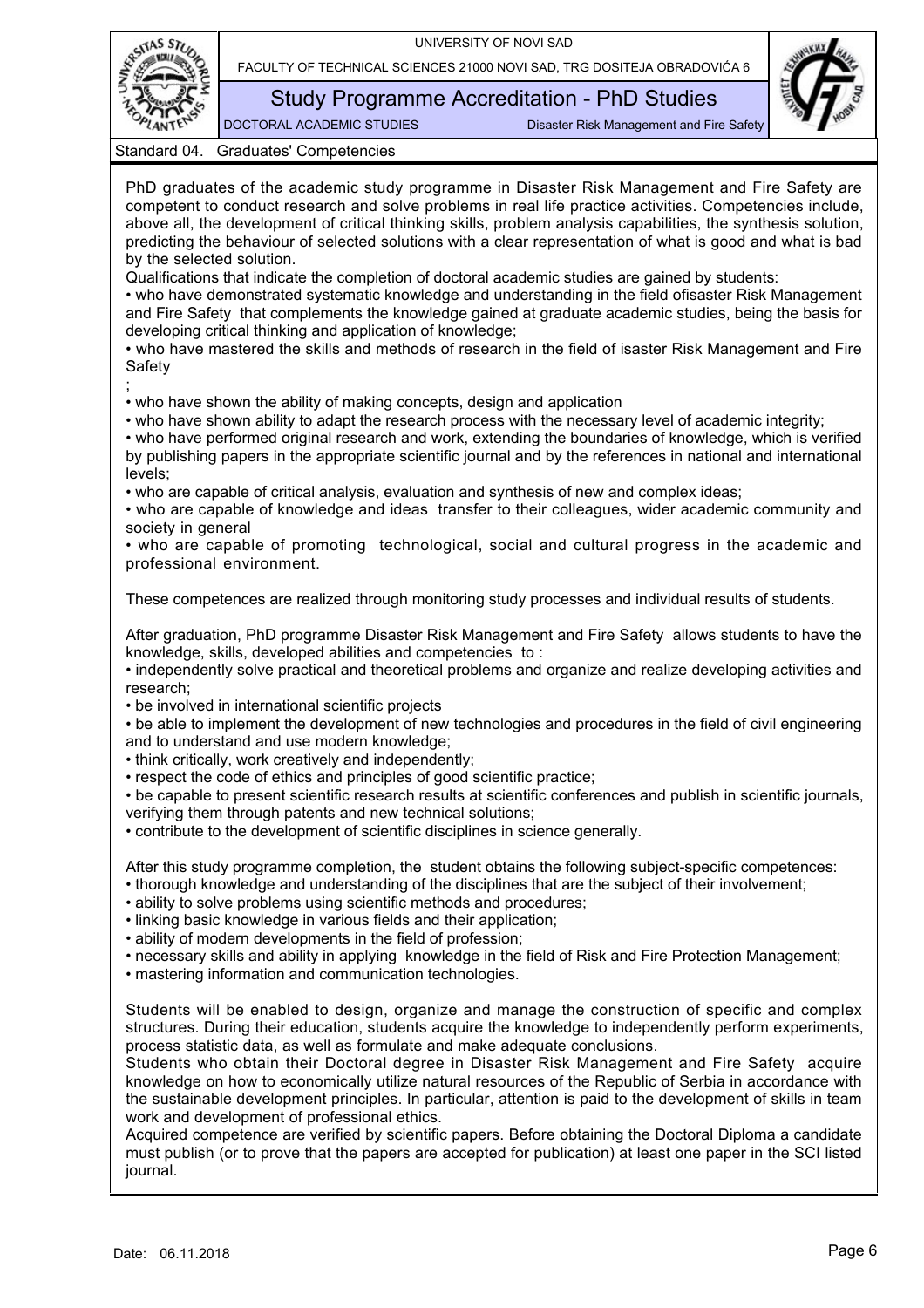

FACULTY OF TECHNICAL SCIENCES 21000 NOVI SAD, TRG DOSITEJA OBRADOVIĆA 6



Study Programme Accreditation - PhD Studies

DOCTORAL ACADEMIC STUDIES Disaster Risk Management and Fire Safety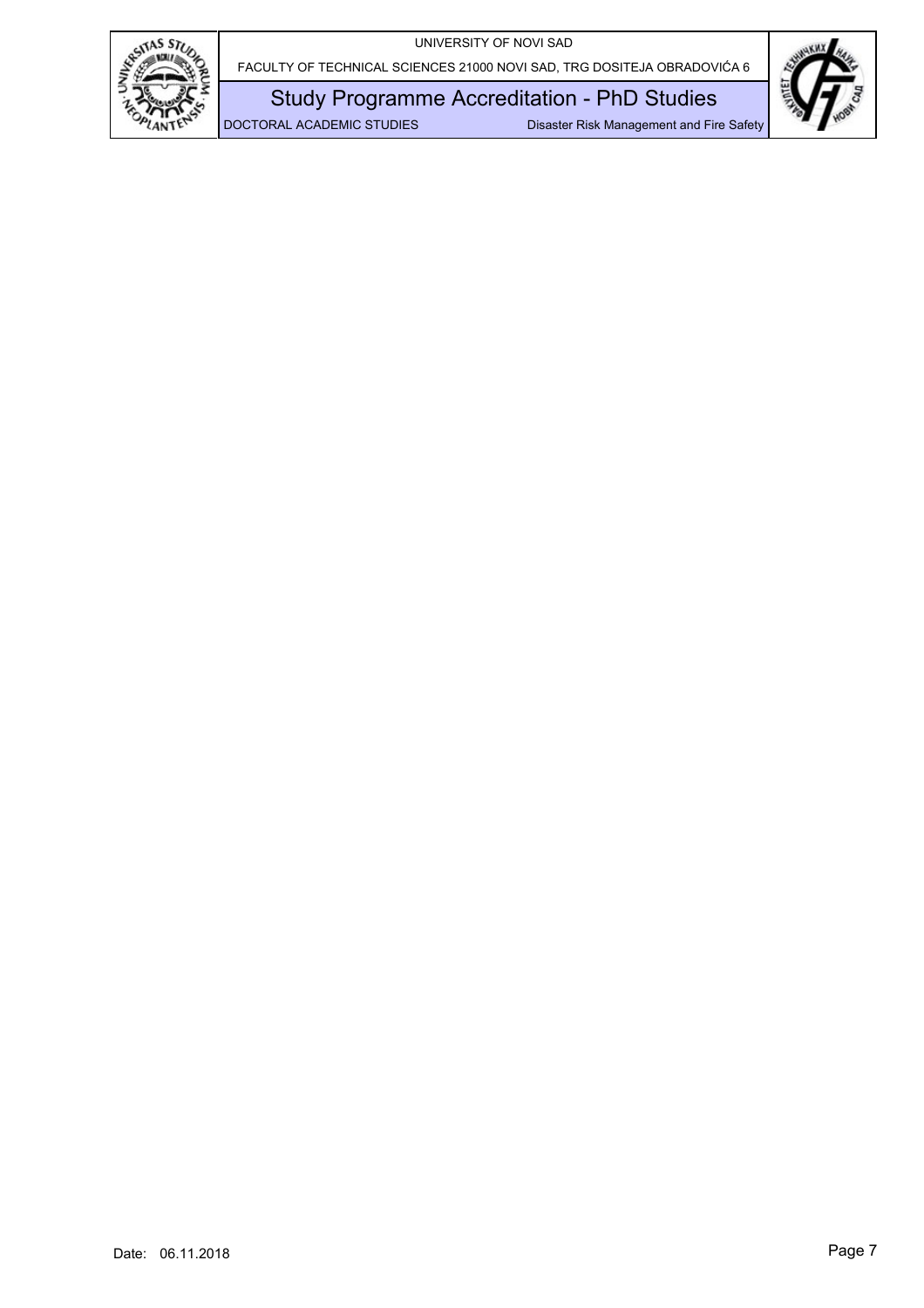

FACULTY OF TECHNICAL SCIENCES 21000 NOVI SAD, TRG DOSITEJA OBRADOVIĆA 6

Study Programme Accreditation - PhD Studies

DOCTORAL ACADEMIC STUDIES Disaster Risk Management and Fire Safety

Standard 05. Curriculum

<span id="page-9-0"></span>Total number of active teaching hours at doctoral academic studies Disaster Risk Management and Fire Safety is 600 hours during the school year, i.e. 20 hours a week. The study programme includes active teaching and preparation of doctoral dissertation. Active teaching is divided into two categories: lectures and study research work, which are numerically expressed as classes. Study research work includes all forms of teaching aimed to enable students to research, to write scientific papers and prepare doctoral dissertation. Within the study programme, lectures represent 25% of the total number of active classes. In the final year of doctoral studies, active teaching includes only study research work directed toward a doctoral dissertation development. Active teaching is expressed by the number of lessons and the number of ECTS credits.

The curriculum contains a list and structure of mandatory and optional subjects with a description, as well as doctoral dissertation as a final part of doctoral academic study programme Disaster Risk Management and Fire Safety. The curriculum provides insight into knowledge, skills and competences which students acquire during the studies and contains defined basics for independent research work of a student. The curriculum of the doctoral academic study programme Disaster Risk Management and Fire Safety is made to meet all the set goals. The structure of the study programme enables the students to choose elective courses which will be worth at least 50% of ECTS credits. During the studies students are encouraged to specialize in the specific field of study they are most interested in. Through elective courses they are able to take further interest in the scientific and research areas studied during the course of their graduate academic studies. The curriculum defines courses by scope and content, as well as by method of realization. All courses last one semester and are worth a certain number of ECTS credits. The curriculum defines every course of the study programme which states the following: the course name, type, the year and semester when the course is lectured, the number of ECTS credits, the name of the lecturer, the course objective with the expected outcome, the knowledge and competences the student will acquire, the prerequisites for taking the course, the course content, the recommended literature, the methods of lecturing, the knowledge tests and evaluation. Each course is designed so that approximately half of the classes are lectures and the other half is scientific and research work. Study and research work is student`s independent work on research area as defined with subject lecturer. The study programme is created in accordance with the European standards concerning the enrolment requirements, the duration of studies, the terms of enrolling into the next year of studies, the acquisition of a diploma and the mode of study.

The doctoral dissertation is the final part of doctoral studies. The doctoral dissertation is independent original scientific work of the student from this doctoral academic study programme. Procedure, registration, preparation and defense of the doctoral dissertation is determined by the general act of the Faculty of Technical Science - Rulebook on enrollment, studying at doctoral academic studies and obtaining a 'Doctor of science' degree, that is, Doctor of art.

The preparation of the doctoral dissertation is shown only by ECTS credits. The number of credits for doctoral studies enters the total number of credits required for the completion of doctoral academic studies. More of the half of the ECTS credits envisaged for the realization of doctoral academic studies relates to doctoral dissertation and courses related to the topic of doctoral dissertation.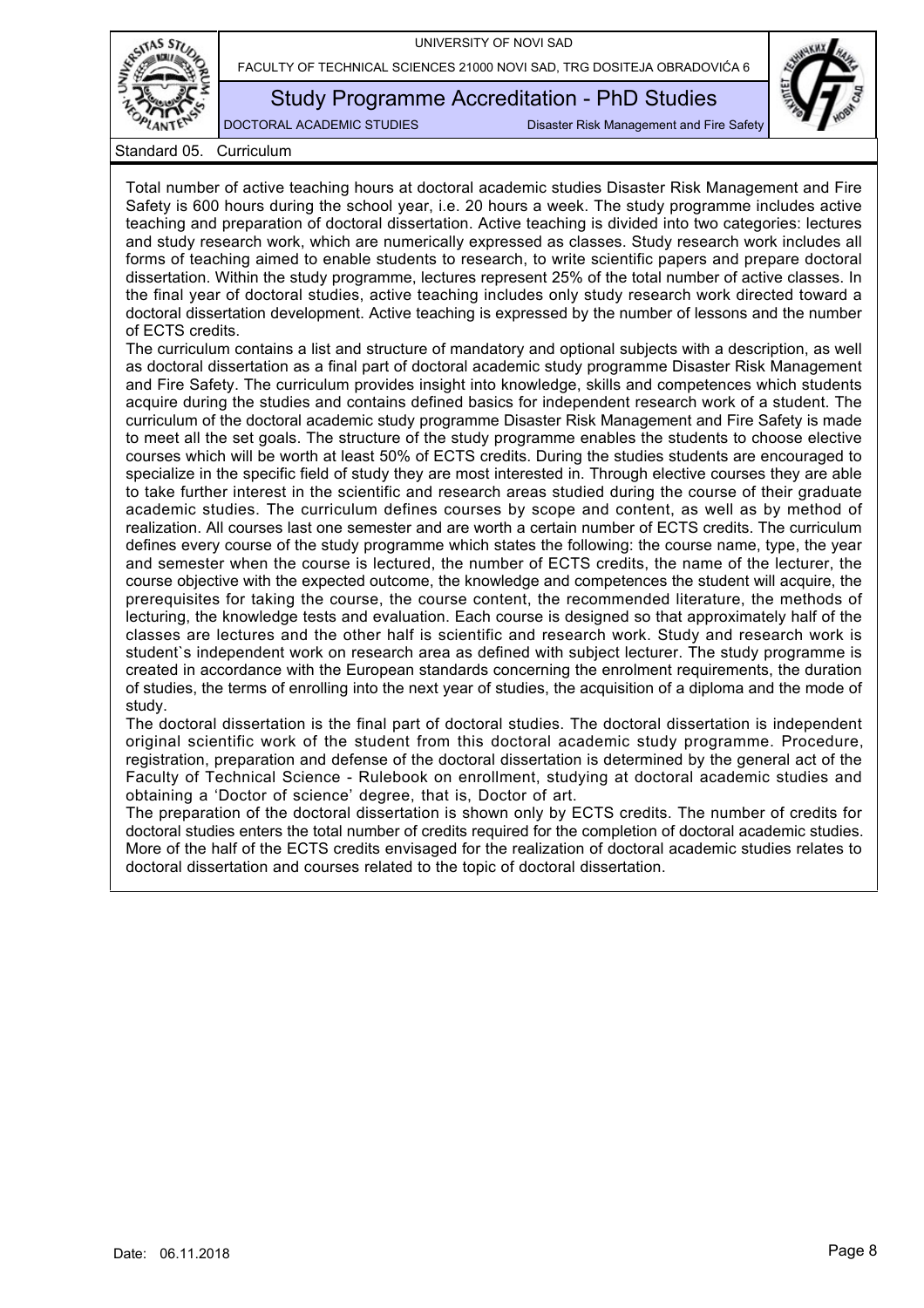

FACULTY OF TECHNICAL SCIENCES 21000 NOVI SAD, TRG DOSITEJA OBRADOVIĆA 6



Study Programme Accreditation - PhD Studies DOCTORAL ACADEMIC STUDIES Disaster Risk Management and Fire Safety

### <span id="page-10-0"></span>Table 5.1 Courses schedule by semester and year of study

|     |                   |                 |                                                                                                                                                                      |                  |             |               |                |          | <b>Active lessons</b> |            | Other            |             |
|-----|-------------------|-----------------|----------------------------------------------------------------------------------------------------------------------------------------------------------------------|------------------|-------------|---------------|----------------|----------|-----------------------|------------|------------------|-------------|
| No. | Course ID         |                 | Course name                                                                                                                                                          | S                | <b>Type</b> | <b>Status</b> | Lec            | Pra      | <b>SRW</b>            | <b>OTT</b> | classes          | <b>ECTS</b> |
|     | <b>FIRST YEAR</b> |                 |                                                                                                                                                                      |                  |             |               |                |          |                       |            |                  |             |
| 1   | 06.DZ001          |                 | Scientific Research Method                                                                                                                                           | $\mathbf{1}$     | TM          | М             | 1              | 0        | 6                     | 0          | 0.00             | 8           |
|     | 217.RDO01         | and Fire Safety | Selected Chapters in Disaster Risk Management                                                                                                                        | 1                | <b>NS</b>   | М             | 5              | 0        | $\overline{c}$        | 0          | 0.00             | 10          |
| 3   | 17.URI01          |                 | Elective Course 1 (select 2 out of 6)                                                                                                                                | $\mathbf{1}$     |             | EB            | 4              | $\Omega$ | $\overline{2}$        | 0          | 0.00             | 10          |
|     |                   | 17.DZ01M        | Selected Chapters in Mathematics 1                                                                                                                                   | 1                | <b>NS</b>   | E             | 2              | $\Omega$ | $\mathbf{1}$          | $\Omega$   | $\Omega$         | 5           |
|     |                   | 17.DZ02M        | Selected Chapters in Mathematics 2                                                                                                                                   | $\mathbf{1}$     | <b>NS</b>   | E             | $\overline{2}$ | 0        | $\mathbf{1}$          | $\Omega$   | 0                | 5           |
|     |                   | 17.RDZ01F       | Selected Chapters in Physics                                                                                                                                         | $\mathbf{1}$     | <b>NS</b>   | E             | $\overline{2}$ | $\Omega$ | $\mathbf{1}$          | 0          | 0                | 5           |
|     |                   | 17.ZRDH1        | Selected Chepters of Chemistry                                                                                                                                       | $\mathbf{1}$     | <b>NS</b>   | E             | $\overline{2}$ | $\Omega$ | $\mathbf{1}$          | 0          | 0                | 5           |
|     |                   | 17.RDI04        | Selected Chapers In Qualitative Risk<br>Assessment Methods                                                                                                           | $\mathbf{1}$     | <b>NS</b>   | Е             | 2              | 0        | 1                     | 0          | 0                | 5           |
|     |                   | 17.RDI109       | Theory of Security Systems                                                                                                                                           | $\mathbf{1}$     | <b>NS</b>   | Е             | $\overline{2}$ | $\Omega$ | $\mathbf{1}$          | 0          | $\Omega$         | 5           |
| 4   | 17.URI02          |                 | Elective Course 2 (select 1 out of 10)                                                                                                                               | $\overline{2}$   |             | EВ            | 5              | $\Omega$ | $\overline{c}$        | 0          | $0.00 -$<br>2.00 | 10          |
|     |                   | 17.IMDR72       | Advanced risk assessment methods                                                                                                                                     | 2                | <b>NS</b>   | E             | 5              | 0        | $\overline{c}$        | 0          | 0                | 10          |
|     |                   | 17.RDI11R       | Selected Topics in Modern Methods<br>of Data Collection and Processing                                                                                               | $\overline{c}$   | <b>NS</b>   | Е             | 5              | 0        | $\overline{2}$        | 0          | 0                | 10          |
|     |                   | 17.RDI01        | Selected Chapters in Seismic Hazard<br>$\overline{2}$<br>Assessment and Vulnerability of Civil<br><b>Engineering Structures</b><br>Advanced data models and database |                  | <b>NS</b>   | E             | 5              | 0        | $\overline{2}$        | $\Omega$   | $\Omega$         | 10          |
|     |                   | 17.IMDR36       | $\overline{c}$<br>systems                                                                                                                                            |                  | <b>NS</b>   | E             | 5              | 0        | $\overline{c}$        | 0          | 0                | 10          |
|     |                   | 17.GD027        | Process, principles and techniques of<br>scientific research - selected chapters                                                                                     | $\overline{c}$   | ТM          | E             | 5              | 0        | $\overline{2}$        | 0          | $\overline{2}$   | 10          |
|     |                   | 17.RDI013       | Security and Resilience of Critical<br>$\overline{2}$<br>Infrastructures                                                                                             |                  | <b>NS</b>   | Е             | 5              | 0        | 2                     | 0          | $\Omega$         | 10          |
|     |                   | 17.RDI014       | Public Health in Emergency and<br>Crisis                                                                                                                             | $\overline{2}$   | <b>NS</b>   | Е             | 5              | 0        | 2                     | 0          | 0                | 10          |
|     |                   | 17.RDI015       | Hazards and Protection from<br><b>Electrostatic Discharges</b>                                                                                                       | $\overline{2}$   | <b>NS</b>   | E             | 5              | 0        | $\overline{2}$        | 0          | 0                | 10          |
|     |                   | 17.RDI016       | Selected Chapters in Flood<br>Prevention and Protection                                                                                                              | 2                | <b>NS</b>   | Е             | 5              | $\Omega$ | $\overline{2}$        | $\Omega$   | $\Omega$         | 10          |
|     |                   | 17.IMDR71       | Selected topics of project<br>management                                                                                                                             | $\overline{2}$   | <b>NS</b>   | Е             | 5              | 0        | 2                     | 0          | 0                | 10          |
| 5   | 17.URI03          |                 | Elective Course 3 (select 1 out of 10)                                                                                                                               | $\overline{2}$   |             | EB            | 5              | 0        | $\overline{2}$        | 0          | $0.00 -$<br>2.00 | 10          |
|     |                   | 17.GD027        | Process, principles and techniques of<br>scientific research - selected chapters                                                                                     | $\overline{c}$   | ТM          | Е             | 5              | 0        | $\overline{2}$        | 0          | $\overline{2}$   | 10          |
|     |                   | 17.IMDR36       | Advanced data models and database<br>systems                                                                                                                         | 2                | <b>NS</b>   | E             | 5              | 0        | $\overline{2}$        | 0          | 0                | 10          |
|     |                   | 17.IMDR71       | Selected topics of project<br>management                                                                                                                             | $\boldsymbol{2}$ | <b>NS</b>   | E             | 5              | 0        | 2                     | 0          | 0                | 10          |
|     |                   | 17.IMDR72       | Advanced risk assessment methods                                                                                                                                     | $\overline{2}$   | <b>NS</b>   | E             | 5              | 0        | $\overline{c}$        | 0          | 0                | 10          |
|     |                   | 17.RDI01        | Selected Chapters in Seismic Hazard<br>Assessment and Vulnerability of Civil<br><b>Engineering Structures</b>                                                        | $\overline{2}$   | <b>NS</b>   | E             | 5              | 0        | 2                     | 0          | 0                | 10          |
|     |                   | 17.RDI013       | Security and Resilience of Critical<br>Infrastructures                                                                                                               | $\overline{2}$   | <b>NS</b>   | E             | 5              | 0        | $\overline{c}$        | 0          | 0                | 10          |
|     |                   | 17.RDI014       | Public Health in Emergency and<br>Crisis                                                                                                                             | $\overline{2}$   | <b>NS</b>   | E             | 5              | 0        | $\overline{2}$        | 0          | 0                | 10          |
|     |                   | 17.RDI015       | Hazards and Protection from<br><b>Electrostatic Discharges</b>                                                                                                       | $\overline{2}$   | <b>NS</b>   | Ε             | 5              | 0        | $\overline{2}$        | 0          | 0                | 10          |
|     |                   | 17.RDI016       | Selected Chapters in Flood<br>Prevention and Protection                                                                                                              | $\overline{2}$   | <b>NS</b>   | E             | 5              | 0        | $\overline{2}$        | 0          | 0                | 10          |
|     |                   | 17.RDI11R       | Selected Topics in Modern Methods<br>of Data Collection and Processing                                                                                               | $\overline{2}$   | <b>NS</b>   | Ε             | 5              | 0        | $\overline{2}$        | 0          | 0                | 10          |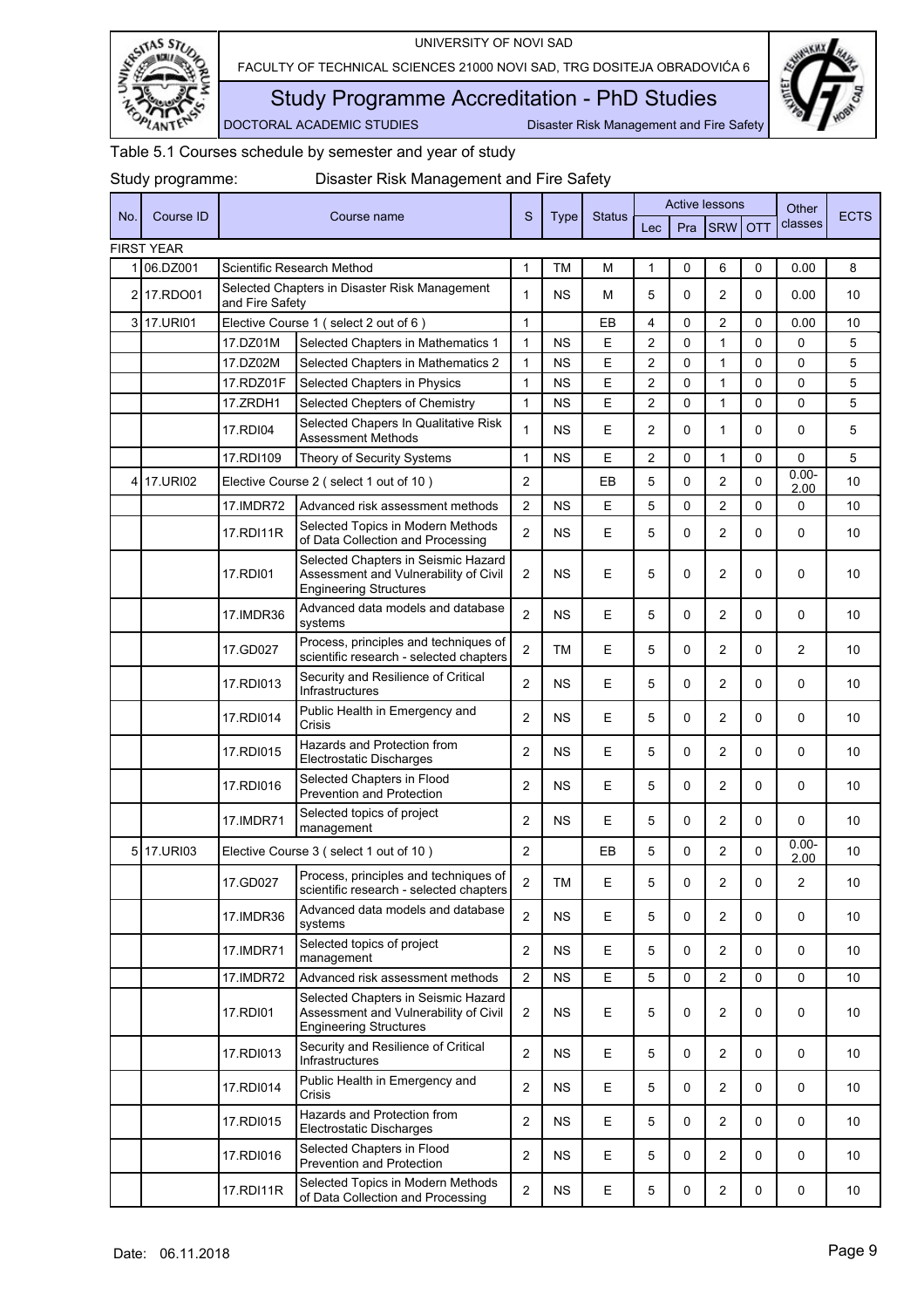

## Table 5.1 Courses schedule by semester and year of study

|                  |              | Course name                                  | S | $T$ ype   | <b>Status</b>           |     | Active lessons | Other              | <b>ECTS</b> |
|------------------|--------------|----------------------------------------------|---|-----------|-------------------------|-----|----------------|--------------------|-------------|
| No.<br>Course ID |              |                                              |   |           |                         | Lec | Pra ISRW OTT   | classes            |             |
|                  | 6 17. RSIR01 | Introduction to Scientific and Research Work |   | <b>NS</b> | M                       |     | ี              | 0.00               | 12          |
|                  |              |                                              |   |           | Active lessons - total: |     | 40             |                    |             |
|                  |              |                                              |   |           |                         |     |                | <b>Total ECTS:</b> | 60          |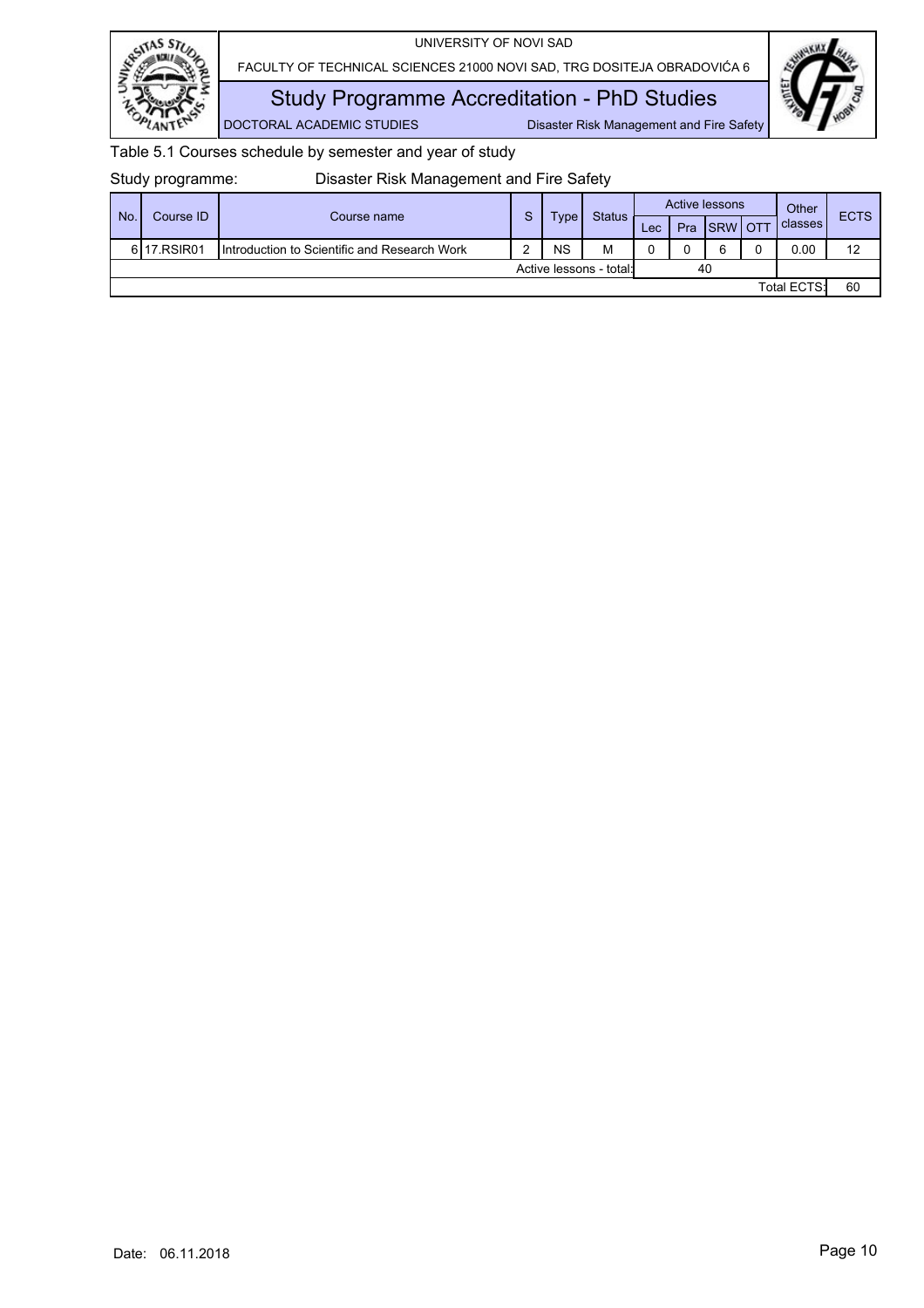

FACULTY OF TECHNICAL SCIENCES 21000 NOVI SAD, TRG DOSITEJA OBRADOVIĆA 6



Study Programme Accreditation - PhD Studies DOCTORAL ACADEMIC STUDIES Disaster Risk Management and Fire Safety

## Table 5.1 Courses schedule by semester and year of study

|   | No.<br>Course ID<br>Course name |                  | S<br><b>Status</b><br><b>Type</b>                                                                     |                |           | <b>Active lessons</b> |     | Other    | <b>ECTS</b>    |            |         |                 |
|---|---------------------------------|------------------|-------------------------------------------------------------------------------------------------------|----------------|-----------|-----------------------|-----|----------|----------------|------------|---------|-----------------|
|   |                                 |                  |                                                                                                       |                |           |                       | Lec | Pra      | <b>SRW</b>     | <b>OTT</b> | classes |                 |
|   | <b>SECOND YEAR</b>              |                  |                                                                                                       |                |           |                       |     |          |                |            |         |                 |
| 7 | 17.URI04                        |                  | Elective Course 4 (select 1 out of 10)                                                                | 3              |           | EB                    | 5   | 0        | 2              | 0          | 0.00    | 10              |
|   |                                 | <b>17.IMDR75</b> | Selected Topics in Risk Management<br>and Insurance Management                                        | 3              | <b>NS</b> | Е                     | 5   | 0        | $\overline{2}$ | $\Omega$   | 0       | 10              |
|   |                                 | 17.GD016         | Selected Chapters in Water<br>Regulation and Protection                                               | 3              | ΝS        | Е                     | 5   | 0        | $\overline{2}$ | 0          | 0       | 10              |
|   |                                 | 17.RDI12R        | Energy Efficiency in Buildings and<br>Climate Changes                                                 | 3              | <b>SA</b> | Е                     | 5   | 0        | $\overline{2}$ | 0          | 0       | 10              |
|   |                                 | 17.RDI017        | Media Systems and Crisis<br>Management                                                                | 3              | <b>NS</b> | Е                     | 5   | 0        | 2              | 0          | 0       | 10              |
|   |                                 | 17.GD028         | Selected Chapters in Durability of<br>Concrete and Masonry Structures<br>and Robustness of Structures | 3              | SА        | E                     | 5   | 0        | $\overline{2}$ | 0          | 0       | 10              |
|   |                                 | 17.GD033         | Fire Safety of Building Structures -<br>Selected Chapters                                             | 3              | <b>SA</b> | E                     | 5   | $\Omega$ | $\overline{2}$ | $\Omega$   | 0       | 10              |
|   |                                 | 17.GD034         | <b>Advanced Disaster Risk Analisys</b><br>Methodes                                                    | 3              | <b>SA</b> | E                     | 5   | 0        | $\overline{2}$ | $\Omega$   | 0       | 10              |
|   |                                 | 17.GD026         | Selected Chapters in Hydro-<br>infortmacis                                                            | 3              | ΝS        | Е                     | 5   | 0        | $\overline{2}$ | 0          | 0       | 10              |
|   |                                 | 17.RDI018        | Power Utilization Safety and Power<br>3<br><b>Outage Risks</b>                                        |                | <b>NS</b> | Е                     | 5   | 0        | 2              | $\Omega$   | 0       | 10              |
|   |                                 | 17.RDI019        | Mental Health and Psychosocial<br>3<br>Support in Crisis                                              |                | <b>NS</b> | E                     | 5   | $\Omega$ | $\overline{2}$ | $\Omega$   | 0       | 10              |
|   | 817.URI05                       |                  | Elective Course 5 (select 1 out of 10)                                                                | 3              |           | EB                    | 5   | 0        | $\overline{c}$ | 0          | 0.00    | 10              |
|   |                                 | 17.GD016         | Selected Chapters in Water<br>Regulation and Protection                                               | 3              | <b>NS</b> | Е                     | 5   | 0        | $\overline{2}$ | $\Omega$   | 0       | 10              |
|   |                                 | 17.GD026         | Selected Chapters in Hydro-<br>infortmacis                                                            | 3              | <b>NS</b> | E                     | 5   | $\Omega$ | $\overline{2}$ | $\Omega$   | 0       | 10              |
|   |                                 | 17.GD028         | Selected Chapters in Durability of<br>Concrete and Masonry Structures<br>and Robustness of Structures | 3              | SA        | Е                     | 5   | 0        | $\overline{2}$ | 0          | 0       | 10              |
|   |                                 | 17.GD033         | Fire Safety of Building Structures -<br>Selected Chapters                                             | 3              | SА        | E                     | 5   | 0        | 2              | $\Omega$   | 0       | 10              |
|   |                                 | 17.GD034         | <b>Advanced Disaster Risk Analisys</b><br><b>Methodes</b>                                             | 3              | <b>SA</b> | E                     | 5   | 0        | $\overline{2}$ | $\Omega$   | 0       | 10              |
|   |                                 | 17.IMDR75        | Selected Topics in Risk Management<br>and Insurance Management                                        | 3              | ΝS        | Е                     | 5   | 0        | 2              | 0          | 0       | 10              |
|   |                                 | 17.RDI017        | Media Systems and Crisis<br>Management                                                                | 3              | ΝS        | Е                     | 5   | 0        | 2              | 0          | 0       | 10              |
|   |                                 | 17.RDI018        | Power Utilization Safety and Power<br><b>Outage Risks</b>                                             | 3              | <b>NS</b> | Е                     | 5   | 0        | $\overline{2}$ | $\Omega$   | 0       | 10 <sup>1</sup> |
|   |                                 | 17.RDI019        | Mental Health and Psychosocial<br>Support in Crisis                                                   | 3              | <b>NS</b> | Е                     | 5   | 0        | $\overline{2}$ | 0          | 0       | 10              |
|   |                                 | 17.RDI12R        | Energy Efficiency in Buildings and<br>Climate Changes                                                 |                | SА        | Е                     | 5   | 0        | 2              | 0          | 0       | 10              |
|   | 917.RSIR04                      | Results 1        | Doctoral Dissertation - Research and Publishing of                                                    | 3              | <b>NS</b> | м                     | 0   | 0        | 6              | 0          | 0.00    | 10              |
|   | 10 17.RSIR03                    | Results 2        | Doctoral Dissertation - Research and Publishing of                                                    | $\overline{4}$ | <b>NS</b> | M                     | 0   | 0        | 15             | 0          | 0.00    | 18              |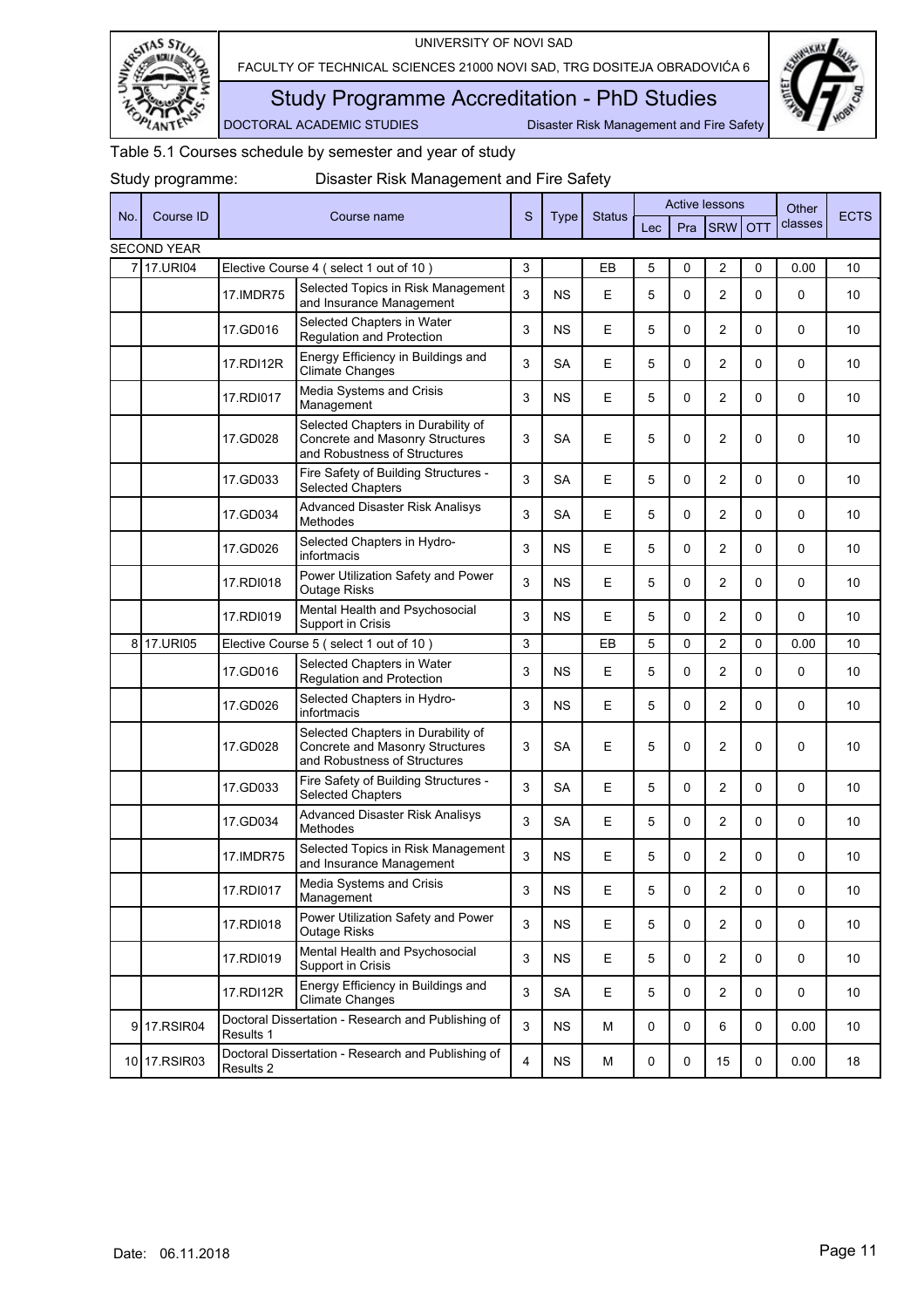

## Table 5.1 Courses schedule by semester and year of study

| No. | Course ID   | Course name                                        | S    |               |                         | Active lessons |              |         | Other              | <b>ECTS</b> |
|-----|-------------|----------------------------------------------------|------|---------------|-------------------------|----------------|--------------|---------|--------------------|-------------|
|     |             |                                                    | Type | <b>Status</b> | Lec.                    |                | Pra ISRW OTT | classes |                    |             |
|     | 11 17.DUR01 | <b>I</b> Doctoral Dissertation - Theoretical Bases |      | <b>NS</b>     | M                       |                |              |         | 0.00               | 12          |
|     |             |                                                    |      |               | Active lessons - total: |                |              | 40      |                    |             |
|     |             |                                                    |      |               |                         |                |              |         | <b>Total ECTS:</b> | 60          |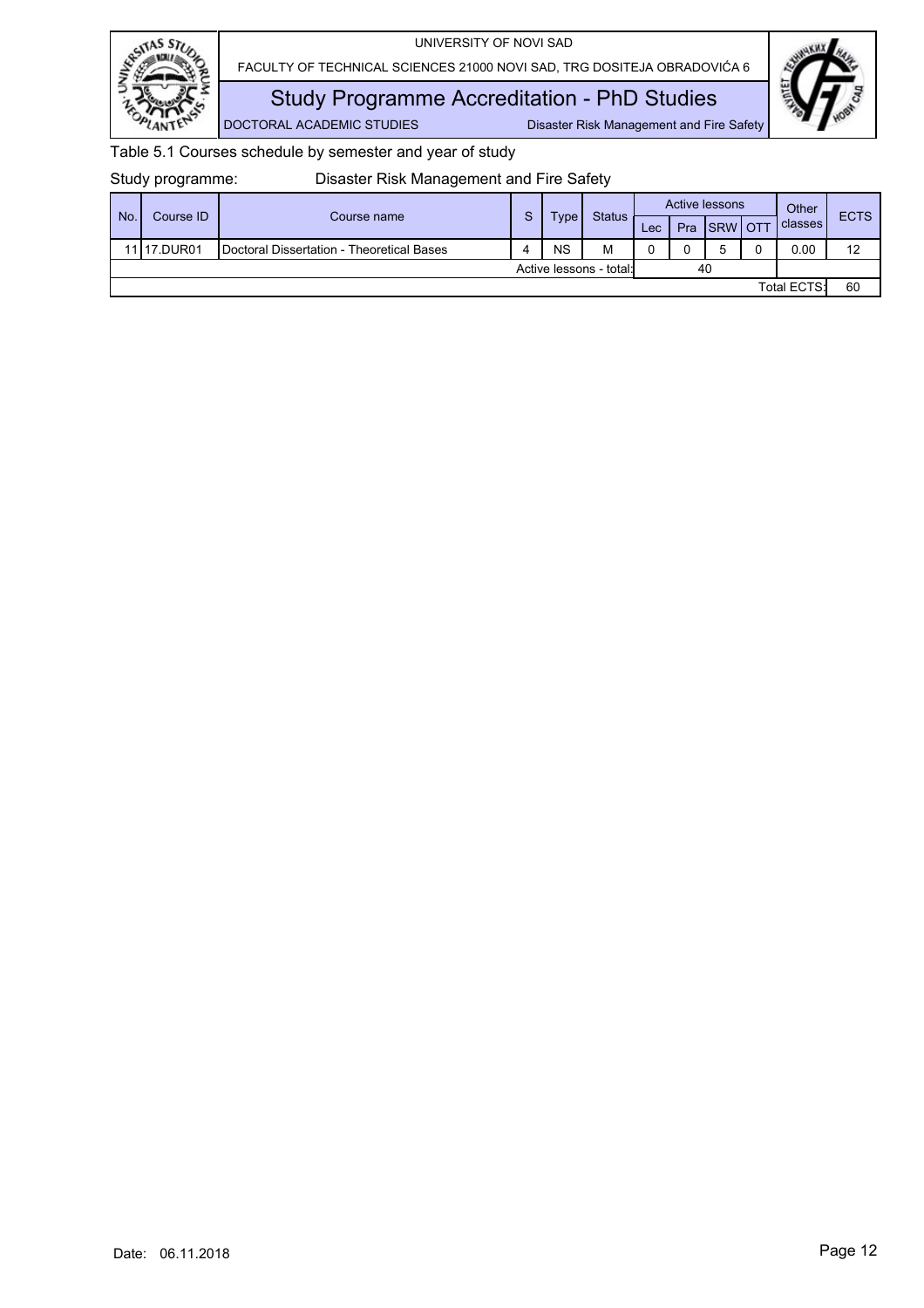

FACULTY OF TECHNICAL SCIENCES 21000 NOVI SAD, TRG DOSITEJA OBRADOVIĆA 6 Study Programme Accreditation - PhD Studies

DOCTORAL ACADEMIC STUDIES Disaster Risk Management and Fire Safety

## Table 5.1 Courses schedule by semester and year of study

Study programme: Disaster Risk Management and Fire Safety

|     |             | Course name                                                     |   |           | <b>Status</b>           |     |     | Active lessons | Other       | <b>ECTS</b> |
|-----|-------------|-----------------------------------------------------------------|---|-----------|-------------------------|-----|-----|----------------|-------------|-------------|
| No. | Course ID   |                                                                 | S | Type      |                         | Lec | Pra | <b>SRW OTT</b> | classes     |             |
|     | THIRD YEAR  |                                                                 |   |           |                         |     |     |                |             |             |
|     | 12 17.DUR02 | Doctoral Dissertation - Research and Publishing of<br>Results 3 | 5 | <b>NS</b> | M                       | 0   | 0   | 20             | 0.00        | 30          |
|     | 13 17.DUR03 | Doctoral Dissertation - Elaborate                               | 6 | <b>NS</b> | M                       | 0   | 0   | 20             | 0.00        | 20          |
|     | 14 17.DUR04 | Doctoral Dissertation - Technical processing and<br>Defence     | 6 | <b>NS</b> | M                       | 0   |     | 0              | 0.00        | 10          |
|     |             |                                                                 |   |           | Active lessons - total: |     |     | 40             |             |             |
|     |             |                                                                 |   |           |                         |     |     |                | Total ECTS: | 60          |

<span id="page-14-1"></span><span id="page-14-0"></span>

| Course:         |                                                                                                                                                                                                                                                                                                                  |                           |           |                                                                |        |                                           |                |                |        |  |  |
|-----------------|------------------------------------------------------------------------------------------------------------------------------------------------------------------------------------------------------------------------------------------------------------------------------------------------------------------|---------------------------|-----------|----------------------------------------------------------------|--------|-------------------------------------------|----------------|----------------|--------|--|--|
| Course id:      |                                                                                                                                                                                                                                                                                                                  | DZ001                     |           |                                                                |        | <b>Scientific Research Method</b>         |                |                |        |  |  |
| Number of ECTS: |                                                                                                                                                                                                                                                                                                                  | 8                         |           |                                                                |        |                                           |                |                |        |  |  |
| Teachers:       |                                                                                                                                                                                                                                                                                                                  |                           |           | Atanacković M. Teodor, Folić J. Radomir                        |        |                                           |                |                |        |  |  |
| Course status:  |                                                                                                                                                                                                                                                                                                                  |                           | Mandatory |                                                                |        |                                           |                |                |        |  |  |
|                 | Number of active teaching classes (weekly)                                                                                                                                                                                                                                                                       |                           |           |                                                                |        |                                           |                |                |        |  |  |
|                 | Lectures:                                                                                                                                                                                                                                                                                                        | <b>Practical classes:</b> |           | Other teaching types:                                          |        | Study research work:                      |                | Other classes: |        |  |  |
|                 | 1                                                                                                                                                                                                                                                                                                                | 0                         |           | 0                                                              |        | 6                                         |                | 0              |        |  |  |
|                 | <b>Precondition courses</b>                                                                                                                                                                                                                                                                                      |                           |           | <b>None</b>                                                    |        |                                           |                |                |        |  |  |
|                 | 1. Educational goal:                                                                                                                                                                                                                                                                                             |                           |           |                                                                |        |                                           |                |                |        |  |  |
|                 | To enable students for successful writing of scientific papers and doctoral dissertations.                                                                                                                                                                                                                       |                           |           |                                                                |        |                                           |                |                |        |  |  |
|                 | 2. Educational outcomes (acquired knowledge):                                                                                                                                                                                                                                                                    |                           |           |                                                                |        |                                           |                |                |        |  |  |
|                 | - Ability of understanding varius scientific metods witch was used in scientific literature<br>- Ability of successful managing in proffesonal literature<br>- Ability of successful writing of scientific paper in area of of interests<br>- Ability of successful creating and ending of doctoral dissertation |                           |           |                                                                |        |                                           |                |                |        |  |  |
|                 | 3. Course content/structure:                                                                                                                                                                                                                                                                                     |                           |           |                                                                |        |                                           |                |                |        |  |  |
|                 | Scientific methodology.<br>General and special scientific methods.<br>Structure of a scientific paper. Types of scientific results.<br>Writing and publishing scientific papers.<br>Writing the doctoral dissertation.<br>Evaluating scientific results.                                                         |                           |           | Definition of science. Development of science through history. |        |                                           |                |                |        |  |  |
|                 | 4. Teaching methods:                                                                                                                                                                                                                                                                                             |                           |           |                                                                |        |                                           |                |                |        |  |  |
|                 | Lectures. Consultations with students. Seminar paper.                                                                                                                                                                                                                                                            |                           |           |                                                                |        |                                           |                |                |        |  |  |
|                 |                                                                                                                                                                                                                                                                                                                  |                           |           |                                                                |        | Knowledge evaluation (maximum 100 points) |                |                |        |  |  |
|                 | Pre-examination obligations                                                                                                                                                                                                                                                                                      |                           |           | Mandatory                                                      | Points | Final exam                                |                | Mandatory      | Points |  |  |
| Project         |                                                                                                                                                                                                                                                                                                                  |                           |           | Yes                                                            |        | 30.00 Oral part of the exam               |                | Yes            | 70.00  |  |  |
|                 |                                                                                                                                                                                                                                                                                                                  |                           |           |                                                                |        | Literature                                |                |                |        |  |  |
| Ord.            |                                                                                                                                                                                                                                                                                                                  | Author                    |           |                                                                | Title  |                                           | Publisher      |                | Year   |  |  |
| 1.              | Karl Poper                                                                                                                                                                                                                                                                                                       |                           |           | Logika naučnog otkrića                                         |        |                                           | Nolit, Beograd |                | 1973   |  |  |
| Literature      |                                                                                                                                                                                                                                                                                                                  |                           |           |                                                                |        |                                           |                |                |        |  |  |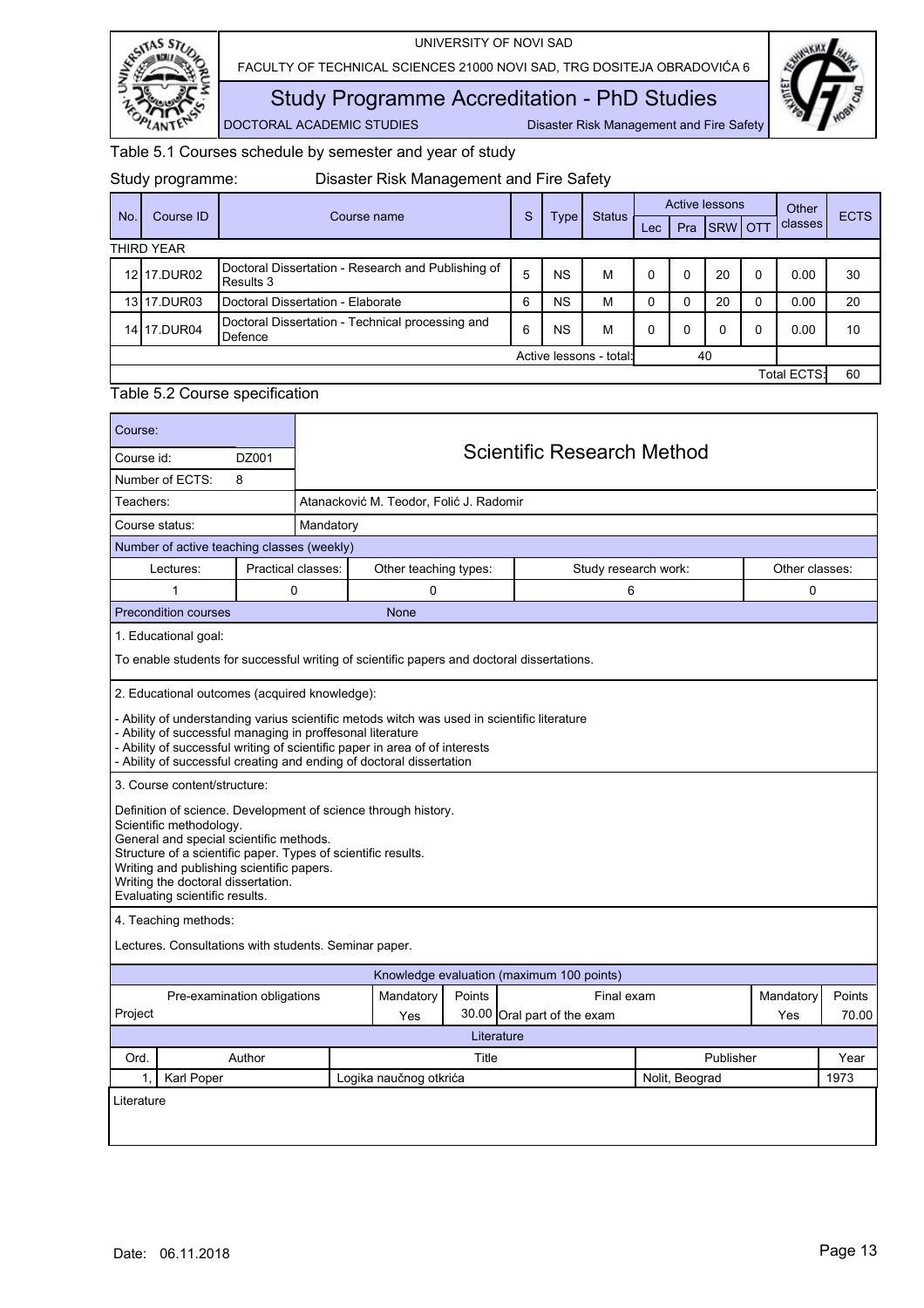

FACULTY OF TECHNICAL SCIENCES 21000 NOVI SAD, TRG DOSITEJA OBRADOVIĆA 6



Study Programme Accreditation - PhD Studies

<span id="page-15-0"></span>DOCTORAL ACADEMIC STUDIES Disaster Risk Management and Fire Safety

| Course:<br>Selected Chapters in Disaster Risk Management and Fire Safety |                                                                                                                                         |                    |           |                                                                          |            |                                                                                                                                                                                                                                                                                                                                                                                                                                                                                                                                                                                      |                       |                |        |  |  |  |  |  |  |
|--------------------------------------------------------------------------|-----------------------------------------------------------------------------------------------------------------------------------------|--------------------|-----------|--------------------------------------------------------------------------|------------|--------------------------------------------------------------------------------------------------------------------------------------------------------------------------------------------------------------------------------------------------------------------------------------------------------------------------------------------------------------------------------------------------------------------------------------------------------------------------------------------------------------------------------------------------------------------------------------|-----------------------|----------------|--------|--|--|--|--|--|--|
| Course id:                                                               |                                                                                                                                         | <b>RDO01</b>       |           |                                                                          |            |                                                                                                                                                                                                                                                                                                                                                                                                                                                                                                                                                                                      |                       |                |        |  |  |  |  |  |  |
|                                                                          | Number of ECTS:                                                                                                                         | 10                 |           |                                                                          |            |                                                                                                                                                                                                                                                                                                                                                                                                                                                                                                                                                                                      |                       |                |        |  |  |  |  |  |  |
| Teachers:                                                                |                                                                                                                                         |                    |           | Cosić I. Đorđe, Laban Đ. Mirjana                                         |            |                                                                                                                                                                                                                                                                                                                                                                                                                                                                                                                                                                                      |                       |                |        |  |  |  |  |  |  |
| Course status:                                                           |                                                                                                                                         |                    | Mandatory |                                                                          |            |                                                                                                                                                                                                                                                                                                                                                                                                                                                                                                                                                                                      |                       |                |        |  |  |  |  |  |  |
|                                                                          | Number of active teaching classes (weekly)                                                                                              |                    |           |                                                                          |            |                                                                                                                                                                                                                                                                                                                                                                                                                                                                                                                                                                                      |                       |                |        |  |  |  |  |  |  |
|                                                                          | Lectures:                                                                                                                               | Practical classes: |           | Other teaching types:                                                    |            | Study research work:                                                                                                                                                                                                                                                                                                                                                                                                                                                                                                                                                                 |                       | Other classes: |        |  |  |  |  |  |  |
|                                                                          | 5                                                                                                                                       | 0                  |           | 0                                                                        |            | $\overline{c}$                                                                                                                                                                                                                                                                                                                                                                                                                                                                                                                                                                       |                       | 0              |        |  |  |  |  |  |  |
|                                                                          | <b>Precondition courses</b>                                                                                                             |                    |           | None                                                                     |            |                                                                                                                                                                                                                                                                                                                                                                                                                                                                                                                                                                                      |                       |                |        |  |  |  |  |  |  |
|                                                                          | 1. Educational goal:                                                                                                                    |                    |           |                                                                          |            |                                                                                                                                                                                                                                                                                                                                                                                                                                                                                                                                                                                      |                       |                |        |  |  |  |  |  |  |
|                                                                          |                                                                                                                                         |                    |           | safety and to learn the general settings that apply in the subject area. |            | The educational goal is that the students of doctoral studies to be introduced into the selected area of disaster risk management and fire                                                                                                                                                                                                                                                                                                                                                                                                                                           |                       |                |        |  |  |  |  |  |  |
|                                                                          | 2. Educational outcomes (acquired knowledge):                                                                                           |                    |           |                                                                          |            |                                                                                                                                                                                                                                                                                                                                                                                                                                                                                                                                                                                      |                       |                |        |  |  |  |  |  |  |
|                                                                          | work in the subject area.                                                                                                               |                    |           |                                                                          |            | The learning outcomes are the acquisition of knowledge and abilities of students for independent and team-based scientific and research                                                                                                                                                                                                                                                                                                                                                                                                                                              |                       |                |        |  |  |  |  |  |  |
|                                                                          | 3. Course content/structure:                                                                                                            |                    |           |                                                                          |            |                                                                                                                                                                                                                                                                                                                                                                                                                                                                                                                                                                                      |                       |                |        |  |  |  |  |  |  |
|                                                                          | Survey of research in the areas of disaster risk management (natural disasters and accidents caused by human activity) and fire safety. |                    |           |                                                                          |            |                                                                                                                                                                                                                                                                                                                                                                                                                                                                                                                                                                                      |                       |                |        |  |  |  |  |  |  |
|                                                                          | 4. Teaching methods:                                                                                                                    |                    |           |                                                                          |            |                                                                                                                                                                                                                                                                                                                                                                                                                                                                                                                                                                                      |                       |                |        |  |  |  |  |  |  |
|                                                                          |                                                                                                                                         |                    |           |                                                                          |            | A mentor and student create a list of selected elective subjects depending on the field of student's field of interest. Lectures are combined.<br>The presentation of the theoretical part is accompanied by appropriate examples that contribute to the clarification of the theoretical part.<br>Regular consultations are held. Through a study and research work student, studying scientific journals and other literature independently<br>deepens the material from the lectures. Working with a teacher, the student is trained for independent writing of scientific paper. |                       |                |        |  |  |  |  |  |  |
|                                                                          |                                                                                                                                         |                    |           |                                                                          |            | Knowledge evaluation (maximum 100 points)                                                                                                                                                                                                                                                                                                                                                                                                                                                                                                                                            |                       |                |        |  |  |  |  |  |  |
|                                                                          | Pre-examination obligations                                                                                                             |                    |           | Mandatory                                                                | Points     | Final exam                                                                                                                                                                                                                                                                                                                                                                                                                                                                                                                                                                           |                       | Mandatory      | Points |  |  |  |  |  |  |
| Project                                                                  |                                                                                                                                         |                    |           | Yes                                                                      | 50.00      | Theoretical part of the exam                                                                                                                                                                                                                                                                                                                                                                                                                                                                                                                                                         |                       | Yes            | 50.00  |  |  |  |  |  |  |
|                                                                          |                                                                                                                                         |                    |           |                                                                          | Literature |                                                                                                                                                                                                                                                                                                                                                                                                                                                                                                                                                                                      |                       |                |        |  |  |  |  |  |  |
| Ord.                                                                     |                                                                                                                                         | Author             |           |                                                                          | Title      |                                                                                                                                                                                                                                                                                                                                                                                                                                                                                                                                                                                      | Publisher             |                | Year   |  |  |  |  |  |  |
| 1,                                                                       | Donald Hyndman, David<br>Hyndman                                                                                                        |                    |           | Natural Hazards and Disasters                                            |            |                                                                                                                                                                                                                                                                                                                                                                                                                                                                                                                                                                                      | <b>Brooks Cole</b>    |                | 2016   |  |  |  |  |  |  |
| 2.                                                                       | Robert W. Fitzgerald, Brian J<br>Meacham                                                                                                |                    |           | Fire Performance Analysis for Buildings                                  |            |                                                                                                                                                                                                                                                                                                                                                                                                                                                                                                                                                                                      | WILEY                 |                | 2017   |  |  |  |  |  |  |
| 3.                                                                       | Brenda d. Philips                                                                                                                       |                    |           | <b>Disaster Recovery</b>                                                 |            |                                                                                                                                                                                                                                                                                                                                                                                                                                                                                                                                                                                      | <b>CRC Press</b>      |                | 2016   |  |  |  |  |  |  |
| 4.                                                                       | Michael Havbro Faber                                                                                                                    |                    |           | Reliability and Quality)                                                 |            | Statistics and Probability Theory: In Pursuit of<br>Engineering Decision Support (Topics in Safety, Risk,                                                                                                                                                                                                                                                                                                                                                                                                                                                                            | Springer              |                | 2016   |  |  |  |  |  |  |
| 5 <sub>1</sub>                                                           | Dougal Drysdale                                                                                                                         |                    |           | An Introduction to Fire Dynamics                                         |            |                                                                                                                                                                                                                                                                                                                                                                                                                                                                                                                                                                                      | John Wiley &Sons, Ltd |                | 2011   |  |  |  |  |  |  |
| 6.                                                                       | Morgan J. Hurley, Eric R.<br>Rosenbaum                                                                                                  |                    |           | Performance-Based Fire Safety Design                                     |            |                                                                                                                                                                                                                                                                                                                                                                                                                                                                                                                                                                                      | <b>CRC Press</b>      |                | 2015   |  |  |  |  |  |  |
| 7,                                                                       | Ganapathy Ramachandran,<br>David Charters                                                                                               |                    |           | Quantitative Risk Assessment in Fire Safety                              |            |                                                                                                                                                                                                                                                                                                                                                                                                                                                                                                                                                                                      | Spon Press            |                | 2011   |  |  |  |  |  |  |
| Literature                                                               |                                                                                                                                         |                    |           |                                                                          |            |                                                                                                                                                                                                                                                                                                                                                                                                                                                                                                                                                                                      |                       |                |        |  |  |  |  |  |  |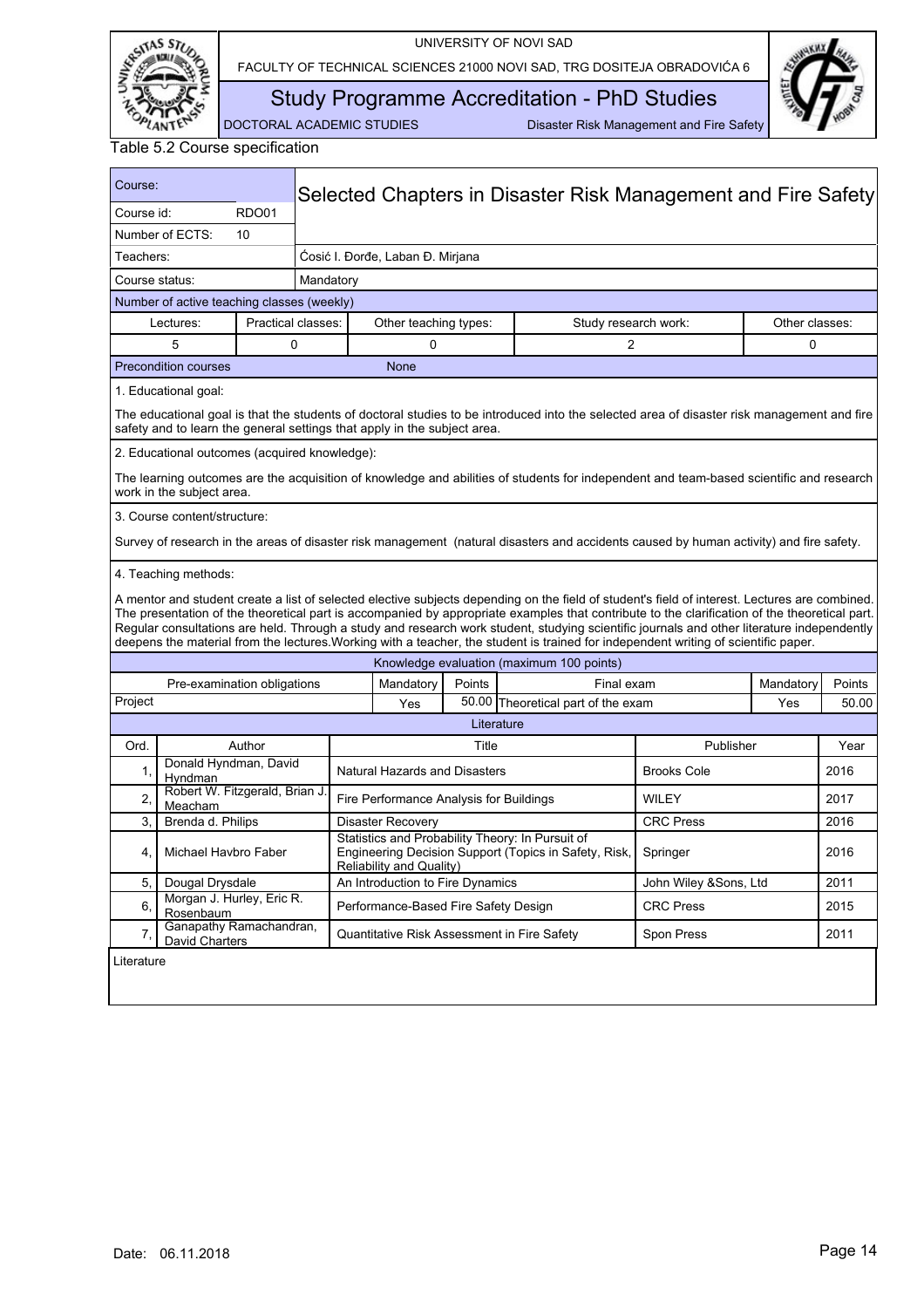

FACULTY OF TECHNICAL SCIENCES 21000 NOVI SAD, TRG DOSITEJA OBRADOVIĆA 6



Study Programme Accreditation - PhD Studies

<span id="page-16-0"></span>DOCTORAL ACADEMIC STUDIES Disaster Risk Management and Fire Safety

| Course:                                                           |                                                                                                                |                    |                                                           |                                                       |                                                                                                                                                                                                                                                                                                                                                                                                                                                                                                                                                                                                                                                                                                                                                                                                                                                                                                                                                                                                                                                                                                                                                                                                                                                                                                                                                                  |                                                      |                |        |  |  |  |
|-------------------------------------------------------------------|----------------------------------------------------------------------------------------------------------------|--------------------|-----------------------------------------------------------|-------------------------------------------------------|------------------------------------------------------------------------------------------------------------------------------------------------------------------------------------------------------------------------------------------------------------------------------------------------------------------------------------------------------------------------------------------------------------------------------------------------------------------------------------------------------------------------------------------------------------------------------------------------------------------------------------------------------------------------------------------------------------------------------------------------------------------------------------------------------------------------------------------------------------------------------------------------------------------------------------------------------------------------------------------------------------------------------------------------------------------------------------------------------------------------------------------------------------------------------------------------------------------------------------------------------------------------------------------------------------------------------------------------------------------|------------------------------------------------------|----------------|--------|--|--|--|
| Course id:                                                        | DZ01M                                                                                                          |                    |                                                           |                                                       | Selected Chapters in Mathematics 1                                                                                                                                                                                                                                                                                                                                                                                                                                                                                                                                                                                                                                                                                                                                                                                                                                                                                                                                                                                                                                                                                                                                                                                                                                                                                                                               |                                                      |                |        |  |  |  |
|                                                                   | Number of ECTS:<br>5                                                                                           |                    |                                                           |                                                       |                                                                                                                                                                                                                                                                                                                                                                                                                                                                                                                                                                                                                                                                                                                                                                                                                                                                                                                                                                                                                                                                                                                                                                                                                                                                                                                                                                  |                                                      |                |        |  |  |  |
| Teachers:                                                         |                                                                                                                |                    |                                                           |                                                       | Buhmiler M. Sandra, Čomić Lj. Lidija, Doroslovački D. Rade, Doroslovački R. Ksenija, Grbić P. Tatjana,<br>Kostić Z. Marko, Lukić J. Tibor, Medić S. Slavica, Mihailović P. Biljana, Nikolić M. Aleksandar, Ralević<br>M. Nebojša, Stojaković M. Mila, Teofanov Đ. Ljiljana, Uzelac S. Zorica                                                                                                                                                                                                                                                                                                                                                                                                                                                                                                                                                                                                                                                                                                                                                                                                                                                                                                                                                                                                                                                                     |                                                      |                |        |  |  |  |
| Course status:                                                    |                                                                                                                | Elective           |                                                           |                                                       |                                                                                                                                                                                                                                                                                                                                                                                                                                                                                                                                                                                                                                                                                                                                                                                                                                                                                                                                                                                                                                                                                                                                                                                                                                                                                                                                                                  |                                                      |                |        |  |  |  |
|                                                                   | Number of active teaching classes (weekly)                                                                     |                    |                                                           |                                                       |                                                                                                                                                                                                                                                                                                                                                                                                                                                                                                                                                                                                                                                                                                                                                                                                                                                                                                                                                                                                                                                                                                                                                                                                                                                                                                                                                                  |                                                      |                |        |  |  |  |
|                                                                   | Lectures:                                                                                                      | Practical classes: | Other teaching types:                                     |                                                       | Study research work:                                                                                                                                                                                                                                                                                                                                                                                                                                                                                                                                                                                                                                                                                                                                                                                                                                                                                                                                                                                                                                                                                                                                                                                                                                                                                                                                             |                                                      | Other classes: |        |  |  |  |
|                                                                   | $\overline{2}$                                                                                                 | 0                  | 0                                                         |                                                       | 1                                                                                                                                                                                                                                                                                                                                                                                                                                                                                                                                                                                                                                                                                                                                                                                                                                                                                                                                                                                                                                                                                                                                                                                                                                                                                                                                                                |                                                      | 0              |        |  |  |  |
|                                                                   | <b>Precondition courses</b>                                                                                    |                    | <b>None</b>                                               |                                                       |                                                                                                                                                                                                                                                                                                                                                                                                                                                                                                                                                                                                                                                                                                                                                                                                                                                                                                                                                                                                                                                                                                                                                                                                                                                                                                                                                                  |                                                      |                |        |  |  |  |
|                                                                   | 1. Educational goal:                                                                                           |                    |                                                           |                                                       |                                                                                                                                                                                                                                                                                                                                                                                                                                                                                                                                                                                                                                                                                                                                                                                                                                                                                                                                                                                                                                                                                                                                                                                                                                                                                                                                                                  |                                                      |                |        |  |  |  |
|                                                                   |                                                                                                                |                    |                                                           |                                                       | To acquire knowledge which can be used in professional subjects and practical work, develop and solve mathematical models for<br>engineering courses using the knowledge gained through selected chapters in mathematics.                                                                                                                                                                                                                                                                                                                                                                                                                                                                                                                                                                                                                                                                                                                                                                                                                                                                                                                                                                                                                                                                                                                                        |                                                      |                |        |  |  |  |
|                                                                   | 2. Educational outcomes (acquired knowledge):                                                                  |                    |                                                           |                                                       |                                                                                                                                                                                                                                                                                                                                                                                                                                                                                                                                                                                                                                                                                                                                                                                                                                                                                                                                                                                                                                                                                                                                                                                                                                                                                                                                                                  |                                                      |                |        |  |  |  |
|                                                                   |                                                                                                                |                    |                                                           |                                                       | Student will have been competent enough to develop and solve mathematical models in further professional education.                                                                                                                                                                                                                                                                                                                                                                                                                                                                                                                                                                                                                                                                                                                                                                                                                                                                                                                                                                                                                                                                                                                                                                                                                                              |                                                      |                |        |  |  |  |
|                                                                   | 3. Course content/structure:                                                                                   |                    |                                                           |                                                       |                                                                                                                                                                                                                                                                                                                                                                                                                                                                                                                                                                                                                                                                                                                                                                                                                                                                                                                                                                                                                                                                                                                                                                                                                                                                                                                                                                  |                                                      |                |        |  |  |  |
|                                                                   |                                                                                                                |                    |                                                           |                                                       | Student can choose in consultation with programme supervisor, one of the suggested modules: 1. Numerical Mathematics, 2.<br>Optimization. 3. Pattern Recognition. 4. Partial Differential Equations, 5. Nonlinear Equations. 6. Computational geometry. 7. Elements of<br>Functional Analysis. 8. Combinatorics. 9. Graph Theory.10.Operational Research- Linear Programming. 11. Probability 12. Statistics<br>.13. Stochastic Processes. 14. Vector analysis. 15. Complex Analysis. 16. Linear Algebra. 17. Differential and Difference Equations. 18.<br>Euclidean and Non-Euclidean Geometry. 19. Fractional Calculus, Differential Equations . 20. Operational Research-Quiuing theory. 21.<br>Logic in Computing. 22. Discrete Mathematics. 23. Higher order Logic. 24. Theory of Mobile Processes. 25. Numerical Methods of Linear<br>Algebra. 26. Fuzzy Sets. 27. Economic and Financial Mathematics. 28. Groups and Algebras Li. 29. Formal Languages and Automata<br>Theory. 30. Process Algebras. 31. History of Mathematics. Part of the course is in the form of independent research and study in the field<br>of mathematics. Study and research work is based on primary scientific sources, organization and conduction of experiments and<br>statistical data analysis, numerical simulations, and possible paper in the field of mathematics. |                                                      |                |        |  |  |  |
|                                                                   | 4. Teaching methods:<br>independently work on a scientific paper.                                              |                    |                                                           |                                                       | Lectures. (The student can choose in consultation with supervisor, one or more modules depending on module scope). Consultations.<br>Lectures are organized in combined form. The presentation of the theoretical part is followed by the corresponding examples which<br>contribute to better understanding of the theoretical part. In addition to lectures there are regular consultations. Through research and<br>study work the student will, on the bases of scientific journals and other relevant literature that has been studied independently, develop<br>further understanding of the material covered in lectures. Working with the course teacher the student develops the ability to                                                                                                                                                                                                                                                                                                                                                                                                                                                                                                                                                                                                                                                             |                                                      |                |        |  |  |  |
|                                                                   |                                                                                                                |                    |                                                           |                                                       | Knowledge evaluation (maximum 100 points)                                                                                                                                                                                                                                                                                                                                                                                                                                                                                                                                                                                                                                                                                                                                                                                                                                                                                                                                                                                                                                                                                                                                                                                                                                                                                                                        |                                                      |                |        |  |  |  |
|                                                                   | Pre-examination obligations                                                                                    |                    | Mandatory                                                 | Points                                                | Final exam                                                                                                                                                                                                                                                                                                                                                                                                                                                                                                                                                                                                                                                                                                                                                                                                                                                                                                                                                                                                                                                                                                                                                                                                                                                                                                                                                       |                                                      | Mandatory      | Points |  |  |  |
| Term paper                                                        |                                                                                                                |                    | Yes                                                       |                                                       | 50.00 Oral part of the exam                                                                                                                                                                                                                                                                                                                                                                                                                                                                                                                                                                                                                                                                                                                                                                                                                                                                                                                                                                                                                                                                                                                                                                                                                                                                                                                                      |                                                      | Yes            | 50.00  |  |  |  |
|                                                                   |                                                                                                                |                    |                                                           | Literature                                            |                                                                                                                                                                                                                                                                                                                                                                                                                                                                                                                                                                                                                                                                                                                                                                                                                                                                                                                                                                                                                                                                                                                                                                                                                                                                                                                                                                  |                                                      |                |        |  |  |  |
| Ord.                                                              | Author                                                                                                         |                    |                                                           | Title                                                 |                                                                                                                                                                                                                                                                                                                                                                                                                                                                                                                                                                                                                                                                                                                                                                                                                                                                                                                                                                                                                                                                                                                                                                                                                                                                                                                                                                  | Publisher                                            |                | Year   |  |  |  |
| 1,                                                                | Alexander Mood,                                                                                                |                    | Introduction to the theory of statistics                  |                                                       |                                                                                                                                                                                                                                                                                                                                                                                                                                                                                                                                                                                                                                                                                                                                                                                                                                                                                                                                                                                                                                                                                                                                                                                                                                                                                                                                                                  | <b>McGraw Hill</b>                                   |                | 2005   |  |  |  |
| 2,                                                                | <b>Athanasios Papoulis</b>                                                                                     |                    | Probability, random variables and stochastic<br>processes |                                                       |                                                                                                                                                                                                                                                                                                                                                                                                                                                                                                                                                                                                                                                                                                                                                                                                                                                                                                                                                                                                                                                                                                                                                                                                                                                                                                                                                                  | <b>McGraw Hill</b>                                   |                | 2002   |  |  |  |
| 3.                                                                | I. Kovačević, N. Ralević                                                                                       |                    | Funkcionalna analiza                                      |                                                       |                                                                                                                                                                                                                                                                                                                                                                                                                                                                                                                                                                                                                                                                                                                                                                                                                                                                                                                                                                                                                                                                                                                                                                                                                                                                                                                                                                  | FTN (edicija tehničke nauke-<br>udžbenici), Novi Sad |                | 2004   |  |  |  |
| 4,                                                                | N.Ralević, I. Kovačević                                                                                        |                    |                                                           |                                                       | Zbirka rešenih zadataka iz Funkcionalne analize                                                                                                                                                                                                                                                                                                                                                                                                                                                                                                                                                                                                                                                                                                                                                                                                                                                                                                                                                                                                                                                                                                                                                                                                                                                                                                                  | FTN (edicija tehničke nauke-<br>udžbenici), Novi Sad |                | 2004   |  |  |  |
| 5,                                                                | M.Stojaković                                                                                                   |                    | Slučajni procesi                                          |                                                       |                                                                                                                                                                                                                                                                                                                                                                                                                                                                                                                                                                                                                                                                                                                                                                                                                                                                                                                                                                                                                                                                                                                                                                                                                                                                                                                                                                  | FTN. Novi Sad                                        |                | 1999   |  |  |  |
| 6.                                                                | V. Jevremović, J. Mališić                                                                                      |                    |                                                           |                                                       | Statističke metode u metorologiji i inženjerstvu                                                                                                                                                                                                                                                                                                                                                                                                                                                                                                                                                                                                                                                                                                                                                                                                                                                                                                                                                                                                                                                                                                                                                                                                                                                                                                                 | Savezni hidrometorološki<br>zavod, Beograd           |                | 2002   |  |  |  |
| 7,<br>Zeidler E.<br>Nonlinear Functional Analysis and Aplications |                                                                                                                |                    |                                                           | Springer-Verlag, New York-<br>Berlin-Heidelberg-Tokyo |                                                                                                                                                                                                                                                                                                                                                                                                                                                                                                                                                                                                                                                                                                                                                                                                                                                                                                                                                                                                                                                                                                                                                                                                                                                                                                                                                                  | 1985                                                 |                |        |  |  |  |
| 8.                                                                | Zlobec S., Petrić J<br>Nelinearno programiranje<br>Naučna knjiga, Beograd                                      |                    |                                                           |                                                       | 1989                                                                                                                                                                                                                                                                                                                                                                                                                                                                                                                                                                                                                                                                                                                                                                                                                                                                                                                                                                                                                                                                                                                                                                                                                                                                                                                                                             |                                                      |                |        |  |  |  |
| 9.                                                                | Cambridge University Press,<br>Dauxois, M. Peyrard<br>Physics of Solitons<br>Cambridge, New York               |                    |                                                           |                                                       |                                                                                                                                                                                                                                                                                                                                                                                                                                                                                                                                                                                                                                                                                                                                                                                                                                                                                                                                                                                                                                                                                                                                                                                                                                                                                                                                                                  | 2006                                                 |                |        |  |  |  |
| 10,                                                               | Saaty, T. L                                                                                                    |                    | Modern Nonlinear Equations                                |                                                       |                                                                                                                                                                                                                                                                                                                                                                                                                                                                                                                                                                                                                                                                                                                                                                                                                                                                                                                                                                                                                                                                                                                                                                                                                                                                                                                                                                  | Dover Publications, Inc., New<br>York                |                | 1981   |  |  |  |
| 11,                                                               | N. Ralević, S. Medić                                                                                           |                    | Matematika 1 - drugi deo                                  |                                                       |                                                                                                                                                                                                                                                                                                                                                                                                                                                                                                                                                                                                                                                                                                                                                                                                                                                                                                                                                                                                                                                                                                                                                                                                                                                                                                                                                                  | FTN, Novi Sad                                        |                | 2002   |  |  |  |
| 12,                                                               | Heinz-Otto Peitgen, H.<br>2004<br><b>Chaos and Fractals</b><br>Springer Verlag, New York<br>Juergens, D. Saupe |                    |                                                           |                                                       |                                                                                                                                                                                                                                                                                                                                                                                                                                                                                                                                                                                                                                                                                                                                                                                                                                                                                                                                                                                                                                                                                                                                                                                                                                                                                                                                                                  |                                                      |                |        |  |  |  |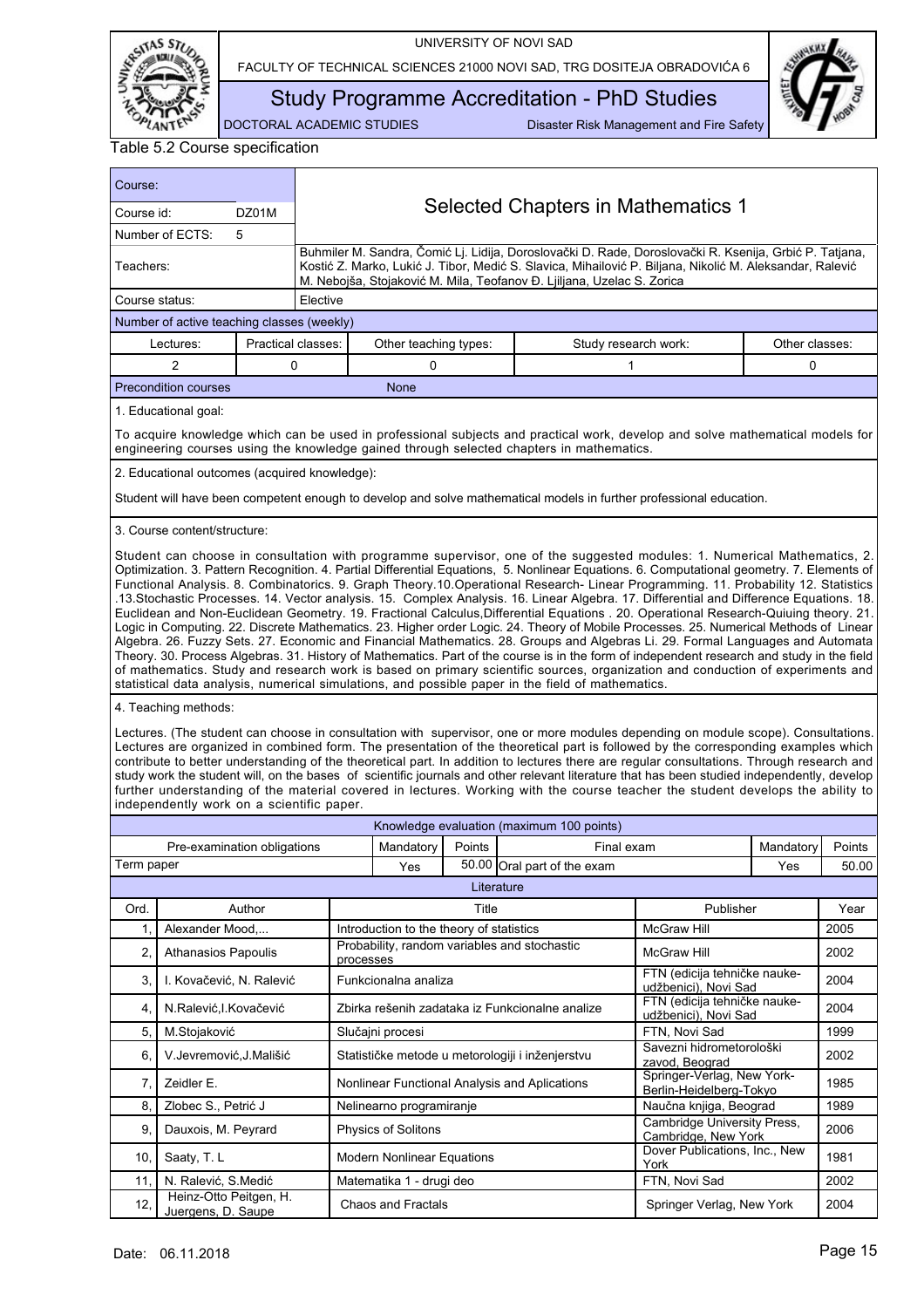|            | UNIVERSITY OF NOVI SAD                                                |        |                                                                         |                             |   |      |  |  |  |  |  |
|------------|-----------------------------------------------------------------------|--------|-------------------------------------------------------------------------|-----------------------------|---|------|--|--|--|--|--|
|            |                                                                       |        | FACULTY OF TECHNICAL SCIENCES 21000 NOVI SAD, TRG DOSITEJA OBRADOVIĆA 6 |                             |   |      |  |  |  |  |  |
|            |                                                                       |        | <b>Study Programme Accreditation - PhD Studies</b>                      |                             | 핃 |      |  |  |  |  |  |
|            | DOCTORAL ACADEMIC STUDIES<br>Disaster Risk Management and Fire Safety |        |                                                                         |                             |   |      |  |  |  |  |  |
|            |                                                                       |        | Literature                                                              |                             |   |      |  |  |  |  |  |
| Ord.       |                                                                       | Author | Title                                                                   | Publisher                   |   | Year |  |  |  |  |  |
| 13.        | Mileva Prvanović                                                      |        | Osnovi geometrije                                                       | Građevinska knjiga, Beograd |   | 1990 |  |  |  |  |  |
| Literature |                                                                       |        |                                                                         |                             |   |      |  |  |  |  |  |
|            |                                                                       |        |                                                                         |                             |   |      |  |  |  |  |  |
|            |                                                                       |        |                                                                         |                             |   |      |  |  |  |  |  |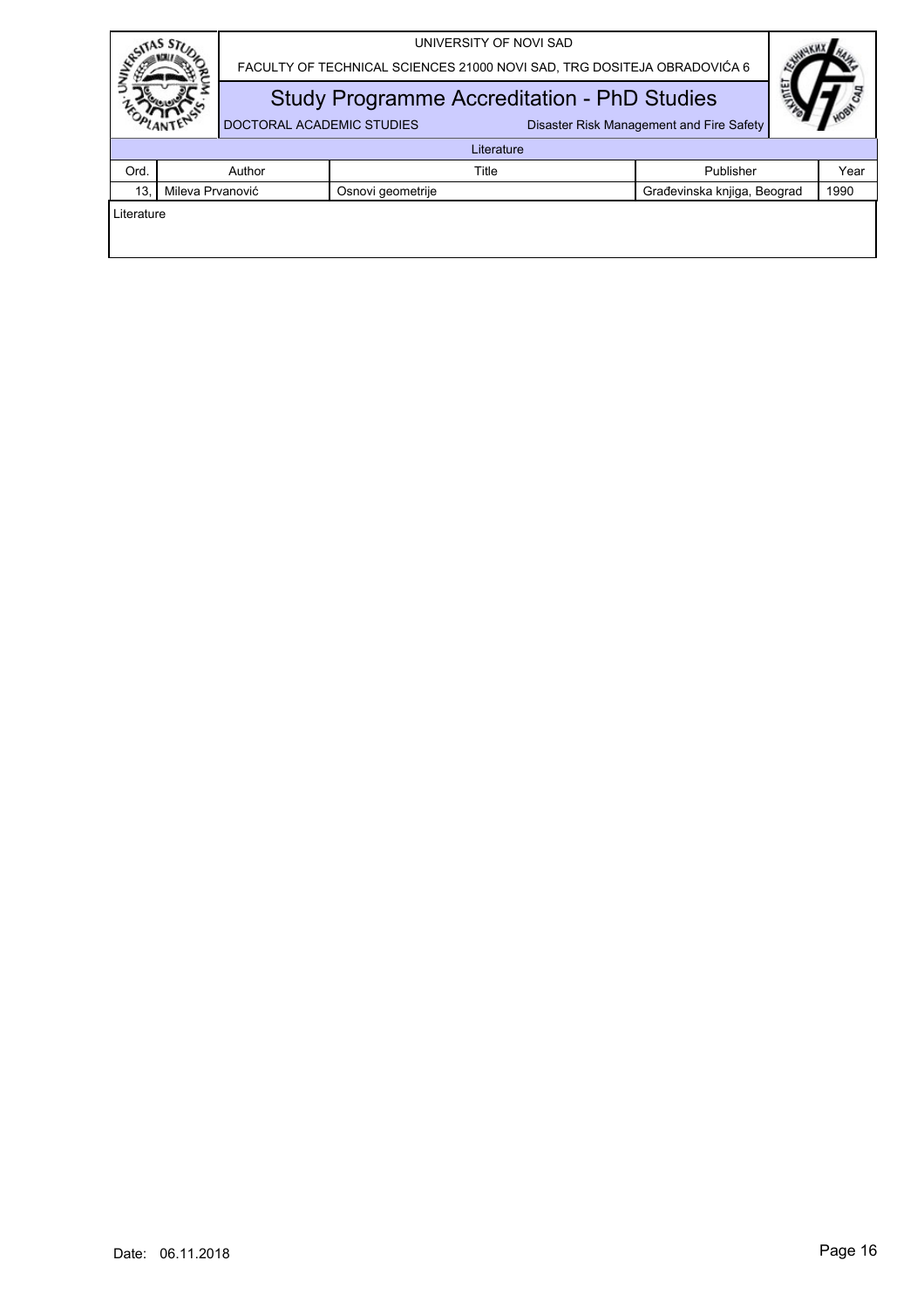

FACULTY OF TECHNICAL SCIENCES 21000 NOVI SAD, TRG DOSITEJA OBRADOVIĆA 6



<span id="page-18-0"></span>Study Programme Accreditation - PhD Studies

DOCTORAL ACADEMIC STUDIES Disaster Risk Management and Fire Safety

| Course:        |                                                                                                                     |                    |          |                                                                                                                                                    |            |                                                                                                                                                                                                                                                                                                                                                                                                                                                                                                                                                                                                                                                                                                                                                                                                                                                                                                                                                                                                                                                                                                                                                                                                                                                                                                                                                                                                                                                                                                                                                           |                                   |                |        |  |  |  |
|----------------|---------------------------------------------------------------------------------------------------------------------|--------------------|----------|----------------------------------------------------------------------------------------------------------------------------------------------------|------------|-----------------------------------------------------------------------------------------------------------------------------------------------------------------------------------------------------------------------------------------------------------------------------------------------------------------------------------------------------------------------------------------------------------------------------------------------------------------------------------------------------------------------------------------------------------------------------------------------------------------------------------------------------------------------------------------------------------------------------------------------------------------------------------------------------------------------------------------------------------------------------------------------------------------------------------------------------------------------------------------------------------------------------------------------------------------------------------------------------------------------------------------------------------------------------------------------------------------------------------------------------------------------------------------------------------------------------------------------------------------------------------------------------------------------------------------------------------------------------------------------------------------------------------------------------------|-----------------------------------|----------------|--------|--|--|--|
| Course id:     |                                                                                                                     | DZ02M              |          |                                                                                                                                                    |            | Selected Chapters in Mathematics 2                                                                                                                                                                                                                                                                                                                                                                                                                                                                                                                                                                                                                                                                                                                                                                                                                                                                                                                                                                                                                                                                                                                                                                                                                                                                                                                                                                                                                                                                                                                        |                                   |                |        |  |  |  |
|                | Number of ECTS:                                                                                                     | 5                  |          |                                                                                                                                                    |            |                                                                                                                                                                                                                                                                                                                                                                                                                                                                                                                                                                                                                                                                                                                                                                                                                                                                                                                                                                                                                                                                                                                                                                                                                                                                                                                                                                                                                                                                                                                                                           |                                   |                |        |  |  |  |
| Teachers:      |                                                                                                                     |                    |          |                                                                                                                                                    |            | Buhmiler M. Sandra, Čomić Lj. Lidija, Doroslovački D. Rade, Doroslovački R. Ksenija, Grbić P. Tatjana,<br>Kostić Z. Marko, Lukić J. Tibor, Medić S. Slavica, Mihailović P. Biljana, Nikolić M. Aleksandar, Ralević<br>M. Nebojša, Stojaković M. Mila, Teofanov Đ. Ljiljana, Uzelac S. Zorica                                                                                                                                                                                                                                                                                                                                                                                                                                                                                                                                                                                                                                                                                                                                                                                                                                                                                                                                                                                                                                                                                                                                                                                                                                                              |                                   |                |        |  |  |  |
| Course status: |                                                                                                                     |                    | Elective |                                                                                                                                                    |            |                                                                                                                                                                                                                                                                                                                                                                                                                                                                                                                                                                                                                                                                                                                                                                                                                                                                                                                                                                                                                                                                                                                                                                                                                                                                                                                                                                                                                                                                                                                                                           |                                   |                |        |  |  |  |
|                | Number of active teaching classes (weekly)                                                                          |                    |          |                                                                                                                                                    |            |                                                                                                                                                                                                                                                                                                                                                                                                                                                                                                                                                                                                                                                                                                                                                                                                                                                                                                                                                                                                                                                                                                                                                                                                                                                                                                                                                                                                                                                                                                                                                           |                                   |                |        |  |  |  |
|                | Lectures:                                                                                                           | Practical classes: |          | Other teaching types:                                                                                                                              |            | Study research work:                                                                                                                                                                                                                                                                                                                                                                                                                                                                                                                                                                                                                                                                                                                                                                                                                                                                                                                                                                                                                                                                                                                                                                                                                                                                                                                                                                                                                                                                                                                                      |                                   | Other classes: |        |  |  |  |
|                | $\overline{c}$                                                                                                      |                    | 0        | 0                                                                                                                                                  |            | 1                                                                                                                                                                                                                                                                                                                                                                                                                                                                                                                                                                                                                                                                                                                                                                                                                                                                                                                                                                                                                                                                                                                                                                                                                                                                                                                                                                                                                                                                                                                                                         |                                   | 0              |        |  |  |  |
|                | <b>Precondition courses</b>                                                                                         |                    |          | None                                                                                                                                               |            |                                                                                                                                                                                                                                                                                                                                                                                                                                                                                                                                                                                                                                                                                                                                                                                                                                                                                                                                                                                                                                                                                                                                                                                                                                                                                                                                                                                                                                                                                                                                                           |                                   |                |        |  |  |  |
|                | 1. Educational goal:                                                                                                |                    |          |                                                                                                                                                    |            |                                                                                                                                                                                                                                                                                                                                                                                                                                                                                                                                                                                                                                                                                                                                                                                                                                                                                                                                                                                                                                                                                                                                                                                                                                                                                                                                                                                                                                                                                                                                                           |                                   |                |        |  |  |  |
|                |                                                                                                                     |                    |          |                                                                                                                                                    |            | To acquire knowledge which can be used in professional subjects and practical work, develop and solve mathematical models for<br>engineering courses using the knowledge gained through selected chapters in mathematics                                                                                                                                                                                                                                                                                                                                                                                                                                                                                                                                                                                                                                                                                                                                                                                                                                                                                                                                                                                                                                                                                                                                                                                                                                                                                                                                  |                                   |                |        |  |  |  |
|                | 2. Educational outcomes (acquired knowledge):                                                                       |                    |          |                                                                                                                                                    |            |                                                                                                                                                                                                                                                                                                                                                                                                                                                                                                                                                                                                                                                                                                                                                                                                                                                                                                                                                                                                                                                                                                                                                                                                                                                                                                                                                                                                                                                                                                                                                           |                                   |                |        |  |  |  |
|                | Student will have been competent enough to develop and solve mathematical models in further professional education. |                    |          |                                                                                                                                                    |            |                                                                                                                                                                                                                                                                                                                                                                                                                                                                                                                                                                                                                                                                                                                                                                                                                                                                                                                                                                                                                                                                                                                                                                                                                                                                                                                                                                                                                                                                                                                                                           |                                   |                |        |  |  |  |
|                | 3. Course content/structure:                                                                                        |                    |          |                                                                                                                                                    |            |                                                                                                                                                                                                                                                                                                                                                                                                                                                                                                                                                                                                                                                                                                                                                                                                                                                                                                                                                                                                                                                                                                                                                                                                                                                                                                                                                                                                                                                                                                                                                           |                                   |                |        |  |  |  |
|                | 4. Teaching methods:                                                                                                |                    |          | numerical simulations, and possible paper in the field of mathematics.<br>study work the student will, on the bases of scientific journals and oth |            | Optimization. 3. Pattern Recognition. 4. Partial Differential Equations, 5. Nonlinear Equations. 6. Computational geometry. 7. Elements of<br>Functional Analysis. 8. Combinatorics. 9. Graph Theory.10.Operational Research-Linear Programming. 11. Probability 12. Statistics<br>.13. Stochastic Processes. 14. Vector analysis. 15. Complex Analysis. 16. Linear Algebra. 17. Differential and Difference Equations. 18.<br>Euclidean and Non-Euclidean Geometry. 19. Fractional Calculus, Differential Equations . 20. Operational Research-Quiuing theory. 21.<br>Logic in Computing.22. Discrete Mathematics. 23. Higher order Logic. 24. Theory of Mobile Processes. 25. Numerical Methods of Linear<br>Algebra. 26. Fuzzy Sets. 27. Economic and Financial Mathematics. 28. Groups and Algebras Li. 29. Formal Languages and Automata<br>Theory. 30. History of Mathematics. Part of the course is in the form of independent research and study in the field of mathematics. Study<br>and research work is based on primary scientific sources, organization and conduction of experiments and statistical data analysis,<br>Lectures. (The student can choose in consultation with supervisor, one or more modules depending on module scope). Consultations.<br>Lectures are organized in combined form. The presentation of the theoretical part is followed by the corresponding examples which<br>contribute to better understanding of the theoretical part. In addition to lectures there are regular consultations. Through research and |                                   |                |        |  |  |  |
|                |                                                                                                                     |                    |          |                                                                                                                                                    |            | Knowledge evaluation (maximum 100 points)                                                                                                                                                                                                                                                                                                                                                                                                                                                                                                                                                                                                                                                                                                                                                                                                                                                                                                                                                                                                                                                                                                                                                                                                                                                                                                                                                                                                                                                                                                                 |                                   |                |        |  |  |  |
|                | Pre-examination obligations                                                                                         |                    |          | Mandatory                                                                                                                                          | Points     | Final exam                                                                                                                                                                                                                                                                                                                                                                                                                                                                                                                                                                                                                                                                                                                                                                                                                                                                                                                                                                                                                                                                                                                                                                                                                                                                                                                                                                                                                                                                                                                                                |                                   | Mandatory      | Points |  |  |  |
| Project        |                                                                                                                     |                    |          | Yes                                                                                                                                                |            | 50.00 Theoretical part of the exam                                                                                                                                                                                                                                                                                                                                                                                                                                                                                                                                                                                                                                                                                                                                                                                                                                                                                                                                                                                                                                                                                                                                                                                                                                                                                                                                                                                                                                                                                                                        |                                   | Yes            | 50.00  |  |  |  |
|                |                                                                                                                     |                    |          |                                                                                                                                                    | Literature |                                                                                                                                                                                                                                                                                                                                                                                                                                                                                                                                                                                                                                                                                                                                                                                                                                                                                                                                                                                                                                                                                                                                                                                                                                                                                                                                                                                                                                                                                                                                                           |                                   |                |        |  |  |  |
| Ord.           |                                                                                                                     | Author             |          |                                                                                                                                                    | Title      |                                                                                                                                                                                                                                                                                                                                                                                                                                                                                                                                                                                                                                                                                                                                                                                                                                                                                                                                                                                                                                                                                                                                                                                                                                                                                                                                                                                                                                                                                                                                                           | Publisher                         |                | Year   |  |  |  |
| 1.             | Sheldon Ross                                                                                                        |                    |          | Probability models                                                                                                                                 |            |                                                                                                                                                                                                                                                                                                                                                                                                                                                                                                                                                                                                                                                                                                                                                                                                                                                                                                                                                                                                                                                                                                                                                                                                                                                                                                                                                                                                                                                                                                                                                           | <b>Academic Press</b>             |                | 1997   |  |  |  |
| 2.             | Athanasios Papoulis                                                                                                 |                    |          |                                                                                                                                                    |            | Probability, random variables, stochastic processes                                                                                                                                                                                                                                                                                                                                                                                                                                                                                                                                                                                                                                                                                                                                                                                                                                                                                                                                                                                                                                                                                                                                                                                                                                                                                                                                                                                                                                                                                                       | McGraw Hill                       |                | 2002   |  |  |  |
| 3.             | Alexander Mood,                                                                                                     |                    |          | Introduction to the theory of statistics                                                                                                           |            |                                                                                                                                                                                                                                                                                                                                                                                                                                                                                                                                                                                                                                                                                                                                                                                                                                                                                                                                                                                                                                                                                                                                                                                                                                                                                                                                                                                                                                                                                                                                                           | McGraw Hill                       |                | 2005   |  |  |  |
| 4.             | <b>B.S.Everit</b>                                                                                                   |                    |          | <b>Statistics</b>                                                                                                                                  |            |                                                                                                                                                                                                                                                                                                                                                                                                                                                                                                                                                                                                                                                                                                                                                                                                                                                                                                                                                                                                                                                                                                                                                                                                                                                                                                                                                                                                                                                                                                                                                           | <b>Cambridge University Press</b> |                | 2006   |  |  |  |
| 5,             | Davide Sangiorgi, David                                                                                             |                    |          |                                                                                                                                                    |            | The Pi-Calculus: A Theory of Mobile Processes                                                                                                                                                                                                                                                                                                                                                                                                                                                                                                                                                                                                                                                                                                                                                                                                                                                                                                                                                                                                                                                                                                                                                                                                                                                                                                                                                                                                                                                                                                             | <b>Cambridge University Press</b> |                | 2001   |  |  |  |
| Literature     | Walker                                                                                                              |                    |          |                                                                                                                                                    |            |                                                                                                                                                                                                                                                                                                                                                                                                                                                                                                                                                                                                                                                                                                                                                                                                                                                                                                                                                                                                                                                                                                                                                                                                                                                                                                                                                                                                                                                                                                                                                           |                                   |                |        |  |  |  |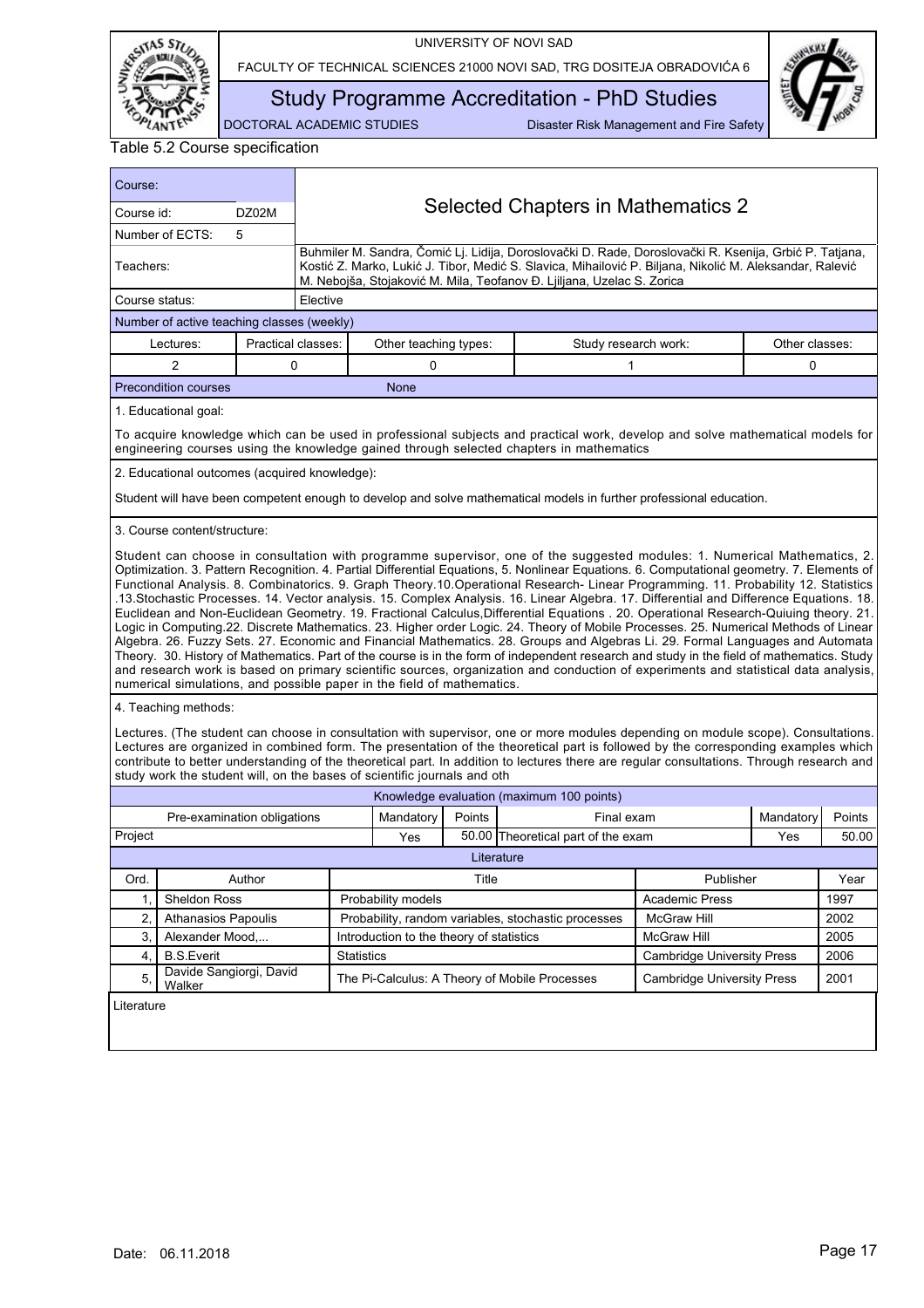

FACULTY OF TECHNICAL SCIENCES 21000 NOVI SAD, TRG DOSITEJA OBRADOVIĆA 6



<span id="page-19-0"></span>Study Programme Accreditation - PhD Studies

DOCTORAL ACADEMIC STUDIES Disaster Risk Management and Fire Safety

| Course:                                                                                 |                                                                                                                                                                                                                          |                    |          |                       |       |                                                                                                                                                                                                                                                                                                                                                                                                                                                                                                                                                                                                                                                                              |                 |                |       |  |  |  |  |
|-----------------------------------------------------------------------------------------|--------------------------------------------------------------------------------------------------------------------------------------------------------------------------------------------------------------------------|--------------------|----------|-----------------------|-------|------------------------------------------------------------------------------------------------------------------------------------------------------------------------------------------------------------------------------------------------------------------------------------------------------------------------------------------------------------------------------------------------------------------------------------------------------------------------------------------------------------------------------------------------------------------------------------------------------------------------------------------------------------------------------|-----------------|----------------|-------|--|--|--|--|
| Course id:                                                                              |                                                                                                                                                                                                                          | RDZ01F             |          |                       |       | <b>Selected Chapters in Physics</b>                                                                                                                                                                                                                                                                                                                                                                                                                                                                                                                                                                                                                                          |                 |                |       |  |  |  |  |
|                                                                                         | Number of ECTS:                                                                                                                                                                                                          | 5                  |          |                       |       |                                                                                                                                                                                                                                                                                                                                                                                                                                                                                                                                                                                                                                                                              |                 |                |       |  |  |  |  |
| Teachers:                                                                               |                                                                                                                                                                                                                          |                    |          |                       |       | Budinski-Petković M. Ljuba, Ilić I. Dušan, Kozmidis-Luburić F. Uranija, Kozmidis-Petrović F. Ana,<br>Lončarević M. Ivana, Samardžić D. Selena, Stojković J. Ivana, Vučinić-Vasić T. Milica                                                                                                                                                                                                                                                                                                                                                                                                                                                                                   |                 |                |       |  |  |  |  |
| Course status:                                                                          |                                                                                                                                                                                                                          |                    | Elective |                       |       |                                                                                                                                                                                                                                                                                                                                                                                                                                                                                                                                                                                                                                                                              |                 |                |       |  |  |  |  |
|                                                                                         | Number of active teaching classes (weekly)                                                                                                                                                                               |                    |          |                       |       |                                                                                                                                                                                                                                                                                                                                                                                                                                                                                                                                                                                                                                                                              |                 |                |       |  |  |  |  |
|                                                                                         | Lectures:                                                                                                                                                                                                                | Practical classes: |          | Other teaching types: |       | Study research work:                                                                                                                                                                                                                                                                                                                                                                                                                                                                                                                                                                                                                                                         |                 | Other classes: |       |  |  |  |  |
|                                                                                         | $\mathfrak{p}$                                                                                                                                                                                                           | $\Omega$           |          | $\Omega$              |       | $\mathbf{1}$                                                                                                                                                                                                                                                                                                                                                                                                                                                                                                                                                                                                                                                                 |                 | $\Omega$       |       |  |  |  |  |
|                                                                                         | Precondition courses                                                                                                                                                                                                     |                    |          | <b>None</b>           |       |                                                                                                                                                                                                                                                                                                                                                                                                                                                                                                                                                                                                                                                                              |                 |                |       |  |  |  |  |
|                                                                                         | 1. Educational goal:                                                                                                                                                                                                     |                    |          |                       |       |                                                                                                                                                                                                                                                                                                                                                                                                                                                                                                                                                                                                                                                                              |                 |                |       |  |  |  |  |
|                                                                                         | To acquire the knowledge of physics which is applied in modern engineering.                                                                                                                                              |                    |          |                       |       |                                                                                                                                                                                                                                                                                                                                                                                                                                                                                                                                                                                                                                                                              |                 |                |       |  |  |  |  |
|                                                                                         | 2. Educational outcomes (acquired knowledge):                                                                                                                                                                            |                    |          |                       |       |                                                                                                                                                                                                                                                                                                                                                                                                                                                                                                                                                                                                                                                                              |                 |                |       |  |  |  |  |
|                                                                                         | The students will have acquired the knowledge which enables them to develop models for solving problems in practical professional work<br>as well as evolvement in science and research work in the corresponding areas. |                    |          |                       |       |                                                                                                                                                                                                                                                                                                                                                                                                                                                                                                                                                                                                                                                                              |                 |                |       |  |  |  |  |
|                                                                                         | 3. Course content/structure:                                                                                                                                                                                             |                    |          |                       |       |                                                                                                                                                                                                                                                                                                                                                                                                                                                                                                                                                                                                                                                                              |                 |                |       |  |  |  |  |
|                                                                                         | method of statistics physics, random number generator. Monte Carlo simulation.                                                                                                                                           |                    |          |                       |       | Student can choose in consultation with programme supervisor, one of the suggested modules: 1. Lasers, their applications in<br>engineering, 2. Quantum tunnelling effect and applications, 3. Quantum dots, wires and tubes, Applications in nanotechnologies, 4. New<br>materials, amorphous materials, spin glass, 5. Natural and artificial polymers and their application in nanotechnologies, 6. Numerical                                                                                                                                                                                                                                                             |                 |                |       |  |  |  |  |
|                                                                                         | 4. Teaching methods:                                                                                                                                                                                                     |                    |          |                       |       |                                                                                                                                                                                                                                                                                                                                                                                                                                                                                                                                                                                                                                                                              |                 |                |       |  |  |  |  |
|                                                                                         |                                                                                                                                                                                                                          |                    |          |                       |       | Lectures. (The student can choose in consultation with co-mentor, one or more modules depending on module scope). Consultations.<br>Lectures are organized in combined form. The presentation of the theoretical part is followed by the corresponding examples. In addition<br>to lectures there are regular consultations. Through research and study work the student will, on the bases of scientific journals and<br>other relevant literature that has been studied independently, develop further understanding of the material covered in lectures. Working<br>with the course teacher the student develops the ability to independently work on a scientific paper. |                 |                |       |  |  |  |  |
|                                                                                         |                                                                                                                                                                                                                          |                    |          |                       |       | Knowledge evaluation (maximum 100 points)                                                                                                                                                                                                                                                                                                                                                                                                                                                                                                                                                                                                                                    |                 |                |       |  |  |  |  |
| Pre-examination obligations<br>Mandatory<br>Points<br>Final exam<br>Mandatory<br>Points |                                                                                                                                                                                                                          |                    |          |                       |       |                                                                                                                                                                                                                                                                                                                                                                                                                                                                                                                                                                                                                                                                              |                 |                |       |  |  |  |  |
| Term paper                                                                              |                                                                                                                                                                                                                          |                    |          | Yes                   |       | 50.00 Oral part of the exam                                                                                                                                                                                                                                                                                                                                                                                                                                                                                                                                                                                                                                                  |                 | Yes            | 50.00 |  |  |  |  |
|                                                                                         |                                                                                                                                                                                                                          |                    |          |                       |       | Literature                                                                                                                                                                                                                                                                                                                                                                                                                                                                                                                                                                                                                                                                   |                 |                |       |  |  |  |  |
| Ord.                                                                                    |                                                                                                                                                                                                                          | Author             |          |                       | Title |                                                                                                                                                                                                                                                                                                                                                                                                                                                                                                                                                                                                                                                                              | Publisher       |                | Year  |  |  |  |  |
| 1.                                                                                      | K. Binder, D.W. Heermann                                                                                                                                                                                                 |                    |          |                       |       | Monte Carlo Simulation in Statistical Physics                                                                                                                                                                                                                                                                                                                                                                                                                                                                                                                                                                                                                                | Springer-Verlag |                | 1988  |  |  |  |  |
| Literature                                                                              |                                                                                                                                                                                                                          |                    |          |                       |       |                                                                                                                                                                                                                                                                                                                                                                                                                                                                                                                                                                                                                                                                              |                 |                |       |  |  |  |  |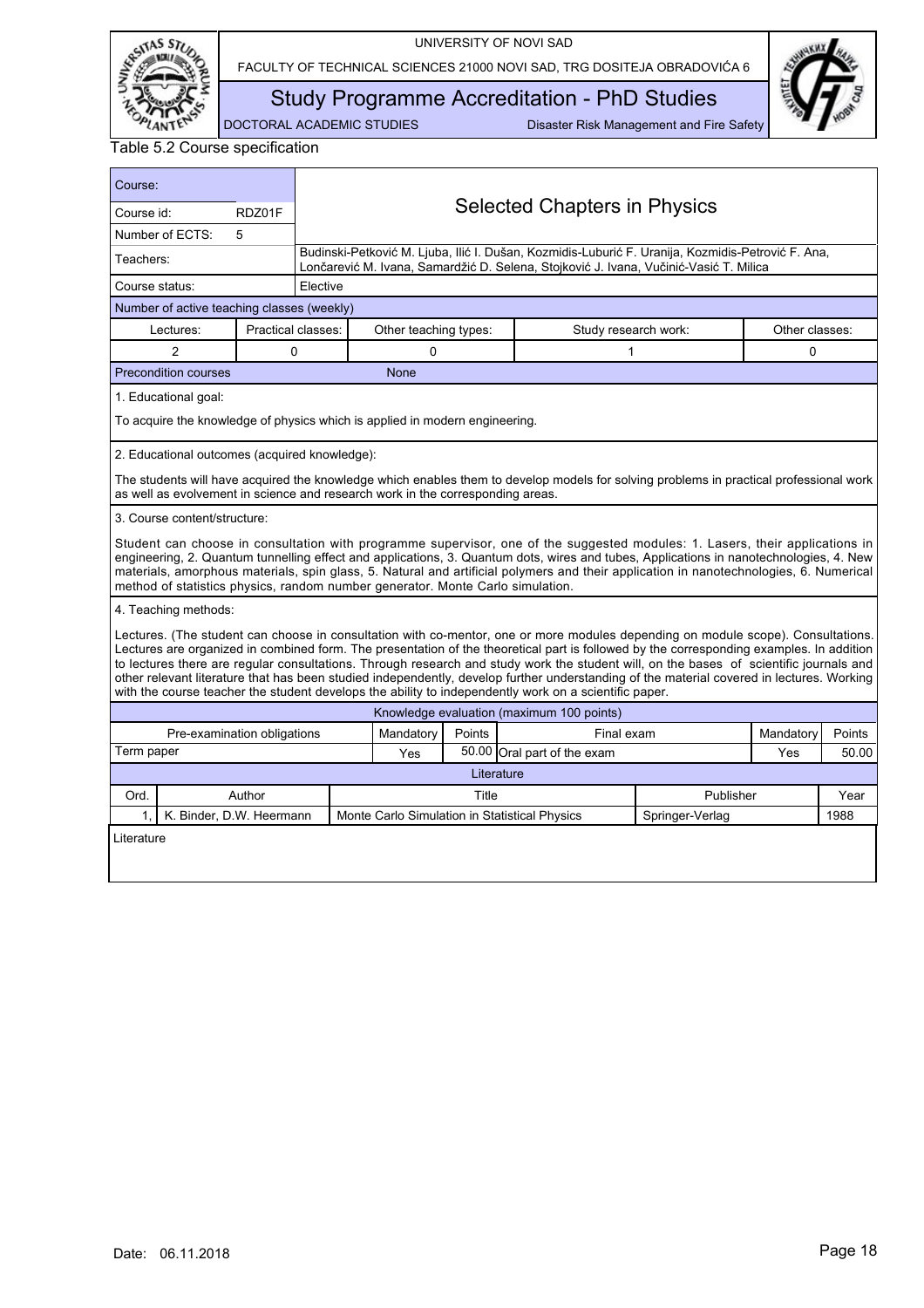

FACULTY OF TECHNICAL SCIENCES 21000 NOVI SAD, TRG DOSITEJA OBRADOVIĆA 6

Study Programme Accreditation - PhD Studies

<span id="page-20-0"></span>DOCTORAL ACADEMIC STUDIES Disaster Risk Management and Fire Safety

Table 5.2 Course specification

| Course:        |                                               |                    |                                                                                                                                                                                                                                                                                                                                                                                                                                                                                                                                                                                                                                                                                                                                                                                                                                                                                                                                                                   |                                                                          |        |                                                                                                                                                                                                                                                                                                                                                                                                                                                                                                                                                                                                                                                                                                                                                                                                                                                                                                                                                                                                                                                                                                                                             |            |                |        |
|----------------|-----------------------------------------------|--------------------|-------------------------------------------------------------------------------------------------------------------------------------------------------------------------------------------------------------------------------------------------------------------------------------------------------------------------------------------------------------------------------------------------------------------------------------------------------------------------------------------------------------------------------------------------------------------------------------------------------------------------------------------------------------------------------------------------------------------------------------------------------------------------------------------------------------------------------------------------------------------------------------------------------------------------------------------------------------------|--------------------------------------------------------------------------|--------|---------------------------------------------------------------------------------------------------------------------------------------------------------------------------------------------------------------------------------------------------------------------------------------------------------------------------------------------------------------------------------------------------------------------------------------------------------------------------------------------------------------------------------------------------------------------------------------------------------------------------------------------------------------------------------------------------------------------------------------------------------------------------------------------------------------------------------------------------------------------------------------------------------------------------------------------------------------------------------------------------------------------------------------------------------------------------------------------------------------------------------------------|------------|----------------|--------|
| Course id:     |                                               | ZRDH1              |                                                                                                                                                                                                                                                                                                                                                                                                                                                                                                                                                                                                                                                                                                                                                                                                                                                                                                                                                                   |                                                                          |        | <b>Selected Chepters of Chemistry</b>                                                                                                                                                                                                                                                                                                                                                                                                                                                                                                                                                                                                                                                                                                                                                                                                                                                                                                                                                                                                                                                                                                       |            |                |        |
|                | Number of ECTS:                               | 5                  |                                                                                                                                                                                                                                                                                                                                                                                                                                                                                                                                                                                                                                                                                                                                                                                                                                                                                                                                                                   |                                                                          |        |                                                                                                                                                                                                                                                                                                                                                                                                                                                                                                                                                                                                                                                                                                                                                                                                                                                                                                                                                                                                                                                                                                                                             |            |                |        |
| Teacher:       |                                               |                    | Prica Đ. Miljana                                                                                                                                                                                                                                                                                                                                                                                                                                                                                                                                                                                                                                                                                                                                                                                                                                                                                                                                                  |                                                                          |        |                                                                                                                                                                                                                                                                                                                                                                                                                                                                                                                                                                                                                                                                                                                                                                                                                                                                                                                                                                                                                                                                                                                                             |            |                |        |
| Course status: |                                               |                    | Elective                                                                                                                                                                                                                                                                                                                                                                                                                                                                                                                                                                                                                                                                                                                                                                                                                                                                                                                                                          |                                                                          |        |                                                                                                                                                                                                                                                                                                                                                                                                                                                                                                                                                                                                                                                                                                                                                                                                                                                                                                                                                                                                                                                                                                                                             |            |                |        |
|                | Number of active teaching classes (weekly)    |                    |                                                                                                                                                                                                                                                                                                                                                                                                                                                                                                                                                                                                                                                                                                                                                                                                                                                                                                                                                                   |                                                                          |        |                                                                                                                                                                                                                                                                                                                                                                                                                                                                                                                                                                                                                                                                                                                                                                                                                                                                                                                                                                                                                                                                                                                                             |            |                |        |
|                | Lectures:                                     | Practical classes: |                                                                                                                                                                                                                                                                                                                                                                                                                                                                                                                                                                                                                                                                                                                                                                                                                                                                                                                                                                   | Other teaching types:                                                    |        | Study research work:                                                                                                                                                                                                                                                                                                                                                                                                                                                                                                                                                                                                                                                                                                                                                                                                                                                                                                                                                                                                                                                                                                                        |            | Other classes: |        |
|                | $\overline{2}$                                |                    | 0                                                                                                                                                                                                                                                                                                                                                                                                                                                                                                                                                                                                                                                                                                                                                                                                                                                                                                                                                                 | $\Omega$                                                                 |        | 1                                                                                                                                                                                                                                                                                                                                                                                                                                                                                                                                                                                                                                                                                                                                                                                                                                                                                                                                                                                                                                                                                                                                           |            | $\Omega$       |        |
|                | <b>Precondition courses</b>                   |                    |                                                                                                                                                                                                                                                                                                                                                                                                                                                                                                                                                                                                                                                                                                                                                                                                                                                                                                                                                                   | None                                                                     |        |                                                                                                                                                                                                                                                                                                                                                                                                                                                                                                                                                                                                                                                                                                                                                                                                                                                                                                                                                                                                                                                                                                                                             |            |                |        |
|                | 1. Educational goal:                          |                    |                                                                                                                                                                                                                                                                                                                                                                                                                                                                                                                                                                                                                                                                                                                                                                                                                                                                                                                                                                   |                                                                          |        |                                                                                                                                                                                                                                                                                                                                                                                                                                                                                                                                                                                                                                                                                                                                                                                                                                                                                                                                                                                                                                                                                                                                             |            |                |        |
|                |                                               |                    |                                                                                                                                                                                                                                                                                                                                                                                                                                                                                                                                                                                                                                                                                                                                                                                                                                                                                                                                                                   |                                                                          |        | Acquiring new knowledge in the field of chemistry that will enable understanding and monitoring of engineering processes. Introduction to<br>modern approaches in chemistry. Improving scientific abilities, academic and practical skills in the field of chemistry. Introduction to<br>modern methods of processing and analysis of experimental data. Through this course students will: expand knowledge about concepts<br>and definitions in the field of chemistry, understand and improve the use and definition of terms in the learning context, learn how to set<br>the problem and solve it, develop the ability to identify problems in terms of identification, formulation and possible resolution, as well as<br>improve the principles of engineering judgment and decision making. The acquisition of capabilities and skills to use literary sources, as<br>well as developing a way of thinking, characteristic for theoretical-methodological disciplines.                                                                                                                                                              |            |                |        |
|                | 2. Educational outcomes (acquired knowledge): |                    |                                                                                                                                                                                                                                                                                                                                                                                                                                                                                                                                                                                                                                                                                                                                                                                                                                                                                                                                                                   |                                                                          |        |                                                                                                                                                                                                                                                                                                                                                                                                                                                                                                                                                                                                                                                                                                                                                                                                                                                                                                                                                                                                                                                                                                                                             |            |                |        |
|                |                                               |                    | Basic knowledge of chemistry. Ability to independently solve practical and theoretical problems using scientific methods and procedures in<br>the field of chemistry. Mastering creative abilities to develop new methods and approaches in solving chemical problems. The<br>development of creative and independent judgment on chemistry issues. After finishing this course, the student is able to: think critically,<br>logically connects theoretical and experimental knowledge in chemistry, apply acquired knowledge in engineering disciplines,<br>communicate with other engineers and work in a team, think creatively, demonstrate understanding and skills, as well as to use the<br>acquired knowledge to design new solutions to engineering problems. At the end of the course, a student is trained to use literature and<br>other resources in seeking the necessary information to improve the level of knowledge in the field of chemistry. |                                                                          |        |                                                                                                                                                                                                                                                                                                                                                                                                                                                                                                                                                                                                                                                                                                                                                                                                                                                                                                                                                                                                                                                                                                                                             |            |                |        |
|                | 3. Course content/structure:                  |                    |                                                                                                                                                                                                                                                                                                                                                                                                                                                                                                                                                                                                                                                                                                                                                                                                                                                                                                                                                                   |                                                                          |        |                                                                                                                                                                                                                                                                                                                                                                                                                                                                                                                                                                                                                                                                                                                                                                                                                                                                                                                                                                                                                                                                                                                                             |            |                |        |
|                |                                               |                    |                                                                                                                                                                                                                                                                                                                                                                                                                                                                                                                                                                                                                                                                                                                                                                                                                                                                                                                                                                   | metal coating protection). Statistical analysis of experimental results. |        | General and inorganic chemistry (chemical laws, chemical bonds, inorganic molecules structure, physical and chemical properties of<br>inorganic nuclei, mechanisms of chemical reactions). Organic chemistry (organic molecules structure, physical and chemical properties of<br>organic compounds classes, mechanisms of chemical reactions). The physical chemistry (chemical thermodynamics, thermochemistry,<br>ideal and real solutions, surface phenomena and colloidal systems, chemical kinetics and catalysis, chemical equilibrium, states of<br>matter). Instrumental analysis (methodology in instrumental analysis and quality control; spectroscopy, theoretical basics and types of<br>spectroscopy, chromatographic analytical methods, expression of analytical data). Environmental chemistry (defining the chemical source<br>of pollution, the nature of pollution, transformation and migration of pollution in different environment, water, air and soil). Chemistry of<br>materials (corrosion, corrosion rate, corrosion mechanisms, corrosion of metals in different environments, corrosion protection methods, |            |                |        |
|                | 4. Teaching methods:                          |                    |                                                                                                                                                                                                                                                                                                                                                                                                                                                                                                                                                                                                                                                                                                                                                                                                                                                                                                                                                                   |                                                                          |        |                                                                                                                                                                                                                                                                                                                                                                                                                                                                                                                                                                                                                                                                                                                                                                                                                                                                                                                                                                                                                                                                                                                                             |            |                |        |
|                |                                               |                    |                                                                                                                                                                                                                                                                                                                                                                                                                                                                                                                                                                                                                                                                                                                                                                                                                                                                                                                                                                   | execution of numerical simulations and experimental research.            |        | Lectures, study research work and consultations. Theoretical part of the material is presented in the lectures with use of modern<br>equipment and information and communication technologies. Through lectures, a student acquires contemporary scientific knowledge,<br>scientific methods and procedures that enable him for independent study research. In addition to lectures, consultations are also held<br>regularly. Research work includes all forms of teaching which are in function of enabling students to research, to write scientific papers<br>and doctoral dissertation. Research work includes all forms of teaching which are in function of enabling students to research, to write<br>scientific papers and doctoral dissertation. Study research work includes active monitoring of primary scientific sources, organization and                                                                                                                                                                                                                                                                                   |            |                |        |
|                |                                               |                    |                                                                                                                                                                                                                                                                                                                                                                                                                                                                                                                                                                                                                                                                                                                                                                                                                                                                                                                                                                   |                                                                          |        | Knowledge evaluation (maximum 100 points)                                                                                                                                                                                                                                                                                                                                                                                                                                                                                                                                                                                                                                                                                                                                                                                                                                                                                                                                                                                                                                                                                                   |            |                |        |
|                | Pre-examination obligations                   |                    |                                                                                                                                                                                                                                                                                                                                                                                                                                                                                                                                                                                                                                                                                                                                                                                                                                                                                                                                                                   | Mandatory                                                                | Points | Final exam                                                                                                                                                                                                                                                                                                                                                                                                                                                                                                                                                                                                                                                                                                                                                                                                                                                                                                                                                                                                                                                                                                                                  |            | Mandatory      | Points |
| Project        |                                               |                    | 50.00 Oral part of the exam<br>Yes<br>Yes                                                                                                                                                                                                                                                                                                                                                                                                                                                                                                                                                                                                                                                                                                                                                                                                                                                                                                                         |                                                                          |        |                                                                                                                                                                                                                                                                                                                                                                                                                                                                                                                                                                                                                                                                                                                                                                                                                                                                                                                                                                                                                                                                                                                                             |            |                | 50.00  |
|                |                                               |                    | Literature                                                                                                                                                                                                                                                                                                                                                                                                                                                                                                                                                                                                                                                                                                                                                                                                                                                                                                                                                        |                                                                          |        |                                                                                                                                                                                                                                                                                                                                                                                                                                                                                                                                                                                                                                                                                                                                                                                                                                                                                                                                                                                                                                                                                                                                             |            |                |        |
| Ord.           |                                               | Author             |                                                                                                                                                                                                                                                                                                                                                                                                                                                                                                                                                                                                                                                                                                                                                                                                                                                                                                                                                                   |                                                                          | Title  |                                                                                                                                                                                                                                                                                                                                                                                                                                                                                                                                                                                                                                                                                                                                                                                                                                                                                                                                                                                                                                                                                                                                             | Publisher  |                | Year   |
| $\mathbf{1}$   | N.R. Eldred                                   |                    | GATF Press, Pittsburgh<br>Chemistry for the Graphic Arts<br>Oxford University Press Inc.                                                                                                                                                                                                                                                                                                                                                                                                                                                                                                                                                                                                                                                                                                                                                                                                                                                                          |                                                                          |        |                                                                                                                                                                                                                                                                                                                                                                                                                                                                                                                                                                                                                                                                                                                                                                                                                                                                                                                                                                                                                                                                                                                                             | 2001       |                |        |
| 2.             | P. Atkins, J. de Paula                        |                    | Elements of Physical Chemistry<br>New York<br><b>Oxford University Press Inc.</b><br><b>Environmental Chemistry</b>                                                                                                                                                                                                                                                                                                                                                                                                                                                                                                                                                                                                                                                                                                                                                                                                                                               |                                                                          |        |                                                                                                                                                                                                                                                                                                                                                                                                                                                                                                                                                                                                                                                                                                                                                                                                                                                                                                                                                                                                                                                                                                                                             |            | 2009           |        |
| 3.             | G.W. van Loon, S.J. Duffy                     |                    | New York<br>Houghton Mifflin College Div,                                                                                                                                                                                                                                                                                                                                                                                                                                                                                                                                                                                                                                                                                                                                                                                                                                                                                                                         |                                                                          |        |                                                                                                                                                                                                                                                                                                                                                                                                                                                                                                                                                                                                                                                                                                                                                                                                                                                                                                                                                                                                                                                                                                                                             |            | 2011           |        |
| 4.             | D. Ebbing, S. Gammon                          |                    |                                                                                                                                                                                                                                                                                                                                                                                                                                                                                                                                                                                                                                                                                                                                                                                                                                                                                                                                                                   | General Chemistry                                                        |        |                                                                                                                                                                                                                                                                                                                                                                                                                                                                                                                                                                                                                                                                                                                                                                                                                                                                                                                                                                                                                                                                                                                                             | Boston, MA |                | 1998   |
| 5.             | P. Monk                                       |                    | Oxford University Press Inc.<br>2006<br>Maths for Chemistry<br>New York                                                                                                                                                                                                                                                                                                                                                                                                                                                                                                                                                                                                                                                                                                                                                                                                                                                                                           |                                                                          |        |                                                                                                                                                                                                                                                                                                                                                                                                                                                                                                                                                                                                                                                                                                                                                                                                                                                                                                                                                                                                                                                                                                                                             |            |                |        |

Literature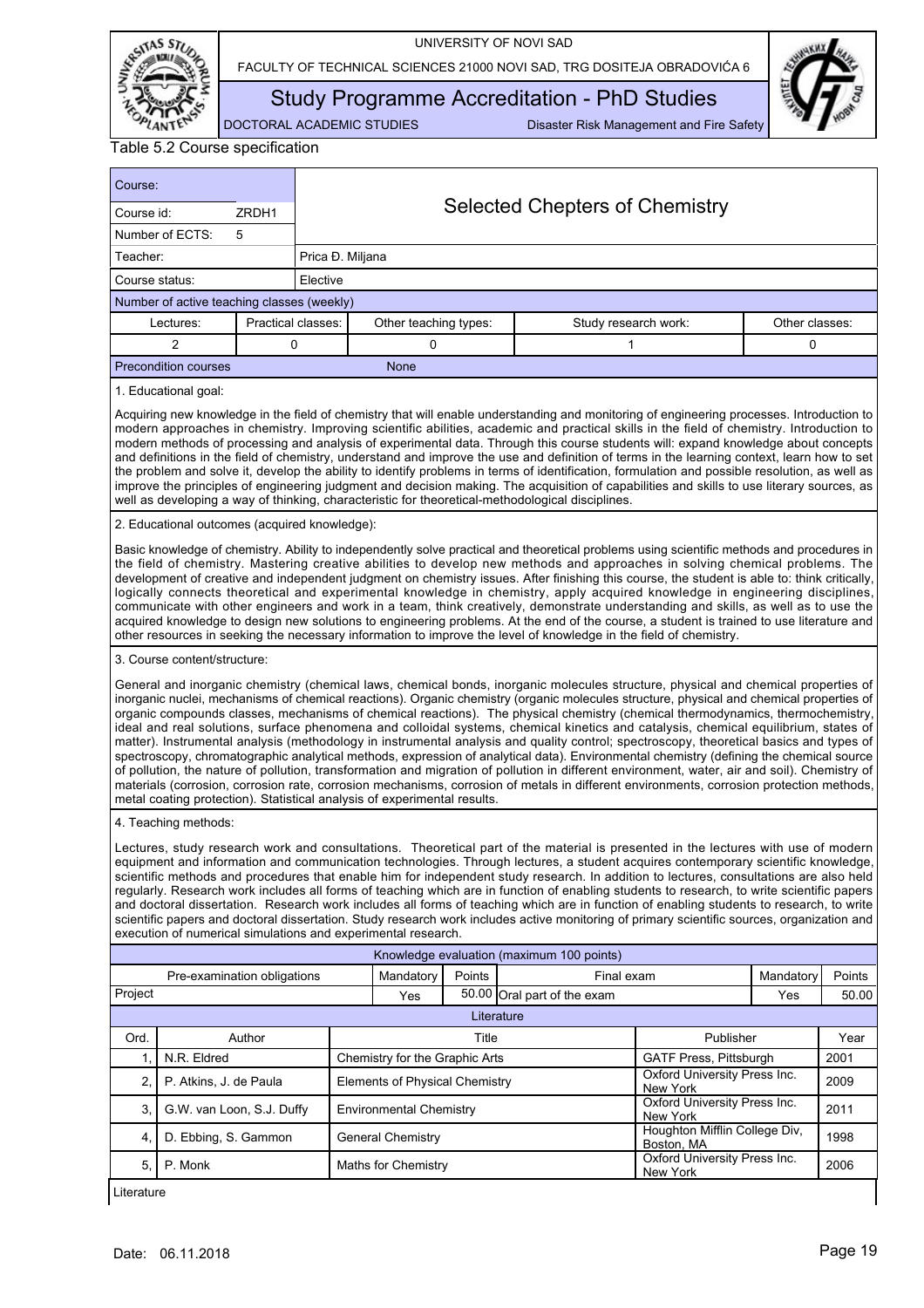

FACULTY OF TECHNICAL SCIENCES 21000 NOVI SAD, TRG DOSITEJA OBRADOVIĆA 6

Study Programme Accreditation - PhD Studies

DOCTORAL ACADEMIC STUDIES Disaster Risk Management and Fire Safety

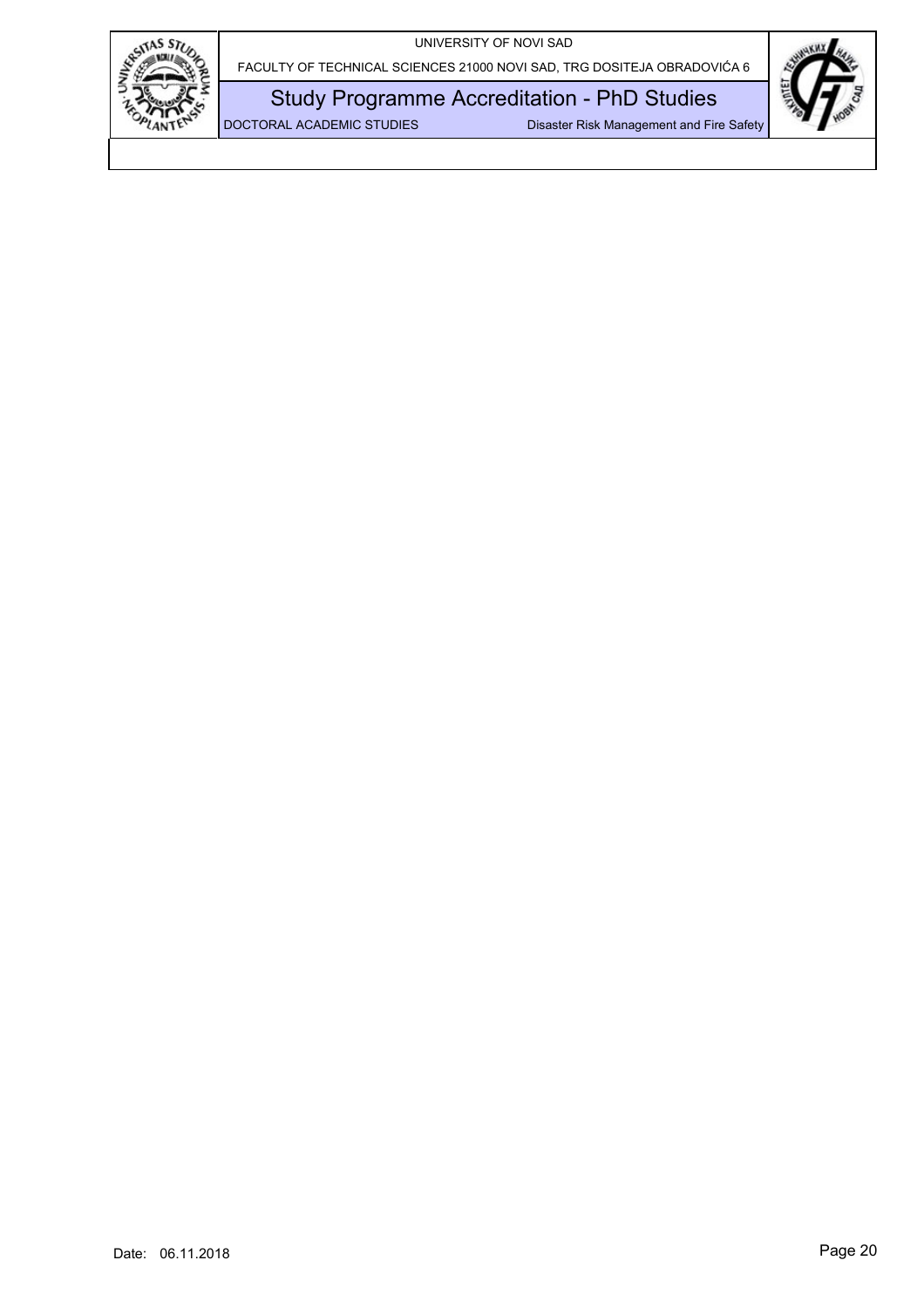

FACULTY OF TECHNICAL SCIENCES 21000 NOVI SAD, TRG DOSITEJA OBRADOVIĆA 6



Study Programme Accreditation - PhD Studies

<span id="page-22-0"></span>DOCTORAL ACADEMIC STUDIES Disaster Risk Management and Fire Safety

| Course:                                                                                 |                                                                                                                                                                                                                                                                                                                                                                                                                                                                |          |                                     |            |                                                                                                                                                                                                                                                                                                                                                                                                                                                                                                                                                                                                                                                                                                                                                                                                                                                                                                                                                                                                                                                                                                                                                                                                                                                                             |                  |                |       |  |  |
|-----------------------------------------------------------------------------------------|----------------------------------------------------------------------------------------------------------------------------------------------------------------------------------------------------------------------------------------------------------------------------------------------------------------------------------------------------------------------------------------------------------------------------------------------------------------|----------|-------------------------------------|------------|-----------------------------------------------------------------------------------------------------------------------------------------------------------------------------------------------------------------------------------------------------------------------------------------------------------------------------------------------------------------------------------------------------------------------------------------------------------------------------------------------------------------------------------------------------------------------------------------------------------------------------------------------------------------------------------------------------------------------------------------------------------------------------------------------------------------------------------------------------------------------------------------------------------------------------------------------------------------------------------------------------------------------------------------------------------------------------------------------------------------------------------------------------------------------------------------------------------------------------------------------------------------------------|------------------|----------------|-------|--|--|
| Course id:                                                                              | <b>RDI04</b>                                                                                                                                                                                                                                                                                                                                                                                                                                                   |          |                                     |            | Selected Chapers In Qualitative Risk Assessment Methods                                                                                                                                                                                                                                                                                                                                                                                                                                                                                                                                                                                                                                                                                                                                                                                                                                                                                                                                                                                                                                                                                                                                                                                                                     |                  |                |       |  |  |
| Number of ECTS:                                                                         | 5                                                                                                                                                                                                                                                                                                                                                                                                                                                              |          |                                     |            |                                                                                                                                                                                                                                                                                                                                                                                                                                                                                                                                                                                                                                                                                                                                                                                                                                                                                                                                                                                                                                                                                                                                                                                                                                                                             |                  |                |       |  |  |
| Teachers:                                                                               |                                                                                                                                                                                                                                                                                                                                                                                                                                                                |          | Cosić I. Đorđe, Pečujlija D. Mladen |            |                                                                                                                                                                                                                                                                                                                                                                                                                                                                                                                                                                                                                                                                                                                                                                                                                                                                                                                                                                                                                                                                                                                                                                                                                                                                             |                  |                |       |  |  |
| Course status:                                                                          |                                                                                                                                                                                                                                                                                                                                                                                                                                                                | Elective |                                     |            |                                                                                                                                                                                                                                                                                                                                                                                                                                                                                                                                                                                                                                                                                                                                                                                                                                                                                                                                                                                                                                                                                                                                                                                                                                                                             |                  |                |       |  |  |
| Number of active teaching classes (weekly)                                              |                                                                                                                                                                                                                                                                                                                                                                                                                                                                |          |                                     |            |                                                                                                                                                                                                                                                                                                                                                                                                                                                                                                                                                                                                                                                                                                                                                                                                                                                                                                                                                                                                                                                                                                                                                                                                                                                                             |                  |                |       |  |  |
| Lectures:                                                                               | Practical classes:                                                                                                                                                                                                                                                                                                                                                                                                                                             |          | Other teaching types:               |            | Study research work:                                                                                                                                                                                                                                                                                                                                                                                                                                                                                                                                                                                                                                                                                                                                                                                                                                                                                                                                                                                                                                                                                                                                                                                                                                                        |                  | Other classes: |       |  |  |
| $\overline{c}$                                                                          | 0                                                                                                                                                                                                                                                                                                                                                                                                                                                              |          | 0                                   |            | 1                                                                                                                                                                                                                                                                                                                                                                                                                                                                                                                                                                                                                                                                                                                                                                                                                                                                                                                                                                                                                                                                                                                                                                                                                                                                           |                  | 0              |       |  |  |
| <b>Precondition courses</b>                                                             |                                                                                                                                                                                                                                                                                                                                                                                                                                                                |          | <b>None</b>                         |            |                                                                                                                                                                                                                                                                                                                                                                                                                                                                                                                                                                                                                                                                                                                                                                                                                                                                                                                                                                                                                                                                                                                                                                                                                                                                             |                  |                |       |  |  |
| 1. Educational goal:                                                                    |                                                                                                                                                                                                                                                                                                                                                                                                                                                                |          |                                     |            |                                                                                                                                                                                                                                                                                                                                                                                                                                                                                                                                                                                                                                                                                                                                                                                                                                                                                                                                                                                                                                                                                                                                                                                                                                                                             |                  |                |       |  |  |
|                                                                                         | The subject aims to enable students to understand many basic concepts, processes, and issues that arise when performing empirical<br>studies in most disciplines of management, and thus create a conceptual basis for following content during studies that include this type of<br>knowledge, as well as development of a multidisciplinary approach.                                                                                                        |          |                                     |            |                                                                                                                                                                                                                                                                                                                                                                                                                                                                                                                                                                                                                                                                                                                                                                                                                                                                                                                                                                                                                                                                                                                                                                                                                                                                             |                  |                |       |  |  |
| 2. Educational outcomes (acquired knowledge):                                           |                                                                                                                                                                                                                                                                                                                                                                                                                                                                |          |                                     |            |                                                                                                                                                                                                                                                                                                                                                                                                                                                                                                                                                                                                                                                                                                                                                                                                                                                                                                                                                                                                                                                                                                                                                                                                                                                                             |                  |                |       |  |  |
|                                                                                         | Students are qualified for independent creation of research design, data collection, data processing with univariate procedures,<br>interpretation of data and preparation of reports on conducted research, as well as for using the software package SPSS. Studenti are<br>also qualified for data processing with multivariate methods (exploratory factor analysis, EFA, confirmatory factor analysis CFA, structural<br>modeling, SEM, cluster analysis). |          |                                     |            |                                                                                                                                                                                                                                                                                                                                                                                                                                                                                                                                                                                                                                                                                                                                                                                                                                                                                                                                                                                                                                                                                                                                                                                                                                                                             |                  |                |       |  |  |
| 3. Course content/structure:                                                            |                                                                                                                                                                                                                                                                                                                                                                                                                                                                |          |                                     |            |                                                                                                                                                                                                                                                                                                                                                                                                                                                                                                                                                                                                                                                                                                                                                                                                                                                                                                                                                                                                                                                                                                                                                                                                                                                                             |                  |                |       |  |  |
| research is described.                                                                  |                                                                                                                                                                                                                                                                                                                                                                                                                                                                |          |                                     |            | At the beginning the problems of research preparation are being considered, which introduces a number of basic methodological<br>concepts, such as types and objects of research, methods of sample selection, classification of variables and the relationships between<br>them, the types of data, problems of measurement, types of research control, and other. Thereafter, three basic groups of research<br>design are being analyzed, such as frequency, correlation and factorial designs. Within each of the three groups, drawings are gradually<br>presented from simpler to more complex types. After that, basic forms of processing, analysis and interpretation of results are presented,<br>separately for each three design groups. The advanced section where students are trained to perform the collection, processing and<br>analysis of data using multivariate procedures that are consistent with the trends of the world s leading journals in the field (in depth).<br>These procedures are exploratory and confirmatory factor analysis, cluster analysis, as well as Structural modeling method. The<br>emphasis is on logic and above all mentioned practice. At the end of the course the structure of a standard written report on conducted |                  |                |       |  |  |
| 4. Teaching methods:                                                                    |                                                                                                                                                                                                                                                                                                                                                                                                                                                                |          |                                     |            |                                                                                                                                                                                                                                                                                                                                                                                                                                                                                                                                                                                                                                                                                                                                                                                                                                                                                                                                                                                                                                                                                                                                                                                                                                                                             |                  |                |       |  |  |
|                                                                                         |                                                                                                                                                                                                                                                                                                                                                                                                                                                                |          |                                     |            | Lectures, consultations. Interactive monitoring of students work and their progression through lectures, discussions and homeworks.<br>Mentoring for certain areas in order to increase knowledge. Use of contemorary methods of computer science.                                                                                                                                                                                                                                                                                                                                                                                                                                                                                                                                                                                                                                                                                                                                                                                                                                                                                                                                                                                                                          |                  |                |       |  |  |
|                                                                                         |                                                                                                                                                                                                                                                                                                                                                                                                                                                                |          |                                     |            | Knowledge evaluation (maximum 100 points)                                                                                                                                                                                                                                                                                                                                                                                                                                                                                                                                                                                                                                                                                                                                                                                                                                                                                                                                                                                                                                                                                                                                                                                                                                   |                  |                |       |  |  |
| Pre-examination obligations<br>Mandatory<br>Points<br>Final exam<br>Mandatory<br>Points |                                                                                                                                                                                                                                                                                                                                                                                                                                                                |          |                                     |            |                                                                                                                                                                                                                                                                                                                                                                                                                                                                                                                                                                                                                                                                                                                                                                                                                                                                                                                                                                                                                                                                                                                                                                                                                                                                             |                  |                |       |  |  |
| Term paper                                                                              |                                                                                                                                                                                                                                                                                                                                                                                                                                                                |          | Yes                                 |            | 50.00 Oral part of the exam                                                                                                                                                                                                                                                                                                                                                                                                                                                                                                                                                                                                                                                                                                                                                                                                                                                                                                                                                                                                                                                                                                                                                                                                                                                 |                  | Yes            | 50.00 |  |  |
|                                                                                         |                                                                                                                                                                                                                                                                                                                                                                                                                                                                |          |                                     | Literature |                                                                                                                                                                                                                                                                                                                                                                                                                                                                                                                                                                                                                                                                                                                                                                                                                                                                                                                                                                                                                                                                                                                                                                                                                                                                             |                  |                |       |  |  |
| Ord.                                                                                    | Author                                                                                                                                                                                                                                                                                                                                                                                                                                                         |          |                                     | Title      |                                                                                                                                                                                                                                                                                                                                                                                                                                                                                                                                                                                                                                                                                                                                                                                                                                                                                                                                                                                                                                                                                                                                                                                                                                                                             | Publisher        |                | Year  |  |  |
| 1.<br>Nunnally, J.M.                                                                    |                                                                                                                                                                                                                                                                                                                                                                                                                                                                |          | Psychometric theory                 |            |                                                                                                                                                                                                                                                                                                                                                                                                                                                                                                                                                                                                                                                                                                                                                                                                                                                                                                                                                                                                                                                                                                                                                                                                                                                                             | McGRAW-HILL, INC |                | 1998  |  |  |
| Literature                                                                              |                                                                                                                                                                                                                                                                                                                                                                                                                                                                |          |                                     |            |                                                                                                                                                                                                                                                                                                                                                                                                                                                                                                                                                                                                                                                                                                                                                                                                                                                                                                                                                                                                                                                                                                                                                                                                                                                                             |                  |                |       |  |  |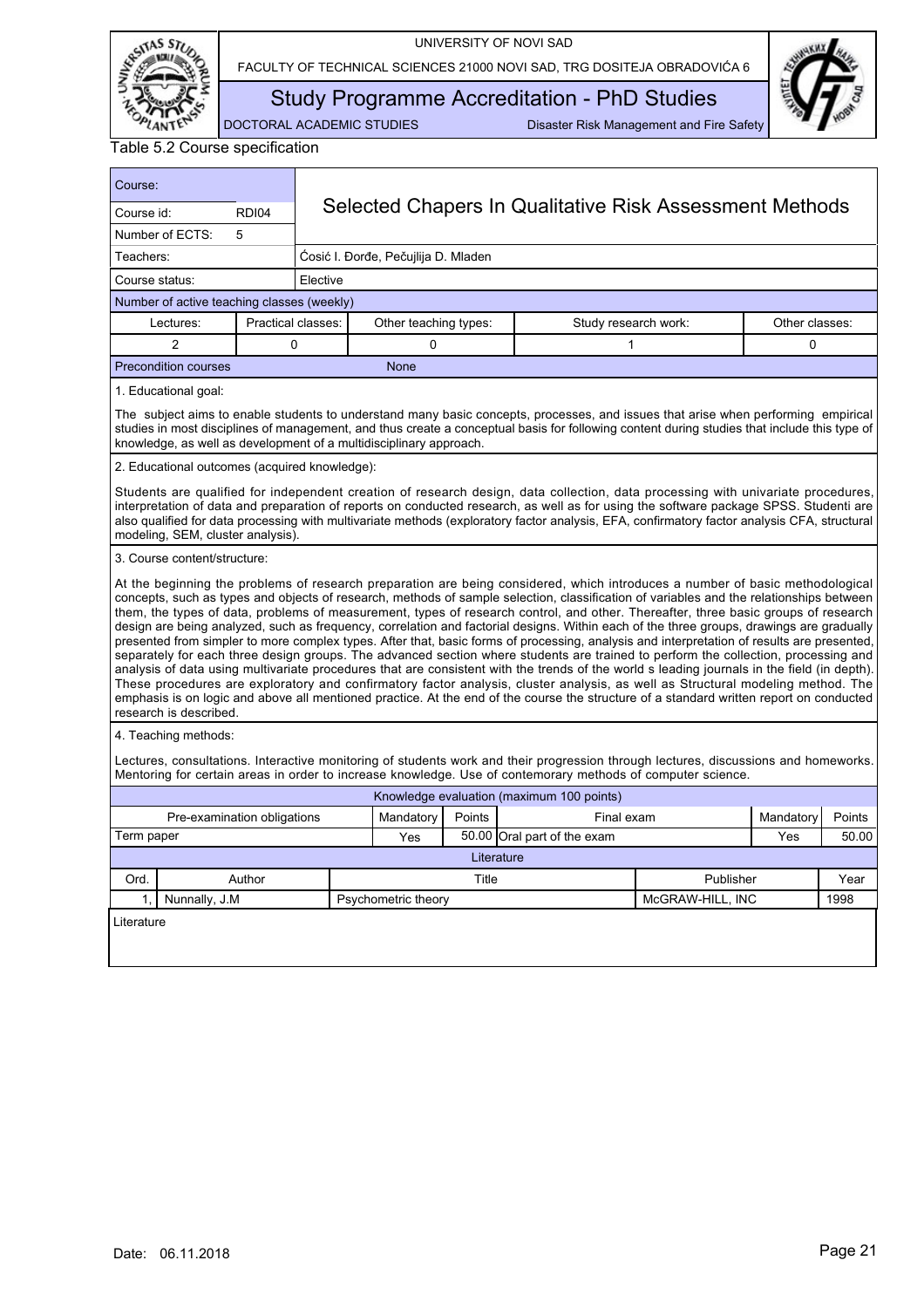

Г

<span id="page-23-0"></span>UNIVERSITY OF NOVI SAD

FACULTY OF TECHNICAL SCIENCES 21000 NOVI SAD, TRG DOSITEJA OBRADOVIĆA 6



Study Programme Accreditation - PhD Studies

DOCTORAL ACADEMIC STUDIES Disaster Risk Management and Fire Safety

| Course:        |                                                                                                                                                                                                                                                                                                                                                                                                                                                                                                                                                                                                                                                                                                                                                                                                                                                                                                                                                                                                                                                    |               |                                                                                                     |                                            |                                    |                                                                                                                                                                                                                                                                                                                                                                                                                                                                                                                                                                |                                                                |                |              |  |  |
|----------------|----------------------------------------------------------------------------------------------------------------------------------------------------------------------------------------------------------------------------------------------------------------------------------------------------------------------------------------------------------------------------------------------------------------------------------------------------------------------------------------------------------------------------------------------------------------------------------------------------------------------------------------------------------------------------------------------------------------------------------------------------------------------------------------------------------------------------------------------------------------------------------------------------------------------------------------------------------------------------------------------------------------------------------------------------|---------------|-----------------------------------------------------------------------------------------------------|--------------------------------------------|------------------------------------|----------------------------------------------------------------------------------------------------------------------------------------------------------------------------------------------------------------------------------------------------------------------------------------------------------------------------------------------------------------------------------------------------------------------------------------------------------------------------------------------------------------------------------------------------------------|----------------------------------------------------------------|----------------|--------------|--|--|
| Course id:     |                                                                                                                                                                                                                                                                                                                                                                                                                                                                                                                                                                                                                                                                                                                                                                                                                                                                                                                                                                                                                                                    | <b>RDI109</b> |                                                                                                     |                                            |                                    | <b>Theory of Security Systems</b>                                                                                                                                                                                                                                                                                                                                                                                                                                                                                                                              |                                                                |                |              |  |  |
|                | Number of ECTS:                                                                                                                                                                                                                                                                                                                                                                                                                                                                                                                                                                                                                                                                                                                                                                                                                                                                                                                                                                                                                                    | 5             |                                                                                                     |                                            |                                    |                                                                                                                                                                                                                                                                                                                                                                                                                                                                                                                                                                |                                                                |                |              |  |  |
| Teachers:      |                                                                                                                                                                                                                                                                                                                                                                                                                                                                                                                                                                                                                                                                                                                                                                                                                                                                                                                                                                                                                                                    |               |                                                                                                     | Kuzmanović D. Bogdan, Morača D. Slobodan   |                                    |                                                                                                                                                                                                                                                                                                                                                                                                                                                                                                                                                                |                                                                |                |              |  |  |
| Course status: |                                                                                                                                                                                                                                                                                                                                                                                                                                                                                                                                                                                                                                                                                                                                                                                                                                                                                                                                                                                                                                                    |               | Elective                                                                                            |                                            |                                    |                                                                                                                                                                                                                                                                                                                                                                                                                                                                                                                                                                |                                                                |                |              |  |  |
|                | Number of active teaching classes (weekly)                                                                                                                                                                                                                                                                                                                                                                                                                                                                                                                                                                                                                                                                                                                                                                                                                                                                                                                                                                                                         |               |                                                                                                     |                                            |                                    |                                                                                                                                                                                                                                                                                                                                                                                                                                                                                                                                                                |                                                                |                |              |  |  |
|                | Lectures:                                                                                                                                                                                                                                                                                                                                                                                                                                                                                                                                                                                                                                                                                                                                                                                                                                                                                                                                                                                                                                          |               | Practical classes:                                                                                  | Other teaching types:                      |                                    | Study research work:                                                                                                                                                                                                                                                                                                                                                                                                                                                                                                                                           |                                                                | Other classes: |              |  |  |
|                | 2                                                                                                                                                                                                                                                                                                                                                                                                                                                                                                                                                                                                                                                                                                                                                                                                                                                                                                                                                                                                                                                  |               | 0                                                                                                   | 0                                          |                                    | 1                                                                                                                                                                                                                                                                                                                                                                                                                                                                                                                                                              |                                                                | 0              |              |  |  |
|                | <b>Precondition courses</b>                                                                                                                                                                                                                                                                                                                                                                                                                                                                                                                                                                                                                                                                                                                                                                                                                                                                                                                                                                                                                        |               |                                                                                                     | None                                       |                                    |                                                                                                                                                                                                                                                                                                                                                                                                                                                                                                                                                                |                                                                |                |              |  |  |
|                | 1. Educational goal:                                                                                                                                                                                                                                                                                                                                                                                                                                                                                                                                                                                                                                                                                                                                                                                                                                                                                                                                                                                                                               |               |                                                                                                     |                                            |                                    |                                                                                                                                                                                                                                                                                                                                                                                                                                                                                                                                                                |                                                                |                |              |  |  |
| management.    |                                                                                                                                                                                                                                                                                                                                                                                                                                                                                                                                                                                                                                                                                                                                                                                                                                                                                                                                                                                                                                                    |               |                                                                                                     |                                            |                                    | The aim of the study course is to acquire comprehensive knowledge of theoretical-methodological, political and normative postulates on<br>which security systems are based. The specificity of this aim is reflected in interpretation and understanding of growing theoretical and<br>scientific debates about security phenomena and their implications on the security policy and practice in the field of disaster risk                                                                                                                                    |                                                                |                |              |  |  |
|                | 2. Educational outcomes (acquired knowledge):                                                                                                                                                                                                                                                                                                                                                                                                                                                                                                                                                                                                                                                                                                                                                                                                                                                                                                                                                                                                      |               |                                                                                                     |                                            |                                    |                                                                                                                                                                                                                                                                                                                                                                                                                                                                                                                                                                |                                                                |                |              |  |  |
|                | practices in disaster risk management.                                                                                                                                                                                                                                                                                                                                                                                                                                                                                                                                                                                                                                                                                                                                                                                                                                                                                                                                                                                                             |               |                                                                                                     |                                            |                                    | Acquired knowledge and competences will enable research and analysis of various theoretical and methodological perspectives of<br>security studies, ssessing their explanatory potential in relation to contemporary security phenomena and processes materialized in the<br>functions and institutions of the security systems. Acquired knowledge will be the basis for developing competencies for prognostic<br>analyzes at the scientific-professional and operational-experience level, significant for the development of system solutions and security |                                                                |                |              |  |  |
|                | 3. Course content/structure:                                                                                                                                                                                                                                                                                                                                                                                                                                                                                                                                                                                                                                                                                                                                                                                                                                                                                                                                                                                                                       |               |                                                                                                     |                                            |                                    |                                                                                                                                                                                                                                                                                                                                                                                                                                                                                                                                                                |                                                                |                |              |  |  |
|                | Reference area of security (according to levels and sectors of analysis: human security, national security, regional security, global<br>security, social security, energy security, environmental security, political, military and economic); positivist and post-positivist security<br>approaches (realism / neorealism, neoliberalism, peace studies, security policy studies, post-modernism, critical theory, constructivism,<br>normative theory); system theory and the theory of deterministic chaos; security systems as "structures on the move" and systemic<br>variables in shaping the political and security discourse of contemporary international relations and relations within states; application of<br>organization theory and systems theory to the analysis of the national security system as an organizational systems; reference theoretical<br>and methodological frameworks for a comparative analysis of the security system; systemic thinking principles in shaping the strategic<br>thinking of decision makers. |               |                                                                                                     |                                            |                                    |                                                                                                                                                                                                                                                                                                                                                                                                                                                                                                                                                                |                                                                |                |              |  |  |
|                | 4. Teaching methods:                                                                                                                                                                                                                                                                                                                                                                                                                                                                                                                                                                                                                                                                                                                                                                                                                                                                                                                                                                                                                               |               |                                                                                                     |                                            |                                    |                                                                                                                                                                                                                                                                                                                                                                                                                                                                                                                                                                |                                                                |                |              |  |  |
|                |                                                                                                                                                                                                                                                                                                                                                                                                                                                                                                                                                                                                                                                                                                                                                                                                                                                                                                                                                                                                                                                    |               |                                                                                                     |                                            |                                    | Teaching will be realized through lectures, panel discussions, discussions, consultations, essays and seminar work.                                                                                                                                                                                                                                                                                                                                                                                                                                            |                                                                |                |              |  |  |
|                |                                                                                                                                                                                                                                                                                                                                                                                                                                                                                                                                                                                                                                                                                                                                                                                                                                                                                                                                                                                                                                                    |               |                                                                                                     |                                            |                                    | Knowledge evaluation (maximum 100 points)                                                                                                                                                                                                                                                                                                                                                                                                                                                                                                                      |                                                                |                |              |  |  |
|                | Pre-examination obligations                                                                                                                                                                                                                                                                                                                                                                                                                                                                                                                                                                                                                                                                                                                                                                                                                                                                                                                                                                                                                        |               |                                                                                                     | Mandatory                                  | Points                             | Final exam                                                                                                                                                                                                                                                                                                                                                                                                                                                                                                                                                     |                                                                | Mandatory      | Points       |  |  |
| Term paper     |                                                                                                                                                                                                                                                                                                                                                                                                                                                                                                                                                                                                                                                                                                                                                                                                                                                                                                                                                                                                                                                    |               |                                                                                                     | Yes                                        | 50.00                              | Oral part of the exam                                                                                                                                                                                                                                                                                                                                                                                                                                                                                                                                          |                                                                | Yes            | 50.00        |  |  |
|                |                                                                                                                                                                                                                                                                                                                                                                                                                                                                                                                                                                                                                                                                                                                                                                                                                                                                                                                                                                                                                                                    |               |                                                                                                     |                                            | Literature                         |                                                                                                                                                                                                                                                                                                                                                                                                                                                                                                                                                                |                                                                |                |              |  |  |
| Ord.           |                                                                                                                                                                                                                                                                                                                                                                                                                                                                                                                                                                                                                                                                                                                                                                                                                                                                                                                                                                                                                                                    | Author        |                                                                                                     |                                            | Title                              |                                                                                                                                                                                                                                                                                                                                                                                                                                                                                                                                                                | Publisher                                                      |                | Year         |  |  |
| 1.             | James Rosenau                                                                                                                                                                                                                                                                                                                                                                                                                                                                                                                                                                                                                                                                                                                                                                                                                                                                                                                                                                                                                                      |               |                                                                                                     |                                            |                                    | Turbulence in World Politics: A Theory of Change and                                                                                                                                                                                                                                                                                                                                                                                                                                                                                                           | Princeton University Press,                                    |                | 2011         |  |  |
| 2,             | B. Buzan                                                                                                                                                                                                                                                                                                                                                                                                                                                                                                                                                                                                                                                                                                                                                                                                                                                                                                                                                                                                                                           |               |                                                                                                     | Continuity                                 |                                    | Societal security, the State and Internationalization                                                                                                                                                                                                                                                                                                                                                                                                                                                                                                          | Cambrige<br>London: Pinter                                     |                | 1993         |  |  |
| 3.             | Nye, J.                                                                                                                                                                                                                                                                                                                                                                                                                                                                                                                                                                                                                                                                                                                                                                                                                                                                                                                                                                                                                                            |               |                                                                                                     | Understanding International Conflicts      |                                    |                                                                                                                                                                                                                                                                                                                                                                                                                                                                                                                                                                | Longman                                                        |                | 2000         |  |  |
| 4.             | R. Vukadinović                                                                                                                                                                                                                                                                                                                                                                                                                                                                                                                                                                                                                                                                                                                                                                                                                                                                                                                                                                                                                                     |               |                                                                                                     | Teorije međunarodnih odnosa                |                                    |                                                                                                                                                                                                                                                                                                                                                                                                                                                                                                                                                                | Politička kultura, Zagreb                                      |                | 2005         |  |  |
| 5              | Dillon, M                                                                                                                                                                                                                                                                                                                                                                                                                                                                                                                                                                                                                                                                                                                                                                                                                                                                                                                                                                                                                                          |               |                                                                                                     | continental thought                        |                                    | Politics of Security - Towards a political philosophy of                                                                                                                                                                                                                                                                                                                                                                                                                                                                                                       | Routledge, London, New York                                    |                | 2003         |  |  |
| 6.             | Pol D. Vilijams                                                                                                                                                                                                                                                                                                                                                                                                                                                                                                                                                                                                                                                                                                                                                                                                                                                                                                                                                                                                                                    |               |                                                                                                     | Uvod u studije bezbednosti                 |                                    |                                                                                                                                                                                                                                                                                                                                                                                                                                                                                                                                                                | Fakultet bezbednosti i Službeni<br>glasnik                     |                | 2012         |  |  |
| 7,             | Smith, C. Brooks, D.J.                                                                                                                                                                                                                                                                                                                                                                                                                                                                                                                                                                                                                                                                                                                                                                                                                                                                                                                                                                                                                             |               |                                                                                                     | Security                                   |                                    | Security Science - The Theory and Practice of                                                                                                                                                                                                                                                                                                                                                                                                                                                                                                                  | Elsewier                                                       |                | 2013         |  |  |
| 8.             | W. C. Kegley, E. Wittkoph E.                                                                                                                                                                                                                                                                                                                                                                                                                                                                                                                                                                                                                                                                                                                                                                                                                                                                                                                                                                                                                       |               |                                                                                                     | Worlds Politics, Trends and Transformation | Thomson Wadsworth, Belmont,<br>USA |                                                                                                                                                                                                                                                                                                                                                                                                                                                                                                                                                                | 2006                                                           |                |              |  |  |
| 9.             | Z. Keković                                                                                                                                                                                                                                                                                                                                                                                                                                                                                                                                                                                                                                                                                                                                                                                                                                                                                                                                                                                                                                         |               | Fakultet za bezbjednost i<br>Teorija sistema bezbednosti<br>zaštitu, Banja Luka                     |                                            |                                    |                                                                                                                                                                                                                                                                                                                                                                                                                                                                                                                                                                |                                                                | 2009           |              |  |  |
| 10.            | Slobodan P. Simonović                                                                                                                                                                                                                                                                                                                                                                                                                                                                                                                                                                                                                                                                                                                                                                                                                                                                                                                                                                                                                              |               | Systems Aproach to management of Disasters<br>John Wiley and Sons, Ltd.<br>Methods and Applications |                                            |                                    |                                                                                                                                                                                                                                                                                                                                                                                                                                                                                                                                                                |                                                                | 2011           |              |  |  |
| 11,            | Z. Dragišić, K. Radojević                                                                                                                                                                                                                                                                                                                                                                                                                                                                                                                                                                                                                                                                                                                                                                                                                                                                                                                                                                                                                          |               | Bezbednosni menadžment<br>Fakultet bezbednosti, Beograd                                             |                                            |                                    |                                                                                                                                                                                                                                                                                                                                                                                                                                                                                                                                                                |                                                                | 2014           |              |  |  |
| 12,            | Z. Dragišić<br>V. Jakovljević                                                                                                                                                                                                                                                                                                                                                                                                                                                                                                                                                                                                                                                                                                                                                                                                                                                                                                                                                                                                                      |               | Sistem nacionalne bezbednosti Republike Srbije<br>Fakultet bezbednosti, Beograd                     |                                            |                                    |                                                                                                                                                                                                                                                                                                                                                                                                                                                                                                                                                                |                                                                |                |              |  |  |
| 13,            |                                                                                                                                                                                                                                                                                                                                                                                                                                                                                                                                                                                                                                                                                                                                                                                                                                                                                                                                                                                                                                                    |               |                                                                                                     |                                            |                                    |                                                                                                                                                                                                                                                                                                                                                                                                                                                                                                                                                                |                                                                |                | 2011         |  |  |
| 14,            | Z. Keković                                                                                                                                                                                                                                                                                                                                                                                                                                                                                                                                                                                                                                                                                                                                                                                                                                                                                                                                                                                                                                         |               |                                                                                                     | Civilna zaštita Republike Srbije           |                                    | Sistemi bezbednosti sa sistemom bezbednosti                                                                                                                                                                                                                                                                                                                                                                                                                                                                                                                    | Fakultet bezbednosti, Beograd<br>Fakultet bezbednosti, Beograd |                | 2011<br>2017 |  |  |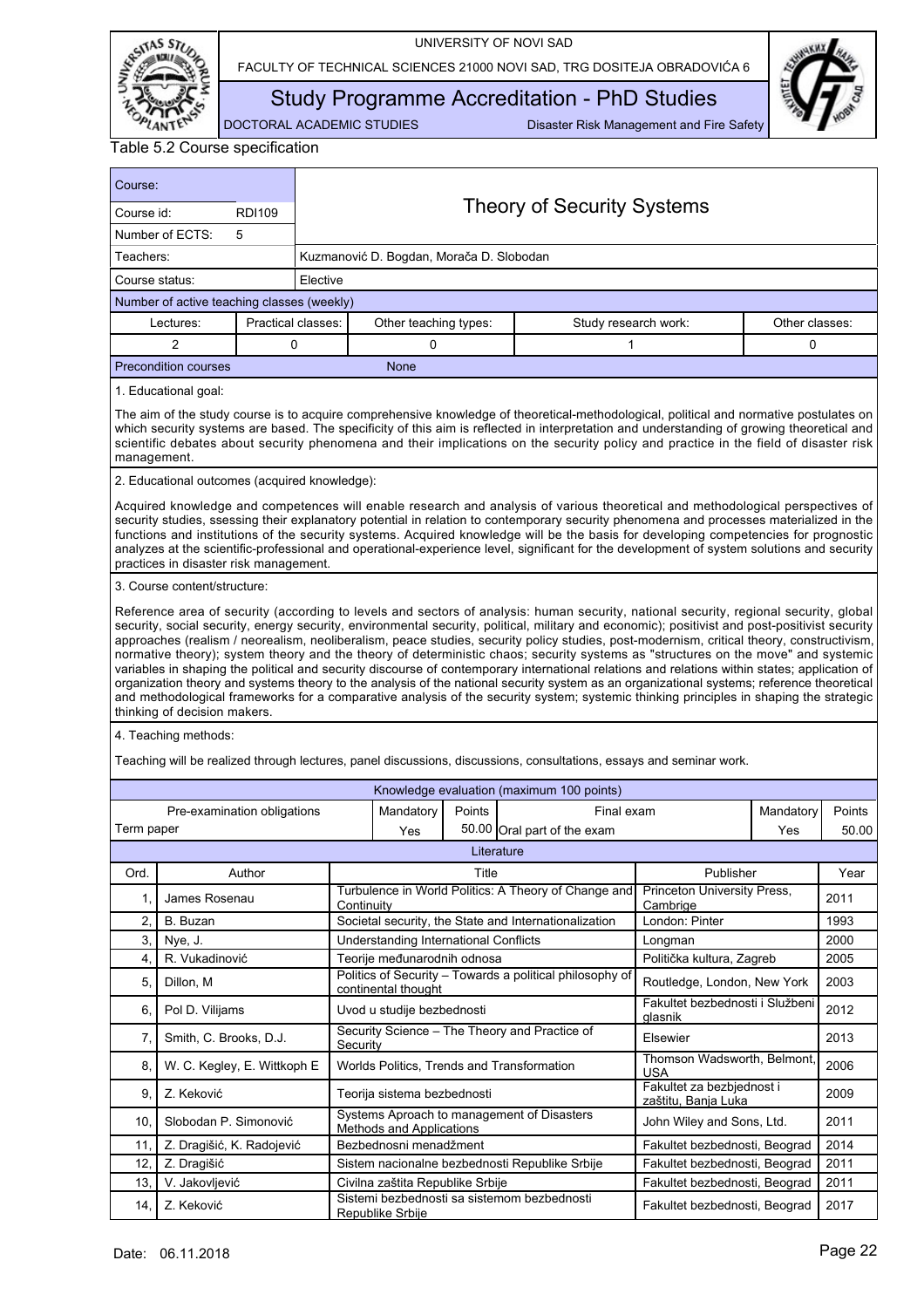

FACULTY OF TECHNICAL SCIENCES 21000 NOVI SAD, TRG DOSITEJA OBRADOVIĆA 6



Study Programme Accreditation - PhD Studies

DOCTORAL ACADEMIC STUDIES Disaster Risk Management and Fire Safety

Literature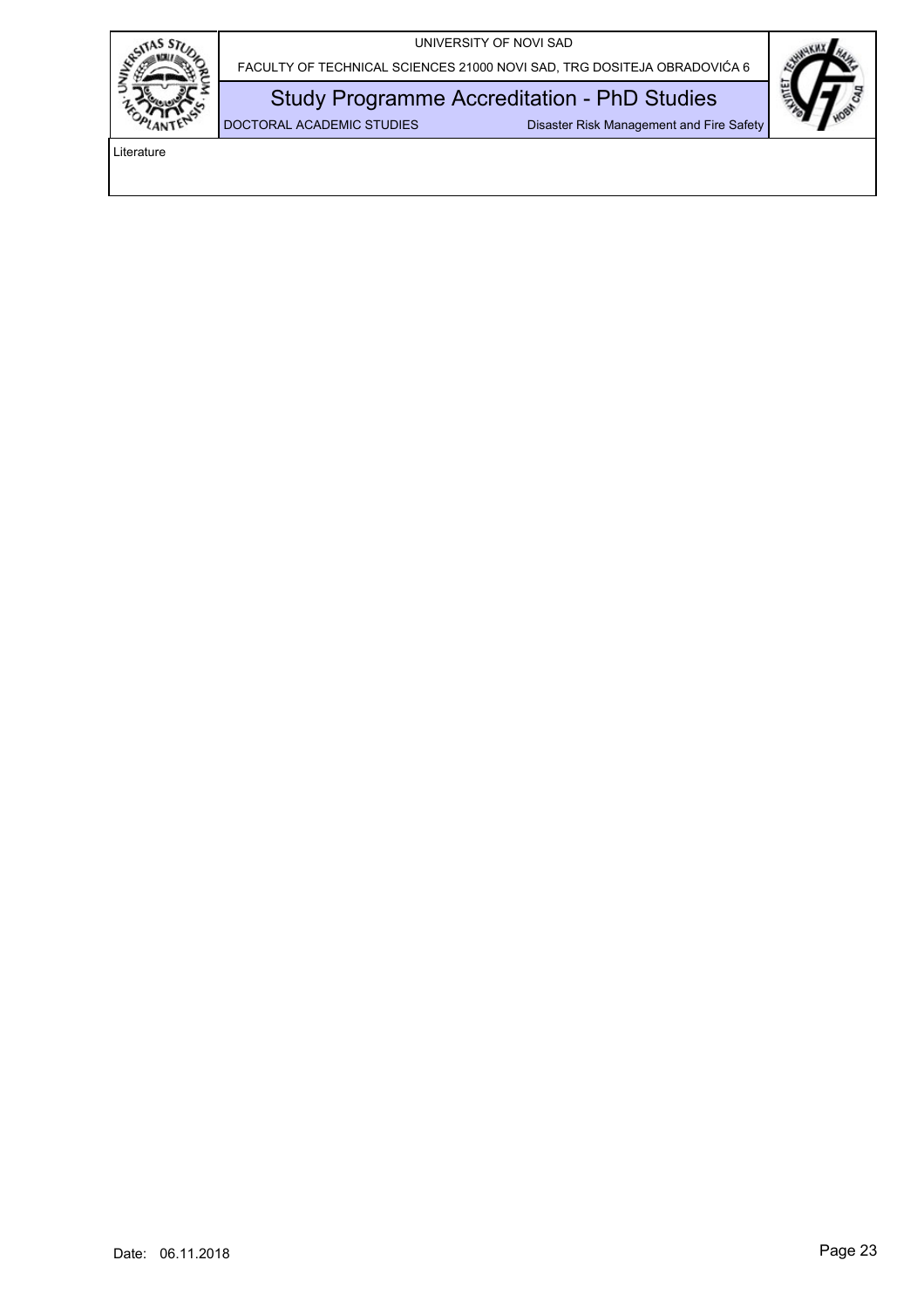

FACULTY OF TECHNICAL SCIENCES 21000 NOVI SAD, TRG DOSITEJA OBRADOVIĆA 6



Study Programme Accreditation - PhD Studies

<span id="page-25-0"></span>DOCTORAL ACADEMIC STUDIES Disaster Risk Management and Fire Safety

| Course:                                     |                                               |                    |                                                                               |                                                                        |            |                                                                                                                                                                                                                                                                                                                                                                                                                                                                                                                                                                                                                                                                                                                                                                                                                                                                    |     |                |        |  |  |  |  |
|---------------------------------------------|-----------------------------------------------|--------------------|-------------------------------------------------------------------------------|------------------------------------------------------------------------|------------|--------------------------------------------------------------------------------------------------------------------------------------------------------------------------------------------------------------------------------------------------------------------------------------------------------------------------------------------------------------------------------------------------------------------------------------------------------------------------------------------------------------------------------------------------------------------------------------------------------------------------------------------------------------------------------------------------------------------------------------------------------------------------------------------------------------------------------------------------------------------|-----|----------------|--------|--|--|--|--|
| Course id:                                  |                                               | RSIR01             |                                                                               |                                                                        |            | Introduction to Scientific and Research Work                                                                                                                                                                                                                                                                                                                                                                                                                                                                                                                                                                                                                                                                                                                                                                                                                       |     |                |        |  |  |  |  |
| Number of ECTS:                             |                                               | 12                 |                                                                               |                                                                        |            |                                                                                                                                                                                                                                                                                                                                                                                                                                                                                                                                                                                                                                                                                                                                                                                                                                                                    |     |                |        |  |  |  |  |
| Teachers:                                   |                                               |                    |                                                                               |                                                                        |            |                                                                                                                                                                                                                                                                                                                                                                                                                                                                                                                                                                                                                                                                                                                                                                                                                                                                    |     |                |        |  |  |  |  |
| Course status:                              |                                               |                    | Mandatory                                                                     |                                                                        |            |                                                                                                                                                                                                                                                                                                                                                                                                                                                                                                                                                                                                                                                                                                                                                                                                                                                                    |     |                |        |  |  |  |  |
| Number of active teaching classes (weekly)  |                                               |                    |                                                                               |                                                                        |            |                                                                                                                                                                                                                                                                                                                                                                                                                                                                                                                                                                                                                                                                                                                                                                                                                                                                    |     |                |        |  |  |  |  |
| Lectures:                                   |                                               | Practical classes: |                                                                               | Other teaching types:                                                  |            | Study research work:                                                                                                                                                                                                                                                                                                                                                                                                                                                                                                                                                                                                                                                                                                                                                                                                                                               |     | Other classes: |        |  |  |  |  |
| 0                                           |                                               | 0                  |                                                                               | 0                                                                      |            | 6                                                                                                                                                                                                                                                                                                                                                                                                                                                                                                                                                                                                                                                                                                                                                                                                                                                                  |     | 0              |        |  |  |  |  |
| <b>Precondition courses</b>                 |                                               |                    |                                                                               | None                                                                   |            |                                                                                                                                                                                                                                                                                                                                                                                                                                                                                                                                                                                                                                                                                                                                                                                                                                                                    |     |                |        |  |  |  |  |
|                                             | 1. Educational goal:                          |                    |                                                                               |                                                                        |            |                                                                                                                                                                                                                                                                                                                                                                                                                                                                                                                                                                                                                                                                                                                                                                                                                                                                    |     |                |        |  |  |  |  |
| the topics of the study programme.          |                                               |                    |                                                                               |                                                                        |            | Introduction to the application of fundamental, theoretical and methodological, scientific and professional, and professional and applicative<br>knowledge and methods in solving concrete problems within the selected research field. Researching the literature, students are<br>introduced to the latest knowledge in the field of research, to methods attended for creative solving of new tasks and the engineering<br>practice in their solving. In this way the student acquires the necessary basic experience in solving the scientific-research problems from                                                                                                                                                                                                                                                                                          |     |                |        |  |  |  |  |
|                                             | 2. Educational outcomes (acquired knowledge): |                    |                                                                               |                                                                        |            |                                                                                                                                                                                                                                                                                                                                                                                                                                                                                                                                                                                                                                                                                                                                                                                                                                                                    |     |                |        |  |  |  |  |
| and presenting scientific research results. |                                               |                    |                                                                               |                                                                        |            | Enabling students to achieve scientific competencies and academic skills, development of creative abilities, as well as mastering of<br>specific practical skills in the subject matter of the study programme. Enabling students to independently solve theoretical and practical<br>problems, to understand and to use contemporary knowledge, the ability to follow contemporary achievements, independent and creative<br>action, connecting knowledge from various fields and its application, solving problems using scientific methods, performing numerical<br>simulations and experimental research, presentation and discussion of research results, communication at the professional level in writing                                                                                                                                                  |     |                |        |  |  |  |  |
| 3. Course content/structure:                |                                               |                    |                                                                               |                                                                        |            |                                                                                                                                                                                                                                                                                                                                                                                                                                                                                                                                                                                                                                                                                                                                                                                                                                                                    |     |                |        |  |  |  |  |
| from the study programme themes.            |                                               |                    |                                                                               |                                                                        |            | Search and analysis of scientific and research results. Planning and performing numerical simulations and experimental research.<br>Acquisition, processing, presentation and discussion of research results. Writing, publishing and presenting of scientific-research results                                                                                                                                                                                                                                                                                                                                                                                                                                                                                                                                                                                    |     |                |        |  |  |  |  |
| 4. Teaching methods:                        |                                               |                    |                                                                               |                                                                        |            |                                                                                                                                                                                                                                                                                                                                                                                                                                                                                                                                                                                                                                                                                                                                                                                                                                                                    |     |                |        |  |  |  |  |
| results in the form of the course project.  |                                               |                    |                                                                               |                                                                        |            | The student, in consultation with the supervisor, selects the research topic. For the chosen topic, supervisor delivers research plan to<br>student. The student is obliged to make the work within the given subject using the recommended literature. During the development, the<br>mentor can give additional instructions to the student, refer him to specific literature, and further guide him. In order to successfully carry<br>out the research, the student conducts consultations with the mentor and with other teachers dealing with the research topic. Within the<br>given topic, the student performs an analysis of previous research, identifies the problems and disadvantages of previous research,<br>defines the objectives of his research, and carries out numerical simulations or experimental research. Student presents the research |     |                |        |  |  |  |  |
|                                             |                                               |                    |                                                                               |                                                                        |            | Knowledge evaluation (maximum 100 points)                                                                                                                                                                                                                                                                                                                                                                                                                                                                                                                                                                                                                                                                                                                                                                                                                          |     |                |        |  |  |  |  |
|                                             | Pre-examination obligations                   |                    |                                                                               | Mandatory                                                              | Points     | Final exam                                                                                                                                                                                                                                                                                                                                                                                                                                                                                                                                                                                                                                                                                                                                                                                                                                                         |     | Mandatory      | Points |  |  |  |  |
| Project                                     |                                               |                    |                                                                               | Yes                                                                    |            | 50.00 Oral part of the exam                                                                                                                                                                                                                                                                                                                                                                                                                                                                                                                                                                                                                                                                                                                                                                                                                                        |     | Yes            | 50.00  |  |  |  |  |
|                                             |                                               |                    |                                                                               |                                                                        | Literature |                                                                                                                                                                                                                                                                                                                                                                                                                                                                                                                                                                                                                                                                                                                                                                                                                                                                    |     |                |        |  |  |  |  |
| Ord.                                        |                                               | Author             | Title<br>Publisher<br>Year<br>Časopisi sa SCI/SCIe/SSCI liste iz problematike |                                                                        |            |                                                                                                                                                                                                                                                                                                                                                                                                                                                                                                                                                                                                                                                                                                                                                                                                                                                                    |     |                |        |  |  |  |  |
| Svi<br>1,                                   |                                               |                    |                                                                               | studijskog programa                                                    |            |                                                                                                                                                                                                                                                                                                                                                                                                                                                                                                                                                                                                                                                                                                                                                                                                                                                                    |     |                | Sve    |  |  |  |  |
| 2,<br>Svi                                   |                                               |                    |                                                                               | Doktorske disertacije iz problematike studijskog<br>programa           |            |                                                                                                                                                                                                                                                                                                                                                                                                                                                                                                                                                                                                                                                                                                                                                                                                                                                                    | Svi |                | Sve    |  |  |  |  |
| 3,<br>Svi                                   |                                               |                    |                                                                               | programa                                                               |            | Udžbenici i monografije iz problematike studijskog                                                                                                                                                                                                                                                                                                                                                                                                                                                                                                                                                                                                                                                                                                                                                                                                                 | Svi |                | Sve    |  |  |  |  |
| Svi<br>4,                                   |                                               |                    |                                                                               | Zbornici radova naučnih skupova iz problematike<br>studijskog programa |            |                                                                                                                                                                                                                                                                                                                                                                                                                                                                                                                                                                                                                                                                                                                                                                                                                                                                    | Svi |                | Sve    |  |  |  |  |
| Literature                                  |                                               |                    |                                                                               |                                                                        |            |                                                                                                                                                                                                                                                                                                                                                                                                                                                                                                                                                                                                                                                                                                                                                                                                                                                                    |     |                |        |  |  |  |  |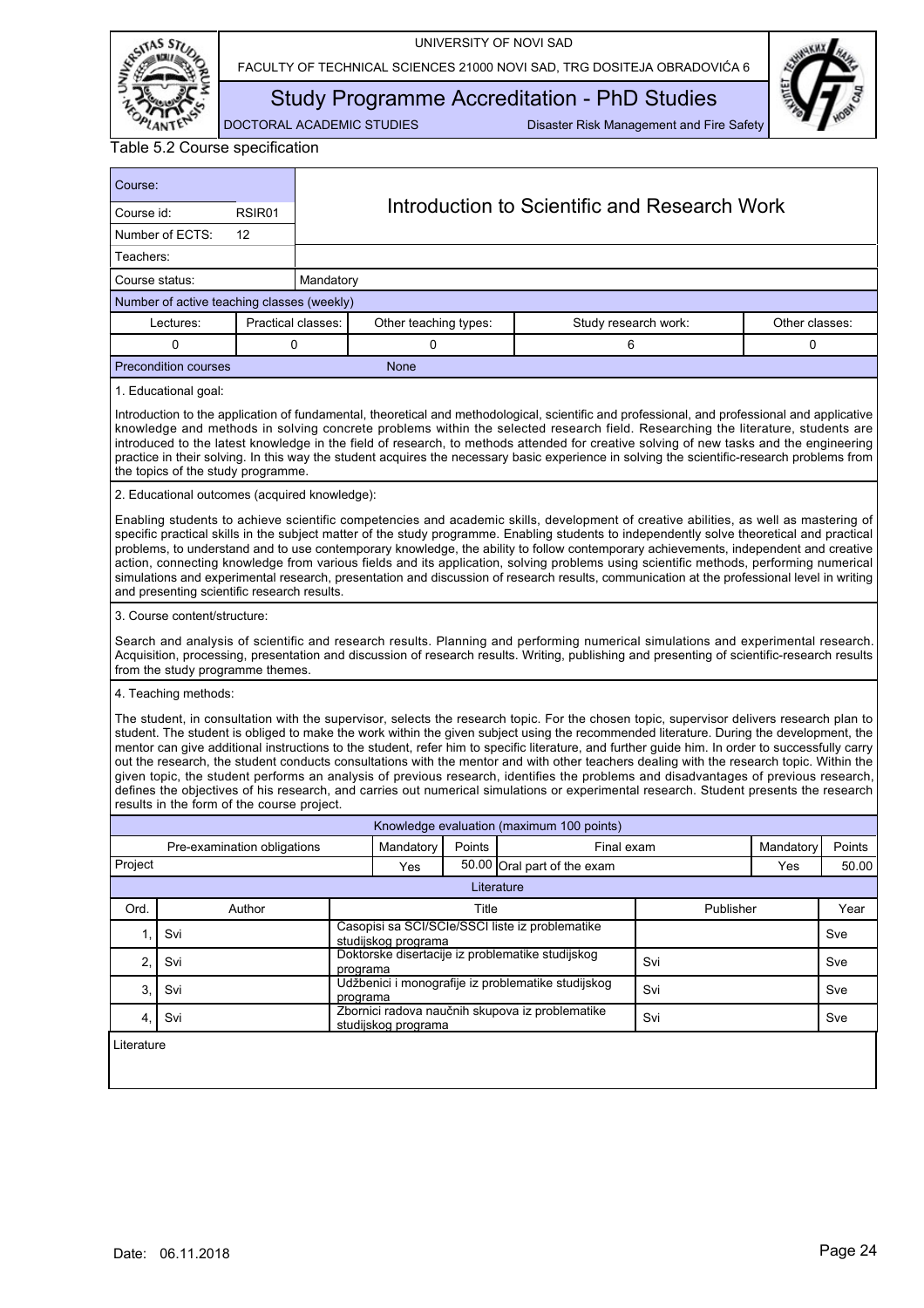

FACULTY OF TECHNICAL SCIENCES 21000 NOVI SAD, TRG DOSITEJA OBRADOVIĆA 6



Study Programme Accreditation - PhD Studies

<span id="page-26-0"></span>DOCTORAL ACADEMIC STUDIES Disaster Risk Management and Fire Safety

| Course:        |                                                                                                                                                                     |        |                            |                                      |        |                                                                                                                                                                                                                                                                                 |           |                |        |  |
|----------------|---------------------------------------------------------------------------------------------------------------------------------------------------------------------|--------|----------------------------|--------------------------------------|--------|---------------------------------------------------------------------------------------------------------------------------------------------------------------------------------------------------------------------------------------------------------------------------------|-----------|----------------|--------|--|
| Course id:     |                                                                                                                                                                     | IMDR72 |                            |                                      |        | Advanced risk assessment methods                                                                                                                                                                                                                                                |           |                |        |  |
|                | Number of ECTS:                                                                                                                                                     | 10     |                            |                                      |        |                                                                                                                                                                                                                                                                                 |           |                |        |  |
| Teachers:      |                                                                                                                                                                     |        |                            | Ćosić I. Đorđe, Kuzmanović D. Bogdan |        |                                                                                                                                                                                                                                                                                 |           |                |        |  |
| Course status: |                                                                                                                                                                     |        | Elective                   |                                      |        |                                                                                                                                                                                                                                                                                 |           |                |        |  |
|                | Number of active teaching classes (weekly)                                                                                                                          |        |                            |                                      |        |                                                                                                                                                                                                                                                                                 |           |                |        |  |
|                | Lectures:                                                                                                                                                           |        | Practical classes:         | Other teaching types:                |        | Study research work:                                                                                                                                                                                                                                                            |           | Other classes: |        |  |
|                | 5                                                                                                                                                                   |        | 0                          | $\Omega$                             |        | $\overline{2}$                                                                                                                                                                                                                                                                  |           | $\Omega$       |        |  |
|                | <b>Precondition courses</b>                                                                                                                                         |        |                            | <b>None</b>                          |        |                                                                                                                                                                                                                                                                                 |           |                |        |  |
|                | 1. Educational goal:                                                                                                                                                |        |                            |                                      |        |                                                                                                                                                                                                                                                                                 |           |                |        |  |
|                |                                                                                                                                                                     |        |                            |                                      |        | To gain a knowledge and understanding regarding advanced disaster risk assessment methods                                                                                                                                                                                       |           |                |        |  |
|                | 2. Educational outcomes (acquired knowledge):                                                                                                                       |        |                            |                                      |        |                                                                                                                                                                                                                                                                                 |           |                |        |  |
|                | Students will be capable to apply a contemporary mathematical and statistical disaster risk assessment tools regarding various natural<br>and human induced hazards |        |                            |                                      |        |                                                                                                                                                                                                                                                                                 |           |                |        |  |
|                | 3. Course content/structure:                                                                                                                                        |        |                            |                                      |        |                                                                                                                                                                                                                                                                                 |           |                |        |  |
|                | After the course completion students will be able to apply knowledge gained.                                                                                        |        |                            |                                      |        | This course will implement the advanced risk assessment methods. Students will focus on the advanced assessment of the basic risk<br>parameters such as hazard, vulnerability, exposure and resilience. Special attention will be on the probabilistic risk assessment methods. |           |                |        |  |
|                | 4. Teaching methods:                                                                                                                                                |        |                            |                                      |        |                                                                                                                                                                                                                                                                                 |           |                |        |  |
|                | Lectures, computer based exercises and consultation.                                                                                                                |        |                            |                                      |        |                                                                                                                                                                                                                                                                                 |           |                |        |  |
|                |                                                                                                                                                                     |        |                            |                                      |        | Knowledge evaluation (maximum 100 points)                                                                                                                                                                                                                                       |           |                |        |  |
|                | Pre-examination obligations                                                                                                                                         |        |                            | Mandatory                            | Points | Final exam                                                                                                                                                                                                                                                                      |           | Mandatory      | Points |  |
|                | Exercise attendance                                                                                                                                                 |        |                            | Yes                                  | 5.00   | Written part of the exam - tasks and theory                                                                                                                                                                                                                                     |           | Yes            | 50.00  |  |
|                | Lecture attendance                                                                                                                                                  |        |                            | Yes                                  | 5.00   |                                                                                                                                                                                                                                                                                 |           |                |        |  |
| Term paper     |                                                                                                                                                                     |        |                            | Yes                                  | 15.00  |                                                                                                                                                                                                                                                                                 |           |                |        |  |
| Test           |                                                                                                                                                                     |        |                            | Yes                                  | 25.00  |                                                                                                                                                                                                                                                                                 |           |                |        |  |
|                |                                                                                                                                                                     |        |                            |                                      |        | Literature                                                                                                                                                                                                                                                                      |           |                |        |  |
| Ord.           | Tim Bedford and Roger                                                                                                                                               | Author | Title<br>Publisher<br>Year |                                      |        |                                                                                                                                                                                                                                                                                 |           |                |        |  |
| 1.             | Cooke                                                                                                                                                               |        |                            |                                      |        | Probabilistic Risk Analysis: Foundations and Methods                                                                                                                                                                                                                            | Cambridge |                | 2001   |  |
| 2.             | Patrizia Grossi                                                                                                                                                     |        | <b>Risk</b>                |                                      |        | Catastrophe Modeling: A New Approach to Managing                                                                                                                                                                                                                                | Springer  |                | 2005   |  |
| Literature     |                                                                                                                                                                     |        |                            |                                      |        |                                                                                                                                                                                                                                                                                 |           |                |        |  |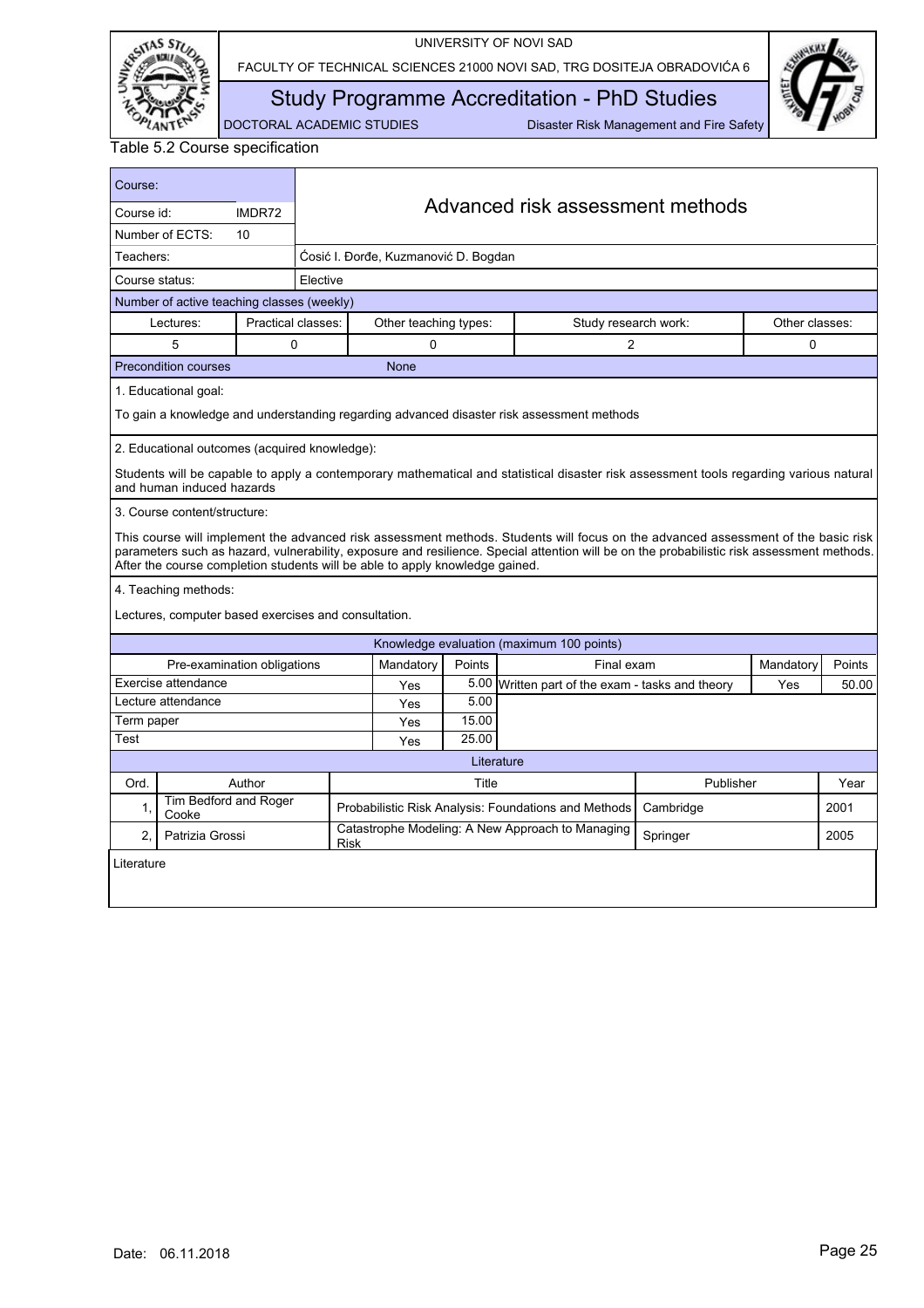

FACULTY OF TECHNICAL SCIENCES 21000 NOVI SAD, TRG DOSITEJA OBRADOVIĆA 6



Study Programme Accreditation - PhD Studies

<span id="page-27-0"></span>DOCTORAL ACADEMIC STUDIES Disaster Risk Management and Fire Safety

| Course:        |                                                                                                                                                                                                                                                                                                        |                    |                                                                                          | Selected Topics in Modern Methods of Data Collection and                         |            |                                                                                                                                                                                                                                                                 |                                      |                |        |  |  |  |  |
|----------------|--------------------------------------------------------------------------------------------------------------------------------------------------------------------------------------------------------------------------------------------------------------------------------------------------------|--------------------|------------------------------------------------------------------------------------------|----------------------------------------------------------------------------------|------------|-----------------------------------------------------------------------------------------------------------------------------------------------------------------------------------------------------------------------------------------------------------------|--------------------------------------|----------------|--------|--|--|--|--|
| Course id:     |                                                                                                                                                                                                                                                                                                        | RDI11R             |                                                                                          |                                                                                  |            | Processing                                                                                                                                                                                                                                                      |                                      |                |        |  |  |  |  |
|                | Number of ECTS:                                                                                                                                                                                                                                                                                        | 10                 |                                                                                          |                                                                                  |            |                                                                                                                                                                                                                                                                 |                                      |                |        |  |  |  |  |
| Teacher:       |                                                                                                                                                                                                                                                                                                        |                    | Popov B. Srđan                                                                           |                                                                                  |            |                                                                                                                                                                                                                                                                 |                                      |                |        |  |  |  |  |
| Course status: |                                                                                                                                                                                                                                                                                                        |                    | Elective                                                                                 |                                                                                  |            |                                                                                                                                                                                                                                                                 |                                      |                |        |  |  |  |  |
|                | Number of active teaching classes (weekly)                                                                                                                                                                                                                                                             |                    |                                                                                          |                                                                                  |            |                                                                                                                                                                                                                                                                 |                                      |                |        |  |  |  |  |
|                | Lectures:                                                                                                                                                                                                                                                                                              | Practical classes: |                                                                                          | Other teaching types:                                                            |            |                                                                                                                                                                                                                                                                 | Study research work:                 | Other classes: |        |  |  |  |  |
|                | 5                                                                                                                                                                                                                                                                                                      | 0                  |                                                                                          | 0                                                                                |            |                                                                                                                                                                                                                                                                 | 2                                    | 0              |        |  |  |  |  |
|                | <b>Precondition courses</b>                                                                                                                                                                                                                                                                            |                    |                                                                                          | <b>None</b>                                                                      |            |                                                                                                                                                                                                                                                                 |                                      |                |        |  |  |  |  |
|                | 1. Educational goal:                                                                                                                                                                                                                                                                                   |                    |                                                                                          |                                                                                  |            |                                                                                                                                                                                                                                                                 |                                      |                |        |  |  |  |  |
|                | Acquiring deep knowledge in the field of modern methods of collecting data, processing data and associated technologies.                                                                                                                                                                               |                    |                                                                                          |                                                                                  |            |                                                                                                                                                                                                                                                                 |                                      |                |        |  |  |  |  |
|                | 2. Educational outcomes (acquired knowledge):                                                                                                                                                                                                                                                          |                    |                                                                                          |                                                                                  |            |                                                                                                                                                                                                                                                                 |                                      |                |        |  |  |  |  |
|                | Understanding modern methods of data collection and processing as well as training for the application of acquired knowledge in<br>developing a system for acquisition and use of mass data.                                                                                                           |                    |                                                                                          |                                                                                  |            |                                                                                                                                                                                                                                                                 |                                      |                |        |  |  |  |  |
|                | 3. Course content/structure:                                                                                                                                                                                                                                                                           |                    |                                                                                          |                                                                                  |            |                                                                                                                                                                                                                                                                 |                                      |                |        |  |  |  |  |
|                | Contemporary Systems for Acquisition of Mass Data Environments Variables. Infrastructure of mass data environment variables. Data<br>Structures for Working with Environment Variables. Extraction and understanding of sets of objects of interest, described by acredified<br>environment variables. |                    |                                                                                          |                                                                                  |            |                                                                                                                                                                                                                                                                 |                                      |                |        |  |  |  |  |
|                | 4. Teaching methods:                                                                                                                                                                                                                                                                                   |                    |                                                                                          |                                                                                  |            |                                                                                                                                                                                                                                                                 |                                      |                |        |  |  |  |  |
|                |                                                                                                                                                                                                                                                                                                        |                    |                                                                                          |                                                                                  |            | Lectures, consultations. Through lectures of discussion and computer simulation, the students work and their progress are monitored<br>interactively. Mentoring for specific areas in order to deepen knowledge. The use of modern methods of computer classes. |                                      |                |        |  |  |  |  |
|                |                                                                                                                                                                                                                                                                                                        |                    |                                                                                          |                                                                                  |            | Knowledge evaluation (maximum 100 points)                                                                                                                                                                                                                       |                                      |                |        |  |  |  |  |
|                | Pre-examination obligations                                                                                                                                                                                                                                                                            |                    |                                                                                          | Mandatory                                                                        | Points     | Final exam                                                                                                                                                                                                                                                      |                                      | Mandatory      | Points |  |  |  |  |
| Project        |                                                                                                                                                                                                                                                                                                        |                    |                                                                                          | Yes                                                                              |            | 50.00 Theoretical part of the exam                                                                                                                                                                                                                              |                                      | Yes            | 50.00  |  |  |  |  |
|                |                                                                                                                                                                                                                                                                                                        |                    |                                                                                          |                                                                                  | Literature |                                                                                                                                                                                                                                                                 |                                      |                |        |  |  |  |  |
| Ord.           |                                                                                                                                                                                                                                                                                                        | Author             |                                                                                          |                                                                                  | Title      |                                                                                                                                                                                                                                                                 | Publisher                            |                | Year   |  |  |  |  |
| 1.             | Thomas Lillesand, Ralph W.<br>Kiefer, Jonathan Chipman                                                                                                                                                                                                                                                 |                    |                                                                                          | Edition                                                                          |            | Remote Sensing and Image Interpretation, 7th                                                                                                                                                                                                                    | Wiley                                |                | 2015   |  |  |  |  |
| 2,             | Stefan Dech, Benjamin<br>Leutner, Martin Wegmann                                                                                                                                                                                                                                                       |                    |                                                                                          | Source Software                                                                  |            | Remote Sensing and GIS for Ecologists: Using Open                                                                                                                                                                                                               | Pelagic Publishing                   |                | 2016   |  |  |  |  |
| 3.             | Dale A. Quattrochi, Qihao<br>Weng                                                                                                                                                                                                                                                                      |                    |                                                                                          | <b>Urban Remote Sensing</b>                                                      |            |                                                                                                                                                                                                                                                                 | CRC press                            |                | 2006   |  |  |  |  |
| 4.             | Ian Dowman, Karsten<br>Jacobsen, Gottfried Konecny,<br>Rainer Sandau                                                                                                                                                                                                                                   |                    |                                                                                          | 2012<br>High Resolution Optical Satellite Imagery<br><b>Whittles Publishing</b>  |            |                                                                                                                                                                                                                                                                 |                                      |                |        |  |  |  |  |
| 5,             | Erica Carrick Utsi                                                                                                                                                                                                                                                                                     |                    |                                                                                          | Ground Penetrating Radar: Theory and Practice<br><b>Elsevier Science</b><br>2017 |            |                                                                                                                                                                                                                                                                 |                                      |                |        |  |  |  |  |
| 6,             | Hanan Samet                                                                                                                                                                                                                                                                                            |                    | Foundations of Multidimensional and Metric Data<br>Elsevier<br>2006<br><b>Structures</b> |                                                                                  |            |                                                                                                                                                                                                                                                                 |                                      |                |        |  |  |  |  |
| 7,             | Muneesawang, Paisarn,<br>Zhang, Ning, Guan, Ling                                                                                                                                                                                                                                                       |                    |                                                                                          | Multimedia Database Retrieval                                                    |            |                                                                                                                                                                                                                                                                 | Springer International<br>Publishing |                | 2014   |  |  |  |  |
| Literature     |                                                                                                                                                                                                                                                                                                        |                    |                                                                                          |                                                                                  |            |                                                                                                                                                                                                                                                                 |                                      |                |        |  |  |  |  |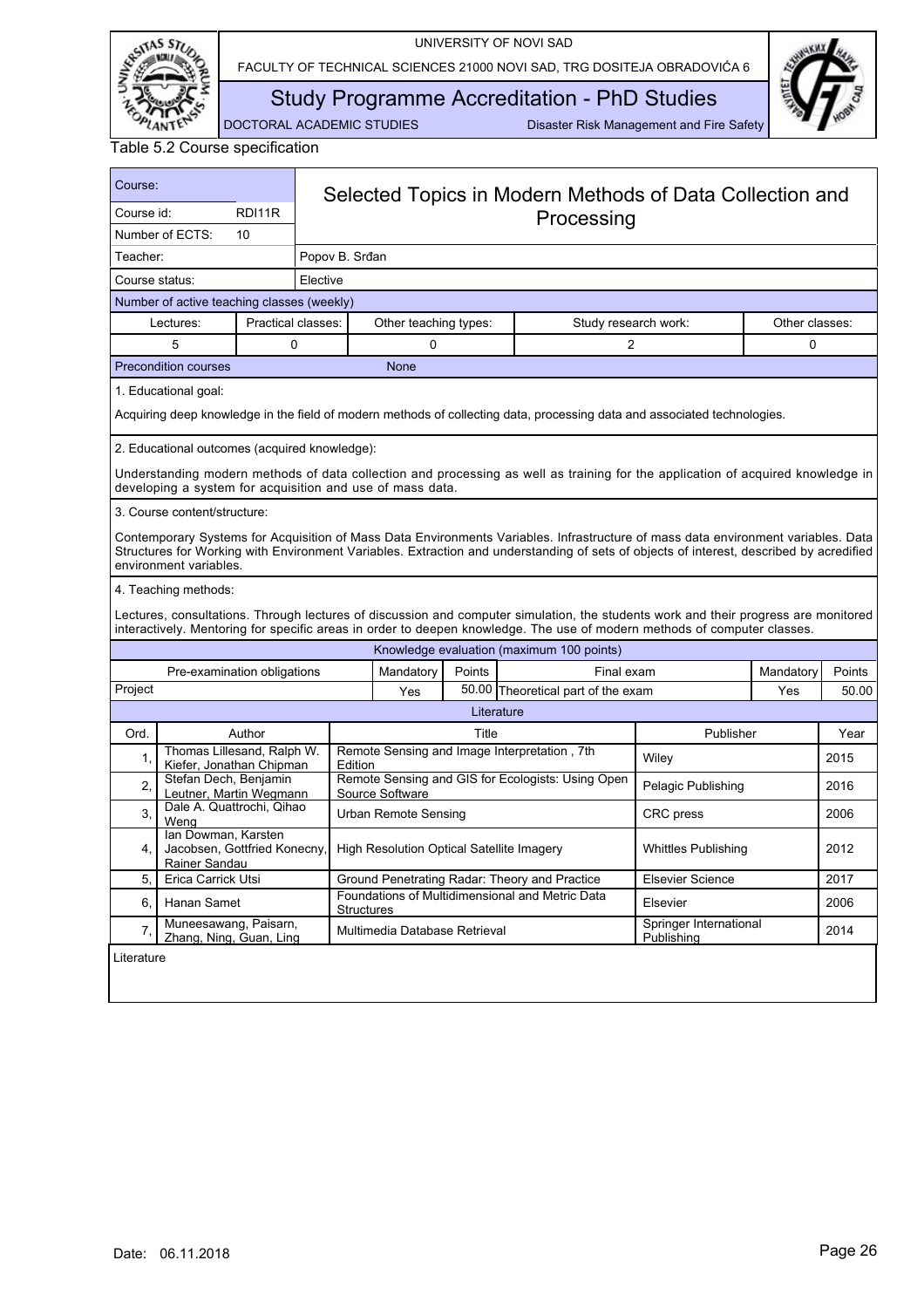

FACULTY OF TECHNICAL SCIENCES 21000 NOVI SAD, TRG DOSITEJA OBRADOVIĆA 6



Study Programme Accreditation - PhD Studies

<span id="page-28-0"></span>DOCTORAL ACADEMIC STUDIES Disaster Risk Management and Fire Safety

| Course:        |                                                                                                                                                                                                                                                                                                                                                    |                    |                                                                                                                                      | Selected Chapters in Seismic Hazard Assessment and |        |                                                                                                                                                                                                                                                                                                                                                                                                                                                                                                                                                                                                                                                                                                                                                                                                                                                                                                                                                                                                                                                                                                                       |                     |                |        |  |  |
|----------------|----------------------------------------------------------------------------------------------------------------------------------------------------------------------------------------------------------------------------------------------------------------------------------------------------------------------------------------------------|--------------------|--------------------------------------------------------------------------------------------------------------------------------------|----------------------------------------------------|--------|-----------------------------------------------------------------------------------------------------------------------------------------------------------------------------------------------------------------------------------------------------------------------------------------------------------------------------------------------------------------------------------------------------------------------------------------------------------------------------------------------------------------------------------------------------------------------------------------------------------------------------------------------------------------------------------------------------------------------------------------------------------------------------------------------------------------------------------------------------------------------------------------------------------------------------------------------------------------------------------------------------------------------------------------------------------------------------------------------------------------------|---------------------|----------------|--------|--|--|
| Course id:     |                                                                                                                                                                                                                                                                                                                                                    | <b>RDI01</b>       |                                                                                                                                      |                                                    |        | <b>Vulnerability of Civil Engineering Structures</b>                                                                                                                                                                                                                                                                                                                                                                                                                                                                                                                                                                                                                                                                                                                                                                                                                                                                                                                                                                                                                                                                  |                     |                |        |  |  |
|                | Number of ECTS:                                                                                                                                                                                                                                                                                                                                    | 10                 |                                                                                                                                      |                                                    |        |                                                                                                                                                                                                                                                                                                                                                                                                                                                                                                                                                                                                                                                                                                                                                                                                                                                                                                                                                                                                                                                                                                                       |                     |                |        |  |  |
| Teachers:      |                                                                                                                                                                                                                                                                                                                                                    |                    |                                                                                                                                      |                                                    |        | Rašeta T. Andrija, Lađinović Ž. Đorđe, Peško N. Igor                                                                                                                                                                                                                                                                                                                                                                                                                                                                                                                                                                                                                                                                                                                                                                                                                                                                                                                                                                                                                                                                  |                     |                |        |  |  |
| Course status: |                                                                                                                                                                                                                                                                                                                                                    |                    | Elective                                                                                                                             |                                                    |        |                                                                                                                                                                                                                                                                                                                                                                                                                                                                                                                                                                                                                                                                                                                                                                                                                                                                                                                                                                                                                                                                                                                       |                     |                |        |  |  |
|                | Number of active teaching classes (weekly)                                                                                                                                                                                                                                                                                                         |                    |                                                                                                                                      |                                                    |        |                                                                                                                                                                                                                                                                                                                                                                                                                                                                                                                                                                                                                                                                                                                                                                                                                                                                                                                                                                                                                                                                                                                       |                     |                |        |  |  |
|                | Lectures:                                                                                                                                                                                                                                                                                                                                          | Practical classes: |                                                                                                                                      | Other teaching types:                              |        | Study research work:                                                                                                                                                                                                                                                                                                                                                                                                                                                                                                                                                                                                                                                                                                                                                                                                                                                                                                                                                                                                                                                                                                  |                     | Other classes: |        |  |  |
|                | 5                                                                                                                                                                                                                                                                                                                                                  |                    | 0                                                                                                                                    | $\Omega$                                           |        | $\overline{c}$                                                                                                                                                                                                                                                                                                                                                                                                                                                                                                                                                                                                                                                                                                                                                                                                                                                                                                                                                                                                                                                                                                        |                     | 0              |        |  |  |
|                | <b>Precondition courses</b>                                                                                                                                                                                                                                                                                                                        |                    |                                                                                                                                      | None                                               |        |                                                                                                                                                                                                                                                                                                                                                                                                                                                                                                                                                                                                                                                                                                                                                                                                                                                                                                                                                                                                                                                                                                                       |                     |                |        |  |  |
|                | 1. Educational goal:                                                                                                                                                                                                                                                                                                                               |                    |                                                                                                                                      |                                                    |        |                                                                                                                                                                                                                                                                                                                                                                                                                                                                                                                                                                                                                                                                                                                                                                                                                                                                                                                                                                                                                                                                                                                       |                     |                |        |  |  |
|                | The course aims at a more detailed introduction of students with aseismic design of buildings, calculation of seismic hazard and<br>assessment of the vulnerability of civil engineering structures, i.e. acquisition of knowledge necessary to reduce the vulnerability of civil<br>engineering structures, and generally to reduce seismic risk. |                    |                                                                                                                                      |                                                    |        |                                                                                                                                                                                                                                                                                                                                                                                                                                                                                                                                                                                                                                                                                                                                                                                                                                                                                                                                                                                                                                                                                                                       |                     |                |        |  |  |
|                | 2. Educational outcomes (acquired knowledge):                                                                                                                                                                                                                                                                                                      |                    |                                                                                                                                      |                                                    |        |                                                                                                                                                                                                                                                                                                                                                                                                                                                                                                                                                                                                                                                                                                                                                                                                                                                                                                                                                                                                                                                                                                                       |                     |                |        |  |  |
|                | vulnerability of civil engineering structures.                                                                                                                                                                                                                                                                                                     |                    |                                                                                                                                      |                                                    |        | Capability for a more reliable assessment of seismic hazard and risk, defining problems and uncertainties in the results of hazard<br>calculations as well as the ability to calculate earthquake impacts on structures, as well as qualitative and quantitative assessment of the                                                                                                                                                                                                                                                                                                                                                                                                                                                                                                                                                                                                                                                                                                                                                                                                                                    |                     |                |        |  |  |
|                | 3. Course content/structure:                                                                                                                                                                                                                                                                                                                       |                    |                                                                                                                                      |                                                    |        |                                                                                                                                                                                                                                                                                                                                                                                                                                                                                                                                                                                                                                                                                                                                                                                                                                                                                                                                                                                                                                                                                                                       |                     |                |        |  |  |
|                |                                                                                                                                                                                                                                                                                                                                                    |                    |                                                                                                                                      |                                                    |        | At first, the causes of the formation and types of earthquake are studied, as well as seismic waves and their dispersion, and the<br>attenuation of the strong ground motion. Then, the probabilistic and deterministic assessment of seismic hazard, the formation of<br>liquefaction and the methods of seismic microz?nation depending on the level of the study of the influence of local soil and geology, as<br>well as the uniform hazard spectra, are thoroughly studied. The structural behaviour during earthquakes is analyzed based on the forced<br>damped vibration of a system with one degree of freedom exposed to the dynamic movements of the base. Design of seismic-resistant<br>structures is being studied, with a focus on the most important goals and requirements of seismic protection. The final emphasis is on the<br>assessment of seismic risk by integrating the results of a probabilistic and / or deterministic assessment of seismic hazard on the one<br>hand and the results of the assessing seismic hazards on the other, as well as on the measures to reduce seismic risk. |                     |                |        |  |  |
|                | 4. Teaching methods:                                                                                                                                                                                                                                                                                                                               |                    |                                                                                                                                      |                                                    |        |                                                                                                                                                                                                                                                                                                                                                                                                                                                                                                                                                                                                                                                                                                                                                                                                                                                                                                                                                                                                                                                                                                                       |                     |                |        |  |  |
|                | computer science                                                                                                                                                                                                                                                                                                                                   |                    |                                                                                                                                      |                                                    |        | Lectures, numerical-graphic practice, consultations. Through lectures, discussions and homework, students work and progress are<br>monitored. Mentor work for certain areas is foreseen in order to deepen knowledge. Use of modern teaching methods of based on                                                                                                                                                                                                                                                                                                                                                                                                                                                                                                                                                                                                                                                                                                                                                                                                                                                      |                     |                |        |  |  |
|                |                                                                                                                                                                                                                                                                                                                                                    |                    |                                                                                                                                      |                                                    |        | Knowledge evaluation (maximum 100 points)                                                                                                                                                                                                                                                                                                                                                                                                                                                                                                                                                                                                                                                                                                                                                                                                                                                                                                                                                                                                                                                                             |                     |                |        |  |  |
|                | Pre-examination obligations                                                                                                                                                                                                                                                                                                                        |                    |                                                                                                                                      | Mandatory                                          | Points | Final exam                                                                                                                                                                                                                                                                                                                                                                                                                                                                                                                                                                                                                                                                                                                                                                                                                                                                                                                                                                                                                                                                                                            |                     | Mandatory      | Points |  |  |
| Project        |                                                                                                                                                                                                                                                                                                                                                    |                    |                                                                                                                                      | Yes                                                |        | 50.00 Theoretical part of the exam                                                                                                                                                                                                                                                                                                                                                                                                                                                                                                                                                                                                                                                                                                                                                                                                                                                                                                                                                                                                                                                                                    |                     | Yes            | 50.00  |  |  |
|                |                                                                                                                                                                                                                                                                                                                                                    |                    |                                                                                                                                      |                                                    |        | Literature                                                                                                                                                                                                                                                                                                                                                                                                                                                                                                                                                                                                                                                                                                                                                                                                                                                                                                                                                                                                                                                                                                            |                     |                |        |  |  |
| Ord.           |                                                                                                                                                                                                                                                                                                                                                    | Author             | Publisher<br>Title<br>Year                                                                                                           |                                                    |        |                                                                                                                                                                                                                                                                                                                                                                                                                                                                                                                                                                                                                                                                                                                                                                                                                                                                                                                                                                                                                                                                                                                       |                     |                |        |  |  |
| 1,             | Ang, A.H. and W.H. Tang                                                                                                                                                                                                                                                                                                                            |                    | Probability Concepts in Engineering: Emphasis on<br>2006<br>John Wiley & Sons<br>Applications to Civil and Environmental Engineering |                                                    |        |                                                                                                                                                                                                                                                                                                                                                                                                                                                                                                                                                                                                                                                                                                                                                                                                                                                                                                                                                                                                                                                                                                                       |                     |                |        |  |  |
| 2,             | Chopra, A.                                                                                                                                                                                                                                                                                                                                         |                    |                                                                                                                                      | Earthquake Engineering                             |        | Dynamics of Structures: Theory and Applications to                                                                                                                                                                                                                                                                                                                                                                                                                                                                                                                                                                                                                                                                                                                                                                                                                                                                                                                                                                                                                                                                    | Prentice Hall, Inc. |                | 2001   |  |  |
| 3.             | Petrović, B                                                                                                                                                                                                                                                                                                                                        |                    |                                                                                                                                      |                                                    |        | Odabrana poglavlja iz zemljotresnog inženjerstva                                                                                                                                                                                                                                                                                                                                                                                                                                                                                                                                                                                                                                                                                                                                                                                                                                                                                                                                                                                                                                                                      | Građevinska knjiga  |                | 1989   |  |  |
| Literature     |                                                                                                                                                                                                                                                                                                                                                    |                    |                                                                                                                                      |                                                    |        |                                                                                                                                                                                                                                                                                                                                                                                                                                                                                                                                                                                                                                                                                                                                                                                                                                                                                                                                                                                                                                                                                                                       |                     |                |        |  |  |
|                |                                                                                                                                                                                                                                                                                                                                                    |                    |                                                                                                                                      |                                                    |        |                                                                                                                                                                                                                                                                                                                                                                                                                                                                                                                                                                                                                                                                                                                                                                                                                                                                                                                                                                                                                                                                                                                       |                     |                |        |  |  |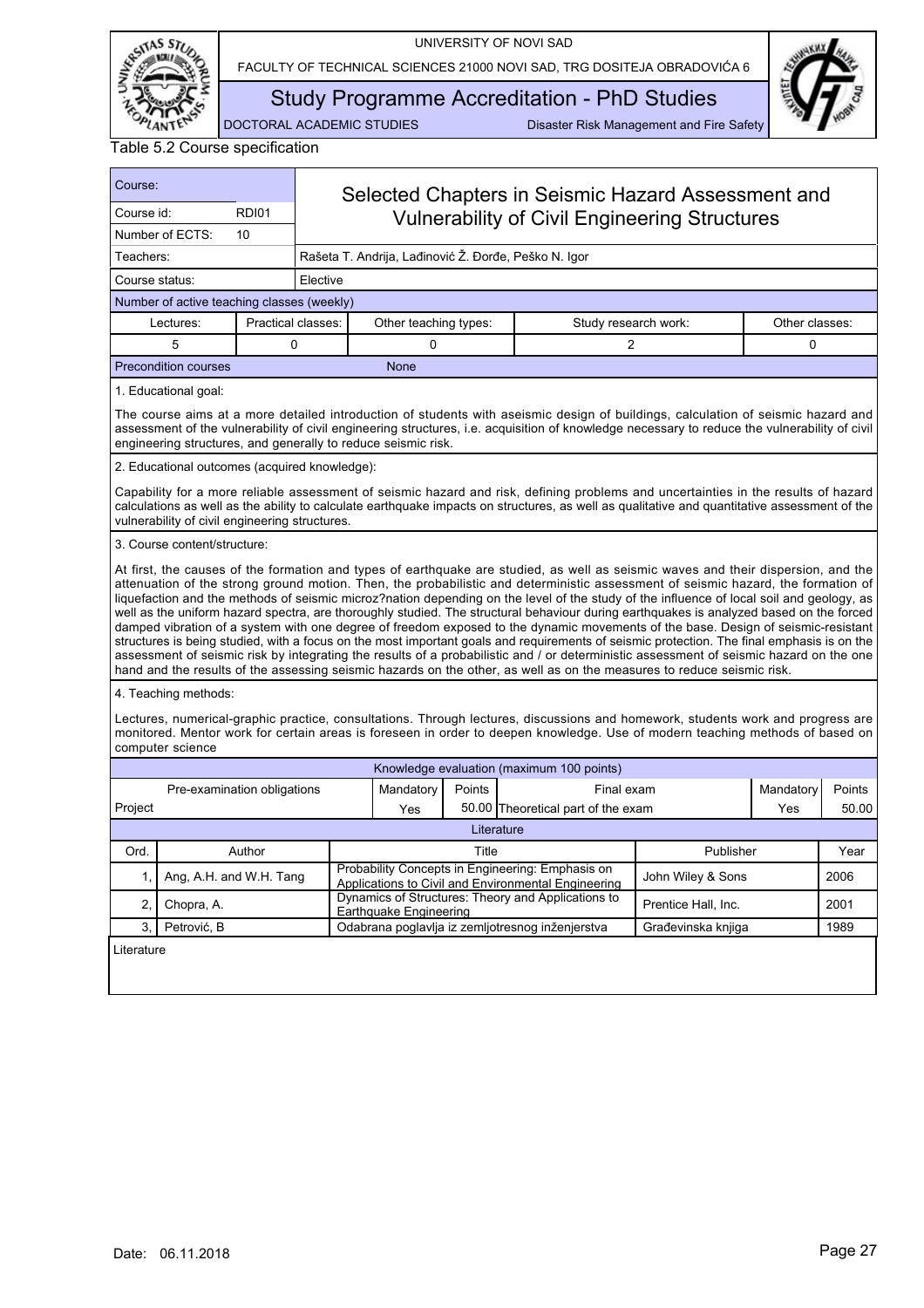

FACULTY OF TECHNICAL SCIENCES 21000 NOVI SAD, TRG DOSITEJA OBRADOVIĆA 6



Study Programme Accreditation - PhD Studies

<span id="page-29-0"></span>DOCTORAL ACADEMIC STUDIES Disaster Risk Management and Fire Safety

| Course:        |                                                                                                                                                                                                                                                                                                                           |                    |                 |                                                                                                                                                                                |            |                                                                                                          |                       |                |        |  |  |  |
|----------------|---------------------------------------------------------------------------------------------------------------------------------------------------------------------------------------------------------------------------------------------------------------------------------------------------------------------------|--------------------|-----------------|--------------------------------------------------------------------------------------------------------------------------------------------------------------------------------|------------|----------------------------------------------------------------------------------------------------------|-----------------------|----------------|--------|--|--|--|
| Course id:     |                                                                                                                                                                                                                                                                                                                           | IMDR36             |                 |                                                                                                                                                                                |            | Advanced data models and database systems                                                                |                       |                |        |  |  |  |
|                | Number of ECTS:                                                                                                                                                                                                                                                                                                           | 10                 |                 |                                                                                                                                                                                |            |                                                                                                          |                       |                |        |  |  |  |
| Teacher:       |                                                                                                                                                                                                                                                                                                                           |                    | Ristić M. Sonja |                                                                                                                                                                                |            |                                                                                                          |                       |                |        |  |  |  |
| Course status: |                                                                                                                                                                                                                                                                                                                           |                    | Elective        |                                                                                                                                                                                |            |                                                                                                          |                       |                |        |  |  |  |
|                | Number of active teaching classes (weekly)                                                                                                                                                                                                                                                                                |                    |                 |                                                                                                                                                                                |            |                                                                                                          |                       |                |        |  |  |  |
|                | Lectures:                                                                                                                                                                                                                                                                                                                 | Practical classes: |                 | Other teaching types:                                                                                                                                                          |            | Study research work:                                                                                     |                       | Other classes: |        |  |  |  |
|                | 5                                                                                                                                                                                                                                                                                                                         | 0                  |                 | 0                                                                                                                                                                              |            | 2                                                                                                        |                       | 0              |        |  |  |  |
|                | <b>Precondition courses</b>                                                                                                                                                                                                                                                                                               |                    |                 | <b>None</b>                                                                                                                                                                    |            |                                                                                                          |                       |                |        |  |  |  |
|                | 1. Educational goal:                                                                                                                                                                                                                                                                                                      |                    |                 |                                                                                                                                                                                |            |                                                                                                          |                       |                |        |  |  |  |
|                | Introducing students to advanced data models and database systems. Students learn to engage in actual projects in the field of<br>databases.                                                                                                                                                                              |                    |                 |                                                                                                                                                                                |            |                                                                                                          |                       |                |        |  |  |  |
|                | 2. Educational outcomes (acquired knowledge):                                                                                                                                                                                                                                                                             |                    |                 |                                                                                                                                                                                |            |                                                                                                          |                       |                |        |  |  |  |
|                | Understanding the contemporary data models and database systems and acquiring knowledge and skills required for the use of advanced<br>techniques for BP design.                                                                                                                                                          |                    |                 |                                                                                                                                                                                |            |                                                                                                          |                       |                |        |  |  |  |
|                | 3. Course content/structure:                                                                                                                                                                                                                                                                                              |                    |                 |                                                                                                                                                                                |            |                                                                                                          |                       |                |        |  |  |  |
|                | Contemporary data models and database systems and their development trends. Distributed databases. The integration of data from<br>different sources. Data warehouse systems. XML databases. Spatial databases. Temporal databases. Case studies for the application of<br>contemporary data models and database systems. |                    |                 |                                                                                                                                                                                |            |                                                                                                          |                       |                |        |  |  |  |
|                | 4. Teaching methods:                                                                                                                                                                                                                                                                                                      |                    |                 |                                                                                                                                                                                |            |                                                                                                          |                       |                |        |  |  |  |
|                |                                                                                                                                                                                                                                                                                                                           |                    |                 | Teaching activity depends on the number of listeners, i.e. mentor or frontal approach.<br>During the course, students are required to prepare a seminar paper and its defense. |            |                                                                                                          |                       |                |        |  |  |  |
|                |                                                                                                                                                                                                                                                                                                                           |                    |                 |                                                                                                                                                                                |            | Knowledge evaluation (maximum 100 points)                                                                |                       |                |        |  |  |  |
|                | Pre-examination obligations                                                                                                                                                                                                                                                                                               |                    |                 | Mandatory                                                                                                                                                                      | Points     | Final exam                                                                                               |                       | Mandatory      | Points |  |  |  |
| Project        |                                                                                                                                                                                                                                                                                                                           |                    |                 | Yes                                                                                                                                                                            |            | 50.00 Oral part of the exam                                                                              |                       | Yes            | 50.00  |  |  |  |
|                |                                                                                                                                                                                                                                                                                                                           |                    |                 |                                                                                                                                                                                | Literature |                                                                                                          |                       |                |        |  |  |  |
| Ord.           |                                                                                                                                                                                                                                                                                                                           | Author             |                 |                                                                                                                                                                                | Title      |                                                                                                          | Publisher             |                | Year   |  |  |  |
| 1.             | Elmasri R, Navathe S. B.                                                                                                                                                                                                                                                                                                  |                    |                 |                                                                                                                                                                                |            | Fundamentals of Database Systems, 5th Edition                                                            | <b>Addison Wesley</b> |                | 2006   |  |  |  |
| 2.             | Malinowski E., Zimányi E.                                                                                                                                                                                                                                                                                                 |                    |                 | Advanced Data Warehouse Design; From                                                                                                                                           |            | <b>Conventional to Spatial and Temporal Applications</b>                                                 | Springer              |                | 2008   |  |  |  |
| 3.             | A.K. Elmagarmid; A.P. Sheth                                                                                                                                                                                                                                                                                               |                    |                 | Journal                                                                                                                                                                        |            | Distributed and Parallel Databases; An International                                                     | Springer US           |                | 2009   |  |  |  |
| 4,             | K.-Y. Whang; P.A. Bernstein;<br>C.S. Jensen                                                                                                                                                                                                                                                                               |                    |                 | Large Data Bases                                                                                                                                                               |            | The VLDB Journal; The International Journal on Very                                                      | Springer              |                | 2009   |  |  |  |
| 5<br>Ψ,        | Kashyap V., Bussler C.,<br>Moran M.                                                                                                                                                                                                                                                                                       |                    |                 | The Semantic Web; Semantics for Data and Services<br>2008<br>Springer<br>on the Web                                                                                            |            |                                                                                                          |                       |                |        |  |  |  |
| 6.             | Kutsche R-D., Milanovic N.                                                                                                                                                                                                                                                                                                |                    |                 | 2008                                                                                                                                                                           |            | Model-Based Software and Data Integration; First<br>International WS, MBSDI 2008, Berlin, Germany, April | Springer              |                | 2008   |  |  |  |
| 7,             | Akmal B. Chaudhri Awais<br>Rashid Roberto Zicari                                                                                                                                                                                                                                                                          |                    |                 | XML Data Management: Native XML and XML-<br><b>Enabled Database Systems</b>                                                                                                    |            |                                                                                                          | Addison-Wesley        |                | 2003   |  |  |  |
| Literature     |                                                                                                                                                                                                                                                                                                                           |                    |                 |                                                                                                                                                                                |            |                                                                                                          |                       |                |        |  |  |  |
|                |                                                                                                                                                                                                                                                                                                                           |                    |                 |                                                                                                                                                                                |            |                                                                                                          |                       |                |        |  |  |  |
|                |                                                                                                                                                                                                                                                                                                                           |                    |                 |                                                                                                                                                                                |            |                                                                                                          |                       |                |        |  |  |  |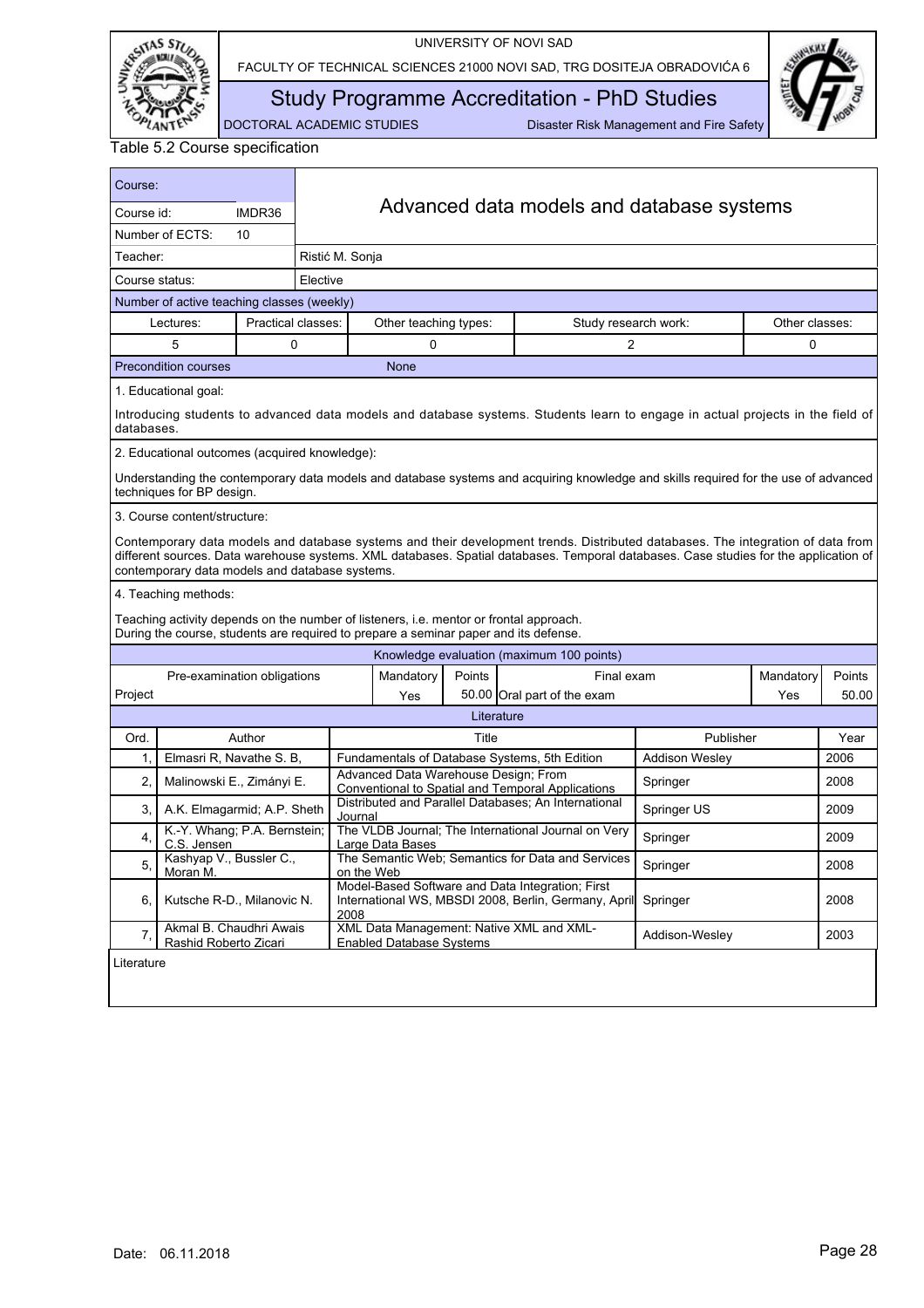

FACULTY OF TECHNICAL SCIENCES 21000 NOVI SAD, TRG DOSITEJA OBRADOVIĆA 6



Study Programme Accreditation - PhD Studies

<span id="page-30-0"></span>DOCTORAL ACADEMIC STUDIES Disaster Risk Management and Fire Safety

| Course:<br>Process, principles and techniques of scientific research -                                                              |                                                                                                                                                                                                                                                                                                                                                                                                                                                                                                                                                                                                                                                                                                                             |                    |                  |                                          |                |                                                                                                                                                                                                                                                                           |                                                        |                  |                 |
|-------------------------------------------------------------------------------------------------------------------------------------|-----------------------------------------------------------------------------------------------------------------------------------------------------------------------------------------------------------------------------------------------------------------------------------------------------------------------------------------------------------------------------------------------------------------------------------------------------------------------------------------------------------------------------------------------------------------------------------------------------------------------------------------------------------------------------------------------------------------------------|--------------------|------------------|------------------------------------------|----------------|---------------------------------------------------------------------------------------------------------------------------------------------------------------------------------------------------------------------------------------------------------------------------|--------------------------------------------------------|------------------|-----------------|
| Course id:                                                                                                                          |                                                                                                                                                                                                                                                                                                                                                                                                                                                                                                                                                                                                                                                                                                                             | GD027              |                  |                                          |                | selected chapters                                                                                                                                                                                                                                                         |                                                        |                  |                 |
|                                                                                                                                     | Number of ECTS:                                                                                                                                                                                                                                                                                                                                                                                                                                                                                                                                                                                                                                                                                                             | 10                 |                  |                                          |                |                                                                                                                                                                                                                                                                           |                                                        |                  |                 |
| Teacher:                                                                                                                            |                                                                                                                                                                                                                                                                                                                                                                                                                                                                                                                                                                                                                                                                                                                             |                    | Folić J. Radomir |                                          |                |                                                                                                                                                                                                                                                                           |                                                        |                  |                 |
| Course status:                                                                                                                      |                                                                                                                                                                                                                                                                                                                                                                                                                                                                                                                                                                                                                                                                                                                             |                    | Elective         |                                          |                |                                                                                                                                                                                                                                                                           |                                                        |                  |                 |
|                                                                                                                                     | Number of active teaching classes (weekly)                                                                                                                                                                                                                                                                                                                                                                                                                                                                                                                                                                                                                                                                                  |                    |                  |                                          |                |                                                                                                                                                                                                                                                                           |                                                        |                  |                 |
|                                                                                                                                     | Lectures:                                                                                                                                                                                                                                                                                                                                                                                                                                                                                                                                                                                                                                                                                                                   | Practical classes: |                  | Other teaching types:                    |                | Study research work:                                                                                                                                                                                                                                                      |                                                        | Other classes:   |                 |
|                                                                                                                                     | 5                                                                                                                                                                                                                                                                                                                                                                                                                                                                                                                                                                                                                                                                                                                           | 0                  |                  | 0                                        |                | 2                                                                                                                                                                                                                                                                         |                                                        | 2                |                 |
|                                                                                                                                     | <b>Precondition courses</b>                                                                                                                                                                                                                                                                                                                                                                                                                                                                                                                                                                                                                                                                                                 |                    |                  | <b>None</b>                              |                |                                                                                                                                                                                                                                                                           |                                                        |                  |                 |
|                                                                                                                                     | 1. Educational goal:                                                                                                                                                                                                                                                                                                                                                                                                                                                                                                                                                                                                                                                                                                        |                    |                  |                                          |                |                                                                                                                                                                                                                                                                           |                                                        |                  |                 |
|                                                                                                                                     |                                                                                                                                                                                                                                                                                                                                                                                                                                                                                                                                                                                                                                                                                                                             |                    |                  |                                          |                | Preparation of students for scientific research, analysis of the links between the theoretical work and practice, the articulation of modern<br>research problems and selection of the appropriate methods that will provide the theoretical foundation for the research. |                                                        |                  |                 |
| 2. Educational outcomes (acquired knowledge):                                                                                       |                                                                                                                                                                                                                                                                                                                                                                                                                                                                                                                                                                                                                                                                                                                             |                    |                  |                                          |                |                                                                                                                                                                                                                                                                           |                                                        |                  |                 |
| Knowledge of the methods and techniques of scientific and technical research and application development in doctoral dissertations. |                                                                                                                                                                                                                                                                                                                                                                                                                                                                                                                                                                                                                                                                                                                             |                    |                  |                                          |                |                                                                                                                                                                                                                                                                           |                                                        |                  |                 |
|                                                                                                                                     | 3. Course content/structure:                                                                                                                                                                                                                                                                                                                                                                                                                                                                                                                                                                                                                                                                                                |                    |                  |                                          |                |                                                                                                                                                                                                                                                                           |                                                        |                  |                 |
|                                                                                                                                     | The general part, the general methodology of scientific research with the logical basis, general and special methods of learning.<br>Customizing the philosophical, logical, theoretical methods of thinking in architecture (inductive-deductive, apstract method, comparative<br>analysis, methods of displaying graphics ). The objective reality and objective truth, the establishment of a proof, theoretical framework<br>and knowledge for the implementation of assigned tasks and goals of the research. The methodology of critical analysis of individual<br>works and methods of comparative analysis (part of the figures).                                                                                   |                    |                  |                                          |                |                                                                                                                                                                                                                                                                           |                                                        |                  |                 |
|                                                                                                                                     | 4. Teaching methods:                                                                                                                                                                                                                                                                                                                                                                                                                                                                                                                                                                                                                                                                                                        |                    |                  |                                          |                |                                                                                                                                                                                                                                                                           |                                                        |                  |                 |
|                                                                                                                                     | Lectures. Consultation.                                                                                                                                                                                                                                                                                                                                                                                                                                                                                                                                                                                                                                                                                                     |                    |                  |                                          |                |                                                                                                                                                                                                                                                                           |                                                        |                  |                 |
|                                                                                                                                     |                                                                                                                                                                                                                                                                                                                                                                                                                                                                                                                                                                                                                                                                                                                             |                    |                  |                                          |                |                                                                                                                                                                                                                                                                           |                                                        |                  |                 |
|                                                                                                                                     |                                                                                                                                                                                                                                                                                                                                                                                                                                                                                                                                                                                                                                                                                                                             |                    |                  |                                          |                | Knowledge evaluation (maximum 100 points)                                                                                                                                                                                                                                 |                                                        |                  |                 |
|                                                                                                                                     | Pre-examination obligations<br>Lecture attendance                                                                                                                                                                                                                                                                                                                                                                                                                                                                                                                                                                                                                                                                           |                    |                  | Mandatory                                | Points<br>0.00 | Final exam<br>Written part of the exam - tasks and theory                                                                                                                                                                                                                 |                                                        | Mandatory<br>Yes | Points<br>30.00 |
| Project                                                                                                                             |                                                                                                                                                                                                                                                                                                                                                                                                                                                                                                                                                                                                                                                                                                                             |                    |                  | Yes<br>Yes                               | 50.00          |                                                                                                                                                                                                                                                                           |                                                        |                  |                 |
| Term paper                                                                                                                          |                                                                                                                                                                                                                                                                                                                                                                                                                                                                                                                                                                                                                                                                                                                             |                    |                  | Yes                                      | 20.00          |                                                                                                                                                                                                                                                                           |                                                        |                  |                 |
|                                                                                                                                     |                                                                                                                                                                                                                                                                                                                                                                                                                                                                                                                                                                                                                                                                                                                             |                    |                  |                                          |                | Literature                                                                                                                                                                                                                                                                |                                                        |                  |                 |
| Ord.                                                                                                                                |                                                                                                                                                                                                                                                                                                                                                                                                                                                                                                                                                                                                                                                                                                                             | Author             |                  |                                          | Title          |                                                                                                                                                                                                                                                                           | Publisher                                              |                  | Year            |
| 1.                                                                                                                                  | Borden, J., Ray, V. R.                                                                                                                                                                                                                                                                                                                                                                                                                                                                                                                                                                                                                                                                                                      |                    |                  |                                          |                | The Disertation. An Architecture students handbook.                                                                                                                                                                                                                       | <b>Architectural Press.</b>                            |                  | 2005            |
| 2,                                                                                                                                  | Folić, R                                                                                                                                                                                                                                                                                                                                                                                                                                                                                                                                                                                                                                                                                                                    |                    |                  | Metodologija naučnogistraživačkog rada u |                | graditeljstvu, skripta za Poslediplomske studije                                                                                                                                                                                                                          | FTN, Novi Sad                                          |                  | 2006            |
| 3,                                                                                                                                  | Ilić, M                                                                                                                                                                                                                                                                                                                                                                                                                                                                                                                                                                                                                                                                                                                     |                    |                  | Naučno istraživanje, Opšta metodologija  |                |                                                                                                                                                                                                                                                                           | Univerzitet u Beogradu,<br>Filološki Fakultet, Beograd |                  | 1994            |
| 4,                                                                                                                                  | Petrović, I                                                                                                                                                                                                                                                                                                                                                                                                                                                                                                                                                                                                                                                                                                                 |                    |                  | O problemima i metodama projektovanja    |                |                                                                                                                                                                                                                                                                           | Arhitektonski fakultet, Beograd                        |                  | 1997            |
| 5.                                                                                                                                  | Prodanović, T., Mićić, N                                                                                                                                                                                                                                                                                                                                                                                                                                                                                                                                                                                                                                                                                                    |                    |                  |                                          |                | Naučno istraživanje - metode, procedura, jezik i stil                                                                                                                                                                                                                     | Agronomski fakultet, Čačak                             |                  | 1996            |
| 6.                                                                                                                                  | Šešić, B                                                                                                                                                                                                                                                                                                                                                                                                                                                                                                                                                                                                                                                                                                                    |                    |                  | Opšta metodologija                       |                |                                                                                                                                                                                                                                                                           | Naučna kniga, Beograd                                  |                  | 1974            |
| 7,                                                                                                                                  | Beograd, Čigoja štampa<br>Đ. Šušnjić<br>Metodologije, kritike nauke<br>2002                                                                                                                                                                                                                                                                                                                                                                                                                                                                                                                                                                                                                                                 |                    |                  |                                          |                |                                                                                                                                                                                                                                                                           |                                                        |                  |                 |
|                                                                                                                                     | Literature<br>Borden, J., Ray, V. R. (2005): The Disertation, An Architecture students handbook. Architectural Press.<br>Folić, R (2006):Metodologija naučnogistraživačkog rada u graditeljstvu, skripta za Poslediplomske studije. FTN, Novi Sad<br>Đ. Šušnjić (2002): Metodologije, kritike nauke. Beograd, Čigoja štampa<br>Prodanović, T., Mićić,N (1996): Naučno istraživanje - metode, procedura, jezik i stil. Agronomski fakultet, Čačak<br>Ilić, M (1994): Naučno istraživanje, Opšta metodologija. Univerzitet u Beogradu, Filološki Fakultet, Beograd<br>Petrović, I (1997): O problemima i metodama projektovanja. Arhitektonski fakultet, Beograd<br>Šešić, B (1974): Opšta metodologija.Naučna kniga, Beograd |                    |                  |                                          |                |                                                                                                                                                                                                                                                                           |                                                        |                  |                 |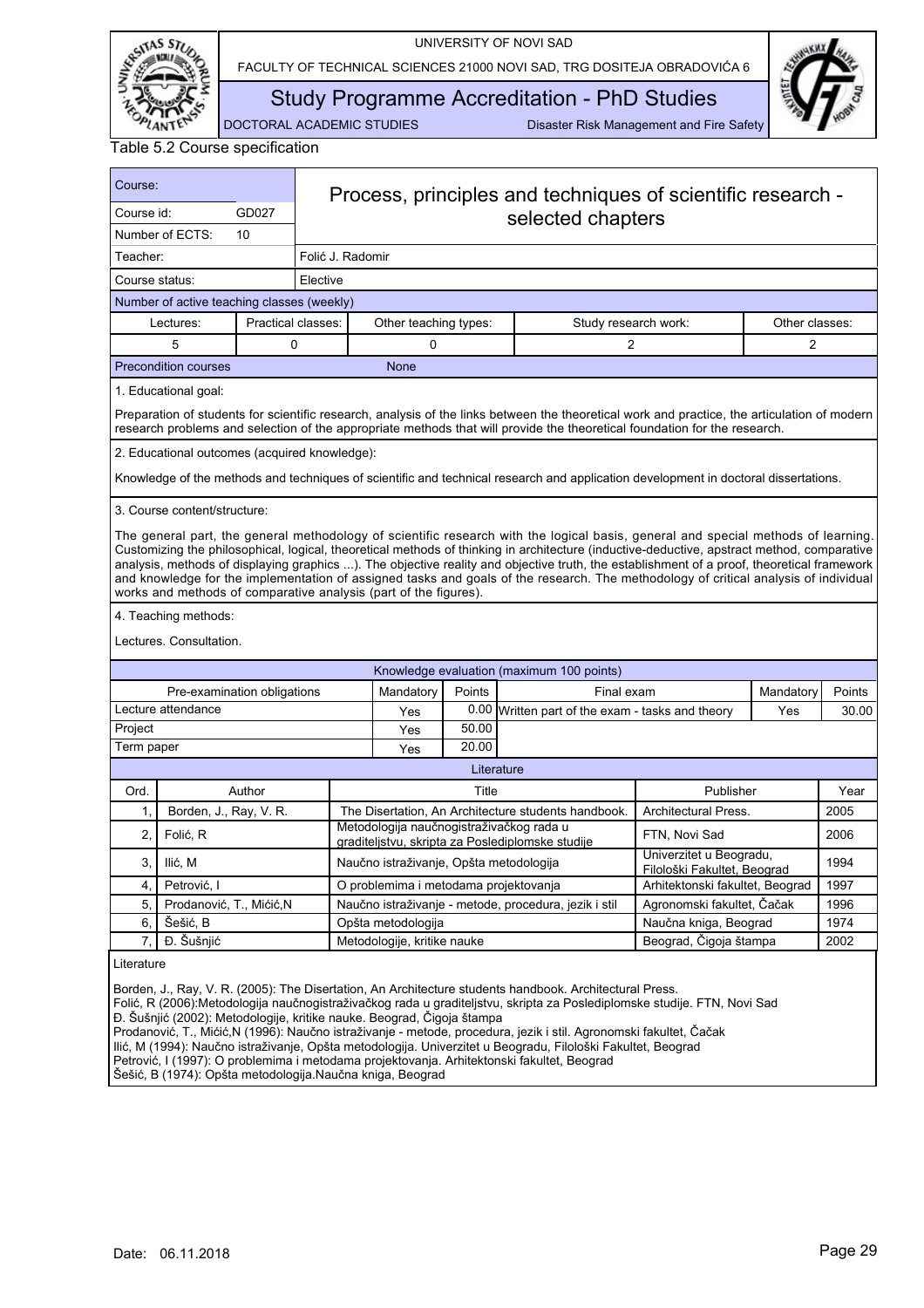

FACULTY OF TECHNICAL SCIENCES 21000 NOVI SAD, TRG DOSITEJA OBRADOVIĆA 6



Study Programme Accreditation - PhD Studies

<span id="page-31-0"></span>DOCTORAL ACADEMIC STUDIES Disaster Risk Management and Fire Safety

| Course:        |                                                                                                                                                                                                                                                                                                                                                                                                                                                                                                                                                                                                                                                                                                                                                                                                                                                                                                                |                    |                                                                                                                                                                                                                                                                                                                                                                                                                                                                                                                                                                                                                                                                                                                                                                                                                                         |                                                                                                                                      |                                          |                                                                                                                                        |                            |                |                 |  |
|----------------|----------------------------------------------------------------------------------------------------------------------------------------------------------------------------------------------------------------------------------------------------------------------------------------------------------------------------------------------------------------------------------------------------------------------------------------------------------------------------------------------------------------------------------------------------------------------------------------------------------------------------------------------------------------------------------------------------------------------------------------------------------------------------------------------------------------------------------------------------------------------------------------------------------------|--------------------|-----------------------------------------------------------------------------------------------------------------------------------------------------------------------------------------------------------------------------------------------------------------------------------------------------------------------------------------------------------------------------------------------------------------------------------------------------------------------------------------------------------------------------------------------------------------------------------------------------------------------------------------------------------------------------------------------------------------------------------------------------------------------------------------------------------------------------------------|--------------------------------------------------------------------------------------------------------------------------------------|------------------------------------------|----------------------------------------------------------------------------------------------------------------------------------------|----------------------------|----------------|-----------------|--|
| Course id:     |                                                                                                                                                                                                                                                                                                                                                                                                                                                                                                                                                                                                                                                                                                                                                                                                                                                                                                                | RDI013             |                                                                                                                                                                                                                                                                                                                                                                                                                                                                                                                                                                                                                                                                                                                                                                                                                                         |                                                                                                                                      |                                          | Security and Resilience of Critical Infrastructures                                                                                    |                            |                |                 |  |
|                | Number of ECTS:                                                                                                                                                                                                                                                                                                                                                                                                                                                                                                                                                                                                                                                                                                                                                                                                                                                                                                | 10                 |                                                                                                                                                                                                                                                                                                                                                                                                                                                                                                                                                                                                                                                                                                                                                                                                                                         |                                                                                                                                      |                                          |                                                                                                                                        |                            |                |                 |  |
| Teachers:      |                                                                                                                                                                                                                                                                                                                                                                                                                                                                                                                                                                                                                                                                                                                                                                                                                                                                                                                |                    |                                                                                                                                                                                                                                                                                                                                                                                                                                                                                                                                                                                                                                                                                                                                                                                                                                         |                                                                                                                                      |                                          | Trivunić R. Milan, Mučenski Lj. Vladimir, Radonjanin S. Vlastimir, Peško N. Igor                                                       |                            |                |                 |  |
| Course status: |                                                                                                                                                                                                                                                                                                                                                                                                                                                                                                                                                                                                                                                                                                                                                                                                                                                                                                                |                    | Elective                                                                                                                                                                                                                                                                                                                                                                                                                                                                                                                                                                                                                                                                                                                                                                                                                                |                                                                                                                                      |                                          |                                                                                                                                        |                            |                |                 |  |
|                | Number of active teaching classes (weekly)                                                                                                                                                                                                                                                                                                                                                                                                                                                                                                                                                                                                                                                                                                                                                                                                                                                                     |                    |                                                                                                                                                                                                                                                                                                                                                                                                                                                                                                                                                                                                                                                                                                                                                                                                                                         |                                                                                                                                      |                                          |                                                                                                                                        |                            |                |                 |  |
|                | Lectures:                                                                                                                                                                                                                                                                                                                                                                                                                                                                                                                                                                                                                                                                                                                                                                                                                                                                                                      | Practical classes: |                                                                                                                                                                                                                                                                                                                                                                                                                                                                                                                                                                                                                                                                                                                                                                                                                                         | Other teaching types:                                                                                                                |                                          | Study research work:                                                                                                                   |                            | Other classes: |                 |  |
|                | 5                                                                                                                                                                                                                                                                                                                                                                                                                                                                                                                                                                                                                                                                                                                                                                                                                                                                                                              |                    | 0                                                                                                                                                                                                                                                                                                                                                                                                                                                                                                                                                                                                                                                                                                                                                                                                                                       | $\Omega$                                                                                                                             |                                          | 2                                                                                                                                      |                            | 0              |                 |  |
|                | <b>Precondition courses</b>                                                                                                                                                                                                                                                                                                                                                                                                                                                                                                                                                                                                                                                                                                                                                                                                                                                                                    |                    |                                                                                                                                                                                                                                                                                                                                                                                                                                                                                                                                                                                                                                                                                                                                                                                                                                         | <b>None</b>                                                                                                                          |                                          |                                                                                                                                        |                            |                |                 |  |
|                | 1. Educational goal:                                                                                                                                                                                                                                                                                                                                                                                                                                                                                                                                                                                                                                                                                                                                                                                                                                                                                           |                    |                                                                                                                                                                                                                                                                                                                                                                                                                                                                                                                                                                                                                                                                                                                                                                                                                                         |                                                                                                                                      |                                          |                                                                                                                                        |                            |                |                 |  |
|                |                                                                                                                                                                                                                                                                                                                                                                                                                                                                                                                                                                                                                                                                                                                                                                                                                                                                                                                |                    |                                                                                                                                                                                                                                                                                                                                                                                                                                                                                                                                                                                                                                                                                                                                                                                                                                         | infrastructure, the development of multidisciplinary approaches and tools                                                            |                                          | Acquiring theoretical knowledge, advanced methods and techniques of research in the field of security and resilience of critical       |                            |                |                 |  |
|                | 2. Educational outcomes (acquired knowledge):                                                                                                                                                                                                                                                                                                                                                                                                                                                                                                                                                                                                                                                                                                                                                                                                                                                                  |                    |                                                                                                                                                                                                                                                                                                                                                                                                                                                                                                                                                                                                                                                                                                                                                                                                                                         |                                                                                                                                      |                                          |                                                                                                                                        |                            |                |                 |  |
|                | Qualification for independent research work, dealing with the possibility of conceiving problems, implementing and connecting the<br>acquired knowledge in the subject area with the knowledge acquired in other areas. The ability to follow modern achievements, as well as<br>critical analysis, development of plans, assessment and synthesis of new and complex ideas in the field of critical infrastructure protection,<br>crisis management, the resilience of organization and the community. Developing capabilities for analytical monitoring and implementation<br>of regulations and standards in the field of corporate security. Mastering the process of forming specific models in geographic information<br>systems that adequately present different risk situations. Multiparametric, thematic and topological analyzes of data describing critical<br>infrastructure in risk situations. |                    |                                                                                                                                                                                                                                                                                                                                                                                                                                                                                                                                                                                                                                                                                                                                                                                                                                         |                                                                                                                                      |                                          |                                                                                                                                        |                            |                |                 |  |
|                | 3. Course content/structure:                                                                                                                                                                                                                                                                                                                                                                                                                                                                                                                                                                                                                                                                                                                                                                                                                                                                                   |                    |                                                                                                                                                                                                                                                                                                                                                                                                                                                                                                                                                                                                                                                                                                                                                                                                                                         |                                                                                                                                      |                                          |                                                                                                                                        |                            |                |                 |  |
|                |                                                                                                                                                                                                                                                                                                                                                                                                                                                                                                                                                                                                                                                                                                                                                                                                                                                                                                                |                    | Concepts of critical infrastructure, interdependence and resilience. Criteria for the criticality of the infrastructure systems. Contemporary<br>trends in the implementation of risk management and business continuity in critical infrastructure protection. Comparative overview of<br>legal and regulatory solutions for critical infrastructure protection in the European Union and the region. Modern methods, models,<br>regulations and aspects of risk assessment in the function of protection of critical infrastructure. Risk communication in the function of<br>critical infrastructure security. Crisis communication in order to protect corporation reputation. Thematic maps of disasters' spatial<br>distribution by municipalities for Republic of Serbia based on the available data for the period 1980 - 2013. |                                                                                                                                      |                                          |                                                                                                                                        |                            |                |                 |  |
|                | 4. Teaching methods:                                                                                                                                                                                                                                                                                                                                                                                                                                                                                                                                                                                                                                                                                                                                                                                                                                                                                           |                    |                                                                                                                                                                                                                                                                                                                                                                                                                                                                                                                                                                                                                                                                                                                                                                                                                                         |                                                                                                                                      |                                          | Lectures, consultations. Interactive monitoring of students work and their progression through lectures and discussions. Mentoring for |                            |                |                 |  |
|                |                                                                                                                                                                                                                                                                                                                                                                                                                                                                                                                                                                                                                                                                                                                                                                                                                                                                                                                |                    |                                                                                                                                                                                                                                                                                                                                                                                                                                                                                                                                                                                                                                                                                                                                                                                                                                         |                                                                                                                                      |                                          | certain areas in order to increase knowledge. Use of contemorary methods of computer science, as well as GIS software.                 |                            |                |                 |  |
|                |                                                                                                                                                                                                                                                                                                                                                                                                                                                                                                                                                                                                                                                                                                                                                                                                                                                                                                                |                    |                                                                                                                                                                                                                                                                                                                                                                                                                                                                                                                                                                                                                                                                                                                                                                                                                                         |                                                                                                                                      |                                          | Knowledge evaluation (maximum 100 points)                                                                                              |                            |                |                 |  |
| Term paper     | Pre-examination obligations                                                                                                                                                                                                                                                                                                                                                                                                                                                                                                                                                                                                                                                                                                                                                                                                                                                                                    |                    |                                                                                                                                                                                                                                                                                                                                                                                                                                                                                                                                                                                                                                                                                                                                                                                                                                         | Mandatory                                                                                                                            | Points                                   | Final exam<br>50.00 Oral part of the exam                                                                                              |                            | Mandatory      | Points<br>50.00 |  |
|                |                                                                                                                                                                                                                                                                                                                                                                                                                                                                                                                                                                                                                                                                                                                                                                                                                                                                                                                |                    |                                                                                                                                                                                                                                                                                                                                                                                                                                                                                                                                                                                                                                                                                                                                                                                                                                         | Yes                                                                                                                                  |                                          |                                                                                                                                        |                            | Yes            |                 |  |
|                |                                                                                                                                                                                                                                                                                                                                                                                                                                                                                                                                                                                                                                                                                                                                                                                                                                                                                                                |                    |                                                                                                                                                                                                                                                                                                                                                                                                                                                                                                                                                                                                                                                                                                                                                                                                                                         |                                                                                                                                      | Literature                               |                                                                                                                                        |                            |                |                 |  |
| Ord.           | Tim Bedford and Roger                                                                                                                                                                                                                                                                                                                                                                                                                                                                                                                                                                                                                                                                                                                                                                                                                                                                                          | Author             |                                                                                                                                                                                                                                                                                                                                                                                                                                                                                                                                                                                                                                                                                                                                                                                                                                         | Probabilistic Risk Analysis> Foundations and                                                                                         | Title                                    |                                                                                                                                        | Publisher                  |                | Year            |  |
| 1.             | Cooke                                                                                                                                                                                                                                                                                                                                                                                                                                                                                                                                                                                                                                                                                                                                                                                                                                                                                                          |                    |                                                                                                                                                                                                                                                                                                                                                                                                                                                                                                                                                                                                                                                                                                                                                                                                                                         | Methods                                                                                                                              |                                          |                                                                                                                                        | Cambridge                  |                | 2001            |  |
| 2,             | Dirk Proske                                                                                                                                                                                                                                                                                                                                                                                                                                                                                                                                                                                                                                                                                                                                                                                                                                                                                                    |                    |                                                                                                                                                                                                                                                                                                                                                                                                                                                                                                                                                                                                                                                                                                                                                                                                                                         | <b>Health Risks</b>                                                                                                                  |                                          | Catalogue of Risks Natural, Technical, Social and                                                                                      | Springer                   |                | 2008            |  |
| 3.             | Roxanna McDonald                                                                                                                                                                                                                                                                                                                                                                                                                                                                                                                                                                                                                                                                                                                                                                                                                                                                                               |                    |                                                                                                                                                                                                                                                                                                                                                                                                                                                                                                                                                                                                                                                                                                                                                                                                                                         | their Effects on Buildings                                                                                                           |                                          | Introduction to Natural and Man-made Disasters and                                                                                     | <b>Architectural Press</b> |                | 2003            |  |
| 4,             | David Yung                                                                                                                                                                                                                                                                                                                                                                                                                                                                                                                                                                                                                                                                                                                                                                                                                                                                                                     |                    |                                                                                                                                                                                                                                                                                                                                                                                                                                                                                                                                                                                                                                                                                                                                                                                                                                         |                                                                                                                                      |                                          | Principles of Fire Risk Assessment in Buildings                                                                                        | John Wiley and Sons, Ltd.  |                | 2008            |  |
| 5.             | H. Rodríguez, E. L.<br>Quarantelli, R. R. Dynes                                                                                                                                                                                                                                                                                                                                                                                                                                                                                                                                                                                                                                                                                                                                                                                                                                                                |                    |                                                                                                                                                                                                                                                                                                                                                                                                                                                                                                                                                                                                                                                                                                                                                                                                                                         | Handbook of Disaster Research                                                                                                        |                                          |                                                                                                                                        | Springer                   |                | 2007            |  |
| 6.             | <b>EEA Technical report</b>                                                                                                                                                                                                                                                                                                                                                                                                                                                                                                                                                                                                                                                                                                                                                                                                                                                                                    |                    |                                                                                                                                                                                                                                                                                                                                                                                                                                                                                                                                                                                                                                                                                                                                                                                                                                         | Mapping the impacts of natural hazards and<br>technological accidents in Europe An overview of the<br>EEA, Copenhagen<br>last decade |                                          |                                                                                                                                        |                            |                | 2010            |  |
| 7,             | Slobodan P. Simonović                                                                                                                                                                                                                                                                                                                                                                                                                                                                                                                                                                                                                                                                                                                                                                                                                                                                                          |                    |                                                                                                                                                                                                                                                                                                                                                                                                                                                                                                                                                                                                                                                                                                                                                                                                                                         | Systems Aproach to management of Disasters                                                                                           | John Wiley and Sons,<br>Ltd. <eng></eng> |                                                                                                                                        | 2011                       |                |                 |  |
| 8,             | A.M. Hasofer V.R. Beck, I.D.<br><b>Bennetts</b>                                                                                                                                                                                                                                                                                                                                                                                                                                                                                                                                                                                                                                                                                                                                                                                                                                                                |                    |                                                                                                                                                                                                                                                                                                                                                                                                                                                                                                                                                                                                                                                                                                                                                                                                                                         | <b>Methods and Applications</b><br>Elsevier Ltd.<br>Risk Analysis in Building Fire Safety Engineering                                |                                          |                                                                                                                                        |                            |                | 2007            |  |
| 9.             | Murray A.T. (ed.), Grubesic<br>T.H. (ed.)                                                                                                                                                                                                                                                                                                                                                                                                                                                                                                                                                                                                                                                                                                                                                                                                                                                                      |                    | Critical Infrastructure: Reliability and Vulnerability<br>Springer                                                                                                                                                                                                                                                                                                                                                                                                                                                                                                                                                                                                                                                                                                                                                                      |                                                                                                                                      |                                          |                                                                                                                                        |                            | 2007           |                 |  |
| 10,            | John Sullivant                                                                                                                                                                                                                                                                                                                                                                                                                                                                                                                                                                                                                                                                                                                                                                                                                                                                                                 |                    | <b>Strategies for Protecting National Critical</b><br>Wiley-Interscience<br>Infrastructure Assets: A Focus on Problem-Solving                                                                                                                                                                                                                                                                                                                                                                                                                                                                                                                                                                                                                                                                                                           |                                                                                                                                      |                                          |                                                                                                                                        |                            | 2007           |                 |  |
| 11.            | E. Goec, S. Shenoi                                                                                                                                                                                                                                                                                                                                                                                                                                                                                                                                                                                                                                                                                                                                                                                                                                                                                             |                    | <b>Critical Infrastructure Protection</b><br>Springer                                                                                                                                                                                                                                                                                                                                                                                                                                                                                                                                                                                                                                                                                                                                                                                   |                                                                                                                                      |                                          |                                                                                                                                        |                            | 2008           |                 |  |
| 12.            | Cathleen Fearn Banks                                                                                                                                                                                                                                                                                                                                                                                                                                                                                                                                                                                                                                                                                                                                                                                                                                                                                           |                    |                                                                                                                                                                                                                                                                                                                                                                                                                                                                                                                                                                                                                                                                                                                                                                                                                                         |                                                                                                                                      |                                          |                                                                                                                                        | Routledge                  |                | 2011            |  |
| 13.            | Pamela Walasko                                                                                                                                                                                                                                                                                                                                                                                                                                                                                                                                                                                                                                                                                                                                                                                                                                                                                                 |                    |                                                                                                                                                                                                                                                                                                                                                                                                                                                                                                                                                                                                                                                                                                                                                                                                                                         | Crisis communication - a Casebook Approach<br>John Wiley & Sons<br>2011<br>Risk and Crisis Communications                            |                                          |                                                                                                                                        |                            |                |                 |  |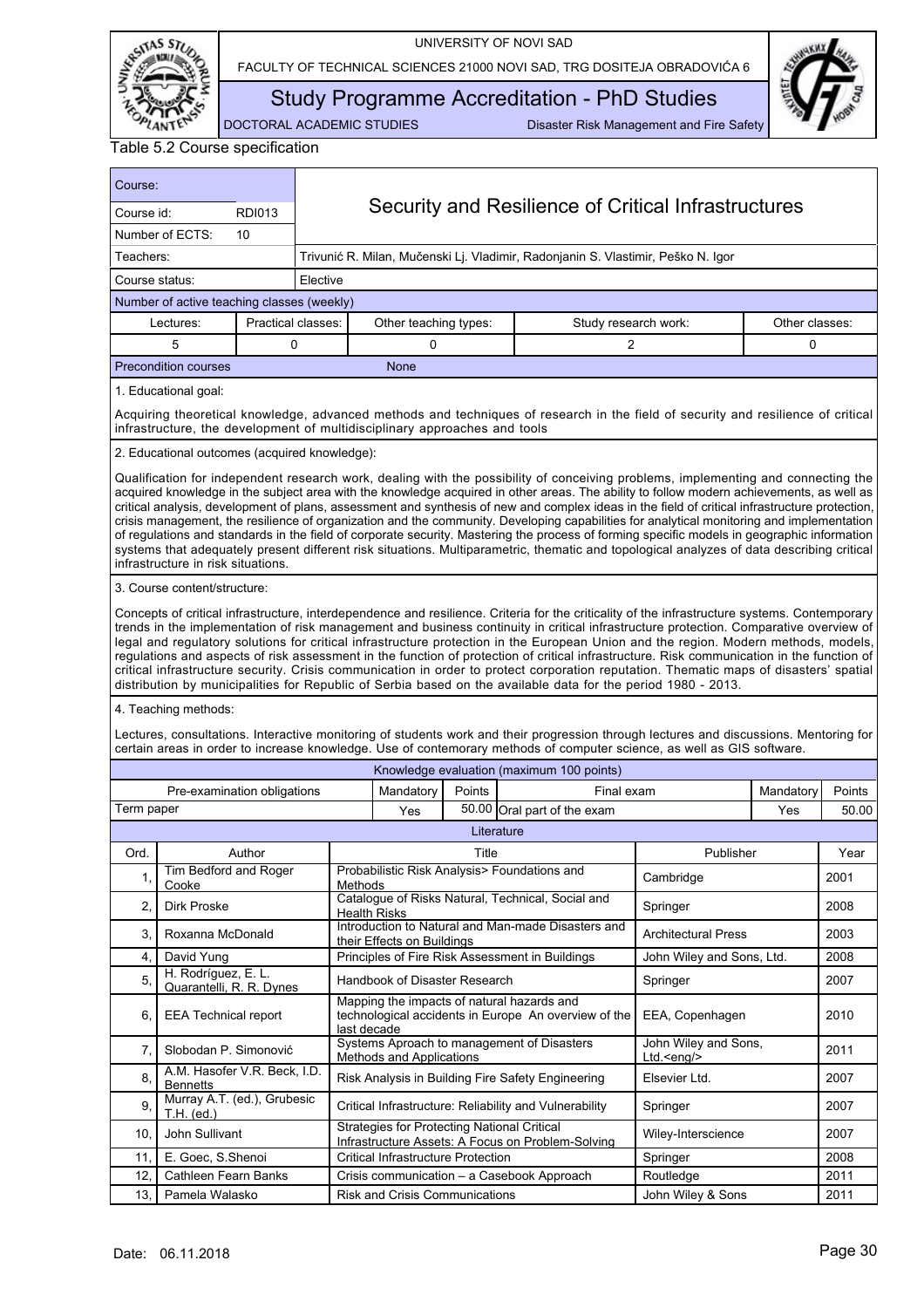| UNIVERSITY OF NOVI SAD |                                                                       |                                                        |                                                                                                                         |                             |  |      |  |  |  |  |  |  |
|------------------------|-----------------------------------------------------------------------|--------------------------------------------------------|-------------------------------------------------------------------------------------------------------------------------|-----------------------------|--|------|--|--|--|--|--|--|
|                        |                                                                       |                                                        | FACULTY OF TECHNICAL SCIENCES 21000 NOVI SAD, TRG DOSITEJA OBRADOVIĆA 6                                                 |                             |  |      |  |  |  |  |  |  |
|                        |                                                                       |                                                        | <b>Study Programme Accreditation - PhD Studies</b>                                                                      |                             |  |      |  |  |  |  |  |  |
|                        | DOCTORAL ACADEMIC STUDIES<br>Disaster Risk Management and Fire Safety |                                                        |                                                                                                                         |                             |  |      |  |  |  |  |  |  |
|                        | Literature                                                            |                                                        |                                                                                                                         |                             |  |      |  |  |  |  |  |  |
| Ord.                   |                                                                       | Author                                                 | Title                                                                                                                   | Publisher                   |  | Year |  |  |  |  |  |  |
| 14.                    | A. Moritz                                                             | Thomas J. Cova, Philip E.<br>Dennison, Tae H. Kim, Max | Setting wildfire evacuation trigger points using fire<br>spread modelling and GIS. Transactions in GIS 9(4):<br>603-617 | John Wiley & Sons Ltd       |  | 2005 |  |  |  |  |  |  |
| 15,                    | Thomas J. Cova                                                        |                                                        | GIS in emergency management. Geographical<br>information systems (2) (845-858).                                         | John Wiley & Sons, New York |  | 1999 |  |  |  |  |  |  |
|                        | Literature                                                            |                                                        |                                                                                                                         |                             |  |      |  |  |  |  |  |  |
|                        |                                                                       |                                                        |                                                                                                                         |                             |  |      |  |  |  |  |  |  |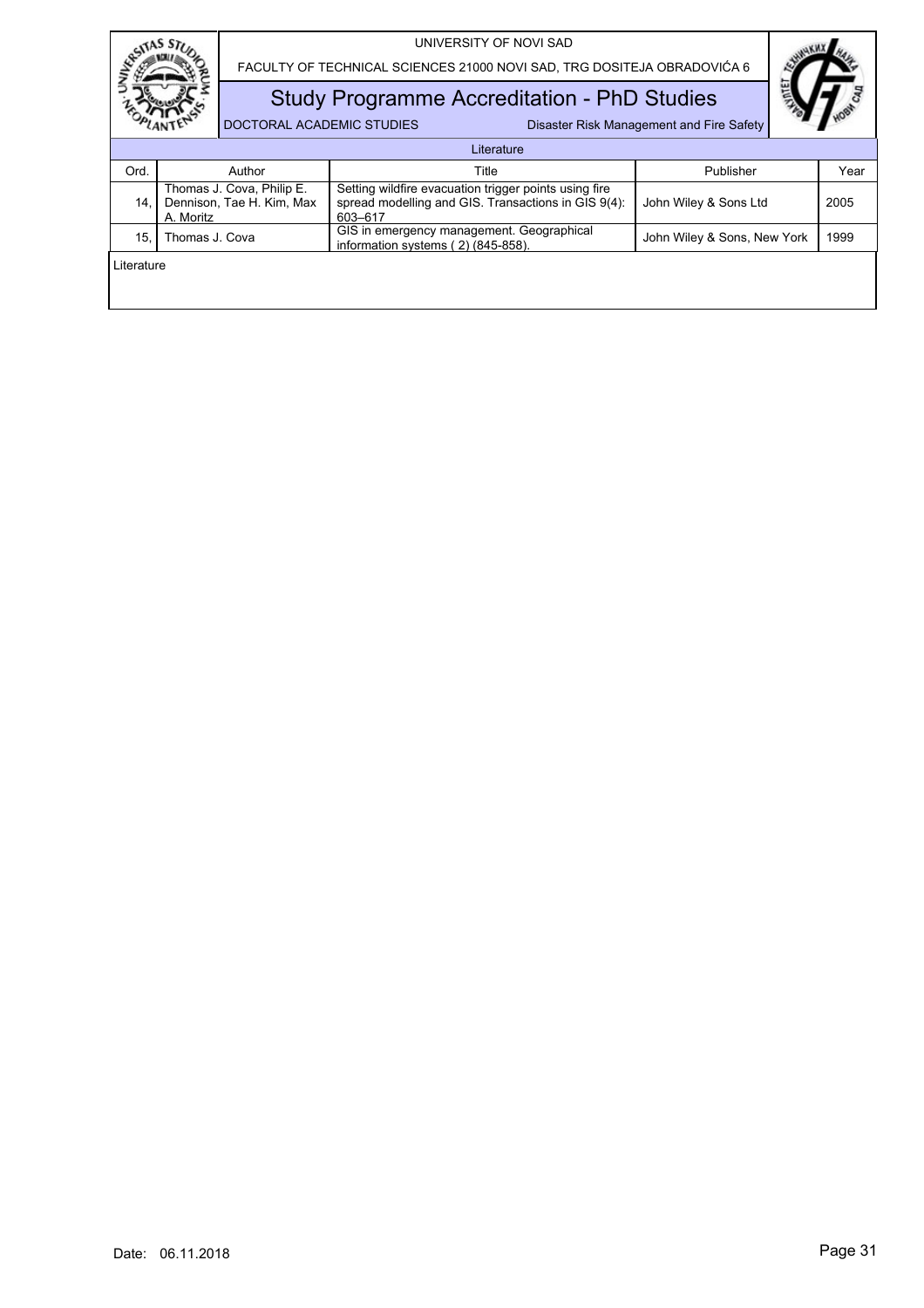

FACULTY OF TECHNICAL SCIENCES 21000 NOVI SAD, TRG DOSITEJA OBRADOVIĆA 6



Study Programme Accreditation - PhD Studies

<span id="page-33-0"></span>DOCTORAL ACADEMIC STUDIES Disaster Risk Management and Fire Safety

| Course:        |                                                                                                                                                                                                                                                                                                                                                                                                                                                                                                                                                                                                                                                                                                                                                                                                                                                                       |                    |                  | <b>Public Health in Emergency and Crisis</b> |     |                       |                                                                                                       |                |                                                                                                                                      |                |        |
|----------------|-----------------------------------------------------------------------------------------------------------------------------------------------------------------------------------------------------------------------------------------------------------------------------------------------------------------------------------------------------------------------------------------------------------------------------------------------------------------------------------------------------------------------------------------------------------------------------------------------------------------------------------------------------------------------------------------------------------------------------------------------------------------------------------------------------------------------------------------------------------------------|--------------------|------------------|----------------------------------------------|-----|-----------------------|-------------------------------------------------------------------------------------------------------|----------------|--------------------------------------------------------------------------------------------------------------------------------------|----------------|--------|
| Course id:     |                                                                                                                                                                                                                                                                                                                                                                                                                                                                                                                                                                                                                                                                                                                                                                                                                                                                       | <b>RDI014</b>      |                  |                                              |     |                       |                                                                                                       |                |                                                                                                                                      |                |        |
|                | Number of ECTS:                                                                                                                                                                                                                                                                                                                                                                                                                                                                                                                                                                                                                                                                                                                                                                                                                                                       | 10                 |                  |                                              |     |                       |                                                                                                       |                |                                                                                                                                      |                |        |
| Teacher:       |                                                                                                                                                                                                                                                                                                                                                                                                                                                                                                                                                                                                                                                                                                                                                                                                                                                                       |                    | Jevtić R. Marija |                                              |     |                       |                                                                                                       |                |                                                                                                                                      |                |        |
| Course status: |                                                                                                                                                                                                                                                                                                                                                                                                                                                                                                                                                                                                                                                                                                                                                                                                                                                                       |                    | Elective         |                                              |     |                       |                                                                                                       |                |                                                                                                                                      |                |        |
|                | Number of active teaching classes (weekly)                                                                                                                                                                                                                                                                                                                                                                                                                                                                                                                                                                                                                                                                                                                                                                                                                            |                    |                  |                                              |     |                       |                                                                                                       |                |                                                                                                                                      |                |        |
|                | Lectures:                                                                                                                                                                                                                                                                                                                                                                                                                                                                                                                                                                                                                                                                                                                                                                                                                                                             | Practical classes: |                  |                                              |     | Other teaching types: |                                                                                                       |                | Study research work:                                                                                                                 | Other classes: |        |
|                | 5                                                                                                                                                                                                                                                                                                                                                                                                                                                                                                                                                                                                                                                                                                                                                                                                                                                                     |                    | 0                |                                              | 0   |                       |                                                                                                       | $\overline{c}$ |                                                                                                                                      | 0              |        |
|                | Precondition courses                                                                                                                                                                                                                                                                                                                                                                                                                                                                                                                                                                                                                                                                                                                                                                                                                                                  |                    |                  | None                                         |     |                       |                                                                                                       |                |                                                                                                                                      |                |        |
|                | 1. Educational goal:                                                                                                                                                                                                                                                                                                                                                                                                                                                                                                                                                                                                                                                                                                                                                                                                                                                  |                    |                  |                                              |     |                       |                                                                                                       |                |                                                                                                                                      |                |        |
|                | health in crisis and emergencies                                                                                                                                                                                                                                                                                                                                                                                                                                                                                                                                                                                                                                                                                                                                                                                                                                      |                    |                  |                                              |     |                       |                                                                                                       |                | Mastering theoretical knowledge and getting acquainted with appropriate methods and techniques of importance for the field of public |                |        |
|                | 2. Educational outcomes (acquired knowledge):                                                                                                                                                                                                                                                                                                                                                                                                                                                                                                                                                                                                                                                                                                                                                                                                                         |                    |                  |                                              |     |                       |                                                                                                       |                |                                                                                                                                      |                |        |
|                | Acquiring knowledge about the importance of public health and acting in crisis.<br>Ability to overcome public health challenges in crisis and emergencies.                                                                                                                                                                                                                                                                                                                                                                                                                                                                                                                                                                                                                                                                                                            |                    |                  |                                              |     |                       |                                                                                                       |                | Possibility of recognizing public health problems in crisis and emergencies, application and linking acquired knowledge in practice. |                |        |
|                | 3. Course content/structure:                                                                                                                                                                                                                                                                                                                                                                                                                                                                                                                                                                                                                                                                                                                                                                                                                                          |                    |                  |                                              |     |                       |                                                                                                       |                |                                                                                                                                      |                |        |
|                | Public health - basic concepts and significance.<br>Concept of crisis and public health significance<br>Characterization of a crisis and emergiences and their relevance to public health<br>Types of extraordinary events, analysis.<br>Preparing for a crisis event. Response to crisis and emergency situation, population and individual approach.<br>Water supply on extraordinary occasions. Nutrition on extraordinary occasions. Accommodation in extraordinary circumstances<br>Vulnerable groups and public health.<br>Community activities in emergency and crisis situations<br>Health system and organization in crisis and emergencies.<br>Communication in crisis and emergencies.<br>Prevention of crisis situations. Post-crisis rehabilitation.<br>The importance of knowledge of demographic indicators for prevention, crisis and rehabilitation. |                    |                  |                                              |     |                       |                                                                                                       |                |                                                                                                                                      |                |        |
|                | 4. Teaching methods:<br>Lectures, consultations, work in a large group and work in small groups, seminars.<br>Mentors work with students on certain topics in order to deepen their knowledge.                                                                                                                                                                                                                                                                                                                                                                                                                                                                                                                                                                                                                                                                        |                    |                  |                                              |     |                       | Students work and their advancement are monitored through the lectures, discussion and group work.    |                |                                                                                                                                      |                |        |
|                |                                                                                                                                                                                                                                                                                                                                                                                                                                                                                                                                                                                                                                                                                                                                                                                                                                                                       |                    |                  |                                              |     |                       | Knowledge evaluation (maximum 100 points)                                                             |                |                                                                                                                                      |                |        |
|                | Pre-examination obligations                                                                                                                                                                                                                                                                                                                                                                                                                                                                                                                                                                                                                                                                                                                                                                                                                                           |                    |                  | Mandatory                                    |     | Points                |                                                                                                       | Final exam     |                                                                                                                                      | Mandatory      | Points |
| Project        |                                                                                                                                                                                                                                                                                                                                                                                                                                                                                                                                                                                                                                                                                                                                                                                                                                                                       |                    |                  |                                              | Yes |                       | 50.00 Oral part of the exam                                                                           |                |                                                                                                                                      | Yes            | 50.00  |
|                |                                                                                                                                                                                                                                                                                                                                                                                                                                                                                                                                                                                                                                                                                                                                                                                                                                                                       |                    |                  |                                              |     |                       | Literature                                                                                            |                |                                                                                                                                      |                |        |
| Ord.           |                                                                                                                                                                                                                                                                                                                                                                                                                                                                                                                                                                                                                                                                                                                                                                                                                                                                       | Author             |                  |                                              |     | Title                 |                                                                                                       |                | Publisher                                                                                                                            |                | Year   |
| 1,             | Encho Gospodinov, Gilbert<br>Burnham et al                                                                                                                                                                                                                                                                                                                                                                                                                                                                                                                                                                                                                                                                                                                                                                                                                            |                    |                  | Public health quide in emergencies           |     |                       |                                                                                                       |                | International Federation of Red<br>Cross and Red Crescent<br>Societies                                                               |                | 2008   |
| 2.             | World Health Organization                                                                                                                                                                                                                                                                                                                                                                                                                                                                                                                                                                                                                                                                                                                                                                                                                                             |                    |                  | <b>Emergency Response Framework</b>          |     |                       |                                                                                                       |                | <b>WHO</b>                                                                                                                           |                | 2013   |
| 3.             | Center for Disease Control                                                                                                                                                                                                                                                                                                                                                                                                                                                                                                                                                                                                                                                                                                                                                                                                                                            |                    |                  | local, and tribal Public Health directors    |     |                       | Public Health emergency response guide for state,                                                     |                | CDC                                                                                                                                  |                | 2011   |
| 4,             | WHO -Department of global<br>capacities, alert and<br>response                                                                                                                                                                                                                                                                                                                                                                                                                                                                                                                                                                                                                                                                                                                                                                                                        |                    |                  |                                              |     |                       | International health regulations - Support to global<br>outbreak alert and response, and building and |                | <b>WHO</b>                                                                                                                           |                | 2015   |
| Literature     | maintaining national capacities                                                                                                                                                                                                                                                                                                                                                                                                                                                                                                                                                                                                                                                                                                                                                                                                                                       |                    |                  |                                              |     |                       |                                                                                                       |                |                                                                                                                                      |                |        |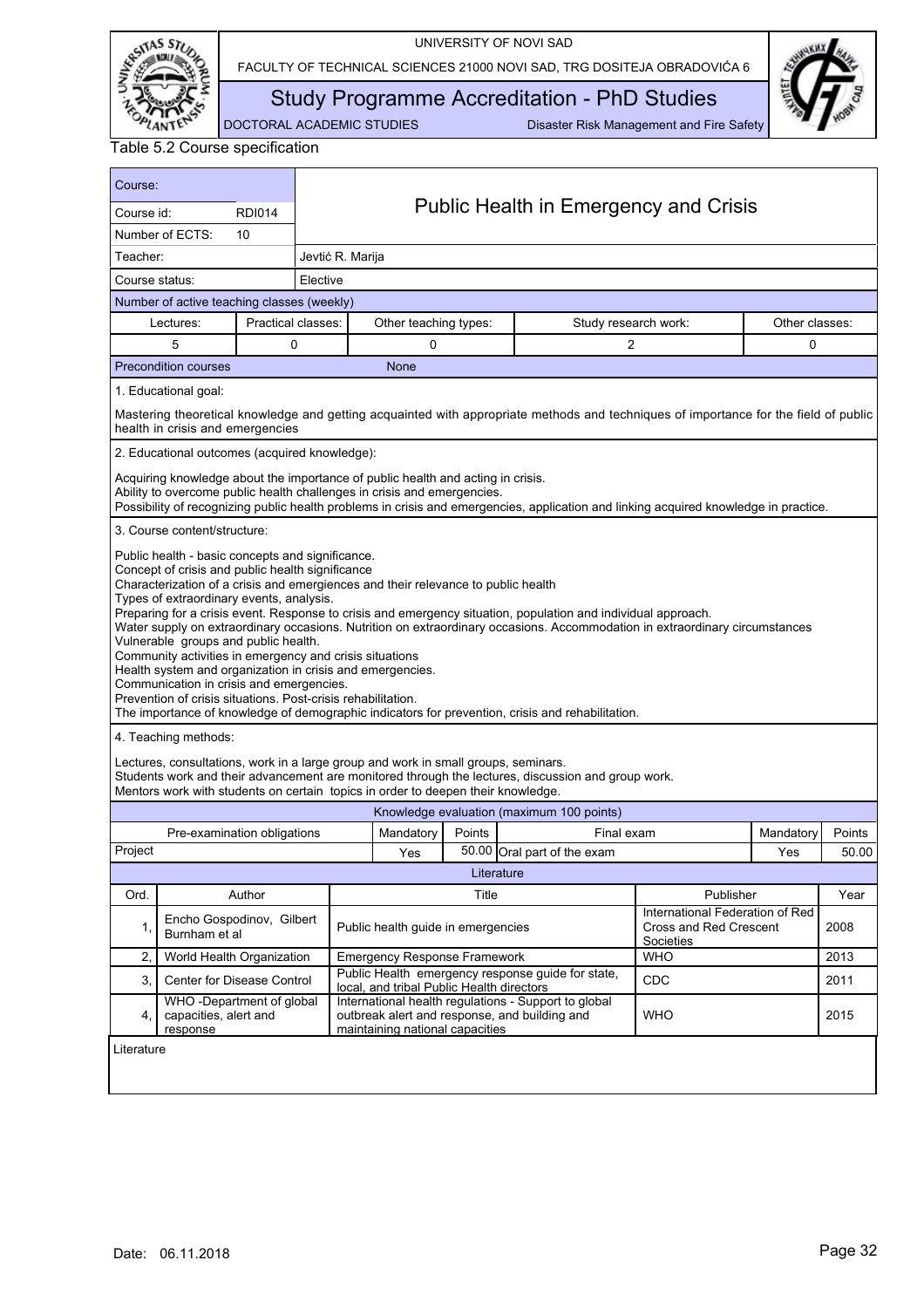

FACULTY OF TECHNICAL SCIENCES 21000 NOVI SAD, TRG DOSITEJA OBRADOVIĆA 6



Study Programme Accreditation - PhD Studies

<span id="page-34-0"></span>DOCTORAL ACADEMIC STUDIES Disaster Risk Management and Fire Safety

| Course:        |                                                                                                                                                                                                                                                                                                             |                           |                                                                                        |  |                                         |            |                                                                                                                                                                                                                                                |                                                           |                |        |
|----------------|-------------------------------------------------------------------------------------------------------------------------------------------------------------------------------------------------------------------------------------------------------------------------------------------------------------|---------------------------|----------------------------------------------------------------------------------------|--|-----------------------------------------|------------|------------------------------------------------------------------------------------------------------------------------------------------------------------------------------------------------------------------------------------------------|-----------------------------------------------------------|----------------|--------|
| Course id:     |                                                                                                                                                                                                                                                                                                             | <b>RDI015</b>             |                                                                                        |  |                                         |            | Hazards and Protection from Electrostatic Discharges                                                                                                                                                                                           |                                                           |                |        |
|                | Number of ECTS:                                                                                                                                                                                                                                                                                             | 10                        |                                                                                        |  |                                         |            |                                                                                                                                                                                                                                                |                                                           |                |        |
| Teachers:      |                                                                                                                                                                                                                                                                                                             |                           |                                                                                        |  | Juhas T. Anamarija, Pekarić-Nađ M. Neda |            |                                                                                                                                                                                                                                                |                                                           |                |        |
| Course status: |                                                                                                                                                                                                                                                                                                             |                           | Elective                                                                               |  |                                         |            |                                                                                                                                                                                                                                                |                                                           |                |        |
|                | Number of active teaching classes (weekly)                                                                                                                                                                                                                                                                  |                           |                                                                                        |  |                                         |            |                                                                                                                                                                                                                                                |                                                           |                |        |
|                | Lectures:                                                                                                                                                                                                                                                                                                   | <b>Practical classes:</b> |                                                                                        |  | Other teaching types:                   |            | Study research work:                                                                                                                                                                                                                           |                                                           | Other classes: |        |
|                | 5                                                                                                                                                                                                                                                                                                           | $\Omega$                  |                                                                                        |  | $\Omega$                                |            | 2                                                                                                                                                                                                                                              |                                                           | 0              |        |
|                | <b>Precondition courses</b>                                                                                                                                                                                                                                                                                 |                           |                                                                                        |  | None                                    |            |                                                                                                                                                                                                                                                |                                                           |                |        |
|                | 1. Educational goal:                                                                                                                                                                                                                                                                                        |                           |                                                                                        |  |                                         |            |                                                                                                                                                                                                                                                |                                                           |                |        |
|                | consequences. Multidisciplinary approach is established.                                                                                                                                                                                                                                                    |                           |                                                                                        |  |                                         |            | Students learn simple risk control models and how to apply them in the case of power supply interruption with possibly catastrophic                                                                                                            |                                                           |                |        |
|                | 2. Educational outcomes (acquired knowledge):                                                                                                                                                                                                                                                               |                           |                                                                                        |  |                                         |            |                                                                                                                                                                                                                                                |                                                           |                |        |
|                | Upon successful completion of this course, the students are able to individually characterize and approach simple problems connected to<br>power loss and risk management. Students are able to overcome obstacles and offer simple solutions related to specific cases of<br>interruption in power supply. |                           |                                                                                        |  |                                         |            |                                                                                                                                                                                                                                                |                                                           |                |        |
|                | 3. Course content/structure:                                                                                                                                                                                                                                                                                |                           |                                                                                        |  |                                         |            |                                                                                                                                                                                                                                                |                                                           |                |        |
|                |                                                                                                                                                                                                                                                                                                             |                           |                                                                                        |  |                                         |            | Modern ideas about risk management and catastrophic events related to power supply. Methods, models, legislation. Qualitative and<br>quantitative data analysis. Backup supply examples. Vulnerability estimation for a chosen environment.    |                                                           |                |        |
|                | 4. Teaching methods:                                                                                                                                                                                                                                                                                        |                           |                                                                                        |  |                                         |            |                                                                                                                                                                                                                                                |                                                           |                |        |
|                |                                                                                                                                                                                                                                                                                                             |                           |                                                                                        |  |                                         |            | Lectures and recitations are predominant. Student's progress is monitored trough discussions and homework. Specific subjects are<br>covered trough additional mentoring. Contemporary methods and means of information technology are adopted. |                                                           |                |        |
|                |                                                                                                                                                                                                                                                                                                             |                           |                                                                                        |  |                                         |            | Knowledge evaluation (maximum 100 points)                                                                                                                                                                                                      |                                                           |                |        |
|                | Pre-examination obligations                                                                                                                                                                                                                                                                                 |                           |                                                                                        |  | Mandatory                               | Points     | Final exam                                                                                                                                                                                                                                     |                                                           | Mandatory      | Points |
| Project        |                                                                                                                                                                                                                                                                                                             |                           |                                                                                        |  | Yes                                     |            | 30.00 Theoretical part of the exam                                                                                                                                                                                                             |                                                           | Yes            | 70.00  |
|                |                                                                                                                                                                                                                                                                                                             |                           |                                                                                        |  |                                         | Literature |                                                                                                                                                                                                                                                |                                                           |                |        |
| Ord.           |                                                                                                                                                                                                                                                                                                             | Author                    |                                                                                        |  |                                         | Title      |                                                                                                                                                                                                                                                | Publisher                                                 |                | Year   |
| 1.             | J. M. Adams                                                                                                                                                                                                                                                                                                 |                           |                                                                                        |  | Prevention of Electrical Hazards        |            | Electrical Safety: A Guide to the Causes and                                                                                                                                                                                                   | The Institution of Electrical<br>Engineers and Technology |                | 2009   |
| 2.             | M. A. G. Mitolo                                                                                                                                                                                                                                                                                             |                           | The McGraw-Hill Companies,<br>2009<br>Electrical Safety of Low-Voltage Systems<br>Inc. |  |                                         |            |                                                                                                                                                                                                                                                |                                                           |                |        |
| 3,             | J. Cadick, M. C. Schelpfeffer,<br>D. Neityel, A. Winfeld                                                                                                                                                                                                                                                    |                           |                                                                                        |  | Electrical Safety Handbook, 4th edition |            |                                                                                                                                                                                                                                                | The McGraw-Hill Companies,<br>Inc.                        |                | 2012   |
| $\overline{4}$ | M. El-Sharkawi                                                                                                                                                                                                                                                                                              |                           |                                                                                        |  | Electric Safety, Practice and Standards |            |                                                                                                                                                                                                                                                | <b>CRC</b> Press                                          |                | 2014   |
|                | Literature                                                                                                                                                                                                                                                                                                  |                           |                                                                                        |  |                                         |            |                                                                                                                                                                                                                                                |                                                           |                |        |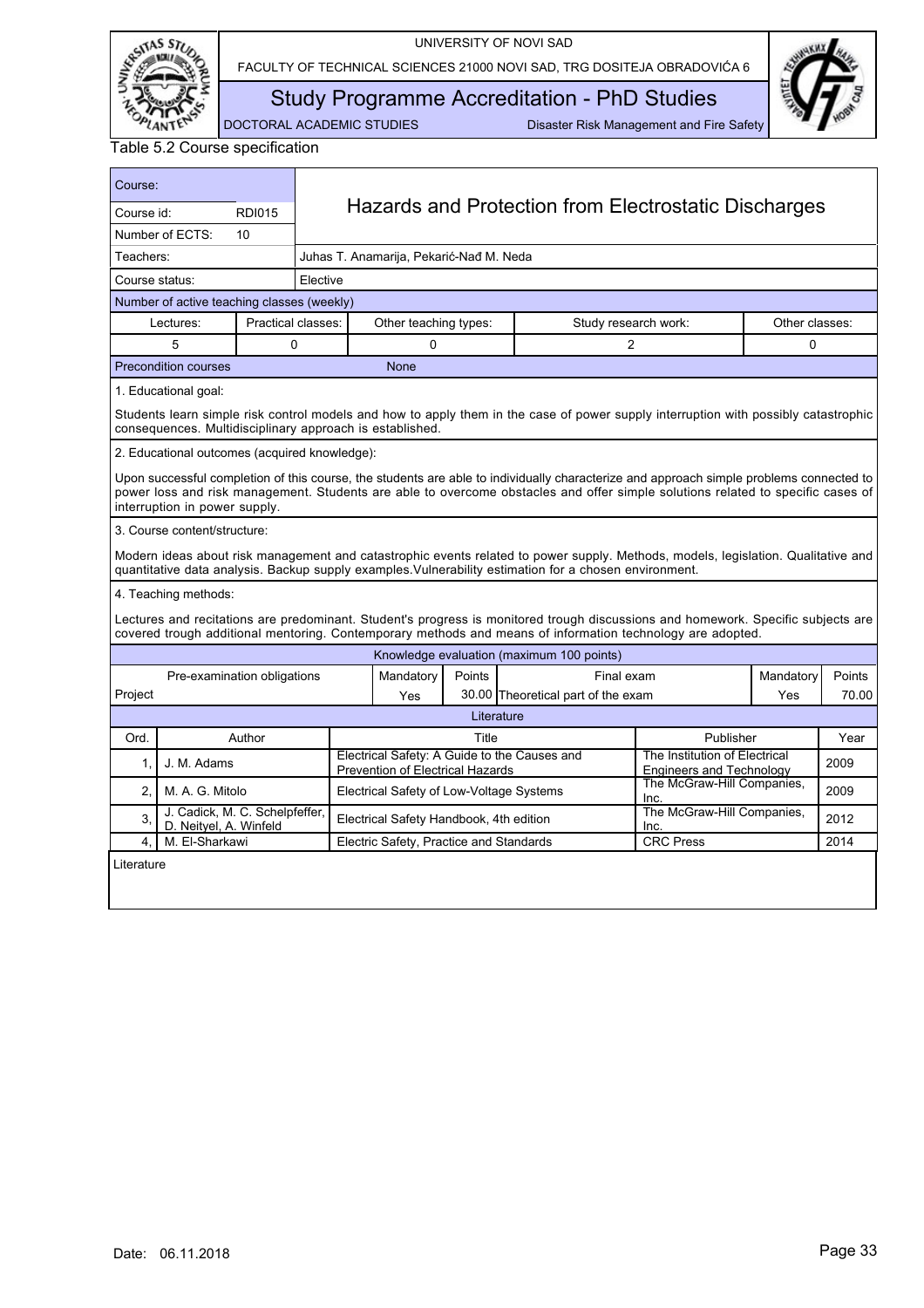

FACULTY OF TECHNICAL SCIENCES 21000 NOVI SAD, TRG DOSITEJA OBRADOVIĆA 6



Study Programme Accreditation - PhD Studies

<span id="page-35-0"></span>DOCTORAL ACADEMIC STUDIES Disaster Risk Management and Fire Safety

| Course:                      |                                                                                                                                                                                                                                  |                    |                                                                                                   |                                          |            |                                                                                                                                                                                                                                                                                                                                                                                                                                                                                                                                                                                                                                                                                                                                                                                                                                                                                                                                                            |                                                                                 |                |        |  |  |
|------------------------------|----------------------------------------------------------------------------------------------------------------------------------------------------------------------------------------------------------------------------------|--------------------|---------------------------------------------------------------------------------------------------|------------------------------------------|------------|------------------------------------------------------------------------------------------------------------------------------------------------------------------------------------------------------------------------------------------------------------------------------------------------------------------------------------------------------------------------------------------------------------------------------------------------------------------------------------------------------------------------------------------------------------------------------------------------------------------------------------------------------------------------------------------------------------------------------------------------------------------------------------------------------------------------------------------------------------------------------------------------------------------------------------------------------------|---------------------------------------------------------------------------------|----------------|--------|--|--|
| Course id:                   |                                                                                                                                                                                                                                  | <b>RDI016</b>      |                                                                                                   |                                          |            | Selected Chapters in Flood Prevention and Protection                                                                                                                                                                                                                                                                                                                                                                                                                                                                                                                                                                                                                                                                                                                                                                                                                                                                                                       |                                                                                 |                |        |  |  |
|                              | Number of ECTS:                                                                                                                                                                                                                  | 10 <sup>10</sup>   |                                                                                                   |                                          |            |                                                                                                                                                                                                                                                                                                                                                                                                                                                                                                                                                                                                                                                                                                                                                                                                                                                                                                                                                            |                                                                                 |                |        |  |  |
| Teacher:                     |                                                                                                                                                                                                                                  |                    |                                                                                                   | Kolaković R. Srđan                       |            |                                                                                                                                                                                                                                                                                                                                                                                                                                                                                                                                                                                                                                                                                                                                                                                                                                                                                                                                                            |                                                                                 |                |        |  |  |
| Course status:               |                                                                                                                                                                                                                                  |                    | Elective                                                                                          |                                          |            |                                                                                                                                                                                                                                                                                                                                                                                                                                                                                                                                                                                                                                                                                                                                                                                                                                                                                                                                                            |                                                                                 |                |        |  |  |
|                              | Number of active teaching classes (weekly)                                                                                                                                                                                       |                    |                                                                                                   |                                          |            |                                                                                                                                                                                                                                                                                                                                                                                                                                                                                                                                                                                                                                                                                                                                                                                                                                                                                                                                                            |                                                                                 |                |        |  |  |
|                              | Lectures:                                                                                                                                                                                                                        | Practical classes: |                                                                                                   | Other teaching types:                    |            | Study research work:                                                                                                                                                                                                                                                                                                                                                                                                                                                                                                                                                                                                                                                                                                                                                                                                                                                                                                                                       |                                                                                 | Other classes: |        |  |  |
|                              | 5                                                                                                                                                                                                                                | 0                  |                                                                                                   | 0                                        |            | $\overline{2}$                                                                                                                                                                                                                                                                                                                                                                                                                                                                                                                                                                                                                                                                                                                                                                                                                                                                                                                                             |                                                                                 | 0              |        |  |  |
|                              | <b>Precondition courses</b>                                                                                                                                                                                                      |                    |                                                                                                   | None                                     |            |                                                                                                                                                                                                                                                                                                                                                                                                                                                                                                                                                                                                                                                                                                                                                                                                                                                                                                                                                            |                                                                                 |                |        |  |  |
|                              | 1. Educational goal:                                                                                                                                                                                                             |                    |                                                                                                   |                                          |            |                                                                                                                                                                                                                                                                                                                                                                                                                                                                                                                                                                                                                                                                                                                                                                                                                                                                                                                                                            |                                                                                 |                |        |  |  |
|                              | Acquiring theoretical knowledge and advanced methods and techniques of research of flood waves and flood risk. In addition, introducing<br>students to the new strategy of flood management.                                     |                    |                                                                                                   |                                          |            |                                                                                                                                                                                                                                                                                                                                                                                                                                                                                                                                                                                                                                                                                                                                                                                                                                                                                                                                                            |                                                                                 |                |        |  |  |
|                              | 2. Educational outcomes (acquired knowledge):                                                                                                                                                                                    |                    |                                                                                                   |                                          |            |                                                                                                                                                                                                                                                                                                                                                                                                                                                                                                                                                                                                                                                                                                                                                                                                                                                                                                                                                            |                                                                                 |                |        |  |  |
|                              | Enabling students to plan and anticipate possible flood risks to properties and people, vulnerability and jeopardizing of people and to<br>specify measures of flood wave management in order to reduce and mitigate the damage. |                    |                                                                                                   |                                          |            |                                                                                                                                                                                                                                                                                                                                                                                                                                                                                                                                                                                                                                                                                                                                                                                                                                                                                                                                                            |                                                                                 |                |        |  |  |
| 3. Course content/structure: |                                                                                                                                                                                                                                  |                    |                                                                                                   |                                          |            |                                                                                                                                                                                                                                                                                                                                                                                                                                                                                                                                                                                                                                                                                                                                                                                                                                                                                                                                                            |                                                                                 |                |        |  |  |
|                              |                                                                                                                                                                                                                                  |                    |                                                                                                   |                                          |            | Selection and analysis of flood waves. Analysis of flood damage, conditions which result in damage and damage categories. Numerical<br>and hydraulic analyses with the application of 1D and 2D flow modelling in open channels. Simulation of possible scenarios of extreme<br>floods in order to provide a better understanding of flood wave control and reduce the damage. Specifying measures and strategies for<br>the development of the flood management plan. Development of flood maps and flood risk maps for the design flood. Adjustment of the<br>development planning to the degree of actual risk. Regulations on flood protection. Monitoring and taking measures for prevention of flood<br>protective structures. Specifying minimum time required for evacuation in case of breaching of embankments and other protective<br>structures. Remediation of consequences of extreme floods and inundation of urban and agricultural areas. |                                                                                 |                |        |  |  |
|                              | 4. Teaching methods:                                                                                                                                                                                                             |                    |                                                                                                   |                                          |            |                                                                                                                                                                                                                                                                                                                                                                                                                                                                                                                                                                                                                                                                                                                                                                                                                                                                                                                                                            |                                                                                 |                |        |  |  |
|                              | with numerous real-life cases.                                                                                                                                                                                                   |                    |                                                                                                   |                                          |            | Lectures, consultations. Certain problems are solved through lectures, discussions and computer simulations. Lectures are accompanied                                                                                                                                                                                                                                                                                                                                                                                                                                                                                                                                                                                                                                                                                                                                                                                                                      |                                                                                 |                |        |  |  |
|                              |                                                                                                                                                                                                                                  |                    |                                                                                                   |                                          |            | Knowledge evaluation (maximum 100 points)                                                                                                                                                                                                                                                                                                                                                                                                                                                                                                                                                                                                                                                                                                                                                                                                                                                                                                                  |                                                                                 |                |        |  |  |
|                              | Pre-examination obligations                                                                                                                                                                                                      |                    |                                                                                                   | Mandatory                                | Points     | Final exam                                                                                                                                                                                                                                                                                                                                                                                                                                                                                                                                                                                                                                                                                                                                                                                                                                                                                                                                                 |                                                                                 | Mandatory      | Points |  |  |
| Project                      |                                                                                                                                                                                                                                  |                    |                                                                                                   | Yes                                      |            | 50.00 Oral part of the exam                                                                                                                                                                                                                                                                                                                                                                                                                                                                                                                                                                                                                                                                                                                                                                                                                                                                                                                                |                                                                                 | Yes            | 50.00  |  |  |
|                              |                                                                                                                                                                                                                                  |                    |                                                                                                   |                                          | Literature |                                                                                                                                                                                                                                                                                                                                                                                                                                                                                                                                                                                                                                                                                                                                                                                                                                                                                                                                                            |                                                                                 |                |        |  |  |
| Ord.                         |                                                                                                                                                                                                                                  | Author             |                                                                                                   |                                          | Title      |                                                                                                                                                                                                                                                                                                                                                                                                                                                                                                                                                                                                                                                                                                                                                                                                                                                                                                                                                            | Publisher                                                                       |                | Year   |  |  |
| 1.                           | Rezniček Karlo                                                                                                                                                                                                                   |                    |                                                                                                   | Odbrana od poplava                       |            |                                                                                                                                                                                                                                                                                                                                                                                                                                                                                                                                                                                                                                                                                                                                                                                                                                                                                                                                                            | Građevinski fakultet u Subotici                                                 |                | 1989   |  |  |
| 2.                           | Kolaković Srđan                                                                                                                                                                                                                  |                    |                                                                                                   | Vojvodine                                |            | Vode Vojvodine - neki aspekti funkcionalnosti sistema<br>za zaštitu spoljnjih i unutrašnjih voda na području                                                                                                                                                                                                                                                                                                                                                                                                                                                                                                                                                                                                                                                                                                                                                                                                                                               | Fakultet tehničkih nauka – Novi<br>Sad                                          |                | 2003   |  |  |
| 3,                           | Kuspilić Neven                                                                                                                                                                                                                   |                    |                                                                                                   | poplava                                  |            | Hidrotehnički objekti - građevine za odbranu od                                                                                                                                                                                                                                                                                                                                                                                                                                                                                                                                                                                                                                                                                                                                                                                                                                                                                                            | Građevinski fakultet u Zagrebu                                                  |                | 2008   |  |  |
| 4,                           | Kolaković S., Trajković S.,<br>Nikolić A., Pakai M.                                                                                                                                                                              |                    | Nauka+Praksa 8, Građ.<br>2005<br>Akcioni planovi za održivu odbranu od poplava<br>Fakultet u Nišu |                                          |            |                                                                                                                                                                                                                                                                                                                                                                                                                                                                                                                                                                                                                                                                                                                                                                                                                                                                                                                                                            |                                                                                 |                |        |  |  |
| 5.                           | Brunner W.G.                                                                                                                                                                                                                     |                    |                                                                                                   | User's Manual                            |            | HEC-RAS River Analysis System - 2D Modeling                                                                                                                                                                                                                                                                                                                                                                                                                                                                                                                                                                                                                                                                                                                                                                                                                                                                                                                | Institute for Water Resources -<br>Hydrologic Engineering Center,<br>Davis, USA |                | 2015   |  |  |
| 6,                           | Associated Programme on<br>Flood Management                                                                                                                                                                                      |                    |                                                                                                   | - A Tool for Integrated Flood Management |            | The role of Land-use Planning In Flood Management                                                                                                                                                                                                                                                                                                                                                                                                                                                                                                                                                                                                                                                                                                                                                                                                                                                                                                          | World Meteorological<br>Organization                                            |                | 2016   |  |  |
|                              | Literature                                                                                                                                                                                                                       |                    |                                                                                                   |                                          |            |                                                                                                                                                                                                                                                                                                                                                                                                                                                                                                                                                                                                                                                                                                                                                                                                                                                                                                                                                            |                                                                                 |                |        |  |  |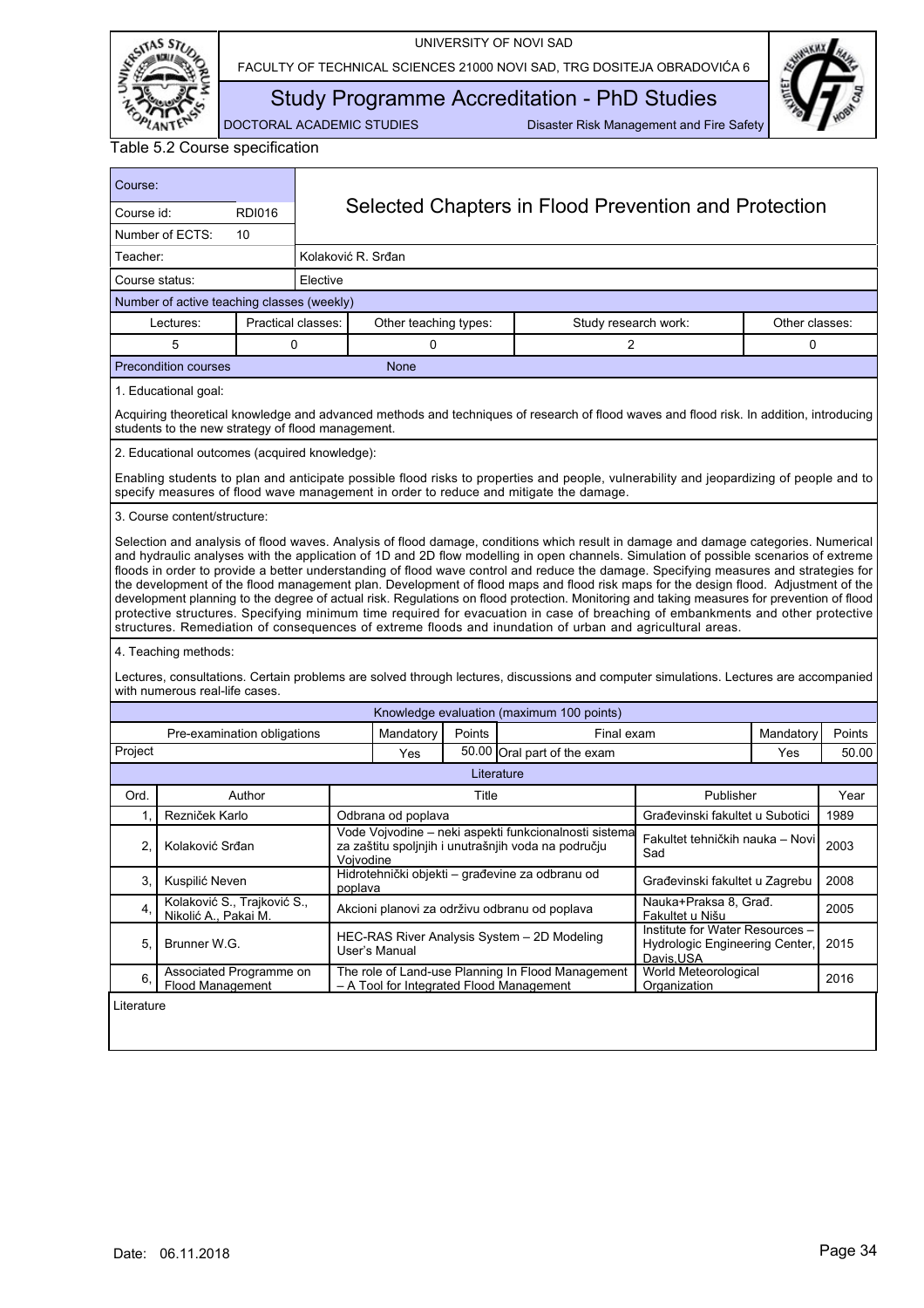

FACULTY OF TECHNICAL SCIENCES 21000 NOVI SAD, TRG DOSITEJA OBRADOVIĆA 6



Study Programme Accreditation - PhD Studies

<span id="page-36-0"></span>DOCTORAL ACADEMIC STUDIES Disaster Risk Management and Fire Safety

| Course:                                    |                                                                                                                                                                                                                                                                                                                                                                                                                                                                                                   |                    |          |                                    |        |                                                                                                                                                                                                                                                                                                                                                                                                                                                                                                                                                                                       |            |                |        |
|--------------------------------------------|---------------------------------------------------------------------------------------------------------------------------------------------------------------------------------------------------------------------------------------------------------------------------------------------------------------------------------------------------------------------------------------------------------------------------------------------------------------------------------------------------|--------------------|----------|------------------------------------|--------|---------------------------------------------------------------------------------------------------------------------------------------------------------------------------------------------------------------------------------------------------------------------------------------------------------------------------------------------------------------------------------------------------------------------------------------------------------------------------------------------------------------------------------------------------------------------------------------|------------|----------------|--------|
| Course id:                                 |                                                                                                                                                                                                                                                                                                                                                                                                                                                                                                   | IMDR71             |          |                                    |        | Selected topics of project management                                                                                                                                                                                                                                                                                                                                                                                                                                                                                                                                                 |            |                |        |
| Number of ECTS:                            |                                                                                                                                                                                                                                                                                                                                                                                                                                                                                                   | 10 <sup>1</sup>    |          |                                    |        |                                                                                                                                                                                                                                                                                                                                                                                                                                                                                                                                                                                       |            |                |        |
| Teachers:                                  |                                                                                                                                                                                                                                                                                                                                                                                                                                                                                                   |                    |          | Lalić P. Bojan, Morača D. Slobodan |        |                                                                                                                                                                                                                                                                                                                                                                                                                                                                                                                                                                                       |            |                |        |
| Course status:                             |                                                                                                                                                                                                                                                                                                                                                                                                                                                                                                   |                    | Elective |                                    |        |                                                                                                                                                                                                                                                                                                                                                                                                                                                                                                                                                                                       |            |                |        |
| Number of active teaching classes (weekly) |                                                                                                                                                                                                                                                                                                                                                                                                                                                                                                   |                    |          |                                    |        |                                                                                                                                                                                                                                                                                                                                                                                                                                                                                                                                                                                       |            |                |        |
| Lectures:                                  |                                                                                                                                                                                                                                                                                                                                                                                                                                                                                                   | Practical classes: |          | Other teaching types:              |        | Study research work:                                                                                                                                                                                                                                                                                                                                                                                                                                                                                                                                                                  |            | Other classes: |        |
| 5                                          |                                                                                                                                                                                                                                                                                                                                                                                                                                                                                                   |                    | 0        | $\Omega$                           |        | 2                                                                                                                                                                                                                                                                                                                                                                                                                                                                                                                                                                                     |            | $\Omega$       |        |
| <b>Precondition courses</b>                |                                                                                                                                                                                                                                                                                                                                                                                                                                                                                                   |                    |          | <b>None</b>                        |        |                                                                                                                                                                                                                                                                                                                                                                                                                                                                                                                                                                                       |            |                |        |
| 1. Educational goal:                       |                                                                                                                                                                                                                                                                                                                                                                                                                                                                                                   |                    |          |                                    |        |                                                                                                                                                                                                                                                                                                                                                                                                                                                                                                                                                                                       |            |                |        |
|                                            | The aim of the course is that students master advanced approach to project management and specific knowledge necessary for the<br>successful implementation of the project. During the teaching process, students will be introduced to modern techniques and tools<br>integration process, time management, cost, quality, communications, risk and supply, as well as the procedures for the development and<br>improvement of existing approaches, tools and techniques of project management. |                    |          |                                    |        |                                                                                                                                                                                                                                                                                                                                                                                                                                                                                                                                                                                       |            |                |        |
|                                            | 2. Educational outcomes (acquired knowledge):                                                                                                                                                                                                                                                                                                                                                                                                                                                     |                    |          |                                    |        |                                                                                                                                                                                                                                                                                                                                                                                                                                                                                                                                                                                       |            |                |        |
| scientific research in this field.         |                                                                                                                                                                                                                                                                                                                                                                                                                                                                                                   |                    |          |                                    |        | After completing this course, students will be able to manage complex projects, using modern approaches, tools and techniques for                                                                                                                                                                                                                                                                                                                                                                                                                                                     |            |                |        |
| 3. Course content/structure:               |                                                                                                                                                                                                                                                                                                                                                                                                                                                                                                   |                    |          |                                    |        |                                                                                                                                                                                                                                                                                                                                                                                                                                                                                                                                                                                       |            |                |        |
|                                            |                                                                                                                                                                                                                                                                                                                                                                                                                                                                                                   |                    |          |                                    |        | The new project management approaches; Modern techniques and tools of project management;<br>Project management according to internationally recognized standards software packages for project management, Lean Project<br>Management, Change Management, Development tools and techniques of project management, Agile project management methods.                                                                                                                                                                                                                                  |            |                |        |
| 4. Teaching methods:                       |                                                                                                                                                                                                                                                                                                                                                                                                                                                                                                   |                    |          |                                    |        |                                                                                                                                                                                                                                                                                                                                                                                                                                                                                                                                                                                       |            |                |        |
| and service organizations.                 |                                                                                                                                                                                                                                                                                                                                                                                                                                                                                                   |                    |          |                                    |        | Lectures, Auditory Practice, Laboratory Practice and Consultations. Lecturing method is based on the multimedia lectures and practice.<br>During lectures problem frame is presented and facts and theoretical approach is analyzed, while the practice is interactive and practical<br>in the form of laboratory practice. Besides lectures and practice, consultations are held on a regular basis. Lecturing method plans for at<br>least 40% of the time to be devoted to the active participation of students, which includes working in the laboratory and visits to production |            |                |        |
|                                            |                                                                                                                                                                                                                                                                                                                                                                                                                                                                                                   |                    |          |                                    |        | Knowledge evaluation (maximum 100 points)                                                                                                                                                                                                                                                                                                                                                                                                                                                                                                                                             |            |                |        |
|                                            | Pre-examination obligations                                                                                                                                                                                                                                                                                                                                                                                                                                                                       |                    |          | Mandatory                          | Points | Final exam                                                                                                                                                                                                                                                                                                                                                                                                                                                                                                                                                                            |            | Mandatory      | Points |
|                                            | Project<br>50.00 Theoretical part of the exam<br>50.00<br>Yes<br>Yes                                                                                                                                                                                                                                                                                                                                                                                                                              |                    |          |                                    |        |                                                                                                                                                                                                                                                                                                                                                                                                                                                                                                                                                                                       |            |                |        |
|                                            | Literature                                                                                                                                                                                                                                                                                                                                                                                                                                                                                        |                    |          |                                    |        |                                                                                                                                                                                                                                                                                                                                                                                                                                                                                                                                                                                       |            |                |        |
| Ord.                                       |                                                                                                                                                                                                                                                                                                                                                                                                                                                                                                   | Author             |          |                                    | Title  |                                                                                                                                                                                                                                                                                                                                                                                                                                                                                                                                                                                       | Publisher  |                | Year   |
| 1.                                         | Grupa autora                                                                                                                                                                                                                                                                                                                                                                                                                                                                                      |                    |          | izdanie                            |        | Korpus znanja za upravljanje projektima, četvrto                                                                                                                                                                                                                                                                                                                                                                                                                                                                                                                                      | <b>FTN</b> |                | 2010   |
| Literature                                 |                                                                                                                                                                                                                                                                                                                                                                                                                                                                                                   |                    |          |                                    |        |                                                                                                                                                                                                                                                                                                                                                                                                                                                                                                                                                                                       |            |                |        |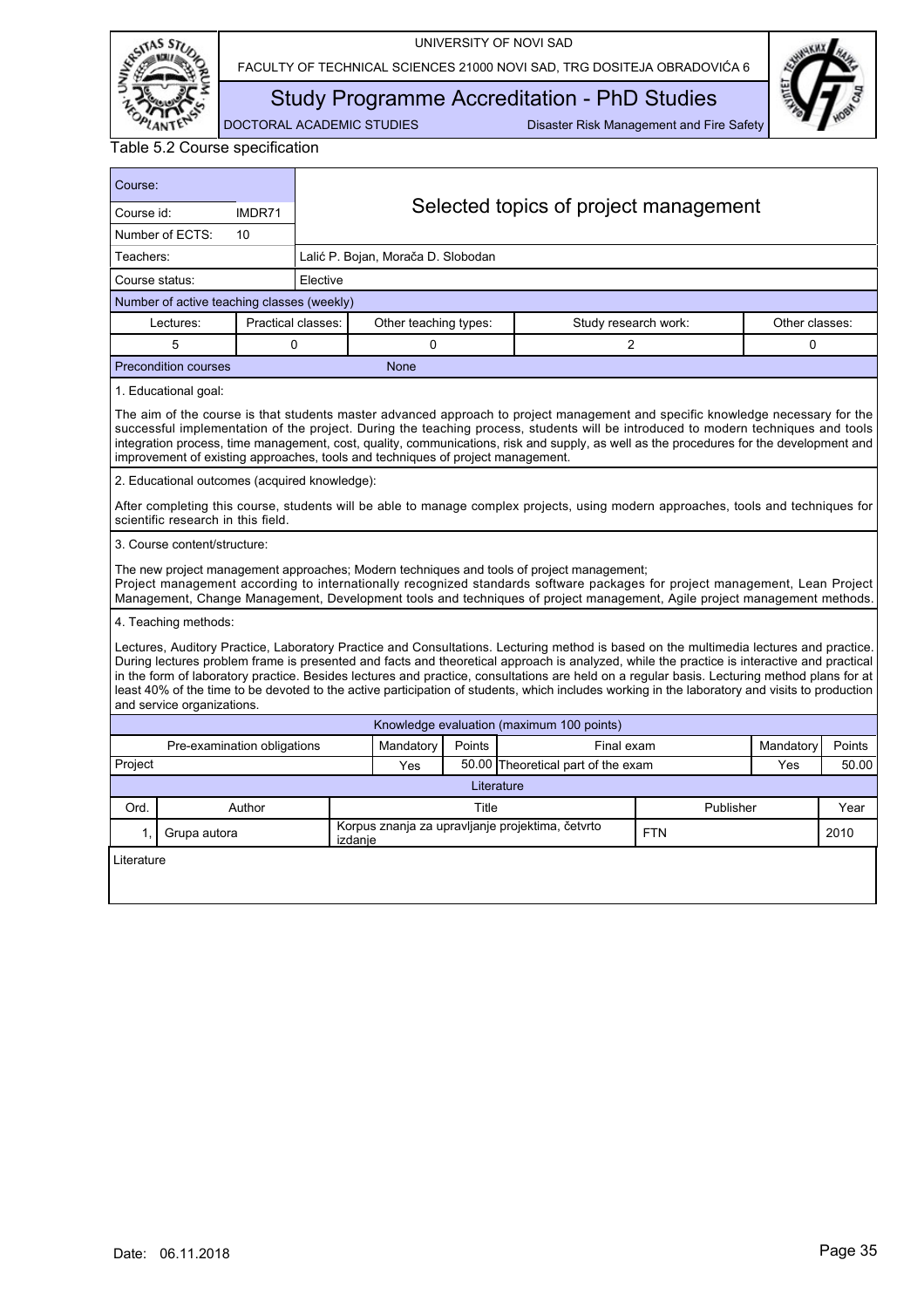

FACULTY OF TECHNICAL SCIENCES 21000 NOVI SAD, TRG DOSITEJA OBRADOVIĆA 6



Study Programme Accreditation - PhD Studies

<span id="page-37-0"></span>DOCTORAL ACADEMIC STUDIES Disaster Risk Management and Fire Safety

| Course:<br>Doctoral Dissertation - Research and Publishing of Results 1            |                                                                                                                                                                                                                                                                                                                                                                                                                                                                                                                                                                                                                                   |           |                       |            |                                                                                                                                                                                                                                                                                                                                                                                                                                                                                                                                                                                                                                                                                                                                                                                                                                                                        |           |                |        |  |  |
|------------------------------------------------------------------------------------|-----------------------------------------------------------------------------------------------------------------------------------------------------------------------------------------------------------------------------------------------------------------------------------------------------------------------------------------------------------------------------------------------------------------------------------------------------------------------------------------------------------------------------------------------------------------------------------------------------------------------------------|-----------|-----------------------|------------|------------------------------------------------------------------------------------------------------------------------------------------------------------------------------------------------------------------------------------------------------------------------------------------------------------------------------------------------------------------------------------------------------------------------------------------------------------------------------------------------------------------------------------------------------------------------------------------------------------------------------------------------------------------------------------------------------------------------------------------------------------------------------------------------------------------------------------------------------------------------|-----------|----------------|--------|--|--|
| Course id:                                                                         | RSIR04                                                                                                                                                                                                                                                                                                                                                                                                                                                                                                                                                                                                                            |           |                       |            |                                                                                                                                                                                                                                                                                                                                                                                                                                                                                                                                                                                                                                                                                                                                                                                                                                                                        |           |                |        |  |  |
| Number of ECTS:                                                                    | 10                                                                                                                                                                                                                                                                                                                                                                                                                                                                                                                                                                                                                                |           |                       |            |                                                                                                                                                                                                                                                                                                                                                                                                                                                                                                                                                                                                                                                                                                                                                                                                                                                                        |           |                |        |  |  |
| Teachers:                                                                          |                                                                                                                                                                                                                                                                                                                                                                                                                                                                                                                                                                                                                                   |           |                       |            |                                                                                                                                                                                                                                                                                                                                                                                                                                                                                                                                                                                                                                                                                                                                                                                                                                                                        |           |                |        |  |  |
| Course status:                                                                     |                                                                                                                                                                                                                                                                                                                                                                                                                                                                                                                                                                                                                                   | Mandatory |                       |            |                                                                                                                                                                                                                                                                                                                                                                                                                                                                                                                                                                                                                                                                                                                                                                                                                                                                        |           |                |        |  |  |
| Number of active teaching classes (weekly)                                         |                                                                                                                                                                                                                                                                                                                                                                                                                                                                                                                                                                                                                                   |           |                       |            |                                                                                                                                                                                                                                                                                                                                                                                                                                                                                                                                                                                                                                                                                                                                                                                                                                                                        |           |                |        |  |  |
| Lectures:                                                                          | Practical classes:                                                                                                                                                                                                                                                                                                                                                                                                                                                                                                                                                                                                                |           | Other teaching types: |            | Study research work:                                                                                                                                                                                                                                                                                                                                                                                                                                                                                                                                                                                                                                                                                                                                                                                                                                                   |           | Other classes: |        |  |  |
| 0                                                                                  | 0                                                                                                                                                                                                                                                                                                                                                                                                                                                                                                                                                                                                                                 |           | 0                     |            | 6                                                                                                                                                                                                                                                                                                                                                                                                                                                                                                                                                                                                                                                                                                                                                                                                                                                                      |           | 0              |        |  |  |
| Precondition courses                                                               |                                                                                                                                                                                                                                                                                                                                                                                                                                                                                                                                                                                                                                   |           | None                  |            |                                                                                                                                                                                                                                                                                                                                                                                                                                                                                                                                                                                                                                                                                                                                                                                                                                                                        |           |                |        |  |  |
| 1. Educational goal:                                                               |                                                                                                                                                                                                                                                                                                                                                                                                                                                                                                                                                                                                                                   |           |                       |            |                                                                                                                                                                                                                                                                                                                                                                                                                                                                                                                                                                                                                                                                                                                                                                                                                                                                        |           |                |        |  |  |
|                                                                                    | The application of fundamental, theoretical and methodological, scientific and professional, and professional and applicative knowledge<br>and methods in solving concrete problems within the selected research field. Researching the literature, students are introduced to the<br>latest knowledge in research field, to methods for solving similar or new problems and with scientific approaches in their solving. The<br>objective of students' activity within this segment of research is to acquire necessary experience in solving complex scientific and<br>research problems from the field of the study programme. |           |                       |            |                                                                                                                                                                                                                                                                                                                                                                                                                                                                                                                                                                                                                                                                                                                                                                                                                                                                        |           |                |        |  |  |
| 2. Educational outcomes (acquired knowledge):                                      |                                                                                                                                                                                                                                                                                                                                                                                                                                                                                                                                                                                                                                   |           |                       |            |                                                                                                                                                                                                                                                                                                                                                                                                                                                                                                                                                                                                                                                                                                                                                                                                                                                                        |           |                |        |  |  |
| and presenting scientific research results.                                        |                                                                                                                                                                                                                                                                                                                                                                                                                                                                                                                                                                                                                                   |           |                       |            | Enabling students to achieve scientific competencies and academic skills. Development of creative abilities, as well as mastering of<br>specific practical skills in the subject matter of the study programme. Enabling students to independently solve theoretical and practical<br>problems, to understand and to use contemporary knowledge, the ability to follow contemporary achievements, independent and creative<br>action, connecting knowledge from various fields and its application, solving problems using scientific methods, performing numerical<br>simulations and experimental research, presentation and discussion of research results, communication at the professional level in writing                                                                                                                                                      |           |                |        |  |  |
| 3. Course content/structure:                                                       |                                                                                                                                                                                                                                                                                                                                                                                                                                                                                                                                                                                                                                   |           |                       |            |                                                                                                                                                                                                                                                                                                                                                                                                                                                                                                                                                                                                                                                                                                                                                                                                                                                                        |           |                |        |  |  |
| from the filed of the study programme.                                             |                                                                                                                                                                                                                                                                                                                                                                                                                                                                                                                                                                                                                                   |           |                       |            | Search and analysis of scientific and research results. Planning and performing numerical simulations and experimental research.<br>Acquisition, processing, presentation and discussion of research results. Writing, publishing and presenting the scientific-research results                                                                                                                                                                                                                                                                                                                                                                                                                                                                                                                                                                                       |           |                |        |  |  |
| 4. Teaching methods:                                                               |                                                                                                                                                                                                                                                                                                                                                                                                                                                                                                                                                                                                                                   |           |                       |            |                                                                                                                                                                                                                                                                                                                                                                                                                                                                                                                                                                                                                                                                                                                                                                                                                                                                        |           |                |        |  |  |
| results in the form of the project and by publishing them at national conferences. |                                                                                                                                                                                                                                                                                                                                                                                                                                                                                                                                                                                                                                   |           |                       |            | The student, in consultation with the supervisor, selects the research topic. For the chosen topic, supervisor delivers research plan to the<br>student. The student is obliged to make the work within the given subject using the recommended literature. During the development, the<br>mentor can give additional instructions to the student, refer him to specific literature, and further guide him. In order to successfully carry<br>out the research, the student conducts consultations with the mentor and with other teachers dealing with the research topic. Within the<br>given topic, the student performs an analysis of previous research, identifies the problems and disadvantages of previous research,<br>defines the objectives of his research, and carries out numerical simulations or experimental research. Student presents the research |           |                |        |  |  |
|                                                                                    |                                                                                                                                                                                                                                                                                                                                                                                                                                                                                                                                                                                                                                   |           |                       |            | Knowledge evaluation (maximum 100 points)                                                                                                                                                                                                                                                                                                                                                                                                                                                                                                                                                                                                                                                                                                                                                                                                                              |           |                |        |  |  |
|                                                                                    | Pre-examination obligations                                                                                                                                                                                                                                                                                                                                                                                                                                                                                                                                                                                                       |           | Mandatory             | Points     | Final exam                                                                                                                                                                                                                                                                                                                                                                                                                                                                                                                                                                                                                                                                                                                                                                                                                                                             |           | Mandatory      | Points |  |  |
| Project                                                                            |                                                                                                                                                                                                                                                                                                                                                                                                                                                                                                                                                                                                                                   |           | Yes                   |            | 50.00 Oral part of the exam                                                                                                                                                                                                                                                                                                                                                                                                                                                                                                                                                                                                                                                                                                                                                                                                                                            |           | Yes            | 50.00  |  |  |
|                                                                                    |                                                                                                                                                                                                                                                                                                                                                                                                                                                                                                                                                                                                                                   |           |                       | Literature |                                                                                                                                                                                                                                                                                                                                                                                                                                                                                                                                                                                                                                                                                                                                                                                                                                                                        |           |                |        |  |  |
| Ord.                                                                               | Author                                                                                                                                                                                                                                                                                                                                                                                                                                                                                                                                                                                                                            |           |                       | Title      |                                                                                                                                                                                                                                                                                                                                                                                                                                                                                                                                                                                                                                                                                                                                                                                                                                                                        | Publisher |                | Year   |  |  |
| Svi<br>1.                                                                          |                                                                                                                                                                                                                                                                                                                                                                                                                                                                                                                                                                                                                                   |           | studijskog programa   |            | Časopisi sa SCI/SCIe/SSCI liste iz problematike                                                                                                                                                                                                                                                                                                                                                                                                                                                                                                                                                                                                                                                                                                                                                                                                                        | Svi       |                | Svi    |  |  |
| 2,<br>Svi                                                                          |                                                                                                                                                                                                                                                                                                                                                                                                                                                                                                                                                                                                                                   |           | programa              |            | Doktorske disertacije iz problematike studijskog                                                                                                                                                                                                                                                                                                                                                                                                                                                                                                                                                                                                                                                                                                                                                                                                                       | Svi       |                | Svi    |  |  |
| 3.<br>Svi                                                                          |                                                                                                                                                                                                                                                                                                                                                                                                                                                                                                                                                                                                                                   |           | programa              |            | Udžbenici i monografije iz problematike studijskog                                                                                                                                                                                                                                                                                                                                                                                                                                                                                                                                                                                                                                                                                                                                                                                                                     | Svi       |                | Svi    |  |  |
| 4.<br>Svi                                                                          |                                                                                                                                                                                                                                                                                                                                                                                                                                                                                                                                                                                                                                   |           | programa              |            | Udžbenici i monografije iz problematike studijskog                                                                                                                                                                                                                                                                                                                                                                                                                                                                                                                                                                                                                                                                                                                                                                                                                     | Svi       |                | Svi    |  |  |
| Literature                                                                         |                                                                                                                                                                                                                                                                                                                                                                                                                                                                                                                                                                                                                                   |           |                       |            |                                                                                                                                                                                                                                                                                                                                                                                                                                                                                                                                                                                                                                                                                                                                                                                                                                                                        |           |                |        |  |  |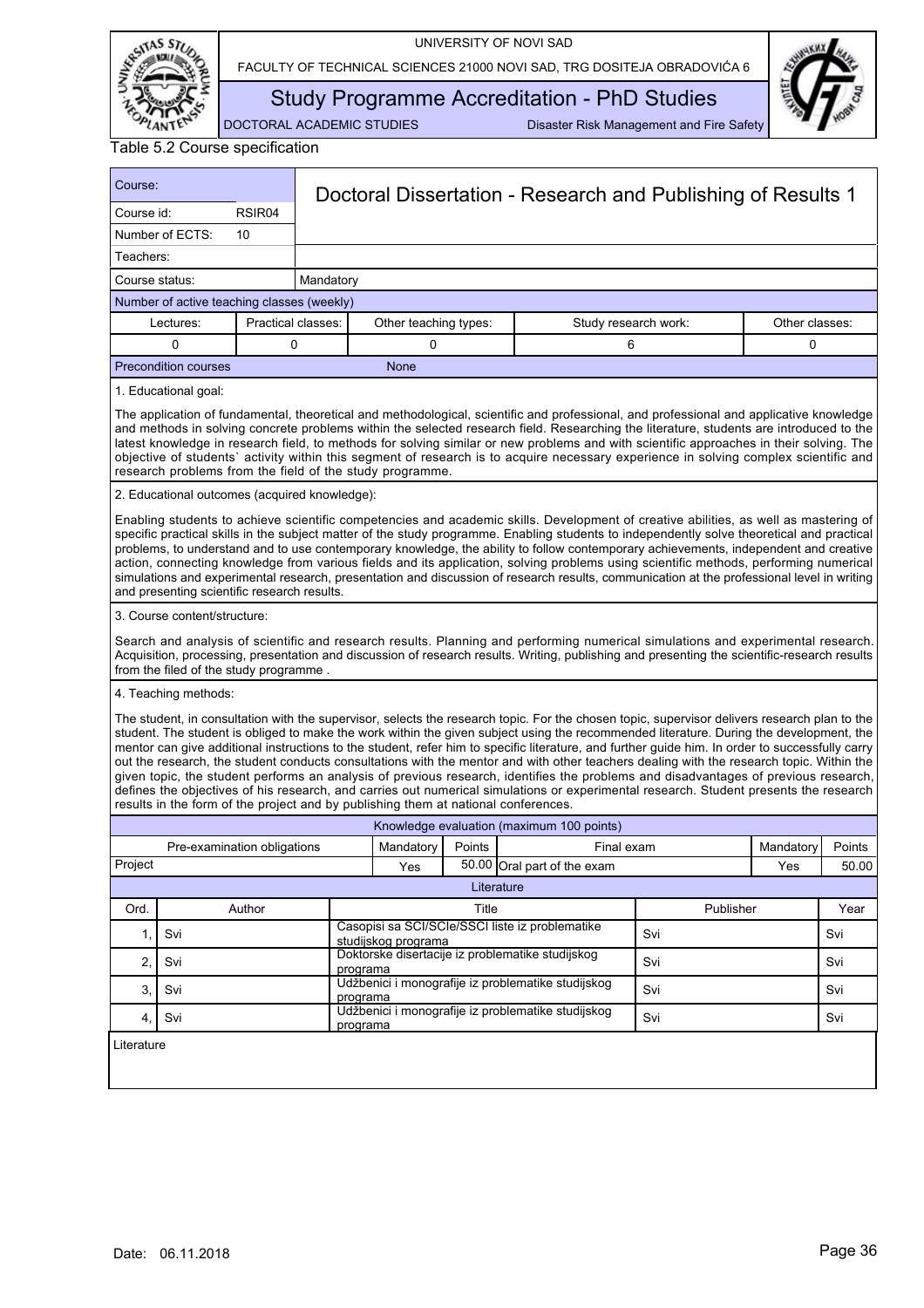

FACULTY OF TECHNICAL SCIENCES 21000 NOVI SAD, TRG DOSITEJA OBRADOVIĆA 6



Study Programme Accreditation - PhD Studies

<span id="page-38-0"></span>DOCTORAL ACADEMIC STUDIES Disaster Risk Management and Fire Safety

| Course:                                      |                                                                                                                                                                                                           |                    |          |                                           |        |                                                                                                                                                                                                                                                                                                                                                                                    |                           |                |        |  |
|----------------------------------------------|-----------------------------------------------------------------------------------------------------------------------------------------------------------------------------------------------------------|--------------------|----------|-------------------------------------------|--------|------------------------------------------------------------------------------------------------------------------------------------------------------------------------------------------------------------------------------------------------------------------------------------------------------------------------------------------------------------------------------------|---------------------------|----------------|--------|--|
|                                              |                                                                                                                                                                                                           |                    |          |                                           |        | Selected Topics in Risk Management and Insurance                                                                                                                                                                                                                                                                                                                                   |                           |                |        |  |
| Course id:                                   |                                                                                                                                                                                                           | IMDR75             |          |                                           |        | Management                                                                                                                                                                                                                                                                                                                                                                         |                           |                |        |  |
|                                              | Number of ECTS:                                                                                                                                                                                           | 10                 |          |                                           |        |                                                                                                                                                                                                                                                                                                                                                                                    |                           |                |        |  |
| Teachers:                                    |                                                                                                                                                                                                           |                    |          | Ćosić I. Đorđe, Kuzmanović D. Bogdan      |        |                                                                                                                                                                                                                                                                                                                                                                                    |                           |                |        |  |
| Course status:                               |                                                                                                                                                                                                           |                    | Elective |                                           |        |                                                                                                                                                                                                                                                                                                                                                                                    |                           |                |        |  |
|                                              | Number of active teaching classes (weekly)                                                                                                                                                                |                    |          |                                           |        |                                                                                                                                                                                                                                                                                                                                                                                    |                           |                |        |  |
|                                              | Lectures:                                                                                                                                                                                                 | Practical classes: |          | Other teaching types:                     |        | Study research work:                                                                                                                                                                                                                                                                                                                                                               |                           | Other classes: |        |  |
|                                              | 5                                                                                                                                                                                                         | 0                  |          | 0                                         |        | 2                                                                                                                                                                                                                                                                                                                                                                                  |                           | 0              |        |  |
|                                              | <b>Precondition courses</b>                                                                                                                                                                               |                    |          | <b>None</b>                               |        |                                                                                                                                                                                                                                                                                                                                                                                    |                           |                |        |  |
|                                              | 1. Educational goal:                                                                                                                                                                                      |                    |          |                                           |        |                                                                                                                                                                                                                                                                                                                                                                                    |                           |                |        |  |
|                                              | The goal of this course is to introduce students to the process of risk management, and technical and technological consequences of the<br>execution risk, as well as contemporary processes of insurance |                    |          |                                           |        |                                                                                                                                                                                                                                                                                                                                                                                    |                           |                |        |  |
|                                              | 2. Educational outcomes (acquired knowledge):                                                                                                                                                             |                    |          |                                           |        |                                                                                                                                                                                                                                                                                                                                                                                    |                           |                |        |  |
|                                              | After passing the exam, students will be trained in the proper analysis of the risk, its assessment and management methods of the same                                                                    |                    |          |                                           |        |                                                                                                                                                                                                                                                                                                                                                                                    |                           |                |        |  |
|                                              | 3. Course content/structure:                                                                                                                                                                              |                    |          |                                           |        |                                                                                                                                                                                                                                                                                                                                                                                    |                           |                |        |  |
|                                              |                                                                                                                                                                                                           |                    |          |                                           |        | analysis, risk assessment, risk management, risk management cycle, emergency response, reconstruction response, preparedness,<br>mitigation, prevention, risk management current trends, satellite systems, geoinformation technology, satellite images, insurance and<br>reinsurance companies as well as professional carriers rzika, Monte Carlo simulation, CAT-NET Munich Re. |                           |                |        |  |
|                                              | 4. Teaching methods:                                                                                                                                                                                      |                    |          |                                           |        |                                                                                                                                                                                                                                                                                                                                                                                    |                           |                |        |  |
|                                              | Lectures, exercises and consultations                                                                                                                                                                     |                    |          |                                           |        |                                                                                                                                                                                                                                                                                                                                                                                    |                           |                |        |  |
|                                              |                                                                                                                                                                                                           |                    |          |                                           |        | Knowledge evaluation (maximum 100 points)                                                                                                                                                                                                                                                                                                                                          |                           |                |        |  |
|                                              | Pre-examination obligations                                                                                                                                                                               |                    |          | Mandatory                                 | Points | Final exam                                                                                                                                                                                                                                                                                                                                                                         |                           | Mandatory      | Points |  |
|                                              | Lecture attendance                                                                                                                                                                                        |                    |          | Yes                                       | 10.00  | Oral part of the exam                                                                                                                                                                                                                                                                                                                                                              |                           | Yes            | 50.00  |  |
| Test                                         |                                                                                                                                                                                                           |                    |          | Yes                                       | 40.00  |                                                                                                                                                                                                                                                                                                                                                                                    |                           |                |        |  |
|                                              |                                                                                                                                                                                                           |                    |          |                                           |        | Literature                                                                                                                                                                                                                                                                                                                                                                         |                           |                |        |  |
| Ord.<br>Author<br>Title<br>Publisher<br>Year |                                                                                                                                                                                                           |                    |          |                                           |        |                                                                                                                                                                                                                                                                                                                                                                                    |                           |                |        |  |
| 1.                                           | Avdalović S., Ćosić Đ.,<br>Avdalović V.                                                                                                                                                                   |                    |          | Osnove osiguranja sa upravljanjem rizikom |        |                                                                                                                                                                                                                                                                                                                                                                                    | <b>FTN</b>                |                | 2010   |  |
| $\overline{2}$                               | Harrington, Niehaus                                                                                                                                                                                       |                    |          | Risk management and insurance             |        |                                                                                                                                                                                                                                                                                                                                                                                    | The McGraw Hill Companies |                | 2004   |  |
|                                              | Literature                                                                                                                                                                                                |                    |          |                                           |        |                                                                                                                                                                                                                                                                                                                                                                                    |                           |                |        |  |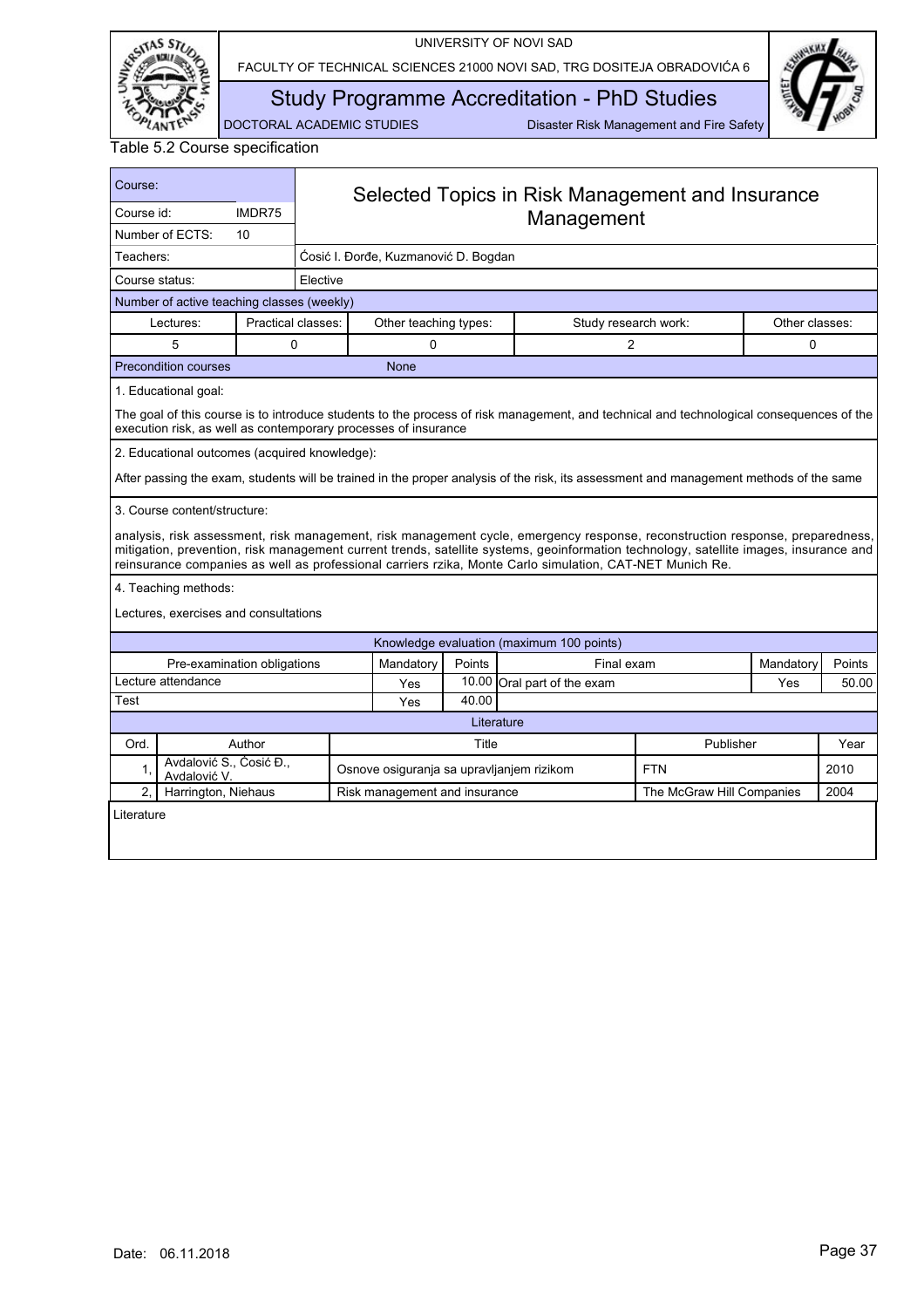

FACULTY OF TECHNICAL SCIENCES 21000 NOVI SAD, TRG DOSITEJA OBRADOVIĆA 6

<span id="page-39-0"></span>Study Programme Accreditation - PhD Studies DOCTORAL ACADEMIC STUDIES<br>
Disaster Risk Management and Fire Safety



Table 5.2 Course specification

GD016 Selected Chapters in Water Regulation and Protection Course: Course id: Number of ECTS: 10 Course status: Number of active teaching classes (weekly) Lectures: Practical classes: Other teaching types: Study research work: Elective Acquiring knowledge on the problematic of water regulation and protection. Enabling students to individually solve scientific and research tasks and problems in water industry. Complex study of problematic of water regulation and protection. Balancing water basin. Equation elements for water balance. Raining. Water evaporation. Referent evapotranspiration. Methods in sustainable basin management. Modelling river basin. Application of artificial intelligence methods (fuzzy numbers, genetic algorithms, artificial neural networks) in solving water industry problems. Hydrological information systems based on ontology. Multi-purpose water utilization in basin – hydro-technical meliorations, water supply. Calculation for water demands for irrigation. Application of sustainable development principle in water industry. Ecological aspects in water basin management – protection of ground and underground waters. Waste water – origin, content, dynamics. Unit operations in water treatment. Water flow revitalization. Biological minimum and ecologically acceptable water flow. Influence of global climatic changes on hydrologic cycle. Appearance of extreme events (floods, small water and drought). 1. Educational goal: 2. Educational outcomes (acquired knowledge): 3. Course content/structure: 4. Teaching methods: Teaching is performed auditory in lectures and tutorials. Individual student work includes the elaboration of a seminar paper. **Literature** Ord. | Author | Title Publisher | Year | Year | Year | Year | Year | Year | Year 1. Allen, R. G., Pereira, L. S., Raes, D., and Smith, M. "Crop Evapotranspiration. Guidelines for Computing Crop Water Requirements." FAO Irrig. and Drain. Paper 56 FAO, Roma, Italy 1998 2, Baruth, E. E. (Technical<br>Editor) Water Treatment Plant Design, Fourth Edition McGraw-Hill Inc 1990 3, Andy D. Ward, Stanley W.<br>Trimble Environmental Hydrology, 2nd edition Lewis Publishers 2003<br>Material Reservative Constants Constitution Language Canadievinsko-arhitektonski 4, Trajkovic, S. Metode proračuna potreba za vodom u navodnjavanju fakultet Niš <sup>2009</sup>  $5,$  Tsoukalas, L.H., and Uhrig, Fuzzy and Neural Approaches in Engineering  $\begin{bmatrix} 3011 \\ 1011 \end{bmatrix}$ John Wiley and Sons, Inc., New 1997 Final exam Mandatory Points Oral part of the exam  $\vert$  Yes  $\vert$  30.00 Knowledge evaluation (maximum 100 points) Pre-examination obligations Mandatory | Points Term paper and the set of the Yes 70.00 Teachers: **Budinski Lj. Ljubomir, Kolaković R. Srđan** Precondition courses None Other classes: 5 | 0 | 0 | 2 | 0 Literature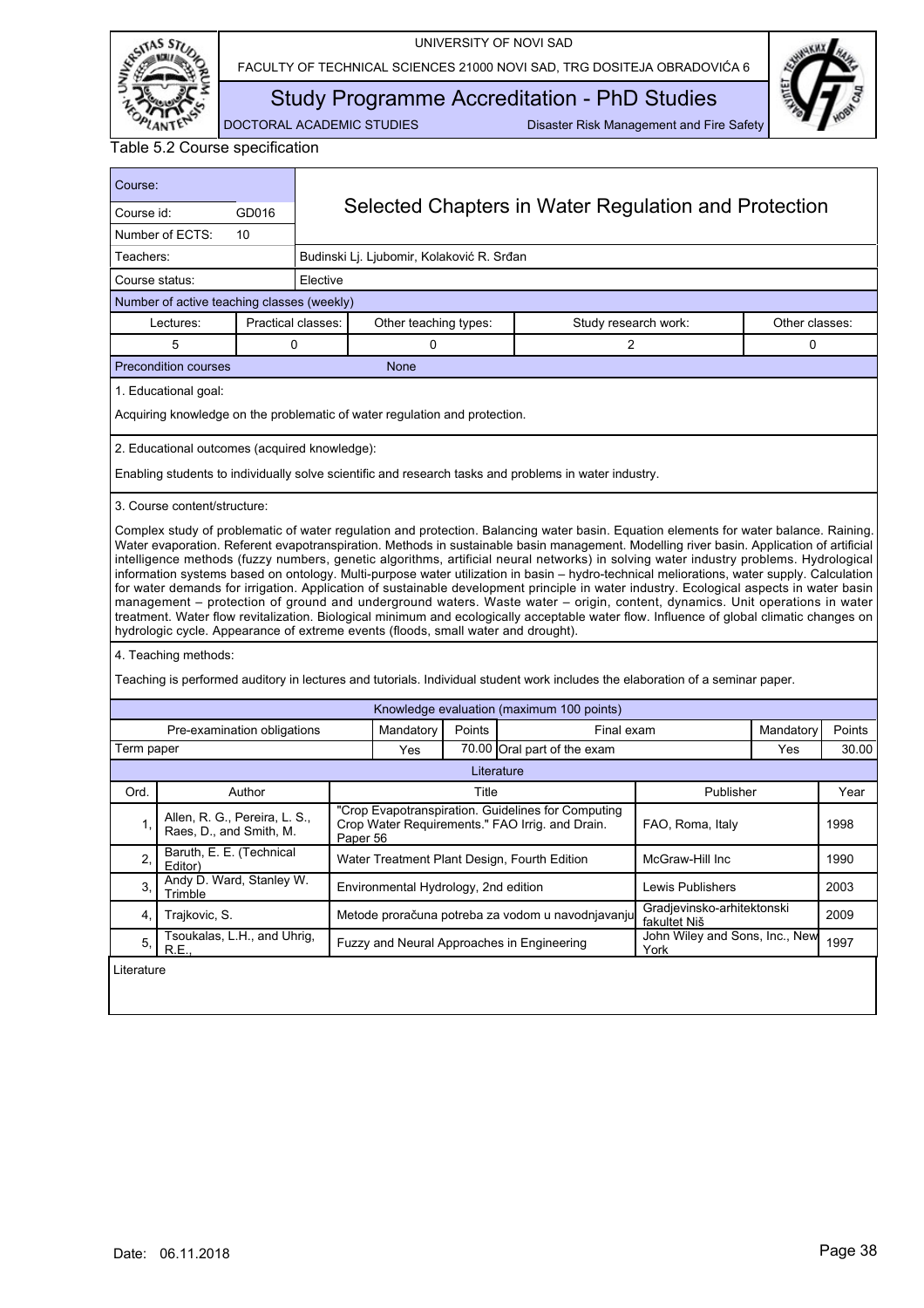

FACULTY OF TECHNICAL SCIENCES 21000 NOVI SAD, TRG DOSITEJA OBRADOVIĆA 6



Study Programme Accreditation - PhD Studies

<span id="page-40-0"></span>DOCTORAL ACADEMIC STUDIES Disaster Risk Management and Fire Safety

| Course:        |                                                                                                                                                                                                                                                                                                                                                                                                                                                                     | RDI <sub>12R</sub> |          | Energy Efficiency in Buildings and Climate Changes |            |                                                                                                                                                                                                                                               |                             |                |        |  |  |  |  |
|----------------|---------------------------------------------------------------------------------------------------------------------------------------------------------------------------------------------------------------------------------------------------------------------------------------------------------------------------------------------------------------------------------------------------------------------------------------------------------------------|--------------------|----------|----------------------------------------------------|------------|-----------------------------------------------------------------------------------------------------------------------------------------------------------------------------------------------------------------------------------------------|-----------------------------|----------------|--------|--|--|--|--|
| Course id:     | Number of ECTS:                                                                                                                                                                                                                                                                                                                                                                                                                                                     | 10                 |          |                                                    |            |                                                                                                                                                                                                                                               |                             |                |        |  |  |  |  |
| Teachers:      |                                                                                                                                                                                                                                                                                                                                                                                                                                                                     |                    |          |                                                    |            | Lukić M. Ivan, Malešev M. Mirjana, Radonjanin S. Vlastimir                                                                                                                                                                                    |                             |                |        |  |  |  |  |
| Course status: |                                                                                                                                                                                                                                                                                                                                                                                                                                                                     |                    | Elective |                                                    |            |                                                                                                                                                                                                                                               |                             |                |        |  |  |  |  |
|                | Number of active teaching classes (weekly)                                                                                                                                                                                                                                                                                                                                                                                                                          |                    |          |                                                    |            |                                                                                                                                                                                                                                               |                             |                |        |  |  |  |  |
|                | Lectures:                                                                                                                                                                                                                                                                                                                                                                                                                                                           | Practical classes: |          | Other teaching types:                              |            | Study research work:                                                                                                                                                                                                                          |                             | Other classes: |        |  |  |  |  |
|                | 5                                                                                                                                                                                                                                                                                                                                                                                                                                                                   | 0                  |          | 0                                                  |            | 2                                                                                                                                                                                                                                             |                             | 0              |        |  |  |  |  |
|                | <b>Precondition courses</b>                                                                                                                                                                                                                                                                                                                                                                                                                                         |                    |          | <b>None</b>                                        |            |                                                                                                                                                                                                                                               |                             |                |        |  |  |  |  |
|                | 1. Educational goal:                                                                                                                                                                                                                                                                                                                                                                                                                                                |                    |          |                                                    |            |                                                                                                                                                                                                                                               |                             |                |        |  |  |  |  |
|                |                                                                                                                                                                                                                                                                                                                                                                                                                                                                     |                    |          |                                                    |            | Mastering the theoretical knowledge and advanced methods and techniques of research in the fields of energy efficiency of buildings and<br>reducing the risk of climate change, developing a multidisciplinary approach and research methods. |                             |                |        |  |  |  |  |
|                | 2. Educational outcomes (acquired knowledge):                                                                                                                                                                                                                                                                                                                                                                                                                       |                    |          |                                                    |            |                                                                                                                                                                                                                                               |                             |                |        |  |  |  |  |
|                | Qualification for independent research work, dealing with the possibility of conceiving problems, implementing and connecting the<br>acquired knowledge in the subject area with the knowledge acquired in other areas. The ability to follow modern achievements, as well as<br>critical analysis, evaluation and synthesis of new and complex ideas in the fields of reducing the risk of climate changes and energy<br>efficiency in built environment.          |                    |          |                                                    |            |                                                                                                                                                                                                                                               |                             |                |        |  |  |  |  |
|                | 3. Course content/structure:                                                                                                                                                                                                                                                                                                                                                                                                                                        |                    |          |                                                    |            |                                                                                                                                                                                                                                               |                             |                |        |  |  |  |  |
|                | Analysis of urban-architectural performance impact on the energy efficiency in buildings. Methodology of energy consumption calculation<br>to provide basic comfort conditions in buildings (heat, light, sound, air quality). Design and construction of low-energy buildings, including<br>passive and zero buildings. International directives and protocols in the field of climate changes, ?????????????????, environmental<br>protection and risk reduction. |                    |          |                                                    |            |                                                                                                                                                                                                                                               |                             |                |        |  |  |  |  |
|                | 4. Teaching methods:                                                                                                                                                                                                                                                                                                                                                                                                                                                |                    |          |                                                    |            | Lectures, consultations. Interactive monitoring of students work and their progression through lectures, discussions and computer                                                                                                             |                             |                |        |  |  |  |  |
|                |                                                                                                                                                                                                                                                                                                                                                                                                                                                                     |                    |          |                                                    |            | simulations. Mentoring for certain areas in order to increase knowledge. Use of contemorary methods of computer science.                                                                                                                      |                             |                |        |  |  |  |  |
|                |                                                                                                                                                                                                                                                                                                                                                                                                                                                                     |                    |          |                                                    |            | Knowledge evaluation (maximum 100 points)                                                                                                                                                                                                     |                             |                |        |  |  |  |  |
|                | Pre-examination obligations                                                                                                                                                                                                                                                                                                                                                                                                                                         |                    |          | Mandatory                                          | Points     | Final exam                                                                                                                                                                                                                                    |                             | Mandatory      | Points |  |  |  |  |
| Project        |                                                                                                                                                                                                                                                                                                                                                                                                                                                                     |                    |          | Yes                                                | 50.00      | Theoretical part of the exam                                                                                                                                                                                                                  |                             | Yes            | 50.00  |  |  |  |  |
|                |                                                                                                                                                                                                                                                                                                                                                                                                                                                                     |                    |          |                                                    | Literature |                                                                                                                                                                                                                                               |                             |                |        |  |  |  |  |
| Ord.           |                                                                                                                                                                                                                                                                                                                                                                                                                                                                     | Author             |          |                                                    | Title      |                                                                                                                                                                                                                                               | Publisher                   |                | Year   |  |  |  |  |
| 1,             | John Straube and Eric<br><b>Burnett</b>                                                                                                                                                                                                                                                                                                                                                                                                                             |                    |          | <b>Building Science for Building Enclosures</b>    |            |                                                                                                                                                                                                                                               | Building Science Press Inc. |                | 2015   |  |  |  |  |
| 2.             | Ulrich Knaack. Tillman Klein.<br>Marcel Bilow and Thomas<br>Auer                                                                                                                                                                                                                                                                                                                                                                                                    |                    |          | Façades - Principles of Construction               |            |                                                                                                                                                                                                                                               | Birkhäuser                  |                | 2007   |  |  |  |  |
| 3,             | Radonjanin Vlastimir, Mirjana<br>Malešev                                                                                                                                                                                                                                                                                                                                                                                                                            |                    |          | Građevinski materijali za spoljni omotač zgrada    |            |                                                                                                                                                                                                                                               | Predmetni nastavnici        |                | 2011   |  |  |  |  |
| 4.             | Konferencija Graditeljstvo i<br>održivi razvoj, DIMK,<br>Šumarac D.,<br>Energetska efikasnost zgrada u Srbiji<br>Građevinski fakultet Beograd,<br>2009<br>Ed. S. Marinković i V.<br>Radonjanin, Beograd, jun 04-05                                                                                                                                                                                                                                                  |                    |          |                                                    |            |                                                                                                                                                                                                                                               |                             |                |        |  |  |  |  |
| 5.             | Dirk Proske                                                                                                                                                                                                                                                                                                                                                                                                                                                         |                    |          | <b>Health Risks</b>                                |            | Catalogue of Risks Natural, Technical, Social and                                                                                                                                                                                             | Springer                    |                | 2008   |  |  |  |  |
| 6.             | Roxanna McDonald                                                                                                                                                                                                                                                                                                                                                                                                                                                    |                    |          |                                                    |            | Introduction to Natural and Man-made Disasters and                                                                                                                                                                                            | <b>Architectural Press</b>  |                | 2003   |  |  |  |  |
| Literature     | their Effects on Buildings                                                                                                                                                                                                                                                                                                                                                                                                                                          |                    |          |                                                    |            |                                                                                                                                                                                                                                               |                             |                |        |  |  |  |  |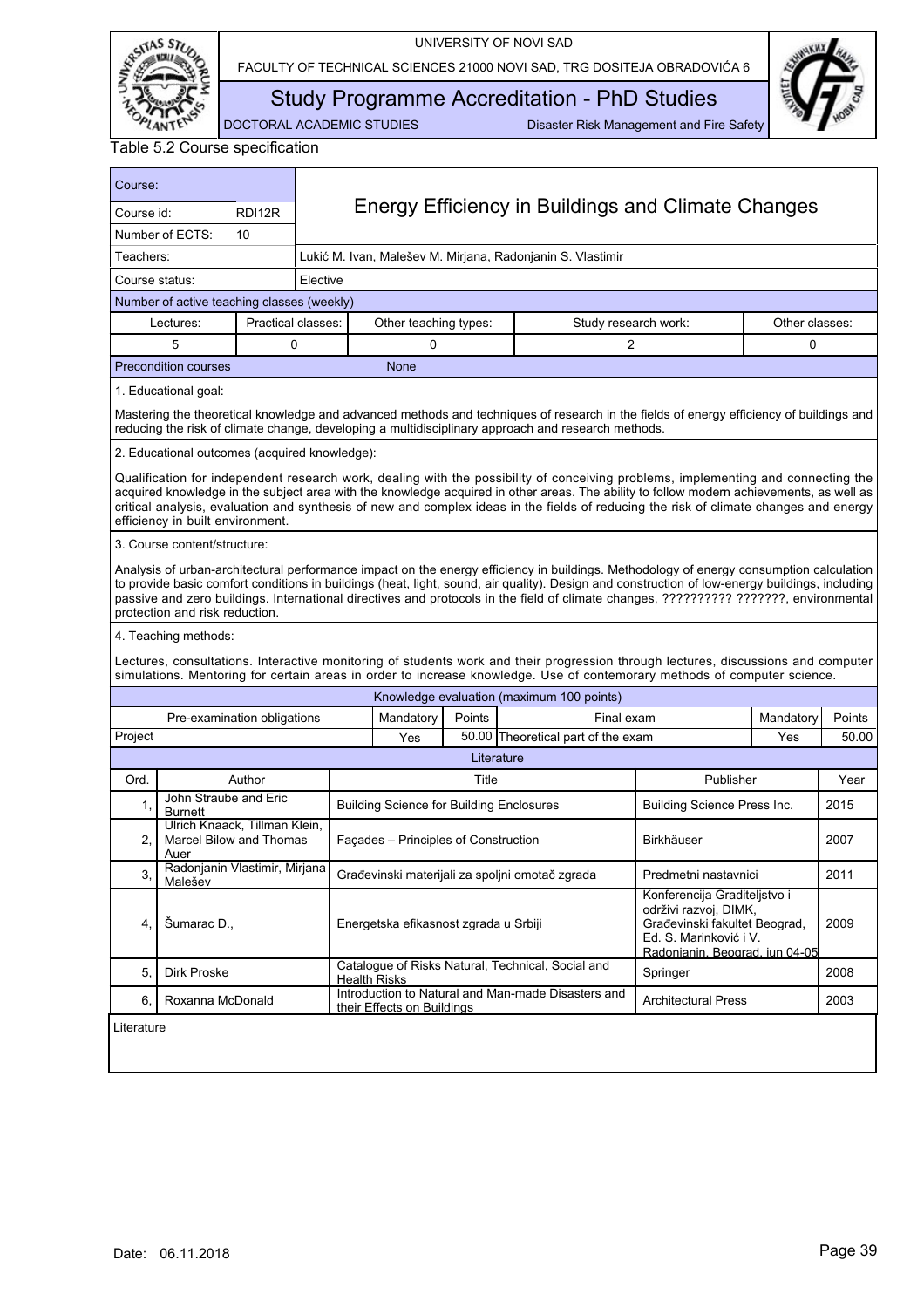

FACULTY OF TECHNICAL SCIENCES 21000 NOVI SAD, TRG DOSITEJA OBRADOVIĆA 6



Study Programme Accreditation - PhD Studies

<span id="page-41-0"></span>DOCTORAL ACADEMIC STUDIES Disaster Risk Management and Fire Safety

Table 5.2 Course specification

| Course:        |                                                                                                                                                                                                                                                                                                                                                                                                                    |                    |                                                                                                                                                                                            |                                                                                     |                              |                                                                                                                                                                                                                                                                                                                                                                                                                                                                                                                                                                                                                                                                                                                                                                                                                                                                                                                                                                                                                                                                                                                                                                                                                                                                                                                                                                                                   |                                                    |                |        |  |  |
|----------------|--------------------------------------------------------------------------------------------------------------------------------------------------------------------------------------------------------------------------------------------------------------------------------------------------------------------------------------------------------------------------------------------------------------------|--------------------|--------------------------------------------------------------------------------------------------------------------------------------------------------------------------------------------|-------------------------------------------------------------------------------------|------------------------------|---------------------------------------------------------------------------------------------------------------------------------------------------------------------------------------------------------------------------------------------------------------------------------------------------------------------------------------------------------------------------------------------------------------------------------------------------------------------------------------------------------------------------------------------------------------------------------------------------------------------------------------------------------------------------------------------------------------------------------------------------------------------------------------------------------------------------------------------------------------------------------------------------------------------------------------------------------------------------------------------------------------------------------------------------------------------------------------------------------------------------------------------------------------------------------------------------------------------------------------------------------------------------------------------------------------------------------------------------------------------------------------------------|----------------------------------------------------|----------------|--------|--|--|
| Course id:     |                                                                                                                                                                                                                                                                                                                                                                                                                    | <b>RDI017</b>      |                                                                                                                                                                                            |                                                                                     |                              | Media Systems and Crisis Management                                                                                                                                                                                                                                                                                                                                                                                                                                                                                                                                                                                                                                                                                                                                                                                                                                                                                                                                                                                                                                                                                                                                                                                                                                                                                                                                                               |                                                    |                |        |  |  |
|                | Number of ECTS:                                                                                                                                                                                                                                                                                                                                                                                                    | 10                 |                                                                                                                                                                                            |                                                                                     |                              |                                                                                                                                                                                                                                                                                                                                                                                                                                                                                                                                                                                                                                                                                                                                                                                                                                                                                                                                                                                                                                                                                                                                                                                                                                                                                                                                                                                                   |                                                    |                |        |  |  |
| Teacher:       |                                                                                                                                                                                                                                                                                                                                                                                                                    |                    |                                                                                                                                                                                            | Ratković-NJegovan M. Biljana                                                        |                              |                                                                                                                                                                                                                                                                                                                                                                                                                                                                                                                                                                                                                                                                                                                                                                                                                                                                                                                                                                                                                                                                                                                                                                                                                                                                                                                                                                                                   |                                                    |                |        |  |  |
| Course status: |                                                                                                                                                                                                                                                                                                                                                                                                                    |                    | Elective                                                                                                                                                                                   |                                                                                     |                              |                                                                                                                                                                                                                                                                                                                                                                                                                                                                                                                                                                                                                                                                                                                                                                                                                                                                                                                                                                                                                                                                                                                                                                                                                                                                                                                                                                                                   |                                                    |                |        |  |  |
|                | Number of active teaching classes (weekly)                                                                                                                                                                                                                                                                                                                                                                         |                    |                                                                                                                                                                                            |                                                                                     |                              |                                                                                                                                                                                                                                                                                                                                                                                                                                                                                                                                                                                                                                                                                                                                                                                                                                                                                                                                                                                                                                                                                                                                                                                                                                                                                                                                                                                                   |                                                    |                |        |  |  |
|                | Lectures:                                                                                                                                                                                                                                                                                                                                                                                                          | Practical classes: |                                                                                                                                                                                            | Other teaching types:                                                               |                              | Study research work:                                                                                                                                                                                                                                                                                                                                                                                                                                                                                                                                                                                                                                                                                                                                                                                                                                                                                                                                                                                                                                                                                                                                                                                                                                                                                                                                                                              |                                                    | Other classes: |        |  |  |
|                | 5                                                                                                                                                                                                                                                                                                                                                                                                                  |                    | 0                                                                                                                                                                                          | $\mathbf 0$                                                                         |                              | 2                                                                                                                                                                                                                                                                                                                                                                                                                                                                                                                                                                                                                                                                                                                                                                                                                                                                                                                                                                                                                                                                                                                                                                                                                                                                                                                                                                                                 |                                                    | 0              |        |  |  |
|                | Precondition courses                                                                                                                                                                                                                                                                                                                                                                                               |                    |                                                                                                                                                                                            | <b>None</b>                                                                         |                              |                                                                                                                                                                                                                                                                                                                                                                                                                                                                                                                                                                                                                                                                                                                                                                                                                                                                                                                                                                                                                                                                                                                                                                                                                                                                                                                                                                                                   |                                                    |                |        |  |  |
|                | 1. Educational goal:                                                                                                                                                                                                                                                                                                                                                                                               |                    |                                                                                                                                                                                            |                                                                                     |                              |                                                                                                                                                                                                                                                                                                                                                                                                                                                                                                                                                                                                                                                                                                                                                                                                                                                                                                                                                                                                                                                                                                                                                                                                                                                                                                                                                                                                   |                                                    |                |        |  |  |
|                | period and in the prevention phase.                                                                                                                                                                                                                                                                                                                                                                                |                    |                                                                                                                                                                                            |                                                                                     |                              | The objective of studying the subject is to acquire a comprehensive knowledge and skills necessary for effective, professional,<br>responsible, legal and ethical use of media in preventing risks, increasing personal, corporate and social safety, and mastering the<br>knowledge required to establish optimal crisis communication with public through media at all stages of crisis, as well as in the post-crisis                                                                                                                                                                                                                                                                                                                                                                                                                                                                                                                                                                                                                                                                                                                                                                                                                                                                                                                                                                          |                                                    |                |        |  |  |
|                | 2. Educational outcomes (acquired knowledge):                                                                                                                                                                                                                                                                                                                                                                      |                    |                                                                                                                                                                                            |                                                                                     |                              |                                                                                                                                                                                                                                                                                                                                                                                                                                                                                                                                                                                                                                                                                                                                                                                                                                                                                                                                                                                                                                                                                                                                                                                                                                                                                                                                                                                                   |                                                    |                |        |  |  |
|                | The acquired knowledge and competences will enable students to practice the use of mass media in situations of social crises and<br>conflicts, which is different from their actions in usual circumstances. They will also be trained in quality use of media in risk prevention, as<br>well as communicating with modern media systems in conditions of endangered safety of people, facilities and environment. |                    |                                                                                                                                                                                            |                                                                                     |                              |                                                                                                                                                                                                                                                                                                                                                                                                                                                                                                                                                                                                                                                                                                                                                                                                                                                                                                                                                                                                                                                                                                                                                                                                                                                                                                                                                                                                   |                                                    |                |        |  |  |
|                | 3. Course content/structure:                                                                                                                                                                                                                                                                                                                                                                                       |                    |                                                                                                                                                                                            |                                                                                     |                              |                                                                                                                                                                                                                                                                                                                                                                                                                                                                                                                                                                                                                                                                                                                                                                                                                                                                                                                                                                                                                                                                                                                                                                                                                                                                                                                                                                                                   |                                                    |                |        |  |  |
|                |                                                                                                                                                                                                                                                                                                                                                                                                                    |                    |                                                                                                                                                                                            |                                                                                     |                              | Media in the context of media-communication theories and media environment. Media and the basic characteristics of the media process -<br>social dimension of the media. Influence of the media on the public - analysis of various theoretical approaches. The concept and types of<br>crises and their internal and external reach. Specifics of media behaviour in social conflicts and crises, as states of social interactions of<br>open antagonisms. The media and the creation of a conflict and crisis ambience. Interests of the society and interests of the media - a<br>mediocentric and a sociocentric approach. Determining the media appeal of a specific conflict. Media presentation of social conflicts.<br>Characteristics of media forms in presenting risky crisis situations. Domestic and foreign audiences in the context of crisis communication.<br>Media as a factor in eliminating the consequences of crisis. Preventing risks by communicating with the media. Methods of<br>communication with the media during the post-crisis period. The role of professionals in public relations while helping corporate, non-profit<br>and government institutions, organizations and individuals in managing the optimal use of mass media in conditions of crisis<br>communication. Social responsibility of the media, rights and obligations of the media, media codes. |                                                    |                |        |  |  |
|                | 4. Teaching methods:                                                                                                                                                                                                                                                                                                                                                                                               |                    |                                                                                                                                                                                            |                                                                                     |                              |                                                                                                                                                                                                                                                                                                                                                                                                                                                                                                                                                                                                                                                                                                                                                                                                                                                                                                                                                                                                                                                                                                                                                                                                                                                                                                                                                                                                   |                                                    |                |        |  |  |
|                |                                                                                                                                                                                                                                                                                                                                                                                                                    |                    |                                                                                                                                                                                            |                                                                                     |                              | The instructions will be realized through lectures, panel discussions, discussions, consultations, essays and seminar paper.                                                                                                                                                                                                                                                                                                                                                                                                                                                                                                                                                                                                                                                                                                                                                                                                                                                                                                                                                                                                                                                                                                                                                                                                                                                                      |                                                    |                |        |  |  |
|                |                                                                                                                                                                                                                                                                                                                                                                                                                    |                    |                                                                                                                                                                                            |                                                                                     |                              | Knowledge evaluation (maximum 100 points)                                                                                                                                                                                                                                                                                                                                                                                                                                                                                                                                                                                                                                                                                                                                                                                                                                                                                                                                                                                                                                                                                                                                                                                                                                                                                                                                                         |                                                    |                |        |  |  |
|                | Pre-examination obligations                                                                                                                                                                                                                                                                                                                                                                                        |                    |                                                                                                                                                                                            | Mandatory                                                                           | Points                       | Final exam                                                                                                                                                                                                                                                                                                                                                                                                                                                                                                                                                                                                                                                                                                                                                                                                                                                                                                                                                                                                                                                                                                                                                                                                                                                                                                                                                                                        |                                                    | Mandatory      | Points |  |  |
| Project        |                                                                                                                                                                                                                                                                                                                                                                                                                    |                    |                                                                                                                                                                                            | Yes                                                                                 | 50.00                        | Oral part of the exam                                                                                                                                                                                                                                                                                                                                                                                                                                                                                                                                                                                                                                                                                                                                                                                                                                                                                                                                                                                                                                                                                                                                                                                                                                                                                                                                                                             |                                                    | Yes            | 50.00  |  |  |
|                |                                                                                                                                                                                                                                                                                                                                                                                                                    |                    |                                                                                                                                                                                            |                                                                                     | Literature                   |                                                                                                                                                                                                                                                                                                                                                                                                                                                                                                                                                                                                                                                                                                                                                                                                                                                                                                                                                                                                                                                                                                                                                                                                                                                                                                                                                                                                   |                                                    |                |        |  |  |
| Ord.           |                                                                                                                                                                                                                                                                                                                                                                                                                    | Author             |                                                                                                                                                                                            |                                                                                     | Title                        |                                                                                                                                                                                                                                                                                                                                                                                                                                                                                                                                                                                                                                                                                                                                                                                                                                                                                                                                                                                                                                                                                                                                                                                                                                                                                                                                                                                                   | Publisher                                          |                | Year   |  |  |
| 1.             | Schwarz, A., Seeger, M. W.,<br>Auer, C.                                                                                                                                                                                                                                                                                                                                                                            |                    |                                                                                                                                                                                            | Research                                                                            |                              | The Handbook of International Crisis Communication                                                                                                                                                                                                                                                                                                                                                                                                                                                                                                                                                                                                                                                                                                                                                                                                                                                                                                                                                                                                                                                                                                                                                                                                                                                                                                                                                | Wiley-Blackwell                                    |                | 2016   |  |  |
| 2.             | Reilly, P., Atanasova, D.                                                                                                                                                                                                                                                                                                                                                                                          |                    |                                                                                                                                                                                            |                                                                                     |                              | A strategy for communication between key agencies<br>and members of the public during crisis situations                                                                                                                                                                                                                                                                                                                                                                                                                                                                                                                                                                                                                                                                                                                                                                                                                                                                                                                                                                                                                                                                                                                                                                                                                                                                                           | EC FP7 CascEff Project,<br>European Commission FP7 |                | 2016   |  |  |
| 3.             | Haddow, G, Haddow, K.                                                                                                                                                                                                                                                                                                                                                                                              |                    |                                                                                                                                                                                            | 2nd Edition                                                                         |                              | Disaster Communications in a Changing Media World                                                                                                                                                                                                                                                                                                                                                                                                                                                                                                                                                                                                                                                                                                                                                                                                                                                                                                                                                                                                                                                                                                                                                                                                                                                                                                                                                 | Butterworth-Heinemann                              |                | 2014   |  |  |
| 4,             | Austin, L., Fisher, B., Yan J.                                                                                                                                                                                                                                                                                                                                                                                     |                    |                                                                                                                                                                                            |                                                                                     |                              | How audiences seek out crisis information: Exploring<br>the social mediated crisis communication model                                                                                                                                                                                                                                                                                                                                                                                                                                                                                                                                                                                                                                                                                                                                                                                                                                                                                                                                                                                                                                                                                                                                                                                                                                                                                            | Journal of Applied<br>Communication Research 40(2) |                | 2012   |  |  |
| 5.             | Coombs, W.T.                                                                                                                                                                                                                                                                                                                                                                                                       |                    |                                                                                                                                                                                            | Crisis Communication and Its Allied Fields. The<br>Handbook of Crisis Communication | Wiley-Blackwell, Oxford, UK, |                                                                                                                                                                                                                                                                                                                                                                                                                                                                                                                                                                                                                                                                                                                                                                                                                                                                                                                                                                                                                                                                                                                                                                                                                                                                                                                                                                                                   | 2010                                               |                |        |  |  |
| 6.             | Kostić, B.                                                                                                                                                                                                                                                                                                                                                                                                         |                    | XIV International Scientific<br>Conference on Industrial<br>Media management in latent phase of social conflicts<br>Sistems, Novi Sad<br>Risk Issues and Crisis Managementt: A Casebook of |                                                                                     |                              |                                                                                                                                                                                                                                                                                                                                                                                                                                                                                                                                                                                                                                                                                                                                                                                                                                                                                                                                                                                                                                                                                                                                                                                                                                                                                                                                                                                                   |                                                    |                | 2008   |  |  |
| 7,             | M. Regester, M., Larkin,                                                                                                                                                                                                                                                                                                                                                                                           |                    |                                                                                                                                                                                            | best practice (3rd edition)                                                         |                              |                                                                                                                                                                                                                                                                                                                                                                                                                                                                                                                                                                                                                                                                                                                                                                                                                                                                                                                                                                                                                                                                                                                                                                                                                                                                                                                                                                                                   | Kogan Page, London                                 |                | 2005   |  |  |
| 8.             | Keković, Z.                                                                                                                                                                                                                                                                                                                                                                                                        |                    |                                                                                                                                                                                            | Proces integralnog upravljanja rizicima                                             |                              |                                                                                                                                                                                                                                                                                                                                                                                                                                                                                                                                                                                                                                                                                                                                                                                                                                                                                                                                                                                                                                                                                                                                                                                                                                                                                                                                                                                                   | Fakultet bezbednosti, Beograd                      |                | 2001   |  |  |
| 9.             | Fearn-Banks, S.                                                                                                                                                                                                                                                                                                                                                                                                    |                    |                                                                                                                                                                                            | Crisis Communications: A Casebook Approach                                          |                              |                                                                                                                                                                                                                                                                                                                                                                                                                                                                                                                                                                                                                                                                                                                                                                                                                                                                                                                                                                                                                                                                                                                                                                                                                                                                                                                                                                                                   | Lorens Erlbaum, London                             |                | 2000   |  |  |
| 10,            | Mortensen, M.S.                                                                                                                                                                                                                                                                                                                                                                                                    |                    |                                                                                                                                                                                            | Public Relations in Crisis and Disaster. A Breif<br>Introduction for Practitioners  |                              |                                                                                                                                                                                                                                                                                                                                                                                                                                                                                                                                                                                                                                                                                                                                                                                                                                                                                                                                                                                                                                                                                                                                                                                                                                                                                                                                                                                                   | Atlantic Press, Oslo                               |                | 1997   |  |  |
| Literature     |                                                                                                                                                                                                                                                                                                                                                                                                                    |                    |                                                                                                                                                                                            |                                                                                     |                              |                                                                                                                                                                                                                                                                                                                                                                                                                                                                                                                                                                                                                                                                                                                                                                                                                                                                                                                                                                                                                                                                                                                                                                                                                                                                                                                                                                                                   |                                                    |                |        |  |  |

ı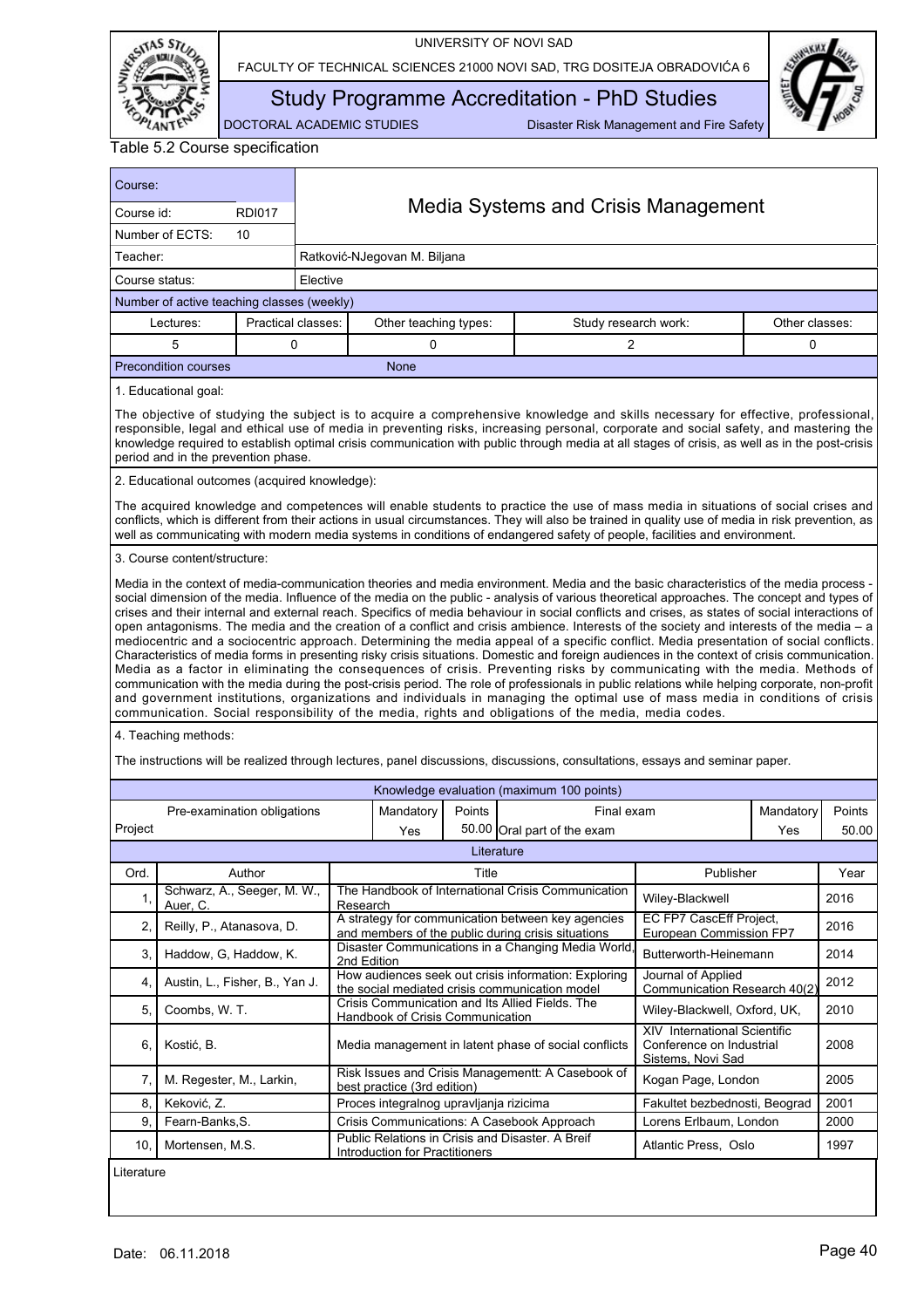

FACULTY OF TECHNICAL SCIENCES 21000 NOVI SAD, TRG DOSITEJA OBRADOVIĆA 6



Study Programme Accreditation - PhD Studies

<span id="page-42-0"></span>DOCTORAL ACADEMIC STUDIES Disaster Risk Management and Fire Safety

| Course:        | Selected Chapters in Durability of Concrete and Masonry |                    |          |                                                                          |            |                                                                                                                                                                                                                                                                                                                                                                                                                                                                                                                                                                                                                                                                                                   |                  |                |        |  |  |
|----------------|---------------------------------------------------------|--------------------|----------|--------------------------------------------------------------------------|------------|---------------------------------------------------------------------------------------------------------------------------------------------------------------------------------------------------------------------------------------------------------------------------------------------------------------------------------------------------------------------------------------------------------------------------------------------------------------------------------------------------------------------------------------------------------------------------------------------------------------------------------------------------------------------------------------------------|------------------|----------------|--------|--|--|
| Course id:     |                                                         | GD028              |          |                                                                          |            | <b>Structures and Robustness of Structures</b>                                                                                                                                                                                                                                                                                                                                                                                                                                                                                                                                                                                                                                                    |                  |                |        |  |  |
|                | Number of ECTS:                                         | 10                 |          |                                                                          |            |                                                                                                                                                                                                                                                                                                                                                                                                                                                                                                                                                                                                                                                                                                   |                  |                |        |  |  |
| Teachers:      |                                                         |                    |          |                                                                          |            | Lukić M. Ivan, Malešev M. Mirjana, Radonjanin S. Vlastimir                                                                                                                                                                                                                                                                                                                                                                                                                                                                                                                                                                                                                                        |                  |                |        |  |  |
| Course status: |                                                         |                    | Elective |                                                                          |            |                                                                                                                                                                                                                                                                                                                                                                                                                                                                                                                                                                                                                                                                                                   |                  |                |        |  |  |
|                | Number of active teaching classes (weekly)              |                    |          |                                                                          |            |                                                                                                                                                                                                                                                                                                                                                                                                                                                                                                                                                                                                                                                                                                   |                  |                |        |  |  |
|                | Lectures:                                               | Practical classes: |          | Other teaching types:                                                    |            | Study research work:                                                                                                                                                                                                                                                                                                                                                                                                                                                                                                                                                                                                                                                                              |                  | Other classes: |        |  |  |
|                | 5                                                       | 0                  |          | 0                                                                        |            | $\overline{c}$                                                                                                                                                                                                                                                                                                                                                                                                                                                                                                                                                                                                                                                                                    |                  | 0              |        |  |  |
|                | <b>Precondition courses</b><br>None                     |                    |          |                                                                          |            |                                                                                                                                                                                                                                                                                                                                                                                                                                                                                                                                                                                                                                                                                                   |                  |                |        |  |  |
|                | 1. Educational goal:                                    |                    |          |                                                                          |            |                                                                                                                                                                                                                                                                                                                                                                                                                                                                                                                                                                                                                                                                                                   |                  |                |        |  |  |
|                | robustness of structures.                               |                    |          |                                                                          |            | Acquiring theoretical knowledge, advanced methods and techniques of research in the areas of concrete and masonry structures and                                                                                                                                                                                                                                                                                                                                                                                                                                                                                                                                                                  |                  |                |        |  |  |
|                | 2. Educational outcomes (acquired knowledge):           |                    |          |                                                                          |            |                                                                                                                                                                                                                                                                                                                                                                                                                                                                                                                                                                                                                                                                                                   |                  |                |        |  |  |
| structures.    |                                                         |                    |          |                                                                          |            | Qualification for independent research work, dealing with the possibility of conceiving problems, implementing and connecting the<br>acquired knowledge in the subject area with the knowledge acquired in other areas. The ability to follow modern achievements, as well as<br>critical analysis, evaluation and synthesis of new and complex ideas in the fields of concrete and masonry structures and robustness of                                                                                                                                                                                                                                                                          |                  |                |        |  |  |
|                | 3. Course content/structure:                            |                    |          |                                                                          |            |                                                                                                                                                                                                                                                                                                                                                                                                                                                                                                                                                                                                                                                                                                   |                  |                |        |  |  |
|                |                                                         |                    |          | methodology for estimating the reliability of complex structural systems |            | Lectures are grouped into two parts: ?) aspects and durability models of concrete structures and b) aspects and durability models of<br>masonry structures. Within both areas, characteristic manifestation forms of disturbed durability of concrete and masonry structures will<br>be analyzed, as well as basic destruction causes and mechanisms. Additionaly, the influential parameters directly dependent on the<br>lifetime of structures will be analyzed (structures quality, environmental impacts and exploitation loads). Robustness of structures,<br>measures to improve the robustness and quantification of robustness. Methods for determining the robustness of structures and |                  |                |        |  |  |
|                | 4. Teaching methods:                                    |                    |          |                                                                          |            |                                                                                                                                                                                                                                                                                                                                                                                                                                                                                                                                                                                                                                                                                                   |                  |                |        |  |  |
|                |                                                         |                    |          |                                                                          |            | Lectures, consultations. Interactive monitoring of students work and their progression through lectures, discussions and computer<br>simulations. Mentoring for certain areas in order to increase knowledge. Use of contemorary methods of computer science.                                                                                                                                                                                                                                                                                                                                                                                                                                     |                  |                |        |  |  |
|                |                                                         |                    |          |                                                                          |            | Knowledge evaluation (maximum 100 points)                                                                                                                                                                                                                                                                                                                                                                                                                                                                                                                                                                                                                                                         |                  |                |        |  |  |
|                | Pre-examination obligations                             |                    |          | Mandatory                                                                | Points     | Final exam                                                                                                                                                                                                                                                                                                                                                                                                                                                                                                                                                                                                                                                                                        |                  | Mandatory      | Points |  |  |
| Term paper     |                                                         |                    |          | Yes                                                                      |            | 50.00 Oral part of the exam                                                                                                                                                                                                                                                                                                                                                                                                                                                                                                                                                                                                                                                                       |                  | Yes            | 50.00  |  |  |
|                |                                                         |                    |          |                                                                          | Literature |                                                                                                                                                                                                                                                                                                                                                                                                                                                                                                                                                                                                                                                                                                   |                  |                |        |  |  |
| Ord.           |                                                         | Author             |          |                                                                          | Title      |                                                                                                                                                                                                                                                                                                                                                                                                                                                                                                                                                                                                                                                                                                   | Publisher        |                | Year   |  |  |
| 1.             | G.C. Mays                                               |                    |          | Repair, Protection                                                       |            | Durability of Concrete Structures: Investigation,                                                                                                                                                                                                                                                                                                                                                                                                                                                                                                                                                                                                                                                 | E&Fn Spon        |                | 2003   |  |  |
| 2.1            | L.M. Poukhonto                                          |                    | Walls    |                                                                          |            | Durability of Concrete Structures and Constructions:<br>Silos, Bunkers, Reservoirs, Water Towers, Retaining                                                                                                                                                                                                                                                                                                                                                                                                                                                                                                                                                                                       | A. A. Balkema    |                | 2003   |  |  |
| 3,             | Jason C. Yu, C. W. Yu, John<br>W. Bull Whittles         |                    |          | Civil Engineering                                                        |            | Durability of Materials And Structures in Building And                                                                                                                                                                                                                                                                                                                                                                                                                                                                                                                                                                                                                                            |                  |                | 2006   |  |  |
| 4,             | Mark G. Richardson                                      |                    |          |                                                                          |            | Fundamentals Of Durable Reinforced Concrete                                                                                                                                                                                                                                                                                                                                                                                                                                                                                                                                                                                                                                                       | Taylor & Francis |                | 2004   |  |  |
| 5,             | J.M. Baker, H. Davies, A.J.<br>Majumdar, P.J. Nixon     |                    |          |                                                                          |            | Durability of Building Materials And Components                                                                                                                                                                                                                                                                                                                                                                                                                                                                                                                                                                                                                                                   |                  |                | 2006   |  |  |
| Literature     |                                                         |                    |          |                                                                          |            |                                                                                                                                                                                                                                                                                                                                                                                                                                                                                                                                                                                                                                                                                                   |                  |                |        |  |  |
|                |                                                         |                    |          |                                                                          |            |                                                                                                                                                                                                                                                                                                                                                                                                                                                                                                                                                                                                                                                                                                   |                  |                |        |  |  |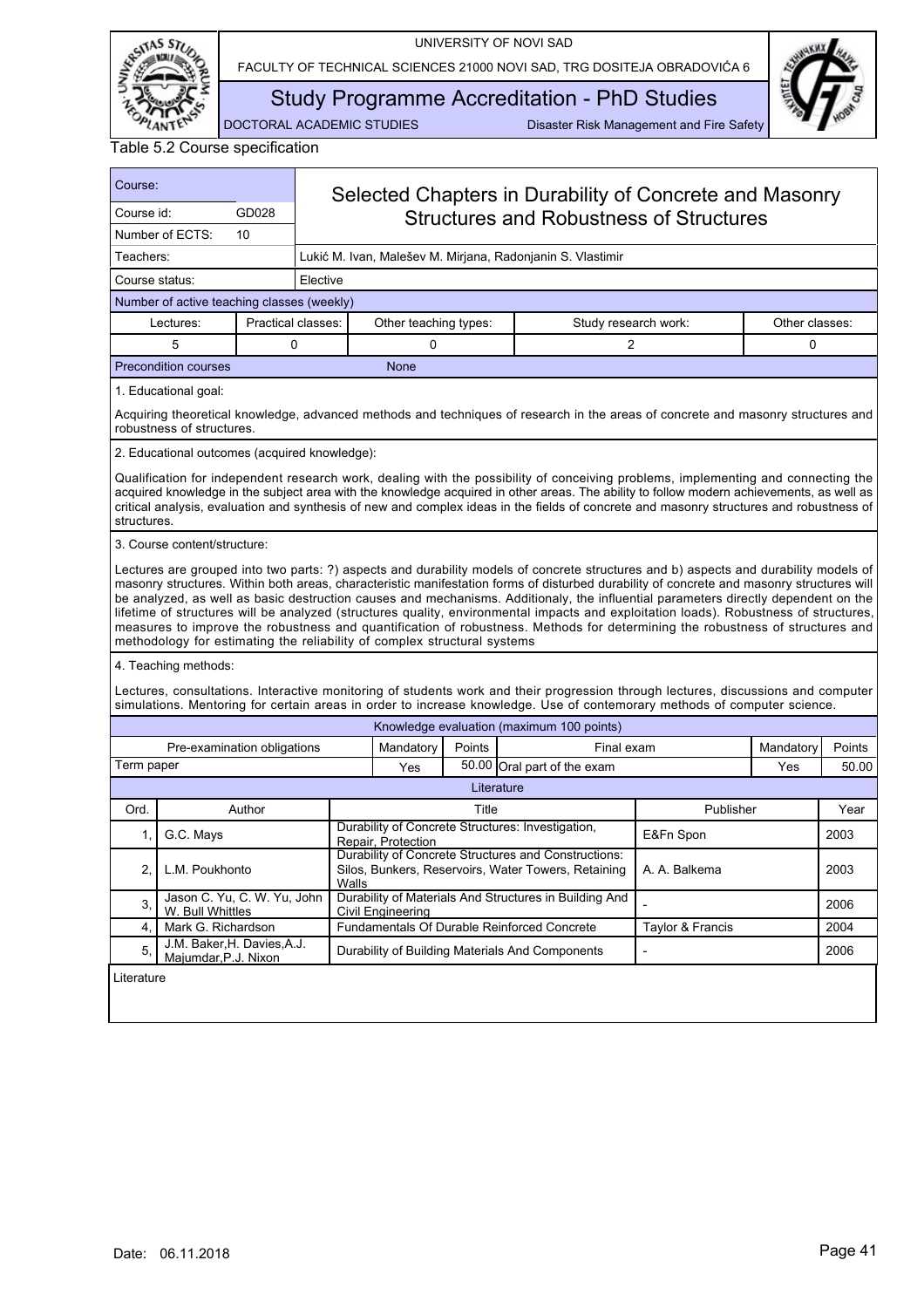

×

UNIVERSITY OF NOVI SAD

FACULTY OF TECHNICAL SCIENCES 21000 NOVI SAD, TRG DOSITEJA OBRADOVIĆA 6



Study Programme Accreditation - PhD Studies

<span id="page-43-0"></span>DOCTORAL ACADEMIC STUDIES Disaster Risk Management and Fire Safety

| Course:        |                                                                                                                                                                                                                  |                    |                                                                                      |  |                       |                                           |                                                                                                                                                                                                                                                                                                                                                                                                                                                                                                                                                                                                                                                                                                             |                          |                |        |
|----------------|------------------------------------------------------------------------------------------------------------------------------------------------------------------------------------------------------------------|--------------------|--------------------------------------------------------------------------------------|--|-----------------------|-------------------------------------------|-------------------------------------------------------------------------------------------------------------------------------------------------------------------------------------------------------------------------------------------------------------------------------------------------------------------------------------------------------------------------------------------------------------------------------------------------------------------------------------------------------------------------------------------------------------------------------------------------------------------------------------------------------------------------------------------------------------|--------------------------|----------------|--------|
| Course id:     |                                                                                                                                                                                                                  | GD033              |                                                                                      |  |                       |                                           | Fire Safety of Building Structures - Selected Chapters                                                                                                                                                                                                                                                                                                                                                                                                                                                                                                                                                                                                                                                      |                          |                |        |
|                | Number of ECTS:                                                                                                                                                                                                  | 10                 |                                                                                      |  |                       |                                           |                                                                                                                                                                                                                                                                                                                                                                                                                                                                                                                                                                                                                                                                                                             |                          |                |        |
| Teacher:       |                                                                                                                                                                                                                  |                    | Laban Đ. Mirjana                                                                     |  |                       |                                           |                                                                                                                                                                                                                                                                                                                                                                                                                                                                                                                                                                                                                                                                                                             |                          |                |        |
| Course status: |                                                                                                                                                                                                                  |                    | Elective                                                                             |  |                       |                                           |                                                                                                                                                                                                                                                                                                                                                                                                                                                                                                                                                                                                                                                                                                             |                          |                |        |
|                | Number of active teaching classes (weekly)                                                                                                                                                                       |                    |                                                                                      |  |                       |                                           |                                                                                                                                                                                                                                                                                                                                                                                                                                                                                                                                                                                                                                                                                                             |                          |                |        |
|                | Lectures:                                                                                                                                                                                                        | Practical classes: |                                                                                      |  | Other teaching types: |                                           | Study research work:                                                                                                                                                                                                                                                                                                                                                                                                                                                                                                                                                                                                                                                                                        |                          | Other classes: |        |
|                | 5                                                                                                                                                                                                                | 0                  |                                                                                      |  | 0                     |                                           | 2                                                                                                                                                                                                                                                                                                                                                                                                                                                                                                                                                                                                                                                                                                           |                          | 0              |        |
|                | <b>Precondition courses</b>                                                                                                                                                                                      |                    |                                                                                      |  | None                  |                                           |                                                                                                                                                                                                                                                                                                                                                                                                                                                                                                                                                                                                                                                                                                             |                          |                |        |
|                | 1. Educational goal:                                                                                                                                                                                             |                    |                                                                                      |  |                       |                                           |                                                                                                                                                                                                                                                                                                                                                                                                                                                                                                                                                                                                                                                                                                             |                          |                |        |
|                | Acquiring theoretical knowledge, as well as the methods and techniques of research in the area of contemporary fire safety engineering,<br>with consideration of the importance of a multidisciplinary approach. |                    |                                                                                      |  |                       |                                           |                                                                                                                                                                                                                                                                                                                                                                                                                                                                                                                                                                                                                                                                                                             |                          |                |        |
|                | 2. Educational outcomes (acquired knowledge):                                                                                                                                                                    |                    |                                                                                      |  |                       |                                           |                                                                                                                                                                                                                                                                                                                                                                                                                                                                                                                                                                                                                                                                                                             |                          |                |        |
| structures.    |                                                                                                                                                                                                                  |                    |                                                                                      |  |                       |                                           | Qualification for independent research work, dealing with the possibility of conceiving problems, implementing and connecting the<br>acquired knowledge in the subject area with the knowledge acquired in other areas of civil engineering. The ability to follow modern<br>achievements, as well as critical analysis, evaluation and synthesis of new and complex ideas in the area of fire safety of building                                                                                                                                                                                                                                                                                           |                          |                |        |
|                | 3. Course content/structure:                                                                                                                                                                                     |                    |                                                                                      |  |                       |                                           |                                                                                                                                                                                                                                                                                                                                                                                                                                                                                                                                                                                                                                                                                                             |                          |                |        |
|                | structures, lightweight partition and multi-layer construction.                                                                                                                                                  |                    |                                                                                      |  |                       |                                           | Contemporary trends in the development of fire safety engineering and fire protection of building structures. Modern regulations and<br>aspects of fire safety assessment based on building performances. Determination of fire resistance, analysis and risk assessment, the<br>importance of engineering estimates based on previous experiences. The concept of fire safety of buildings. The process of combustion<br>and spread of fire, development and spread of fire in a confined space. The assessment, ranking and calculation of fire resistance of<br>building elements, methods of testing. Fire behavior of building materials and structures: concrete structures, metal structures, wooden |                          |                |        |
|                | 4. Teaching methods:                                                                                                                                                                                             |                    |                                                                                      |  |                       |                                           |                                                                                                                                                                                                                                                                                                                                                                                                                                                                                                                                                                                                                                                                                                             |                          |                |        |
| laboratory.    |                                                                                                                                                                                                                  |                    |                                                                                      |  |                       |                                           | Lectures, consultations. Through lectures (presentations and video films with complex experimental research) and discussions, interactive<br>monitor the work of students and their progress. Mentoring for certain areas in order to deepen knowledge. Visit to a specialized                                                                                                                                                                                                                                                                                                                                                                                                                              |                          |                |        |
|                |                                                                                                                                                                                                                  |                    |                                                                                      |  |                       |                                           | Knowledge evaluation (maximum 100 points)                                                                                                                                                                                                                                                                                                                                                                                                                                                                                                                                                                                                                                                                   |                          |                |        |
|                | Pre-examination obligations                                                                                                                                                                                      |                    |                                                                                      |  | Mandatory             | Points                                    | Final exam                                                                                                                                                                                                                                                                                                                                                                                                                                                                                                                                                                                                                                                                                                  |                          | Mandatory      | Points |
| Term paper     |                                                                                                                                                                                                                  |                    |                                                                                      |  | Yes                   |                                           | 50.00 Oral part of the exam                                                                                                                                                                                                                                                                                                                                                                                                                                                                                                                                                                                                                                                                                 |                          | Yes            | 50.00  |
|                |                                                                                                                                                                                                                  |                    |                                                                                      |  |                       | Literature                                |                                                                                                                                                                                                                                                                                                                                                                                                                                                                                                                                                                                                                                                                                                             |                          |                |        |
| Ord.           |                                                                                                                                                                                                                  | Author             |                                                                                      |  |                       | Title                                     |                                                                                                                                                                                                                                                                                                                                                                                                                                                                                                                                                                                                                                                                                                             | Publisher                |                | Year   |
| 1.             | Andrew H. Buchanan                                                                                                                                                                                               |                    |                                                                                      |  |                       | Structural Design for Fire Safety         |                                                                                                                                                                                                                                                                                                                                                                                                                                                                                                                                                                                                                                                                                                             | John Wiley and Sons, Ltd |                | 2002   |
| 2,             | Charles A. Harper                                                                                                                                                                                                |                    |                                                                                      |  |                       |                                           | Handbook of Building Materials for Fire Protection                                                                                                                                                                                                                                                                                                                                                                                                                                                                                                                                                                                                                                                          | McGRAW-HILL              |                | 2004   |
| 3,             | David Yung                                                                                                                                                                                                       |                    | 2008<br>Principles of Fire Risk Assessment in Buildings<br>John Wiley and Sons, Ltd. |  |                       |                                           |                                                                                                                                                                                                                                                                                                                                                                                                                                                                                                                                                                                                                                                                                                             |                          |                |        |
| 4.             | James G. Quintiere                                                                                                                                                                                               |                    | Fundamentals of Fire Phenomena<br>John Wiley & Sons, Ltd<br>2006                     |  |                       |                                           |                                                                                                                                                                                                                                                                                                                                                                                                                                                                                                                                                                                                                                                                                                             |                          |                |        |
| 5.             | John A. Purkiss                                                                                                                                                                                                  |                    |                                                                                      |  |                       |                                           | Fire Safety Engineering Design of Structures                                                                                                                                                                                                                                                                                                                                                                                                                                                                                                                                                                                                                                                                | Elsevier Ltd.            |                | 2007   |
| 6,             | A.M. Hasofer V.R. Beck, I.D.<br><b>Bennetts</b>                                                                                                                                                                  |                    |                                                                                      |  |                       |                                           | Risk Analysis in Building Fire Safety Engineering                                                                                                                                                                                                                                                                                                                                                                                                                                                                                                                                                                                                                                                           | Elsevier Ltd.            |                | 2007   |
| 7,             | Robert W. Fitzgerald                                                                                                                                                                                             |                    |                                                                                      |  |                       | <b>Building Fire Performance Analysis</b> |                                                                                                                                                                                                                                                                                                                                                                                                                                                                                                                                                                                                                                                                                                             | John Wiley & Sons Ltd    |                | 2004   |
|                | Literature                                                                                                                                                                                                       |                    |                                                                                      |  |                       |                                           |                                                                                                                                                                                                                                                                                                                                                                                                                                                                                                                                                                                                                                                                                                             |                          |                |        |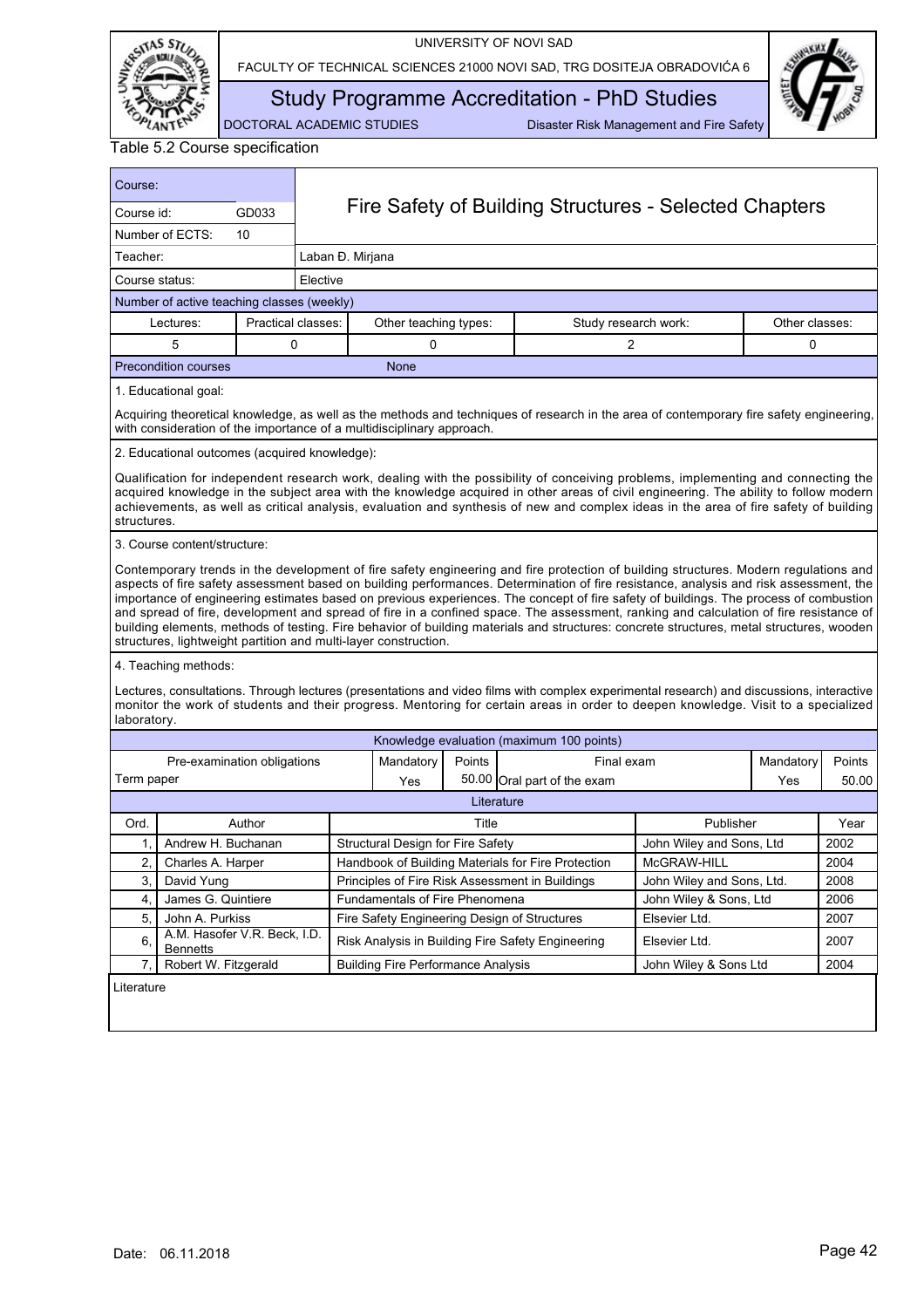

FACULTY OF TECHNICAL SCIENCES 21000 NOVI SAD, TRG DOSITEJA OBRADOVIĆA 6



Study Programme Accreditation - PhD Studies

<span id="page-44-0"></span>DOCTORAL ACADEMIC STUDIES Disaster Risk Management and Fire Safety

| Course:        |                                                                                                                                                                                                                                                                                                                                                                                                                                                                                                                                         |                    |          |                                                                                                                                              |            |                                                                                                                                                                                                                                             |                                      |                |        |  |  |  |  |
|----------------|-----------------------------------------------------------------------------------------------------------------------------------------------------------------------------------------------------------------------------------------------------------------------------------------------------------------------------------------------------------------------------------------------------------------------------------------------------------------------------------------------------------------------------------------|--------------------|----------|----------------------------------------------------------------------------------------------------------------------------------------------|------------|---------------------------------------------------------------------------------------------------------------------------------------------------------------------------------------------------------------------------------------------|--------------------------------------|----------------|--------|--|--|--|--|
| Course id:     |                                                                                                                                                                                                                                                                                                                                                                                                                                                                                                                                         | GD034              |          |                                                                                                                                              |            | Advanced Disaster Risk Analisys Methodes                                                                                                                                                                                                    |                                      |                |        |  |  |  |  |
|                | Number of ECTS:                                                                                                                                                                                                                                                                                                                                                                                                                                                                                                                         | 10                 |          |                                                                                                                                              |            |                                                                                                                                                                                                                                             |                                      |                |        |  |  |  |  |
| Teachers:      |                                                                                                                                                                                                                                                                                                                                                                                                                                                                                                                                         |                    |          | Laban Đ. Mirjana, Popov B. Srđan                                                                                                             |            |                                                                                                                                                                                                                                             |                                      |                |        |  |  |  |  |
| Course status: |                                                                                                                                                                                                                                                                                                                                                                                                                                                                                                                                         |                    | Elective |                                                                                                                                              |            |                                                                                                                                                                                                                                             |                                      |                |        |  |  |  |  |
|                | Number of active teaching classes (weekly)                                                                                                                                                                                                                                                                                                                                                                                                                                                                                              |                    |          |                                                                                                                                              |            |                                                                                                                                                                                                                                             |                                      |                |        |  |  |  |  |
|                | Lectures:                                                                                                                                                                                                                                                                                                                                                                                                                                                                                                                               | Practical classes: |          | Other teaching types:                                                                                                                        |            | Study research work:                                                                                                                                                                                                                        |                                      | Other classes: |        |  |  |  |  |
|                | 5                                                                                                                                                                                                                                                                                                                                                                                                                                                                                                                                       | 0                  |          | 0                                                                                                                                            |            | 2                                                                                                                                                                                                                                           |                                      | 0              |        |  |  |  |  |
|                | <b>Precondition courses</b>                                                                                                                                                                                                                                                                                                                                                                                                                                                                                                             |                    |          | <b>None</b>                                                                                                                                  |            |                                                                                                                                                                                                                                             |                                      |                |        |  |  |  |  |
|                | 1. Educational goal:                                                                                                                                                                                                                                                                                                                                                                                                                                                                                                                    |                    |          |                                                                                                                                              |            |                                                                                                                                                                                                                                             |                                      |                |        |  |  |  |  |
|                |                                                                                                                                                                                                                                                                                                                                                                                                                                                                                                                                         |                    |          |                                                                                                                                              |            | Mastering the theoretical knowledge and advanced methods and techniques of research in the field of reducing the risk of events with<br>disastrous consequences, the development of a multidisciplinary approach and tools.                 |                                      |                |        |  |  |  |  |
|                | 2. Educational outcomes (acquired knowledge):                                                                                                                                                                                                                                                                                                                                                                                                                                                                                           |                    |          |                                                                                                                                              |            |                                                                                                                                                                                                                                             |                                      |                |        |  |  |  |  |
|                | Ability to independently engage in research activities, with the possibility of conceiving problems, application and connecting the<br>acquired knowledge in the subject area with the knowledge acquired in other areas . The ability to follow modern achievements, as well<br>as critical analysis, evaluation and synthesis of new and complex ideas in the field of reducing the risk of events with disastrous<br>consequences in the built environment.                                                                          |                    |          |                                                                                                                                              |            |                                                                                                                                                                                                                                             |                                      |                |        |  |  |  |  |
|                | 3. Course content/structure:                                                                                                                                                                                                                                                                                                                                                                                                                                                                                                            |                    |          |                                                                                                                                              |            |                                                                                                                                                                                                                                             |                                      |                |        |  |  |  |  |
|                | Contemporary trends in the development of engineering aspect of reducing the risk of events with disastrous consequences. Modern<br>methods, models, regulations and aspects of risk assessment as a function of performance facilities. Analysis of the flow of information<br>the use of qualitative and quantitative methods in data analysis and use of spatial information systems in the field of risk reduction<br>Probabilistic methods of analysis of hazards, vulnerability assessment and exposure in the built environment. |                    |          |                                                                                                                                              |            |                                                                                                                                                                                                                                             |                                      |                |        |  |  |  |  |
|                | 4. Teaching methods:                                                                                                                                                                                                                                                                                                                                                                                                                                                                                                                    |                    |          |                                                                                                                                              |            |                                                                                                                                                                                                                                             |                                      |                |        |  |  |  |  |
|                |                                                                                                                                                                                                                                                                                                                                                                                                                                                                                                                                         |                    |          |                                                                                                                                              |            | Lectures, consultations. Through lectures discussion and interactive computer simulation to monitor the work of students and their<br>progress. Mentoring for certain areas to increase knowledge. Using modern methods of computer classes |                                      |                |        |  |  |  |  |
|                |                                                                                                                                                                                                                                                                                                                                                                                                                                                                                                                                         |                    |          |                                                                                                                                              |            | Knowledge evaluation (maximum 100 points)                                                                                                                                                                                                   |                                      |                |        |  |  |  |  |
|                | Pre-examination obligations                                                                                                                                                                                                                                                                                                                                                                                                                                                                                                             |                    |          | Mandatory                                                                                                                                    | Points     | Final exam                                                                                                                                                                                                                                  |                                      | Mandatory      | Points |  |  |  |  |
| Term paper     |                                                                                                                                                                                                                                                                                                                                                                                                                                                                                                                                         |                    |          | Yes                                                                                                                                          |            | 50.00 Oral part of the exam                                                                                                                                                                                                                 |                                      | Yes            | 50.00  |  |  |  |  |
|                |                                                                                                                                                                                                                                                                                                                                                                                                                                                                                                                                         |                    |          |                                                                                                                                              | Literature |                                                                                                                                                                                                                                             |                                      |                |        |  |  |  |  |
| Ord.           |                                                                                                                                                                                                                                                                                                                                                                                                                                                                                                                                         | Author             |          |                                                                                                                                              | Title      |                                                                                                                                                                                                                                             | Publisher                            |                | Year   |  |  |  |  |
| 1,             | Tim Bedford and Roger<br>Cooke                                                                                                                                                                                                                                                                                                                                                                                                                                                                                                          |                    |          | Probabilistic Risk Analysis> Foundations and<br>Methods                                                                                      |            |                                                                                                                                                                                                                                             | Cambrige                             |                | 2001   |  |  |  |  |
| 2.             | Dirk Proske                                                                                                                                                                                                                                                                                                                                                                                                                                                                                                                             |                    |          | <b>Health Risks</b>                                                                                                                          |            | Catalogue of Risks Natural, Technical, Social and                                                                                                                                                                                           | Springer                             |                | 2008   |  |  |  |  |
| 3.             | Roxanna McDonald                                                                                                                                                                                                                                                                                                                                                                                                                                                                                                                        |                    |          | their Effects on Buildings                                                                                                                   |            | Introduction to Natural and Man-made Disasters and                                                                                                                                                                                          | <b>Architectural Press</b>           |                | 2003   |  |  |  |  |
| 4.             | David Yung                                                                                                                                                                                                                                                                                                                                                                                                                                                                                                                              |                    |          |                                                                                                                                              |            | Principles of Fire Risk Assessment in Buildings                                                                                                                                                                                             | John Wiley and Sons, Ltd.            |                | 2008   |  |  |  |  |
| 5,             | H. Rodríguez, E. L.<br>Quarantelli, R. R. Dynes                                                                                                                                                                                                                                                                                                                                                                                                                                                                                         |                    |          | Handbook of Disaster Research                                                                                                                |            |                                                                                                                                                                                                                                             | Springer                             |                | 2007   |  |  |  |  |
| 6.             | <b>EEA Technical report</b>                                                                                                                                                                                                                                                                                                                                                                                                                                                                                                             |                    |          | Mapping the impacts of natural hazards and<br>technological accidents in Europe An overview of the<br>EEA, Copenhagen<br>2010<br>last decade |            |                                                                                                                                                                                                                                             |                                      |                |        |  |  |  |  |
| 7,             | Slobodan P. Simonović                                                                                                                                                                                                                                                                                                                                                                                                                                                                                                                   |                    |          | Systems Aproach to management of Disasters<br>John Wiley and Sons, Ltd<br>2011<br>Methods and Applications                                   |            |                                                                                                                                                                                                                                             |                                      |                |        |  |  |  |  |
| 8,             | A.M. Hasofer V.R. Beck, I.D.<br>Bennetts                                                                                                                                                                                                                                                                                                                                                                                                                                                                                                |                    |          |                                                                                                                                              |            | Risk Analysis in Building Fire Safety Engineering                                                                                                                                                                                           | Elsevier Ltd.                        |                | 2007   |  |  |  |  |
| 9.             | S. Nayak S. Zlatanova                                                                                                                                                                                                                                                                                                                                                                                                                                                                                                                   |                    |          | and Prediction of Disasters                                                                                                                  |            | Remote Sensing and GIS Technologies for Monitoring                                                                                                                                                                                          | Springer-Verlag Berlin<br>Heidelberg |                | 2012   |  |  |  |  |
| Literature     |                                                                                                                                                                                                                                                                                                                                                                                                                                                                                                                                         |                    |          |                                                                                                                                              |            |                                                                                                                                                                                                                                             |                                      |                |        |  |  |  |  |
|                |                                                                                                                                                                                                                                                                                                                                                                                                                                                                                                                                         |                    |          |                                                                                                                                              |            |                                                                                                                                                                                                                                             |                                      |                |        |  |  |  |  |
|                |                                                                                                                                                                                                                                                                                                                                                                                                                                                                                                                                         |                    |          |                                                                                                                                              |            |                                                                                                                                                                                                                                             |                                      |                |        |  |  |  |  |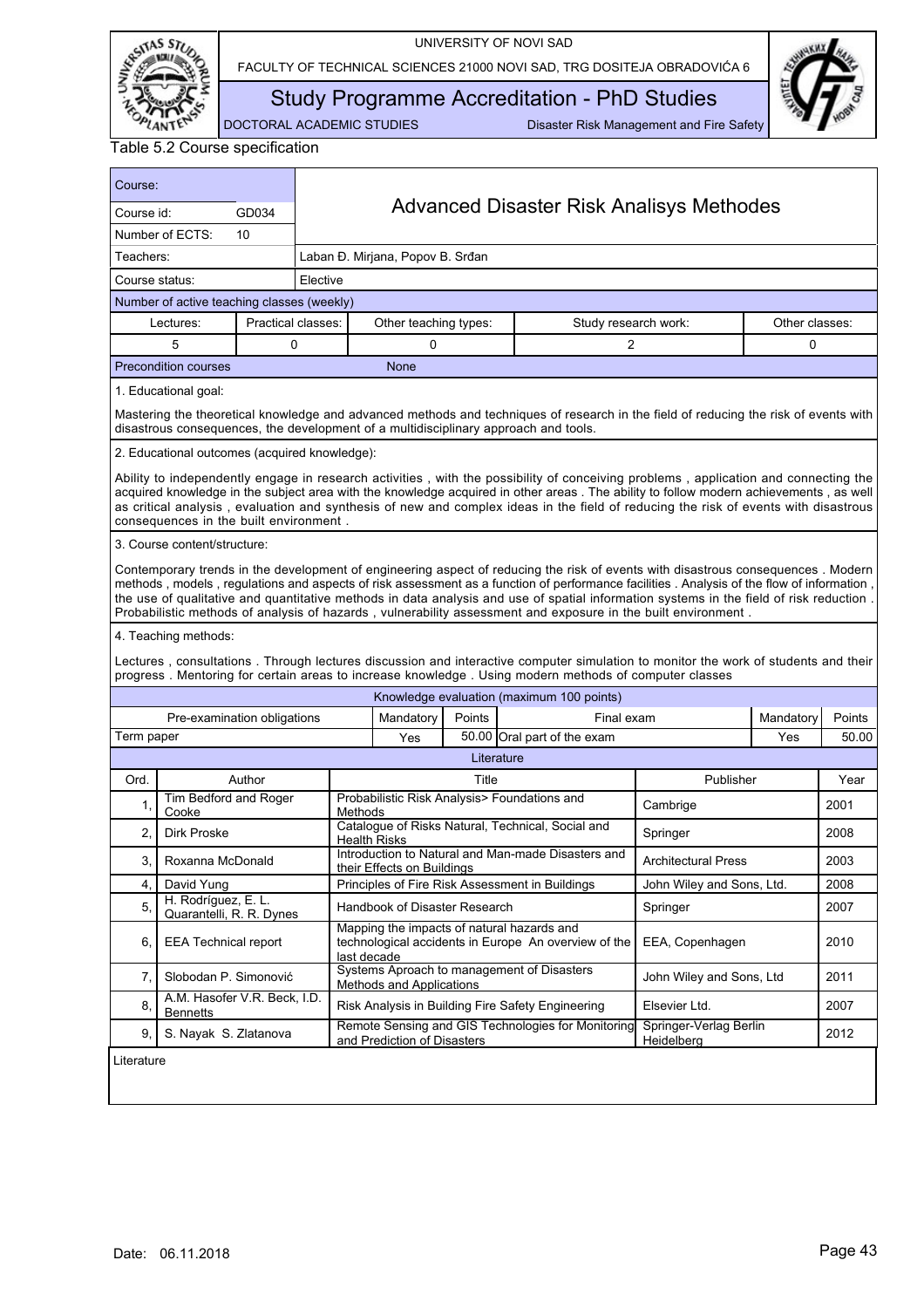

FACULTY OF TECHNICAL SCIENCES 21000 NOVI SAD, TRG DOSITEJA OBRADOVIĆA 6



Study Programme Accreditation - PhD Studies

<span id="page-45-0"></span>DOCTORAL ACADEMIC STUDIES Disaster Risk Management and Fire Safety

| Course:                      |                                                                          |                    |          |                                        |   |                       |                                                                                                                                                                                                                                                                                                                                                                                                                                         |                                          |                |        |  |  |
|------------------------------|--------------------------------------------------------------------------|--------------------|----------|----------------------------------------|---|-----------------------|-----------------------------------------------------------------------------------------------------------------------------------------------------------------------------------------------------------------------------------------------------------------------------------------------------------------------------------------------------------------------------------------------------------------------------------------|------------------------------------------|----------------|--------|--|--|
| Course id:                   |                                                                          | GD026              |          | Selected Chapters in Hydro-infortmacis |   |                       |                                                                                                                                                                                                                                                                                                                                                                                                                                         |                                          |                |        |  |  |
|                              | Number of ECTS:                                                          | 10                 |          |                                        |   |                       |                                                                                                                                                                                                                                                                                                                                                                                                                                         |                                          |                |        |  |  |
| Teacher:                     |                                                                          |                    |          | Kolaković R. Srđan                     |   |                       |                                                                                                                                                                                                                                                                                                                                                                                                                                         |                                          |                |        |  |  |
| Course status:               |                                                                          |                    | Elective |                                        |   |                       |                                                                                                                                                                                                                                                                                                                                                                                                                                         |                                          |                |        |  |  |
|                              | Number of active teaching classes (weekly)                               |                    |          |                                        |   |                       |                                                                                                                                                                                                                                                                                                                                                                                                                                         |                                          |                |        |  |  |
|                              | Lectures:                                                                | Practical classes: |          |                                        |   | Other teaching types: | Study research work:                                                                                                                                                                                                                                                                                                                                                                                                                    |                                          | Other classes: |        |  |  |
|                              | 5                                                                        | 0                  |          |                                        | 0 |                       | 2                                                                                                                                                                                                                                                                                                                                                                                                                                       |                                          | 0              |        |  |  |
|                              | <b>Precondition courses</b><br><b>None</b>                               |                    |          |                                        |   |                       |                                                                                                                                                                                                                                                                                                                                                                                                                                         |                                          |                |        |  |  |
|                              | 1. Educational goal:                                                     |                    |          |                                        |   |                       |                                                                                                                                                                                                                                                                                                                                                                                                                                         |                                          |                |        |  |  |
|                              |                                                                          |                    |          |                                        |   |                       | The goal of this course includes work on improving scientific and technical competence of the participants, as well as work on developing<br>the skills of scientific and technical communication in the field of civil engineering-hydraulic.                                                                                                                                                                                          |                                          |                |        |  |  |
|                              | 2. Educational outcomes (acquired knowledge):                            |                    |          |                                        |   |                       |                                                                                                                                                                                                                                                                                                                                                                                                                                         |                                          |                |        |  |  |
|                              | standards of scientific journals.                                        |                    |          |                                        |   |                       | As a result, students will be able to conduct independent research in the field hydroinformatics of defining issues, through gathering<br>information through search of the literature, the application of the chosen method, and in the end, create a written report that meets the                                                                                                                                                    |                                          |                |        |  |  |
|                              | 3. Course content/structure:                                             |                    |          |                                        |   |                       |                                                                                                                                                                                                                                                                                                                                                                                                                                         |                                          |                |        |  |  |
|                              | hydrological and weather hydro-climatic series.                          |                    |          |                                        |   |                       | Statistical analysis of the hydro-climatology. Spatial interpolation of climate data, analysis of the frequency of high water, rain frequency<br>analysis, probabilistic hydrological forecasts, predictions using the state space, the predictability of the water quality parameters, the<br>application of genetic algorithms, neural networks application, the use of covariation analysis, trend analysis and other changes in the |                                          |                |        |  |  |
|                              | 4. Teaching methods:                                                     |                    |          |                                        |   |                       |                                                                                                                                                                                                                                                                                                                                                                                                                                         |                                          |                |        |  |  |
|                              |                                                                          |                    |          |                                        |   |                       | Interactive work with the students to the continuous monitoring of the level of student learning. Theoretical analysis and numerical<br>modeling of the phenomenon covered by syllabus. Program requires preparation and defense of a term paper.                                                                                                                                                                                       |                                          |                |        |  |  |
|                              |                                                                          |                    |          |                                        |   |                       | Knowledge evaluation (maximum 100 points)                                                                                                                                                                                                                                                                                                                                                                                               |                                          |                |        |  |  |
|                              | Pre-examination obligations                                              |                    |          | Mandatory                              |   | Points                | Final exam                                                                                                                                                                                                                                                                                                                                                                                                                              |                                          | Mandatory      | Points |  |  |
|                              | Lecture attendance                                                       |                    |          | Yes                                    |   | 10.00                 | Oral part of the exam                                                                                                                                                                                                                                                                                                                                                                                                                   |                                          | Yes            | 40.00  |  |  |
| Term paper                   |                                                                          |                    |          | Yes                                    |   | 50.00                 |                                                                                                                                                                                                                                                                                                                                                                                                                                         |                                          |                |        |  |  |
|                              |                                                                          |                    |          |                                        |   | Literature            |                                                                                                                                                                                                                                                                                                                                                                                                                                         |                                          |                |        |  |  |
| Ord.                         |                                                                          | Author             |          |                                        |   | Title                 |                                                                                                                                                                                                                                                                                                                                                                                                                                         | Publisher                                |                | Year   |  |  |
| 1.                           | Zelenhasić Emir                                                          |                    |          | Inženjerska hidrologija                |   |                       |                                                                                                                                                                                                                                                                                                                                                                                                                                         | Naučna knjiga - Beograd                  |                | 1991   |  |  |
| 2,                           | Salas, J.D., Markus, M., and<br>Tokar, A.S.                              |                    |          | Hydrology                              |   |                       | Streamflow Forecasting Based on Artificial Neural<br>Networks; chapter in Artificial Neural Networks in                                                                                                                                                                                                                                                                                                                                 | Kluwer Academic Publishers,<br>Dordrecht |                | 2000   |  |  |
| 3,                           | Kumar, P., Alameda, J,                                                   |                    |          | Computation, Analysis, and Modeling    |   |                       | Hydroinformatics: Data Integrative Approaches in                                                                                                                                                                                                                                                                                                                                                                                        | CRC Press, Boca Raton,<br>Florida        |                | 2006   |  |  |
| Literature<br>Raton, Florida | Networks in Hydrology. Kluwer Academic Publishers, Dordrecht             |                    |          |                                        |   |                       | Kumar, P., Alameda, J (2006): Hydroinformatics: Data Integrative Approaches in Computation, Analysis, and Modeling. RC Press, Boca<br>Salas, J.D., Markus, M., and Tokar, A.S (2000): Streamflow Forecasting Based on Artificial Neural Networks; chapter in Artificial Neural                                                                                                                                                          |                                          |                |        |  |  |
|                              | Zelenhasić Emir (1991): Inženjerska hidrologija. Naučna knjiga - Beograd |                    |          |                                        |   |                       |                                                                                                                                                                                                                                                                                                                                                                                                                                         |                                          |                |        |  |  |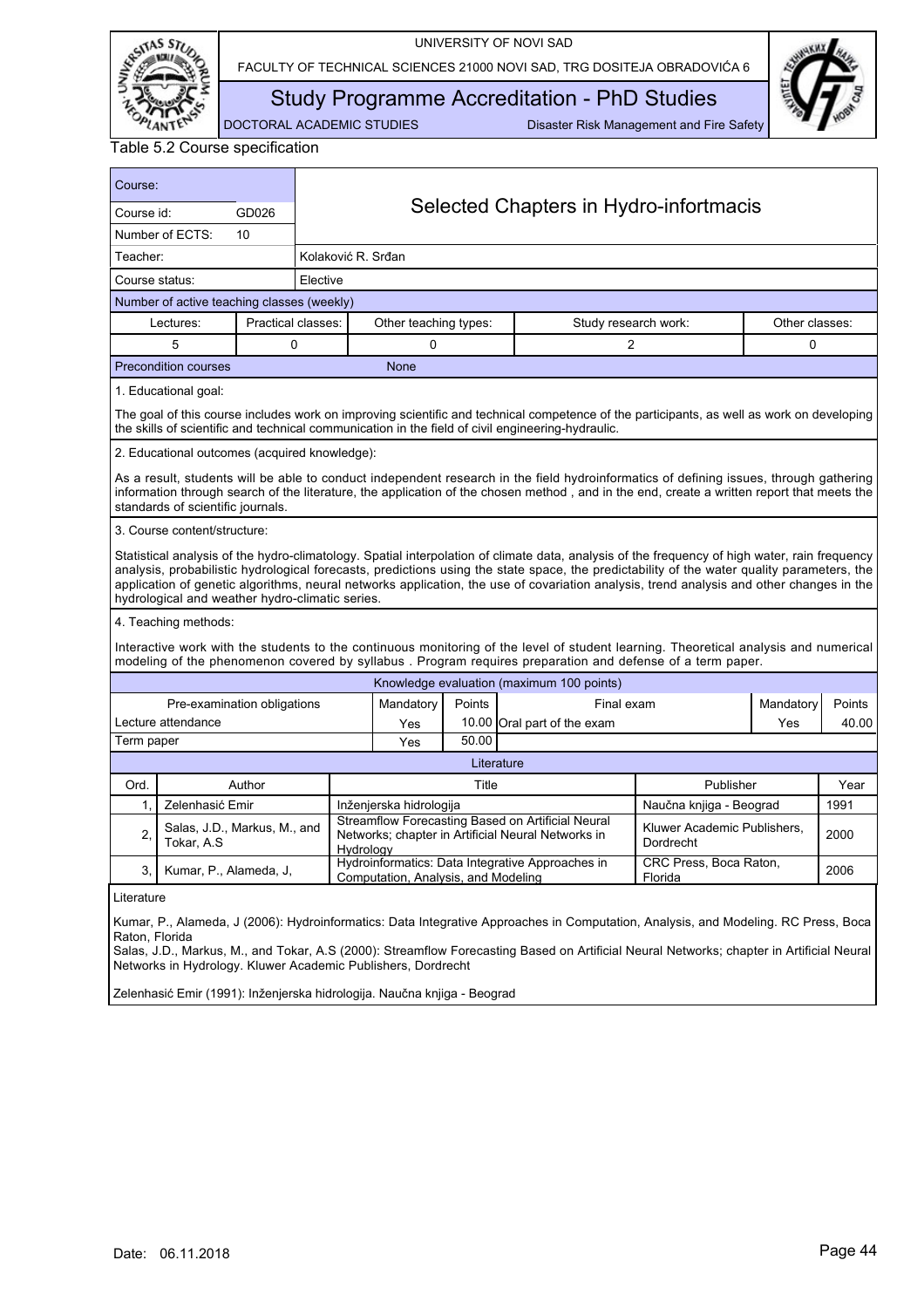

FACULTY OF TECHNICAL SCIENCES 21000 NOVI SAD, TRG DOSITEJA OBRADOVIĆA 6



Study Programme Accreditation - PhD Studies

<span id="page-46-0"></span>DOCTORAL ACADEMIC STUDIES Disaster Risk Management and Fire Safety

| Course:        |                                                                                                                                                                                                                                                                                                                                                                                                                                                           |                    |          |                                                            |            |                                                                                                                                                                                                                                             |                                             |                |        |
|----------------|-----------------------------------------------------------------------------------------------------------------------------------------------------------------------------------------------------------------------------------------------------------------------------------------------------------------------------------------------------------------------------------------------------------------------------------------------------------|--------------------|----------|------------------------------------------------------------|------------|---------------------------------------------------------------------------------------------------------------------------------------------------------------------------------------------------------------------------------------------|---------------------------------------------|----------------|--------|
| Course id:     |                                                                                                                                                                                                                                                                                                                                                                                                                                                           | <b>RDI018</b>      |          |                                                            |            | Power Utilization Safety and Power Outage Risks                                                                                                                                                                                             |                                             |                |        |
|                | Number of ECTS:                                                                                                                                                                                                                                                                                                                                                                                                                                           | 10                 |          |                                                            |            |                                                                                                                                                                                                                                             |                                             |                |        |
| Teachers:      |                                                                                                                                                                                                                                                                                                                                                                                                                                                           |                    |          | Juhas T. Anamarija, Pekarić-Nađ M. Neda                    |            |                                                                                                                                                                                                                                             |                                             |                |        |
| Course status: |                                                                                                                                                                                                                                                                                                                                                                                                                                                           |                    | Elective |                                                            |            |                                                                                                                                                                                                                                             |                                             |                |        |
|                | Number of active teaching classes (weekly)                                                                                                                                                                                                                                                                                                                                                                                                                |                    |          |                                                            |            |                                                                                                                                                                                                                                             |                                             |                |        |
|                | Lectures:                                                                                                                                                                                                                                                                                                                                                                                                                                                 | Practical classes: |          | Other teaching types:                                      |            | Study research work:                                                                                                                                                                                                                        |                                             | Other classes: |        |
|                | 5                                                                                                                                                                                                                                                                                                                                                                                                                                                         |                    | 0        | $\Omega$                                                   |            | $\overline{2}$                                                                                                                                                                                                                              |                                             | 0              |        |
|                | <b>Precondition courses</b>                                                                                                                                                                                                                                                                                                                                                                                                                               |                    |          | <b>None</b>                                                |            |                                                                                                                                                                                                                                             |                                             |                |        |
|                | 1. Educational goal:                                                                                                                                                                                                                                                                                                                                                                                                                                      |                    |          |                                                            |            |                                                                                                                                                                                                                                             |                                             |                |        |
|                |                                                                                                                                                                                                                                                                                                                                                                                                                                                           |                    |          |                                                            |            | Acquiring knowledge about power failure and power loss related risks. Implementing simple models of risk reduction related to sudden<br>power outages. Acquiring ability to develop multidisciplinary risk mitigation strategies and tools. |                                             |                |        |
|                | 2. Educational outcomes (acquired knowledge):                                                                                                                                                                                                                                                                                                                                                                                                             |                    |          |                                                            |            |                                                                                                                                                                                                                                             |                                             |                |        |
|                | The students are qualified for independent research work. The students are qualified to apply acquired knowledge in the area of Power<br>outage and to relate it to the knowledge acquired elsewhere. The students develop ability to understand modern achievements, as well as<br>new and complex ideas for risk mitigation in the area of Power outage.                                                                                                |                    |          |                                                            |            |                                                                                                                                                                                                                                             |                                             |                |        |
|                | 3. Course content/structure:                                                                                                                                                                                                                                                                                                                                                                                                                              |                    |          |                                                            |            |                                                                                                                                                                                                                                             |                                             |                |        |
|                | Consequences of Power loss at workplaces, on information and communication devices, in smart homes. National legislation. Prevention<br>of power loss related risks. Modern methods, models, princilples and aspects of risk assessment in the area of Power blackout. Methods<br>to utilize computer programs and calculations for risk reduction. Backup power sources. Vulnerability assessment and hazard estimation<br>in the area of Power outages. |                    |          |                                                            |            |                                                                                                                                                                                                                                             |                                             |                |        |
|                | 4. Teaching methods:                                                                                                                                                                                                                                                                                                                                                                                                                                      |                    |          |                                                            |            |                                                                                                                                                                                                                                             |                                             |                |        |
|                |                                                                                                                                                                                                                                                                                                                                                                                                                                                           |                    |          |                                                            |            | Lectures, consultations. Interactive monitoring of students progress through homework and discussions. Mentoring in certain areas in<br>order to deepen knowledge. Using modern methods provided by information technology.                 |                                             |                |        |
|                |                                                                                                                                                                                                                                                                                                                                                                                                                                                           |                    |          |                                                            |            | Knowledge evaluation (maximum 100 points)                                                                                                                                                                                                   |                                             |                |        |
|                | Pre-examination obligations                                                                                                                                                                                                                                                                                                                                                                                                                               |                    |          | Mandatory                                                  | Points     | Final exam                                                                                                                                                                                                                                  |                                             | Mandatory      | Points |
| Project        |                                                                                                                                                                                                                                                                                                                                                                                                                                                           |                    |          | Yes                                                        |            | 30.00 Theoretical part of the exam                                                                                                                                                                                                          |                                             | Yes            | 70.00  |
|                |                                                                                                                                                                                                                                                                                                                                                                                                                                                           |                    |          |                                                            | Literature |                                                                                                                                                                                                                                             |                                             |                |        |
| Ord.           |                                                                                                                                                                                                                                                                                                                                                                                                                                                           | Author             |          |                                                            | Title      |                                                                                                                                                                                                                                             | Publisher                                   |                | Year   |
| 1.             | G. Luttgens, N. Wilson                                                                                                                                                                                                                                                                                                                                                                                                                                    |                    |          | <b>Electrostatic Hazards</b>                               |            |                                                                                                                                                                                                                                             | Butterworth-Heinemann                       |                | 1997   |
| 2.             | L. G. Britton                                                                                                                                                                                                                                                                                                                                                                                                                                             |                    |          | Avoiding Static Ignition Hazards in Chemical<br>Operations |            |                                                                                                                                                                                                                                             | American Institute of Chemical<br>Engineers |                | 1999   |
| 3.             | N. Jonassen                                                                                                                                                                                                                                                                                                                                                                                                                                               |                    |          | Electrostatics, 2nd edition                                |            |                                                                                                                                                                                                                                             | Springer                                    |                | 2002   |
| 4.             | K. L. Kaiser                                                                                                                                                                                                                                                                                                                                                                                                                                              |                    |          | Electrostatic Discharge                                    |            |                                                                                                                                                                                                                                             | Taylor & Francis                            |                | 2006   |
| Literature     |                                                                                                                                                                                                                                                                                                                                                                                                                                                           |                    |          |                                                            |            |                                                                                                                                                                                                                                             |                                             |                |        |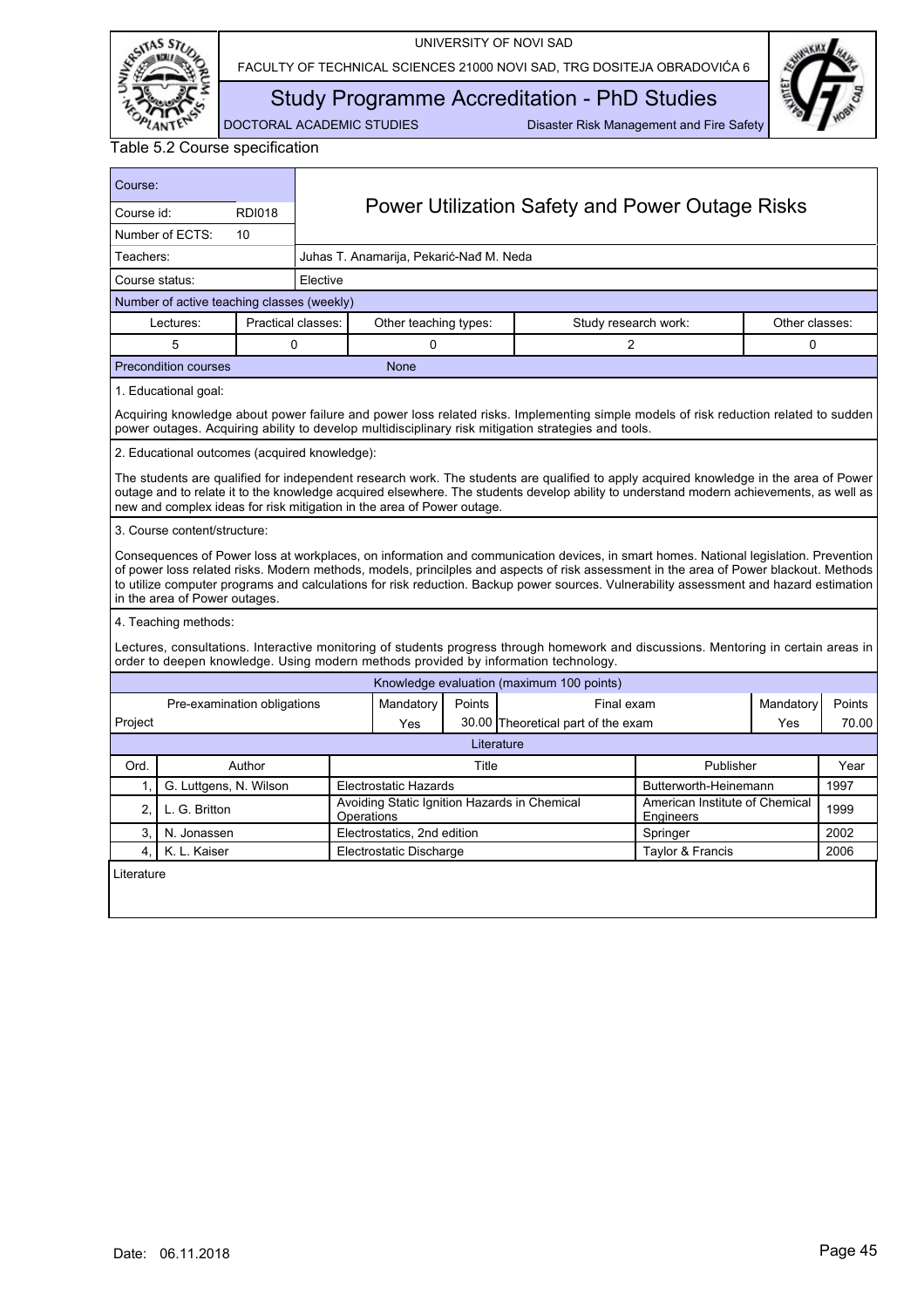

FACULTY OF TECHNICAL SCIENCES 21000 NOVI SAD, TRG DOSITEJA OBRADOVIĆA 6



Study Programme Accreditation - PhD Studies

<span id="page-47-0"></span>DOCTORAL ACADEMIC STUDIES Disaster Risk Management and Fire Safety

| Course:                              |                                                                                                                                                                                                                                                                                                                                                                                                                                                                                                                                                                                                                                                    |                    |          |                                                                                                                                                                       |            |                                                                                                                                                                                                                                                                            |                                             |                |        |  |  |
|--------------------------------------|----------------------------------------------------------------------------------------------------------------------------------------------------------------------------------------------------------------------------------------------------------------------------------------------------------------------------------------------------------------------------------------------------------------------------------------------------------------------------------------------------------------------------------------------------------------------------------------------------------------------------------------------------|--------------------|----------|-----------------------------------------------------------------------------------------------------------------------------------------------------------------------|------------|----------------------------------------------------------------------------------------------------------------------------------------------------------------------------------------------------------------------------------------------------------------------------|---------------------------------------------|----------------|--------|--|--|
| Course id:                           |                                                                                                                                                                                                                                                                                                                                                                                                                                                                                                                                                                                                                                                    | <b>RDI019</b>      |          | Mental Health and Psychosocial Support in Crisis                                                                                                                      |            |                                                                                                                                                                                                                                                                            |                                             |                |        |  |  |
|                                      | Number of ECTS:                                                                                                                                                                                                                                                                                                                                                                                                                                                                                                                                                                                                                                    | 10                 |          |                                                                                                                                                                       |            |                                                                                                                                                                                                                                                                            |                                             |                |        |  |  |
| Teacher:                             |                                                                                                                                                                                                                                                                                                                                                                                                                                                                                                                                                                                                                                                    |                    |          | Jevtić R. Marija                                                                                                                                                      |            |                                                                                                                                                                                                                                                                            |                                             |                |        |  |  |
| Course status:                       |                                                                                                                                                                                                                                                                                                                                                                                                                                                                                                                                                                                                                                                    |                    | Elective |                                                                                                                                                                       |            |                                                                                                                                                                                                                                                                            |                                             |                |        |  |  |
|                                      | Number of active teaching classes (weekly)                                                                                                                                                                                                                                                                                                                                                                                                                                                                                                                                                                                                         |                    |          |                                                                                                                                                                       |            |                                                                                                                                                                                                                                                                            |                                             |                |        |  |  |
|                                      | Lectures:                                                                                                                                                                                                                                                                                                                                                                                                                                                                                                                                                                                                                                          | Practical classes: |          | Other teaching types:                                                                                                                                                 |            | Study research work:                                                                                                                                                                                                                                                       |                                             | Other classes: |        |  |  |
|                                      | 5                                                                                                                                                                                                                                                                                                                                                                                                                                                                                                                                                                                                                                                  | 0                  |          | $\Omega$                                                                                                                                                              |            | 2                                                                                                                                                                                                                                                                          |                                             | 0              |        |  |  |
|                                      | <b>Precondition courses</b>                                                                                                                                                                                                                                                                                                                                                                                                                                                                                                                                                                                                                        |                    |          | <b>None</b>                                                                                                                                                           |            |                                                                                                                                                                                                                                                                            |                                             |                |        |  |  |
|                                      | 1. Educational goal:                                                                                                                                                                                                                                                                                                                                                                                                                                                                                                                                                                                                                               |                    |          |                                                                                                                                                                       |            |                                                                                                                                                                                                                                                                            |                                             |                |        |  |  |
|                                      | health and psychosocial support in crisis                                                                                                                                                                                                                                                                                                                                                                                                                                                                                                                                                                                                          |                    |          |                                                                                                                                                                       |            | Mastering theoretical knowledge and getting acquainted with appropriate methods and techniques of importance in the field of mental                                                                                                                                        |                                             |                |        |  |  |
|                                      | 2. Educational outcomes (acquired knowledge):                                                                                                                                                                                                                                                                                                                                                                                                                                                                                                                                                                                                      |                    |          |                                                                                                                                                                       |            |                                                                                                                                                                                                                                                                            |                                             |                |        |  |  |
|                                      |                                                                                                                                                                                                                                                                                                                                                                                                                                                                                                                                                                                                                                                    |                    |          |                                                                                                                                                                       |            | Acquiring knowledge about the importance of mental health and providing psychiatric support in crisis. Capable of challenging challenges<br>and dealing with crisis Possibility of recognizing problems in crisis, application and linking acquired knowledge in practice. |                                             |                |        |  |  |
|                                      | 3. Course content/structure:                                                                                                                                                                                                                                                                                                                                                                                                                                                                                                                                                                                                                       |                    |          |                                                                                                                                                                       |            |                                                                                                                                                                                                                                                                            |                                             |                |        |  |  |
| Self-help in crisis and emergencies. | Mental health - the basic notion of significance.<br>Crisis event and psychosocial support.<br>Vulnerable groups and their recognition.<br>Communication in crisis nd emergencies.<br>Family in situation of crisis abd emergencies.<br>Provide psychosocial support and help.<br>Activities in improving mental health in a community in a crisis and emergencies.<br>Individual and population approach in preserving mental health in crisis and emergencies . Prevention of stress among professionals and<br>volunteers in crisis and emergencies.<br>Work with children in crisis situations. Violence and abuse and crisis and emergencies. |                    |          |                                                                                                                                                                       |            |                                                                                                                                                                                                                                                                            |                                             |                |        |  |  |
|                                      | 4. Teaching methods:                                                                                                                                                                                                                                                                                                                                                                                                                                                                                                                                                                                                                               |                    |          |                                                                                                                                                                       |            |                                                                                                                                                                                                                                                                            |                                             |                |        |  |  |
|                                      |                                                                                                                                                                                                                                                                                                                                                                                                                                                                                                                                                                                                                                                    |                    |          | Lectures, consultations, work in a large group and work in small groups, seminars.<br>Mentors work with students on certain topics in order to deepen their knowledge |            | Students work and their advancement are monitored through the lectures, discussion and group work.                                                                                                                                                                         |                                             |                |        |  |  |
|                                      |                                                                                                                                                                                                                                                                                                                                                                                                                                                                                                                                                                                                                                                    |                    |          |                                                                                                                                                                       |            | Knowledge evaluation (maximum 100 points)                                                                                                                                                                                                                                  |                                             |                |        |  |  |
|                                      | Pre-examination obligations                                                                                                                                                                                                                                                                                                                                                                                                                                                                                                                                                                                                                        |                    |          | Mandatory                                                                                                                                                             | Points     | Final exam                                                                                                                                                                                                                                                                 |                                             | Mandatory      | Points |  |  |
| Project                              |                                                                                                                                                                                                                                                                                                                                                                                                                                                                                                                                                                                                                                                    |                    |          | Yes                                                                                                                                                                   | 50.00      | Oral part of the exam                                                                                                                                                                                                                                                      |                                             | Yes            | 50.00  |  |  |
|                                      |                                                                                                                                                                                                                                                                                                                                                                                                                                                                                                                                                                                                                                                    |                    |          |                                                                                                                                                                       | Literature |                                                                                                                                                                                                                                                                            |                                             |                |        |  |  |
| Ord.                                 |                                                                                                                                                                                                                                                                                                                                                                                                                                                                                                                                                                                                                                                    | Author             |          | IASC Guidelines on Mental Health and                                                                                                                                  | Title      |                                                                                                                                                                                                                                                                            | Publisher                                   |                | Year   |  |  |
| 1.                                   | Inter-agency standing<br>committee Working Group                                                                                                                                                                                                                                                                                                                                                                                                                                                                                                                                                                                                   |                    |          | Psychosocial support in Emergency settings                                                                                                                            |            |                                                                                                                                                                                                                                                                            | The Inter-agency standing<br>committee IASC |                | 2007   |  |  |
| 2,                                   | Inter-agency standing<br>committee Working Group                                                                                                                                                                                                                                                                                                                                                                                                                                                                                                                                                                                                   |                    |          | Humanitarian Emergencies                                                                                                                                              |            | IASC Mental Health and Psychosocial Support in                                                                                                                                                                                                                             | The Inter-agency standing<br>committee IASC |                | 2007   |  |  |
| 3.                                   | Susan Clayton, Christie<br>Manning, Kirra Krygsman,<br>Meighen Speiser                                                                                                                                                                                                                                                                                                                                                                                                                                                                                                                                                                             |                    |          | Implications, and Guidance                                                                                                                                            |            | Mental Health and our Changing Climate: Impacts,                                                                                                                                                                                                                           | American Psychological<br>Association       |                | 2017   |  |  |
| 4.                                   | WHO. Department of Mental<br>Health and Substance<br>Dependence World Health<br><b>Organization Geneva</b>                                                                                                                                                                                                                                                                                                                                                                                                                                                                                                                                         |                    |          | Mental Health in Emergencies                                                                                                                                          |            |                                                                                                                                                                                                                                                                            | <b>WHO</b>                                  |                | 2003   |  |  |
| Literature                           |                                                                                                                                                                                                                                                                                                                                                                                                                                                                                                                                                                                                                                                    |                    |          |                                                                                                                                                                       |            |                                                                                                                                                                                                                                                                            |                                             |                |        |  |  |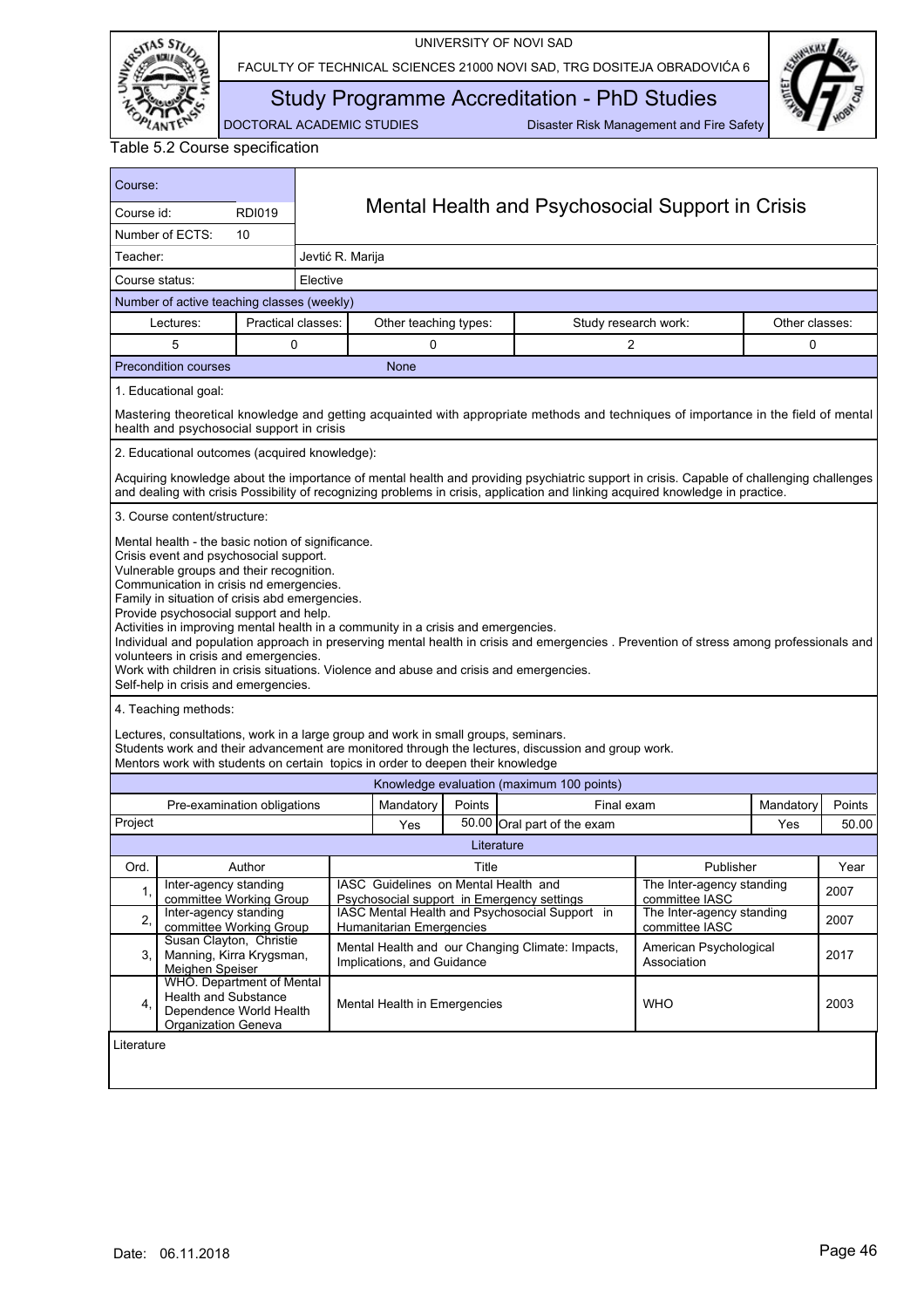

FACULTY OF TECHNICAL SCIENCES 21000 NOVI SAD, TRG DOSITEJA OBRADOVIĆA 6



Study Programme Accreditation - PhD Studies

<span id="page-48-0"></span>DOCTORAL ACADEMIC STUDIES Disaster Risk Management and Fire Safety

| Course:                                                                                                                                                                                                                                                                                                                                                                                                                                                                                                                                                                                                                                                                                                                                                                                                                                                                                                                                                      |                                                                                                                                                                                                                                                                                                                                                                                                                                                                                                                                                                                                                                                                                                                                                                  |   | Doctoral Dissertation - Research and Publishing of Results 2 |        |                                                                                                                                                                                                                                                                                  |                |        |  |  |  |  |
|--------------------------------------------------------------------------------------------------------------------------------------------------------------------------------------------------------------------------------------------------------------------------------------------------------------------------------------------------------------------------------------------------------------------------------------------------------------------------------------------------------------------------------------------------------------------------------------------------------------------------------------------------------------------------------------------------------------------------------------------------------------------------------------------------------------------------------------------------------------------------------------------------------------------------------------------------------------|------------------------------------------------------------------------------------------------------------------------------------------------------------------------------------------------------------------------------------------------------------------------------------------------------------------------------------------------------------------------------------------------------------------------------------------------------------------------------------------------------------------------------------------------------------------------------------------------------------------------------------------------------------------------------------------------------------------------------------------------------------------|---|--------------------------------------------------------------|--------|----------------------------------------------------------------------------------------------------------------------------------------------------------------------------------------------------------------------------------------------------------------------------------|----------------|--------|--|--|--|--|
| Course id:                                                                                                                                                                                                                                                                                                                                                                                                                                                                                                                                                                                                                                                                                                                                                                                                                                                                                                                                                   | RSIR <sub>03</sub>                                                                                                                                                                                                                                                                                                                                                                                                                                                                                                                                                                                                                                                                                                                                               |   |                                                              |        |                                                                                                                                                                                                                                                                                  |                |        |  |  |  |  |
| Number of ECTS:                                                                                                                                                                                                                                                                                                                                                                                                                                                                                                                                                                                                                                                                                                                                                                                                                                                                                                                                              | 18                                                                                                                                                                                                                                                                                                                                                                                                                                                                                                                                                                                                                                                                                                                                                               |   |                                                              |        |                                                                                                                                                                                                                                                                                  |                |        |  |  |  |  |
| Teachers:                                                                                                                                                                                                                                                                                                                                                                                                                                                                                                                                                                                                                                                                                                                                                                                                                                                                                                                                                    |                                                                                                                                                                                                                                                                                                                                                                                                                                                                                                                                                                                                                                                                                                                                                                  |   |                                                              |        |                                                                                                                                                                                                                                                                                  |                |        |  |  |  |  |
| Course status:                                                                                                                                                                                                                                                                                                                                                                                                                                                                                                                                                                                                                                                                                                                                                                                                                                                                                                                                               |                                                                                                                                                                                                                                                                                                                                                                                                                                                                                                                                                                                                                                                                                                                                                                  |   | Mandatory                                                    |        |                                                                                                                                                                                                                                                                                  |                |        |  |  |  |  |
| Number of active teaching classes (weekly)                                                                                                                                                                                                                                                                                                                                                                                                                                                                                                                                                                                                                                                                                                                                                                                                                                                                                                                   |                                                                                                                                                                                                                                                                                                                                                                                                                                                                                                                                                                                                                                                                                                                                                                  |   |                                                              |        |                                                                                                                                                                                                                                                                                  |                |        |  |  |  |  |
| Lectures:                                                                                                                                                                                                                                                                                                                                                                                                                                                                                                                                                                                                                                                                                                                                                                                                                                                                                                                                                    | Practical classes:                                                                                                                                                                                                                                                                                                                                                                                                                                                                                                                                                                                                                                                                                                                                               |   | Other teaching types:                                        |        | Study research work:                                                                                                                                                                                                                                                             | Other classes: |        |  |  |  |  |
| 0                                                                                                                                                                                                                                                                                                                                                                                                                                                                                                                                                                                                                                                                                                                                                                                                                                                                                                                                                            |                                                                                                                                                                                                                                                                                                                                                                                                                                                                                                                                                                                                                                                                                                                                                                  | 0 | 0                                                            |        | 15                                                                                                                                                                                                                                                                               | 0              |        |  |  |  |  |
| <b>Precondition courses</b>                                                                                                                                                                                                                                                                                                                                                                                                                                                                                                                                                                                                                                                                                                                                                                                                                                                                                                                                  |                                                                                                                                                                                                                                                                                                                                                                                                                                                                                                                                                                                                                                                                                                                                                                  |   | <b>None</b>                                                  |        |                                                                                                                                                                                                                                                                                  |                |        |  |  |  |  |
| 1. Educational goal:                                                                                                                                                                                                                                                                                                                                                                                                                                                                                                                                                                                                                                                                                                                                                                                                                                                                                                                                         |                                                                                                                                                                                                                                                                                                                                                                                                                                                                                                                                                                                                                                                                                                                                                                  |   |                                                              |        |                                                                                                                                                                                                                                                                                  |                |        |  |  |  |  |
| The application of fundamental, theoretical and methodological, scientific and professional, and professional and applicative knowledge<br>and methods in solving concrete problems within the selected research field. Researching the literature, students are introduced to the<br>latest knowledge in research field, to methods for solving similar or new problems and with scientific approaches in their solving. The<br>objective of students' activity within this segment of research is to acquire necessary experience in solving complex scientific and<br>research problems from the field of the study programme.                                                                                                                                                                                                                                                                                                                            |                                                                                                                                                                                                                                                                                                                                                                                                                                                                                                                                                                                                                                                                                                                                                                  |   |                                                              |        |                                                                                                                                                                                                                                                                                  |                |        |  |  |  |  |
| 2. Educational outcomes (acquired knowledge):                                                                                                                                                                                                                                                                                                                                                                                                                                                                                                                                                                                                                                                                                                                                                                                                                                                                                                                |                                                                                                                                                                                                                                                                                                                                                                                                                                                                                                                                                                                                                                                                                                                                                                  |   |                                                              |        |                                                                                                                                                                                                                                                                                  |                |        |  |  |  |  |
|                                                                                                                                                                                                                                                                                                                                                                                                                                                                                                                                                                                                                                                                                                                                                                                                                                                                                                                                                              | Enabling students to achieve scientific competencies and academic skills. Development of creative abilities, as well as mastering of<br>specific practical skills in the subject matter of the study programme. Enabling students to independently solve theoretical and practical<br>problems, to understand and to use contemporary knowledge, the ability to follow contemporary achievements, independent and creative<br>action, connecting knowledge from various fields and its application, solving problems using scientific methods, performing numerical<br>simulations and experimental research, presentation and discussion of research results, communication at the professional level in writing<br>and presenting scientific research results. |   |                                                              |        |                                                                                                                                                                                                                                                                                  |                |        |  |  |  |  |
| 3. Course content/structure:                                                                                                                                                                                                                                                                                                                                                                                                                                                                                                                                                                                                                                                                                                                                                                                                                                                                                                                                 |                                                                                                                                                                                                                                                                                                                                                                                                                                                                                                                                                                                                                                                                                                                                                                  |   |                                                              |        |                                                                                                                                                                                                                                                                                  |                |        |  |  |  |  |
| from the filed of the study programme.                                                                                                                                                                                                                                                                                                                                                                                                                                                                                                                                                                                                                                                                                                                                                                                                                                                                                                                       |                                                                                                                                                                                                                                                                                                                                                                                                                                                                                                                                                                                                                                                                                                                                                                  |   |                                                              |        | Search and analysis of scientific and research results. Planning and performing numerical simulations and experimental research.<br>Acquisition, processing, presentation and discussion of research results. Writing, publishing and presenting the scientific-research results |                |        |  |  |  |  |
| 4. Teaching methods:                                                                                                                                                                                                                                                                                                                                                                                                                                                                                                                                                                                                                                                                                                                                                                                                                                                                                                                                         |                                                                                                                                                                                                                                                                                                                                                                                                                                                                                                                                                                                                                                                                                                                                                                  |   |                                                              |        |                                                                                                                                                                                                                                                                                  |                |        |  |  |  |  |
| The student, in consultation with the supervisor, selects the research topic. For the chosen topic, supervisor delivers research plan to the<br>student. The student is obliged to make the work within the given subject using the recommended literature. During the development, the<br>mentor can give additional instructions to the student, refer him to specific literature, and further guide him. In order to successfully carry<br>out the research, the student conducts consultations with the mentor and with other teachers dealing with the research topic. Within the<br>given topic, the student performs an analysis of previous research, identifies the problems and disadvantages of previous research,<br>defines the objectives of his research, and carries out numerical simulations or experimental research. Student presents the research<br>results in the form of the project and by publishing them at national conferences. |                                                                                                                                                                                                                                                                                                                                                                                                                                                                                                                                                                                                                                                                                                                                                                  |   |                                                              |        |                                                                                                                                                                                                                                                                                  |                |        |  |  |  |  |
|                                                                                                                                                                                                                                                                                                                                                                                                                                                                                                                                                                                                                                                                                                                                                                                                                                                                                                                                                              |                                                                                                                                                                                                                                                                                                                                                                                                                                                                                                                                                                                                                                                                                                                                                                  |   |                                                              |        | Knowledge evaluation (maximum 100 points)                                                                                                                                                                                                                                        |                |        |  |  |  |  |
| Pre-examination obligations                                                                                                                                                                                                                                                                                                                                                                                                                                                                                                                                                                                                                                                                                                                                                                                                                                                                                                                                  |                                                                                                                                                                                                                                                                                                                                                                                                                                                                                                                                                                                                                                                                                                                                                                  |   | Mandatory                                                    | Points | Final exam                                                                                                                                                                                                                                                                       | Mandatory      | Points |  |  |  |  |
| Project                                                                                                                                                                                                                                                                                                                                                                                                                                                                                                                                                                                                                                                                                                                                                                                                                                                                                                                                                      |                                                                                                                                                                                                                                                                                                                                                                                                                                                                                                                                                                                                                                                                                                                                                                  |   | Yes                                                          |        | 50.00 Oral part of the exam                                                                                                                                                                                                                                                      | Yes            | 50.00  |  |  |  |  |
| Literature                                                                                                                                                                                                                                                                                                                                                                                                                                                                                                                                                                                                                                                                                                                                                                                                                                                                                                                                                   |                                                                                                                                                                                                                                                                                                                                                                                                                                                                                                                                                                                                                                                                                                                                                                  |   |                                                              |        |                                                                                                                                                                                                                                                                                  |                |        |  |  |  |  |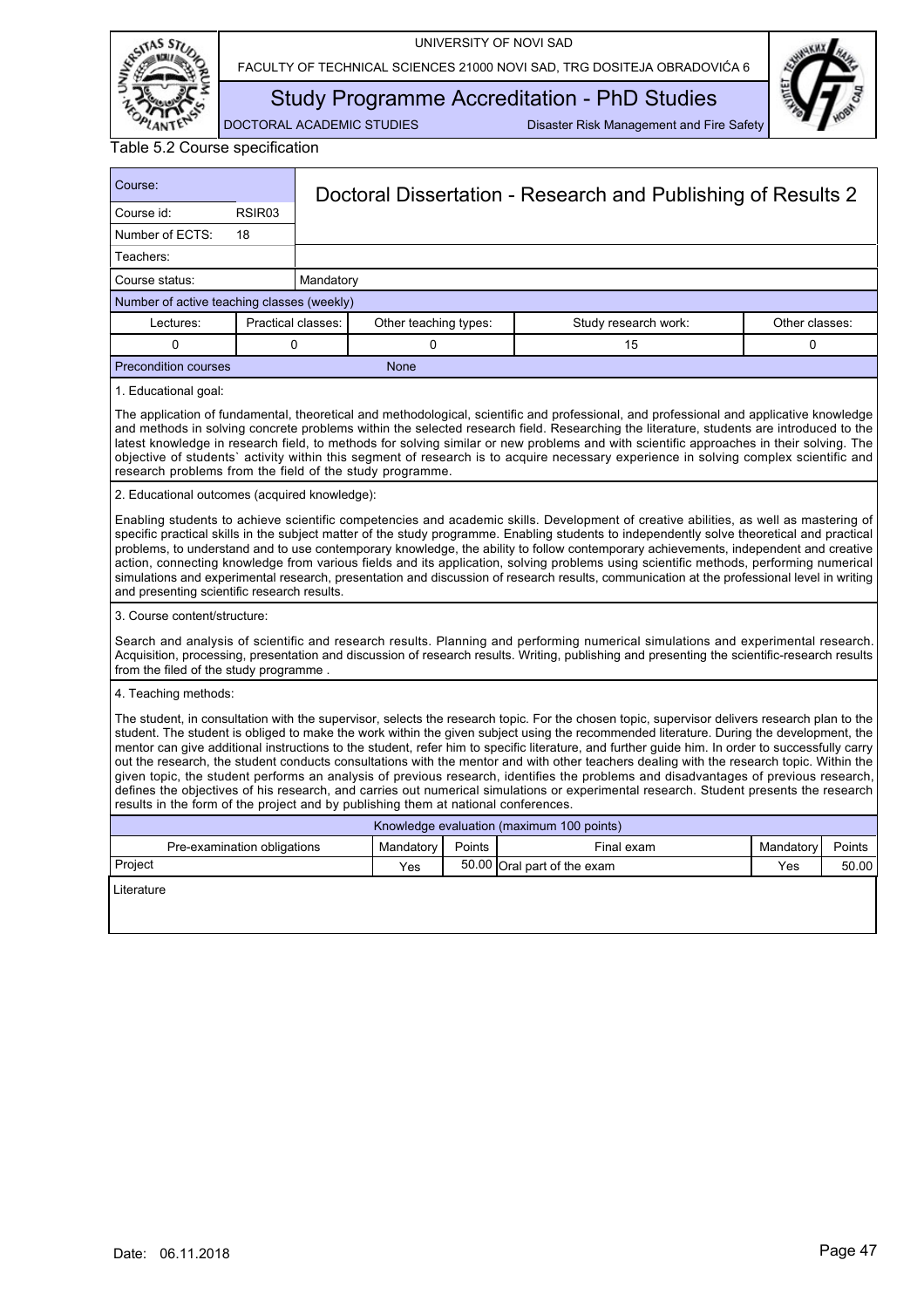

FACULTY OF TECHNICAL SCIENCES 21000 NOVI SAD, TRG DOSITEJA OBRADOVIĆA 6



Study Programme Accreditation - PhD Studies

<span id="page-49-0"></span>DOCTORAL ACADEMIC STUDIES Disaster Risk Management and Fire Safety

Table 5.2 Course specification

| Course:                                    |                    |           |                                           |                      |                |  |  |  |  |
|--------------------------------------------|--------------------|-----------|-------------------------------------------|----------------------|----------------|--|--|--|--|
| Course id:                                 | DUR <sub>01</sub>  |           | Doctoral Dissertation - Theoretical Bases |                      |                |  |  |  |  |
| Number of ECTS:                            | 12                 |           |                                           |                      |                |  |  |  |  |
| Teachers:                                  |                    |           |                                           |                      |                |  |  |  |  |
| Course status:                             |                    | Mandatory |                                           |                      |                |  |  |  |  |
| Number of active teaching classes (weekly) |                    |           |                                           |                      |                |  |  |  |  |
| Lectures:                                  | Practical classes: |           | Other teaching types:                     | Study research work: | Other classes: |  |  |  |  |
| 0                                          |                    |           | Ω                                         | 5                    | O              |  |  |  |  |
| <b>Precondition courses</b>                |                    |           | <b>None</b>                               |                      |                |  |  |  |  |
|                                            |                    |           |                                           |                      |                |  |  |  |  |

1. Educational goal:

The theoretical bases of the doctoral dissertation assess the ability of PhD students for independent scientific research work and aims: to motivate students to present and synthesize theoretical and research work, to determine the creative potential of students for continuing studies, to determine the students ability to understand and apply the fundamental science concepts, to test the students speech abilities and the ability to express their ideas clearly and to identify the areas of science that need to be extracted by the candidate as the necessary basis for the preparation of the doctoral dissertation.

2. Educational outcomes (acquired knowledge):

Enabling students to achieve scientific competencies and academic skills, development of creative abilities, as well as mastering of specific practical skills from the topic of doctoral dissertation. Enabling students to independently solve theoretical and practical problems, to understand and to use contemporary knowledge, the ability to follow contemporary achievements, independent and creative action, connecting knowledge from various fields and its application, solving problems using scientific methods, performing numerical simulations and experimental research, presentation and discussion of research results, communication at the professional level in writing and presenting scientific research results.

3. Course content/structure:

Search and analysis of scientific and research results. Writing a course project from a doctoral dissertation topic. The student is obliged to write the course project in which he will explain the doctoral dissertation topic. Within project, student should define and explain following: subject (problem) of research, need for research, research goals, scientific hypotheses, work plan, methods to be applied and other relevant data.

4. Teaching methods:

The student is obliged to make the course project within the given subject. During the process, the mentor can give additional instructions to the student, refer him to specific literature and further guide him, in order to create quality work. The student conducts consultations with the mentor and the subjects teachers, and if necessary with other teachers dealing with problems in the field of doctoral dissertation topic. Within a given topic, student, if necessary, performs certain measurements, carries out numerical simulations and experimental research, presents and discusses the results of the research, if this is foreseen by the work topic.

| Knowledge evaluation (maximum 100 points) |             |        |                             |           |        |  |  |  |  |  |
|-------------------------------------------|-------------|--------|-----------------------------|-----------|--------|--|--|--|--|--|
| Pre-examination obligations               | Mandatory I | Points | Final exam                  | Mandatory | Points |  |  |  |  |  |
| Project                                   | Yes         |        | 50.00 Oral part of the exam | Yes       | 50.00  |  |  |  |  |  |
|                                           |             |        |                             |           |        |  |  |  |  |  |

Literature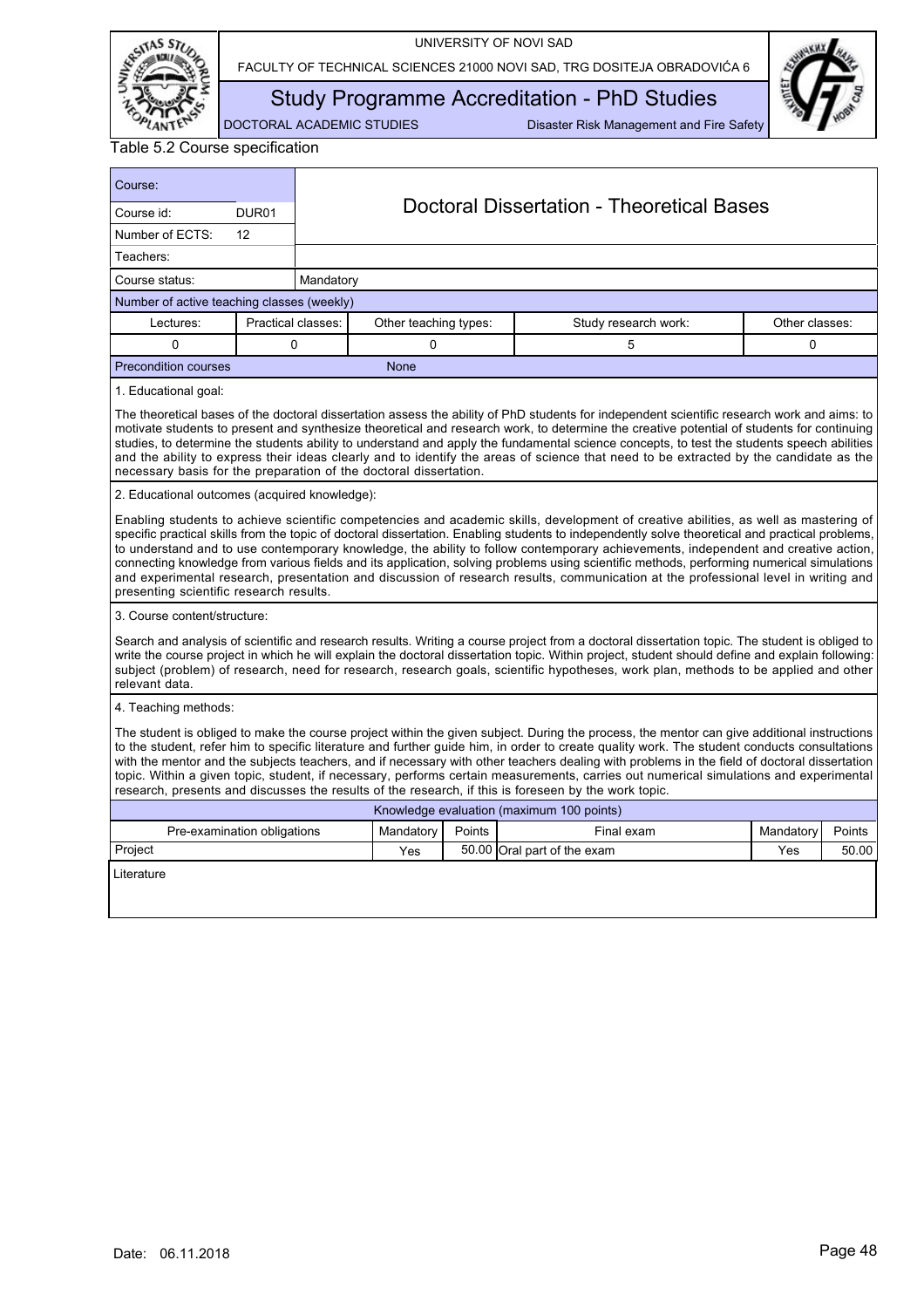

FACULTY OF TECHNICAL SCIENCES 21000 NOVI SAD, TRG DOSITEJA OBRADOVIĆA 6



Study Programme Accreditation - PhD Studies

<span id="page-50-0"></span>DOCTORAL ACADEMIC STUDIES Disaster Risk Management and Fire Safety

| Course:                                                                                                                                                                                                                                                                                                                                                                                                                                                                                                                                                                                                                                                                                                                                                                                                                                                                                                                                                      |                                            |                    | Doctoral Dissertation - Research and Publishing of Results 3 |        |                                                                                                                                                                                                                                                                                  |                |        |  |  |
|--------------------------------------------------------------------------------------------------------------------------------------------------------------------------------------------------------------------------------------------------------------------------------------------------------------------------------------------------------------------------------------------------------------------------------------------------------------------------------------------------------------------------------------------------------------------------------------------------------------------------------------------------------------------------------------------------------------------------------------------------------------------------------------------------------------------------------------------------------------------------------------------------------------------------------------------------------------|--------------------------------------------|--------------------|--------------------------------------------------------------|--------|----------------------------------------------------------------------------------------------------------------------------------------------------------------------------------------------------------------------------------------------------------------------------------|----------------|--------|--|--|
| Course id:                                                                                                                                                                                                                                                                                                                                                                                                                                                                                                                                                                                                                                                                                                                                                                                                                                                                                                                                                   | DUR <sub>02</sub>                          |                    |                                                              |        |                                                                                                                                                                                                                                                                                  |                |        |  |  |
| Number of ECTS:                                                                                                                                                                                                                                                                                                                                                                                                                                                                                                                                                                                                                                                                                                                                                                                                                                                                                                                                              | 30                                         |                    |                                                              |        |                                                                                                                                                                                                                                                                                  |                |        |  |  |
| Teachers:                                                                                                                                                                                                                                                                                                                                                                                                                                                                                                                                                                                                                                                                                                                                                                                                                                                                                                                                                    |                                            |                    |                                                              |        |                                                                                                                                                                                                                                                                                  |                |        |  |  |
| Course status:                                                                                                                                                                                                                                                                                                                                                                                                                                                                                                                                                                                                                                                                                                                                                                                                                                                                                                                                               |                                            | Mandatory          |                                                              |        |                                                                                                                                                                                                                                                                                  |                |        |  |  |
|                                                                                                                                                                                                                                                                                                                                                                                                                                                                                                                                                                                                                                                                                                                                                                                                                                                                                                                                                              | Number of active teaching classes (weekly) |                    |                                                              |        |                                                                                                                                                                                                                                                                                  |                |        |  |  |
| Lectures:                                                                                                                                                                                                                                                                                                                                                                                                                                                                                                                                                                                                                                                                                                                                                                                                                                                                                                                                                    |                                            | Practical classes: | Other teaching types:                                        |        | Study research work:                                                                                                                                                                                                                                                             | Other classes: |        |  |  |
| 0                                                                                                                                                                                                                                                                                                                                                                                                                                                                                                                                                                                                                                                                                                                                                                                                                                                                                                                                                            |                                            | 0                  | $\mathbf{0}$                                                 |        | 20                                                                                                                                                                                                                                                                               | 0              |        |  |  |
| <b>Precondition courses</b>                                                                                                                                                                                                                                                                                                                                                                                                                                                                                                                                                                                                                                                                                                                                                                                                                                                                                                                                  |                                            |                    | <b>None</b>                                                  |        |                                                                                                                                                                                                                                                                                  |                |        |  |  |
| 1. Educational goal:                                                                                                                                                                                                                                                                                                                                                                                                                                                                                                                                                                                                                                                                                                                                                                                                                                                                                                                                         |                                            |                    |                                                              |        |                                                                                                                                                                                                                                                                                  |                |        |  |  |
| The application of fundamental, theoretical and methodological, scientific and professional, and professional and applicative knowledge<br>and methods in solving concrete problems within the selected research field. Researching the literature, students are introduced to the<br>latest knowledge in research field, to methods for solving similar or new problems and with scientific approaches in their solving. The<br>objective of students' activity within this segment of research is to acquire necessary experience in solving complex scientific and<br>research problems from the field of the study programme.                                                                                                                                                                                                                                                                                                                            |                                            |                    |                                                              |        |                                                                                                                                                                                                                                                                                  |                |        |  |  |
| 2. Educational outcomes (acquired knowledge):                                                                                                                                                                                                                                                                                                                                                                                                                                                                                                                                                                                                                                                                                                                                                                                                                                                                                                                |                                            |                    |                                                              |        |                                                                                                                                                                                                                                                                                  |                |        |  |  |
| Enabling students to achieve scientific competencies and academic skills. Development of creative abilities, as well as mastering of<br>specific practical skills in the subject matter of the study programme. Enabling students to independently solve theoretical and practical<br>problems, to understand and to use contemporary knowledge, the ability to follow contemporary achievements, independent and creative<br>action, connecting knowledge from various fields and its application, solving problems using scientific methods, performing numerical<br>simulations and experimental research, presentation and discussion of research results, communication at the professional level in writing<br>and presenting scientific research results.                                                                                                                                                                                             |                                            |                    |                                                              |        |                                                                                                                                                                                                                                                                                  |                |        |  |  |
| 3. Course content/structure:                                                                                                                                                                                                                                                                                                                                                                                                                                                                                                                                                                                                                                                                                                                                                                                                                                                                                                                                 |                                            |                    |                                                              |        |                                                                                                                                                                                                                                                                                  |                |        |  |  |
| from the filed of the study programme.                                                                                                                                                                                                                                                                                                                                                                                                                                                                                                                                                                                                                                                                                                                                                                                                                                                                                                                       |                                            |                    |                                                              |        | Search and analysis of scientific and research results. Planning and performing numerical simulations and experimental research.<br>Acquisition, processing, presentation and discussion of research results. Writing, publishing and presenting the scientific-research results |                |        |  |  |
| 4. Teaching methods:                                                                                                                                                                                                                                                                                                                                                                                                                                                                                                                                                                                                                                                                                                                                                                                                                                                                                                                                         |                                            |                    |                                                              |        |                                                                                                                                                                                                                                                                                  |                |        |  |  |
| The student, in consultation with the supervisor, selects the research topic. For the chosen topic, supervisor delivers research plan to the<br>student. The student is obliged to make the work within the given subject using the recommended literature. During the development, the<br>mentor can give additional instructions to the student, refer him to specific literature, and further guide him. In order to successfully carry<br>out the research, the student conducts consultations with the mentor and with other teachers dealing with the research topic. Within the<br>given topic, the student performs an analysis of previous research, identifies the problems and disadvantages of previous research,<br>defines the objectives of his research, and carries out numerical simulations or experimental research. Student presents the research<br>results in the form of the project and by publishing them at national conferences. |                                            |                    |                                                              |        |                                                                                                                                                                                                                                                                                  |                |        |  |  |
|                                                                                                                                                                                                                                                                                                                                                                                                                                                                                                                                                                                                                                                                                                                                                                                                                                                                                                                                                              |                                            |                    |                                                              |        | Knowledge evaluation (maximum 100 points)                                                                                                                                                                                                                                        |                |        |  |  |
| Pre-examination obligations                                                                                                                                                                                                                                                                                                                                                                                                                                                                                                                                                                                                                                                                                                                                                                                                                                                                                                                                  |                                            |                    | Mandatory                                                    | Points | Final exam                                                                                                                                                                                                                                                                       | Mandatory      | Points |  |  |
| Project                                                                                                                                                                                                                                                                                                                                                                                                                                                                                                                                                                                                                                                                                                                                                                                                                                                                                                                                                      |                                            |                    | Yes                                                          | 50.00  | Oral part of the exam                                                                                                                                                                                                                                                            | Yes            | 50.00  |  |  |
| Literature                                                                                                                                                                                                                                                                                                                                                                                                                                                                                                                                                                                                                                                                                                                                                                                                                                                                                                                                                   |                                            |                    |                                                              |        |                                                                                                                                                                                                                                                                                  |                |        |  |  |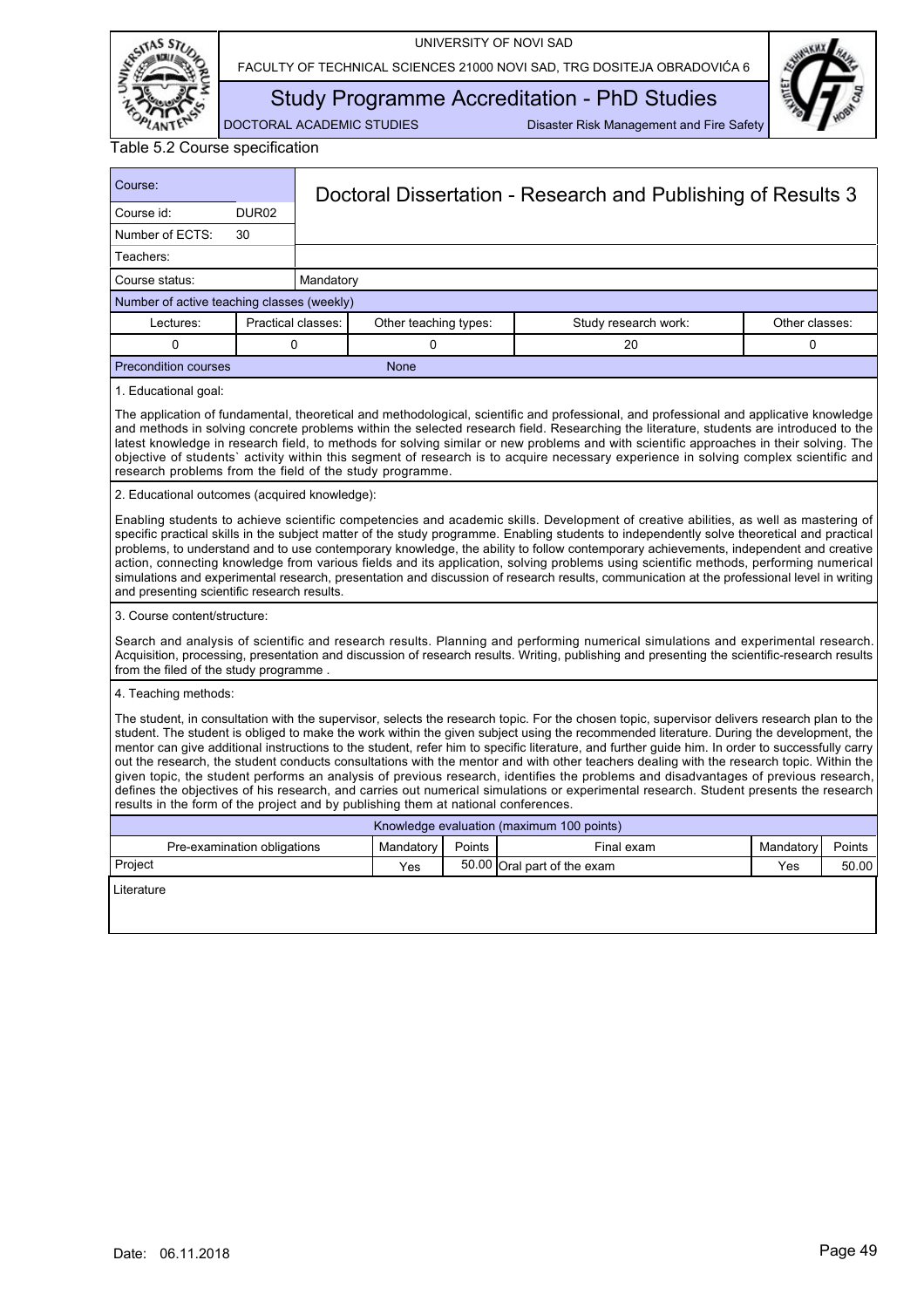

FACULTY OF TECHNICAL SCIENCES 21000 NOVI SAD, TRG DOSITEJA OBRADOVIĆA 6



Study Programme Accreditation - PhD Studies

<span id="page-51-0"></span>DOCTORAL ACADEMIC STUDIES Disaster Risk Management and Fire Safety

Table 5.2 Course specification

| Course:                                    |                   |                    |                                   |                      |                |  |  |  |  |  |
|--------------------------------------------|-------------------|--------------------|-----------------------------------|----------------------|----------------|--|--|--|--|--|
| Course id:                                 | DUR <sub>03</sub> |                    | Doctoral Dissertation - Elaborate |                      |                |  |  |  |  |  |
| Number of ECTS:                            | 20                |                    |                                   |                      |                |  |  |  |  |  |
| Teachers:                                  |                   |                    |                                   |                      |                |  |  |  |  |  |
| Course status:                             |                   | Mandatory          |                                   |                      |                |  |  |  |  |  |
| Number of active teaching classes (weekly) |                   |                    |                                   |                      |                |  |  |  |  |  |
| Lectures:                                  |                   | Practical classes: | Other teaching types:             | Study research work: | Other classes: |  |  |  |  |  |
| 0                                          |                   |                    | ი                                 | 20                   | O              |  |  |  |  |  |
| <b>Precondition courses</b>                |                   |                    | <b>None</b>                       |                      |                |  |  |  |  |  |

### 1. Educational goal:

The application of fundamental, theoretical and methodological, scientific and professional, and professional and applicative knowledge and methods in solving concrete problems within the selected field. Researching the literature, students are introduced to the latest knowledge in the research field , to methods attended for creative solving of new tasks and the engineering practice in their solving. The objective of students` activity within this segment of research is to acquire necessary experience in solving complex scientific and research problems from the doctoral dissertation topic.

2. Educational outcomes (acquired knowledge):

Enabling students to achieve scientific competencies and academic skills, development of creative abilities, as well as mastering of specific practical skills from the doctoral dissertation topic. Enabling students to independently solve theoretical and practical problems, to understand and to use contemporary knowledge, the ability to follow contemporary achievements, independent and creative action, connecting knowledge from various fields and its application, solving problems using scientific methods, performing numerical simulations and experimental research, presentation and discussion of research results, communication at the professional level in writing and presenting scientific research results.

3. Course content/structure:

Search and analysis of scientific and research results. Planning and performing numerical simulations and experimental research. Acquisition, processing, presentation and discussion of research results. Writing, publishing and presenting of scientific-research results from the doctoral dissertation topic.

### 4. Teaching methods:

The student, in consultation with the supervisor, selects the research topic related to doctoral dissertation. For the chosen topic, supervisor delivers research plan to student. The student is obliged to make the work within the given subject using the recommended literature. During the development, the mentor can give additional instructions to the student, refer him to specific literature, and further guide him. In order to successfully carry out the research, the student conducts consultations with the mentor and with other teachers dealing with the research topic. Within the given topic, the student performs an analysis of previous research, identifies the problems and disadvantages of previous research, defines the objectives of his research, and carries out numerical simulations or experimental research. Student presents the research results in the form of the project and by publishing the paper in an international journal (SCI listed).

| Knowledge evaluation (maximum 100 points) |           |        |                             |           |        |  |  |  |  |  |
|-------------------------------------------|-----------|--------|-----------------------------|-----------|--------|--|--|--|--|--|
| Pre-examination obligations               | Mandatory | Points | Final exam                  | Mandatory | Points |  |  |  |  |  |
| Project                                   | Yes       |        | 50.00 Oral part of the exam | Yes       | 50.00  |  |  |  |  |  |
| Literature                                |           |        |                             |           |        |  |  |  |  |  |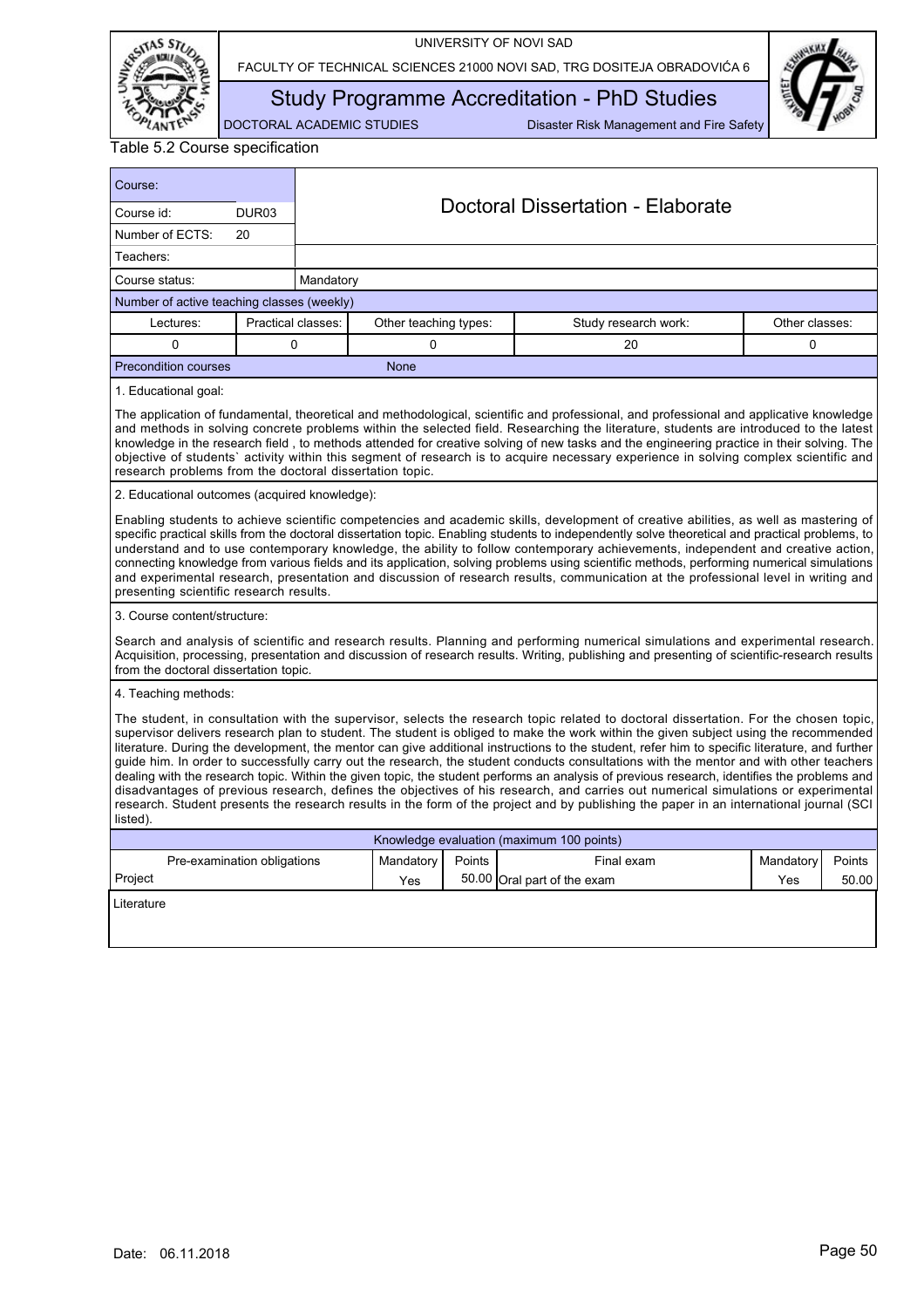

FACULTY OF TECHNICAL SCIENCES 21000 NOVI SAD, TRG DOSITEJA OBRADOVIĆA 6



Study Programme Accreditation - PhD Studies

<span id="page-52-0"></span>DOCTORAL ACADEMIC STUDIES Disaster Risk Management and Fire Safety

| Course:                                                                                                                                                                                                                                                                                                                                                                                                                                                                                                                                                                                                                                                                                                                                                                                                                                                                                                                                                                                                             |                                                                                                                                                                                                                                                                                                                                                                                                                                                                                                                                    |           |                                                          |        |                                                                                                                                                                                                                                                                                                                                                                                                                                 |                |        |  |  |  |  |
|---------------------------------------------------------------------------------------------------------------------------------------------------------------------------------------------------------------------------------------------------------------------------------------------------------------------------------------------------------------------------------------------------------------------------------------------------------------------------------------------------------------------------------------------------------------------------------------------------------------------------------------------------------------------------------------------------------------------------------------------------------------------------------------------------------------------------------------------------------------------------------------------------------------------------------------------------------------------------------------------------------------------|------------------------------------------------------------------------------------------------------------------------------------------------------------------------------------------------------------------------------------------------------------------------------------------------------------------------------------------------------------------------------------------------------------------------------------------------------------------------------------------------------------------------------------|-----------|----------------------------------------------------------|--------|---------------------------------------------------------------------------------------------------------------------------------------------------------------------------------------------------------------------------------------------------------------------------------------------------------------------------------------------------------------------------------------------------------------------------------|----------------|--------|--|--|--|--|
| Course id:                                                                                                                                                                                                                                                                                                                                                                                                                                                                                                                                                                                                                                                                                                                                                                                                                                                                                                                                                                                                          | DUR <sub>04</sub>                                                                                                                                                                                                                                                                                                                                                                                                                                                                                                                  |           | Doctoral Dissertation - Technical processing and Defence |        |                                                                                                                                                                                                                                                                                                                                                                                                                                 |                |        |  |  |  |  |
| Number of ECTS:                                                                                                                                                                                                                                                                                                                                                                                                                                                                                                                                                                                                                                                                                                                                                                                                                                                                                                                                                                                                     | 10                                                                                                                                                                                                                                                                                                                                                                                                                                                                                                                                 |           |                                                          |        |                                                                                                                                                                                                                                                                                                                                                                                                                                 |                |        |  |  |  |  |
| Teachers:                                                                                                                                                                                                                                                                                                                                                                                                                                                                                                                                                                                                                                                                                                                                                                                                                                                                                                                                                                                                           |                                                                                                                                                                                                                                                                                                                                                                                                                                                                                                                                    |           |                                                          |        |                                                                                                                                                                                                                                                                                                                                                                                                                                 |                |        |  |  |  |  |
| Course status:                                                                                                                                                                                                                                                                                                                                                                                                                                                                                                                                                                                                                                                                                                                                                                                                                                                                                                                                                                                                      |                                                                                                                                                                                                                                                                                                                                                                                                                                                                                                                                    | Mandatory |                                                          |        |                                                                                                                                                                                                                                                                                                                                                                                                                                 |                |        |  |  |  |  |
| Number of active teaching classes (weekly)                                                                                                                                                                                                                                                                                                                                                                                                                                                                                                                                                                                                                                                                                                                                                                                                                                                                                                                                                                          |                                                                                                                                                                                                                                                                                                                                                                                                                                                                                                                                    |           |                                                          |        |                                                                                                                                                                                                                                                                                                                                                                                                                                 |                |        |  |  |  |  |
| Lectures:                                                                                                                                                                                                                                                                                                                                                                                                                                                                                                                                                                                                                                                                                                                                                                                                                                                                                                                                                                                                           | Practical classes:                                                                                                                                                                                                                                                                                                                                                                                                                                                                                                                 |           | Other teaching types:                                    |        | Study research work:                                                                                                                                                                                                                                                                                                                                                                                                            | Other classes: |        |  |  |  |  |
| $\Omega$                                                                                                                                                                                                                                                                                                                                                                                                                                                                                                                                                                                                                                                                                                                                                                                                                                                                                                                                                                                                            | $\Omega$                                                                                                                                                                                                                                                                                                                                                                                                                                                                                                                           |           | $\Omega$                                                 |        | 0                                                                                                                                                                                                                                                                                                                                                                                                                               | 0              |        |  |  |  |  |
| <b>Precondition courses</b>                                                                                                                                                                                                                                                                                                                                                                                                                                                                                                                                                                                                                                                                                                                                                                                                                                                                                                                                                                                         |                                                                                                                                                                                                                                                                                                                                                                                                                                                                                                                                    |           | <b>None</b>                                              |        |                                                                                                                                                                                                                                                                                                                                                                                                                                 |                |        |  |  |  |  |
| 1. Educational goal:                                                                                                                                                                                                                                                                                                                                                                                                                                                                                                                                                                                                                                                                                                                                                                                                                                                                                                                                                                                                |                                                                                                                                                                                                                                                                                                                                                                                                                                                                                                                                    |           |                                                          |        |                                                                                                                                                                                                                                                                                                                                                                                                                                 |                |        |  |  |  |  |
|                                                                                                                                                                                                                                                                                                                                                                                                                                                                                                                                                                                                                                                                                                                                                                                                                                                                                                                                                                                                                     | The application of fundamental, theoretical-methodological, scientific, professional and applicative knowledge and methods in solving<br>concrete problems within the selected topic of the doctoral dissertation. Technical processing and defence of the doctoral dissertation<br>enables students to develop skills to make the results of independent scientific research work in a suitable form and to publicly present<br>them, as well as to respond to comments and questions related to the doctoral dissertation topic. |           |                                                          |        |                                                                                                                                                                                                                                                                                                                                                                                                                                 |                |        |  |  |  |  |
|                                                                                                                                                                                                                                                                                                                                                                                                                                                                                                                                                                                                                                                                                                                                                                                                                                                                                                                                                                                                                     | 2. Educational outcomes (acquired knowledge):                                                                                                                                                                                                                                                                                                                                                                                                                                                                                      |           |                                                          |        |                                                                                                                                                                                                                                                                                                                                                                                                                                 |                |        |  |  |  |  |
| Enabling students to achieve scientific competencies and academic skills, development of creative abilities, as well as mastering of<br>specific practical skills from the doctoral dissertation topic. Enabling students to independently solve theoretical and practical problems, to<br>understand and to use contemporary knowledge, the ability to follow contemporary achievements, independent and creative action,<br>connecting knowledge from various fields and its application, solving problems using scientific methods, performing numerical simulations<br>and experimental research, presentation and discussion of research results, communication at the professional level in writing and<br>presenting scientific-research results through the written form of the doctoral dissertation and its public defence.                                                                                                                                                                               |                                                                                                                                                                                                                                                                                                                                                                                                                                                                                                                                    |           |                                                          |        |                                                                                                                                                                                                                                                                                                                                                                                                                                 |                |        |  |  |  |  |
| 3. Course content/structure:                                                                                                                                                                                                                                                                                                                                                                                                                                                                                                                                                                                                                                                                                                                                                                                                                                                                                                                                                                                        |                                                                                                                                                                                                                                                                                                                                                                                                                                                                                                                                    |           |                                                          |        |                                                                                                                                                                                                                                                                                                                                                                                                                                 |                |        |  |  |  |  |
| <b>Technical Sciences.</b>                                                                                                                                                                                                                                                                                                                                                                                                                                                                                                                                                                                                                                                                                                                                                                                                                                                                                                                                                                                          |                                                                                                                                                                                                                                                                                                                                                                                                                                                                                                                                    |           |                                                          |        | Writing and presenting scientific-research results in the form of a doctoral dissertation. Student performs the final technical processing of<br>the doctoral dissertation. Printed dissertation delivers to the Commission for assessment and defence. The student orally defends the<br>doctoral dissertation. The procedure of public defence of the doctoral dissertation is regulated by the general act of the Faculty of |                |        |  |  |  |  |
| 4. Teaching methods:                                                                                                                                                                                                                                                                                                                                                                                                                                                                                                                                                                                                                                                                                                                                                                                                                                                                                                                                                                                                |                                                                                                                                                                                                                                                                                                                                                                                                                                                                                                                                    |           |                                                          |        |                                                                                                                                                                                                                                                                                                                                                                                                                                 |                |        |  |  |  |  |
| The student, in consultation with the supervisor, selects the research topic related to doctoral dissertation. For the chosen topic,<br>supervisor delivers research plan to student. The student is obliged to make the work within the given subject using the recommended<br>literature. During the development, the mentor can give additional instructions to the student, refer him to specific literature, and further<br>guide him. In order to successfully carry out the research, the student conducts consultations with the mentor and with other teachers<br>dealing with the research topic. Within the given topic, the student performs an analysis of previous research, identifies the problems and<br>disadvantages of previous research, defines the objectives of his research, and carries out numerical simulations or experimental<br>research. Student presents the research results in the form of the project, and by publishing the paper in an international journal (SCI<br>listed). |                                                                                                                                                                                                                                                                                                                                                                                                                                                                                                                                    |           |                                                          |        |                                                                                                                                                                                                                                                                                                                                                                                                                                 |                |        |  |  |  |  |
|                                                                                                                                                                                                                                                                                                                                                                                                                                                                                                                                                                                                                                                                                                                                                                                                                                                                                                                                                                                                                     |                                                                                                                                                                                                                                                                                                                                                                                                                                                                                                                                    |           |                                                          |        | Knowledge evaluation (maximum 100 points)                                                                                                                                                                                                                                                                                                                                                                                       |                |        |  |  |  |  |
| Pre-examination obligations                                                                                                                                                                                                                                                                                                                                                                                                                                                                                                                                                                                                                                                                                                                                                                                                                                                                                                                                                                                         |                                                                                                                                                                                                                                                                                                                                                                                                                                                                                                                                    |           | Mandatory                                                | Points | Final exam                                                                                                                                                                                                                                                                                                                                                                                                                      | Mandatory      | Points |  |  |  |  |
| Writing the PhD thesis                                                                                                                                                                                                                                                                                                                                                                                                                                                                                                                                                                                                                                                                                                                                                                                                                                                                                                                                                                                              |                                                                                                                                                                                                                                                                                                                                                                                                                                                                                                                                    |           | Yes                                                      |        | 50.00 PhD thesis defence                                                                                                                                                                                                                                                                                                                                                                                                        | Yes            | 50.00  |  |  |  |  |
| Literature                                                                                                                                                                                                                                                                                                                                                                                                                                                                                                                                                                                                                                                                                                                                                                                                                                                                                                                                                                                                          |                                                                                                                                                                                                                                                                                                                                                                                                                                                                                                                                    |           |                                                          |        |                                                                                                                                                                                                                                                                                                                                                                                                                                 |                |        |  |  |  |  |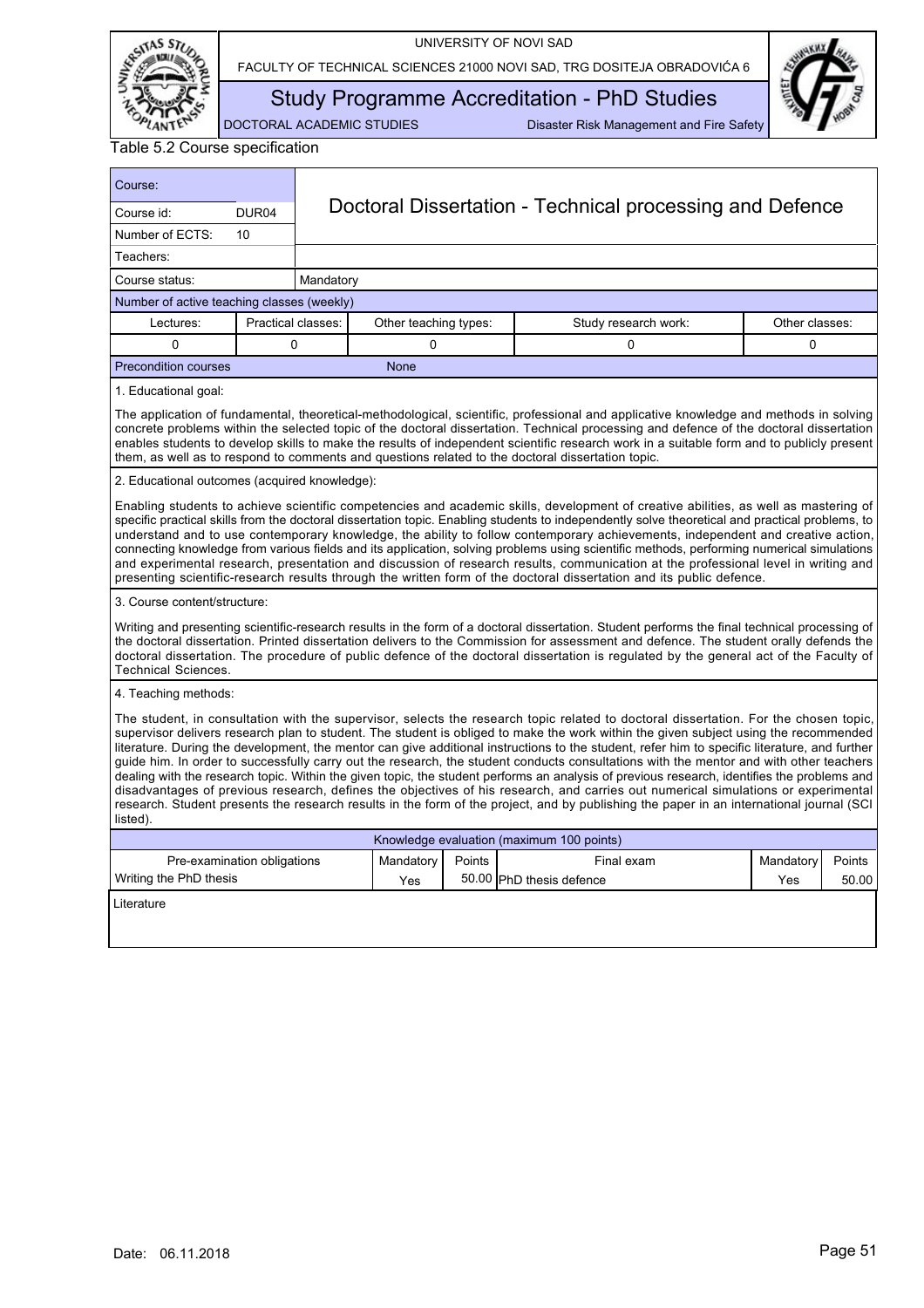



FACULTY OF TECHNICAL SCIENCES 21000 NOVI SAD, TRG DOSITEJA OBRADOVIĆA 6

Study Programme Accreditation - PhD Studies

DOCTORAL ACADEMIC STUDIES Disaster Risk Management and Fire Safety

Standard 06. Programme Quality, Contemporaneity and International Compliance

<span id="page-53-0"></span>The study programme Disaster Risk Management and Fire Safety is consistent and comparable with contemporary scientific developments and programs of foreign higher education institutions in the field of risk management sciences by essence, structure and scope. This ensures the harmony between good experiences in education in this field in our country and positive examples of study programs from prestigious European and world faculties in the field of Disaster Risk Management and Fire Safety. The structure of the study programme is designed as complete and comprehensive and offers students the latest scientific knowledge in this area. The study programme is formally and structurally consistent with strategies for the development of education, science and profession in Republic of Serbia, as well as with other programs of the higher education institution - Faculty of Technical Sciences in Novi Sad. The study programme is aligned with European standards in terms of enrolment, length of study, conditions of transition to a following year, graduation and method of study.

The study program is similar, comparable and harmonized with the accredited study programs of the following foreign higher education institutions:

1. University of Žilina, Žilina, Slovakia Third-cycle studies in Disaster Management/Crisis Management http://www.sjf.stuba.sk/sk/uchadzacov/prijimacie-konanie-phd..html?page\_id=4183 Rescue Services http://fbi.uniza.sk/en/

2. University College London (UCL), Institute of Risk and Disaster Reduction (IRDR), Great Britan PhD in Risk and Disaster Reduction https://www.ucl.ac.uk/prospective-students/graduate/research-degrees/risk-disaster-reduction-mphil-phd http://www.ucl.ac.uk/rdr/teaching

3. Delft University of Technology, The Netherlands PhD in Safety and Security Science https://www.tudelft.nl/en/tpm/education/post-graduate-programmes/post-initial-education/management-ofsafety-health-environment/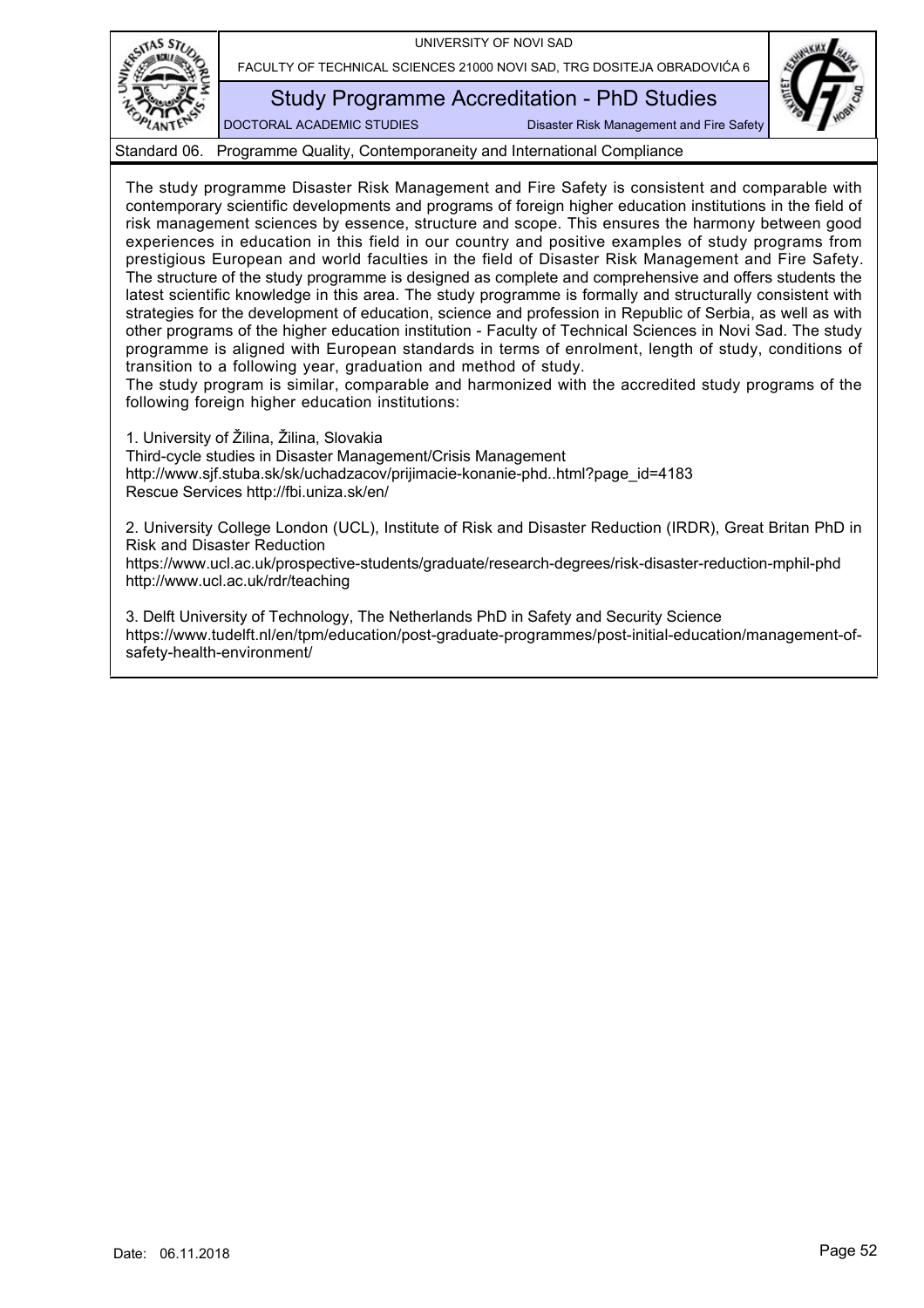



FACULTY OF TECHNICAL SCIENCES 21000 NOVI SAD, TRG DOSITEJA OBRADOVIĆA 6



Study Programme Accreditation - PhD Studies

DOCTORAL ACADEMIC STUDIES Disaster Risk Management and Fire Safety

Standard 07. Student Enrollment

<span id="page-54-0"></span>In accordance with social needs and its resources, the Faculty of Technical Sciences enrolls a number of students to the Doctoral Academic Studies in Disaster Risk Management and Fire Safety either to the budget financing of studies or self-financing which is defined each year by a special decision of Educational-Scientific Council of the Faculty.

The first year of doctoral studies may be enrolled by a person who has:

• completed undergraduate academic and graduate academic studies in an appropriate field with at least 300 ECTS credits and grade point average not less than 8.00 on the undergraduate academic and graduate academic studies - Master or equivalent grade from other rating systems, or if one belongs to 20% of the best students in the generation,

• academic title of Master of Science from the appropriate scientific field in accordance with the law,

• completed studies according to regulations before the adoption of the Law on Higher Education, provided that this is equivalent to graduation diploma with a minimum of 300 ECTS, which is proven by a decision on recognized equivalence.

Appropriate graduate studies and scientific fields are determined for each study programme in particular. In some exceptional situations enrolment may be allowed to other candidates taking differential exams. The decision on taking differential exams including the character of differential exam is made by the Commission for enrolment of the study programme (study group). Commission for evaluation of previously completed studies has three to five members and consists of Head of the appropriate doctoral academic study programme and Heads of Chairs at Departments responsible for the implementation of the study programme. For each candidate registered for the Enrollment Competition, Commission for evaluation checks whether the previously completed studies are appropriate in a way which evaluates all passed exams, determines enrollment conditions of the candidate and year of enrollment. Verification of the evaluation results is carried out by the Commission for enrollment and Council of Doctoral Studies. Student enrollment at doctoral studies is conducted by the Commission for enrollment. The enrollment

commission consists of the heads of all study programs of doctoral studies at Faculty of Technical Sciences. Based on the average grade point and the duration of studies, published scientific and expert papers, the Committee for the study programme quality forms a list of applied candidates. Committee for the study programme quality can issue a decision on organizing additional knowledge evaluation by setting a classification exam.

Priority in budget studies is given to candidates who work in the position of associates at the Faculty and those having scholarships provided by the Ministries and Secretariat for Science of AP Vojvodina.

In addition, the candidate is required to know world languages and to have IT skills which guarantee the smooth attendance of classes and the use of literature.

During enrolment, the student and the Faculty conclude an agreement on the rights and obligations during studies.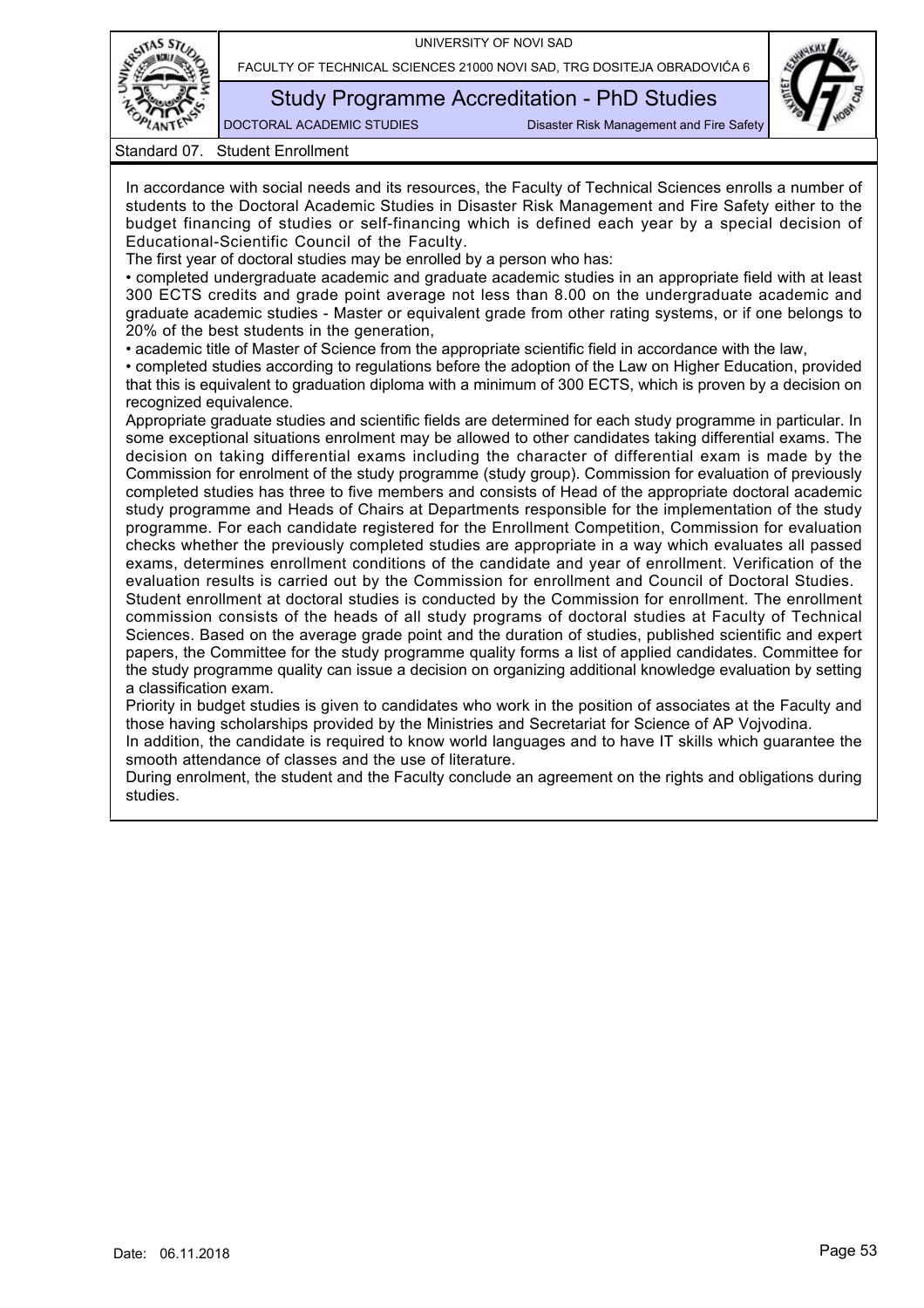

FACULTY OF TECHNICAL SCIENCES 21000 NOVI SAD, TRG DOSITEJA OBRADOVIĆA 6

Study Programme Accreditation - PhD Studies



DOCTORAL ACADEMIC STUDIES Disaster Risk Management and Fire Safety

Standard 08. Student Evaluation and Progress

<span id="page-55-0"></span>The final grade in each course included in this programme is formed by continual monitoring of students' accomplishments throughout the academic year and by passing the final examination.

By taking exams, students are obtaining a certain number of ECTS credits, using a unique methodology for all study programs at Faculty of Technical Sciences. Each course within the programme is worth a certain number of ECTS credits which students obtain by successfully passing the course examination. Students` success in mastering a certain course is constantly monitored during classes and is expressed in points. Maximum number of points obtained in a course is 100. Students obtain points from a course through their work during classes, completion of the prerequisites and taking the examination. The minimal number of points a student can obtain by fulfilling the course prerequisites during classes is 30, the maximum 70. The final success of students at a course is presented with a grade from 5 (fail) to 10 (excellent). Exceptionally, a student who publishes a paper (accepted for publication) in SCI listed journals does not have to take the exam and is graded with 10. The conditions for taking the exam are defined separately for each subject. Studying at the study programme is carried out in the following way:

The Head of the Study Programme (the study group), upon admission, assigns for every student a comentor from the existing teaching stuff at the study programme, who will be their councilor until they choose a mentor.

At the end of each semester, the co-mentor submits a report on the student`s work at a research project and the achieved results to the Head of the Study Programme.

The condition for enrollment in the second year of study (third semester) is acquired by a student who in the first year of study achieved at least 30 ECTS with a relative average grade of at least 8.00 (eight 00/100). Relative average grade is calculated on the basis of the estimate, in proportion to the number of course credits (formula is given in the rules of studying at FTS).

The right to take the qualifying exam in order to be able to write and defend the doctoral dissertation (a research study of the theoretical framework for the doctoral thesis) is given to students who have completed the second year of studies and passed all the exams within the study programme for a maximum of 3 (three) years from the beginning of the study, with a relative average grade of at least 8.00 (eight 00/100). Students who do not fulfill the requirement for enrollment in the second year of study, but achieve at least 15 ECTS, or do not fulfill the condition for laying the theoretical basis of the doctoral dissertation, with the recognition of the exams have the opportunity to continue their studies at specialized academic studies.

Students in the doctoral studies are eligible to take the exam three times. A student who has passed all the exams prescribed by a study program with a relative average grade of at least 8.00 (eight 00/100) and the theoretical basis of a doctoral dissertation with at least 8, acquires the right to apply for a doctoral dissertation topic. The final part of doctoral studies is the preparation and defense of the doctoral dissertation. The submission of the topic proposal for doctoral dissertation is submitted to the FTS student service in the form determined by the University Senate.

Mentor is a study programme professor, who, in addition to the requirements defined by the accreditation standards, has at least five papers of a particular category.

The mentor is obliged to assist the student in the selection of scientific research work methods and literature, as well as in the preparation of dissertation structure, etc.

Based on the application, Educational-Scientific Council of the Faculty makes a decision on the formation of the Commission for the evaluation of the topic, the candidate and mentors, on the proposal of the Study Programme Council with the approval of the Head of PhD studies. The commission consists of at least 5 (five) professors and at least one of them must be from a related higher education or scientific institution outside of the Faculty. The majority of commission members must be from the FTS. Educational-Scientific Council of the Faculty gives approval to PhD candidate to prepare a doctoral dissertation after accepting a positive report from the Commission, as well as after obtaining consent from the competent authority of the University. The candidate is forwarding completed doctoral dissertation to the FTS student service within 5 years from the topic approval. At the proposal of the Study Programme Council,

Educational-Scientific Council establishes a commission for the assessment and defense of the dissertation, which is obliged to write a report within 60 days. Thereafter, with the consent of the Head of PhD studies, the report, along with the text of the doctoral dissertation, is placed on the Faculty website to public insight for 30 days.

Report and eventual remarks, along with the opinion of the Educational-Scientific Council of the Department are submitted for the opinion to the Educational-Scientific Council of the Faculty. Decision on report adoption made by FTS Educational-Scientific Council is being delivered to the appropriate expert council of the University, together with report. University Senate gives consent to the report and thus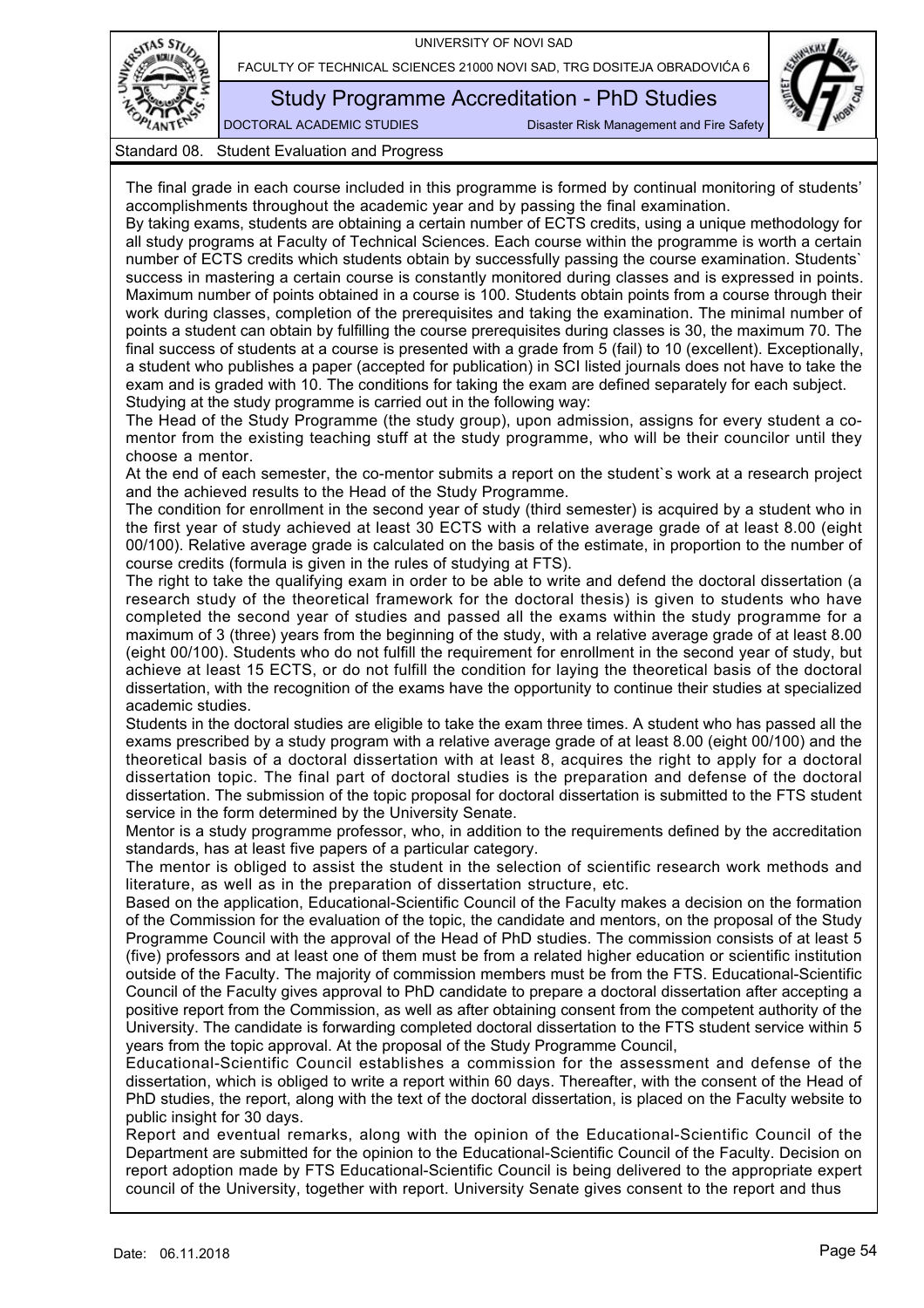

FACULTY OF TECHNICAL SCIENCES 21000 NOVI SAD, TRG DOSITEJA OBRADOVIĆA 6



Study Programme Accreditation - PhD Studies

DOCTORAL ACADEMIC STUDIES Disaster Risk Management and Fire Safety

creates conditions for the public defense of the doctoral dissertation. For incorrect evaluation of scientificprofessional work on the topic suitability candidates by the commission, or on the evaluation and defense, sanctions are prescribed according to the rules on disciplinary responsibility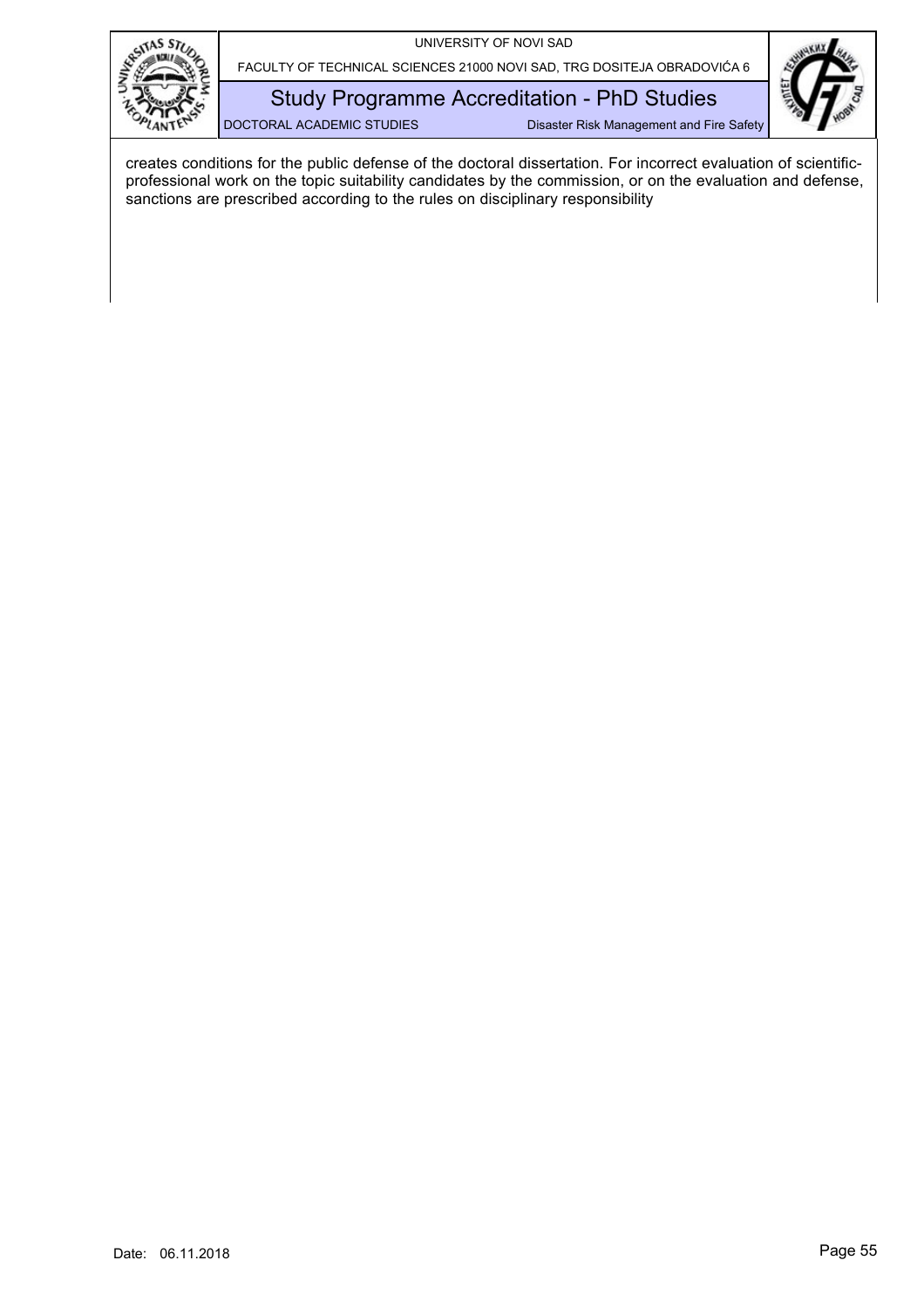

FACULTY OF TECHNICAL SCIENCES 21000 NOVI SAD, TRG DOSITEJA OBRADOVIĆA 6



Study Programme Accreditation - PhD Studies

DOCTORAL ACADEMIC STUDIES Disaster Risk Management and Fire Safety

Standard 09. Teaching Staff

<span id="page-57-0"></span>For the realization of the study programme in Disaster Risk Management and Fire Safety, there is teaching staff with necessary professional and scientific qualifications, verified by the list of published scientific papers and data on participation in national and international scientific and research projects. At least 2/3 of teachers participate in scientific and research projects. Teachers` competence is determined on the basis of scientific papers published in international magazines, where at least three papers has been published or accepted to be published in a journal from the SCI list; scientific papers published in national journals; papers published in proceedings from international scientific conferences; monographs; patents; textbooks; new products or significant improvements in the field of Disaster Risk Management and Fire Safety.

The supervisor has at least five scientific papers published or accepted to be published in scientific journals on the given field. It has been established that a supervisor cannot lead more than five Doctoral dissertation candidates simultaneously.

The number of teachers coincides with the demands of the study programme and depends on the number of courses they lecture and the number of classes at these courses. The total number of teachers is sufficient to cover the total number of classes on the study programme, so each teacher has an average of 180 active classes (lectures, tutorials, practice classes, field classes) per year, i.e. 6 classes per week. Out of the total number of necessary teachers, all 100% are full time employed. A minimal number of teachers participating in the given study programme with full time employment is five.

Scientific and professional qualifications of the teaching staff relate to the educational and scientific field and the level of their participation. Each teacher has at least 10 references from the narrow scientific or professional field in which they lecture on the study programme.

No teacher has more than 12 classes per week. All data on teachers and assistants (CV, selections, and references) are available to the public.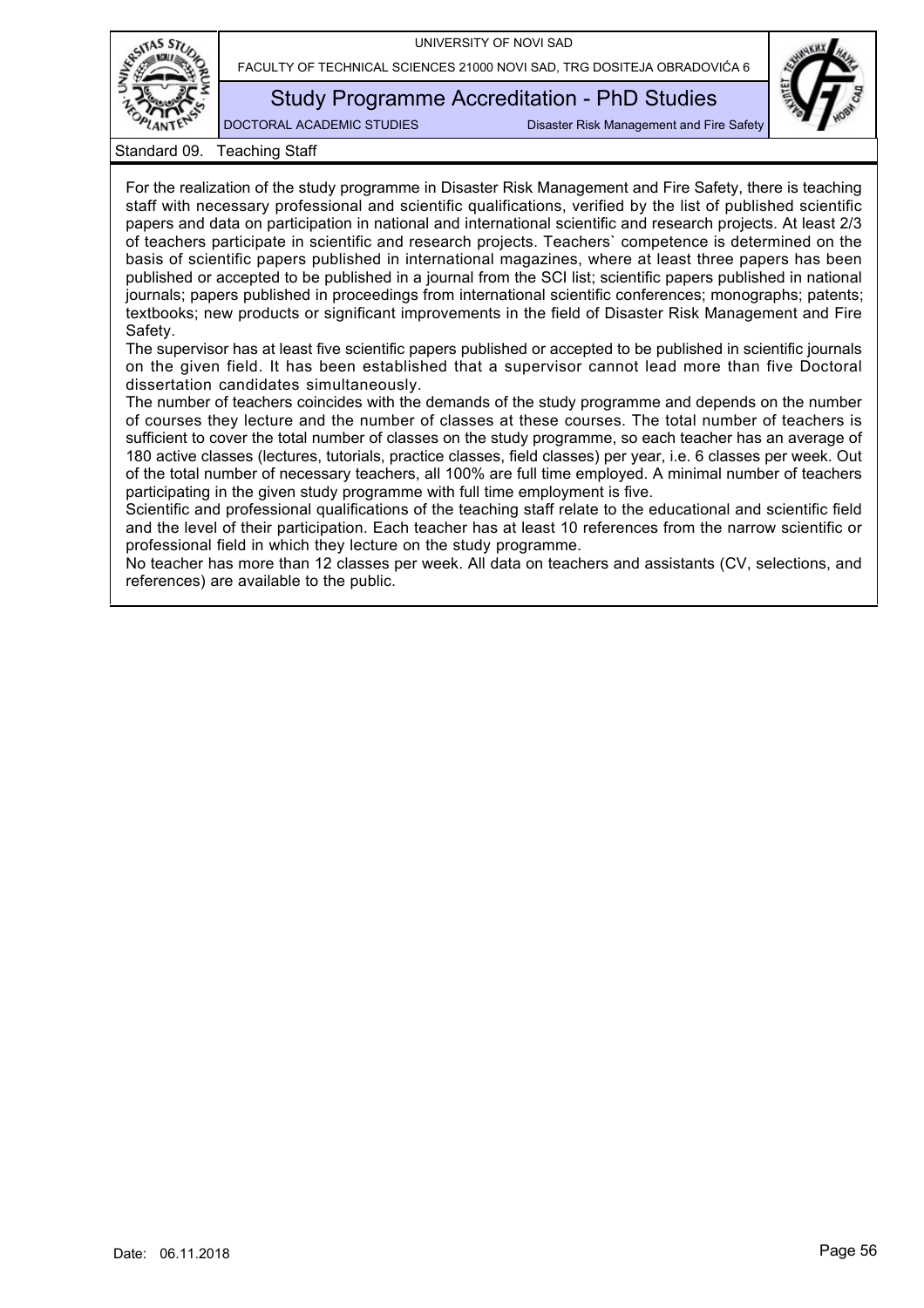

FACULTY OF TECHNICAL SCIENCES 21000 NOVI SAD, TRG DOSITEJA OBRADOVIĆA 6

Study Programme Accreditation - PhD Studies



DOCTORAL ACADEMIC STUDIES Disaster Risk Management and Fire Safety

Standard 10. Organizational and Material Resources

<span id="page-58-0"></span>O perform the study programme, the adequate human, spatial, technical and technological, library and other resources suitable to the study programme features and predicted students` number are provided. Classes on the study programme Disaster Risk Management and Fire Safety are held in 2 shifts, so the minimum of 2 m2 of space is provided per student.

To perform the study programme, the adequate space for lecturing is provided, as well as the adequate laboratory space necessary for the experimental work and the equipment based on contemporary information and communication technologies. Lectures are held in amphitheatres, classrooms and specialized laboratories.

Faculty provides the usage of the library fund from its own or other sources (books, monographs, scientific magazines, other periodicals) in the amount necessary for the Doctoral study programme. Doctoral study students have the access to databases necessary for Doctoral dissertation elaboration and scientific and research work.

The library possesses more than 100 library units relevant for the performance of the study programme. All courses from the study programme have adequate textbooks, devices and supplementary equipment available on time and in a satisfactory number for the normal teaching process. There is also adequate information support.

Faculty has the library and the study room and provides a seat for each student in amphitheatres, classrooms and laboratories.

Faculty has a short-term and a long-term plan and the budget for the realization of scientific and research work.

Means for the realization of Doctoral studies, besides the ones provided by the resource ministries, are also provided in cooperation with other higher education institutions, accredited scientific institutions and international organizations.

Faculty provides students to utilize equipment or have access to necessary and adequate equipment in the possession of the Faculty, for scientific and research work.

Faculty provides students to utilize equipment or have access to the equipment necessary for scientific and research work on the basis of contracts on cooperation with other appropriate institutions.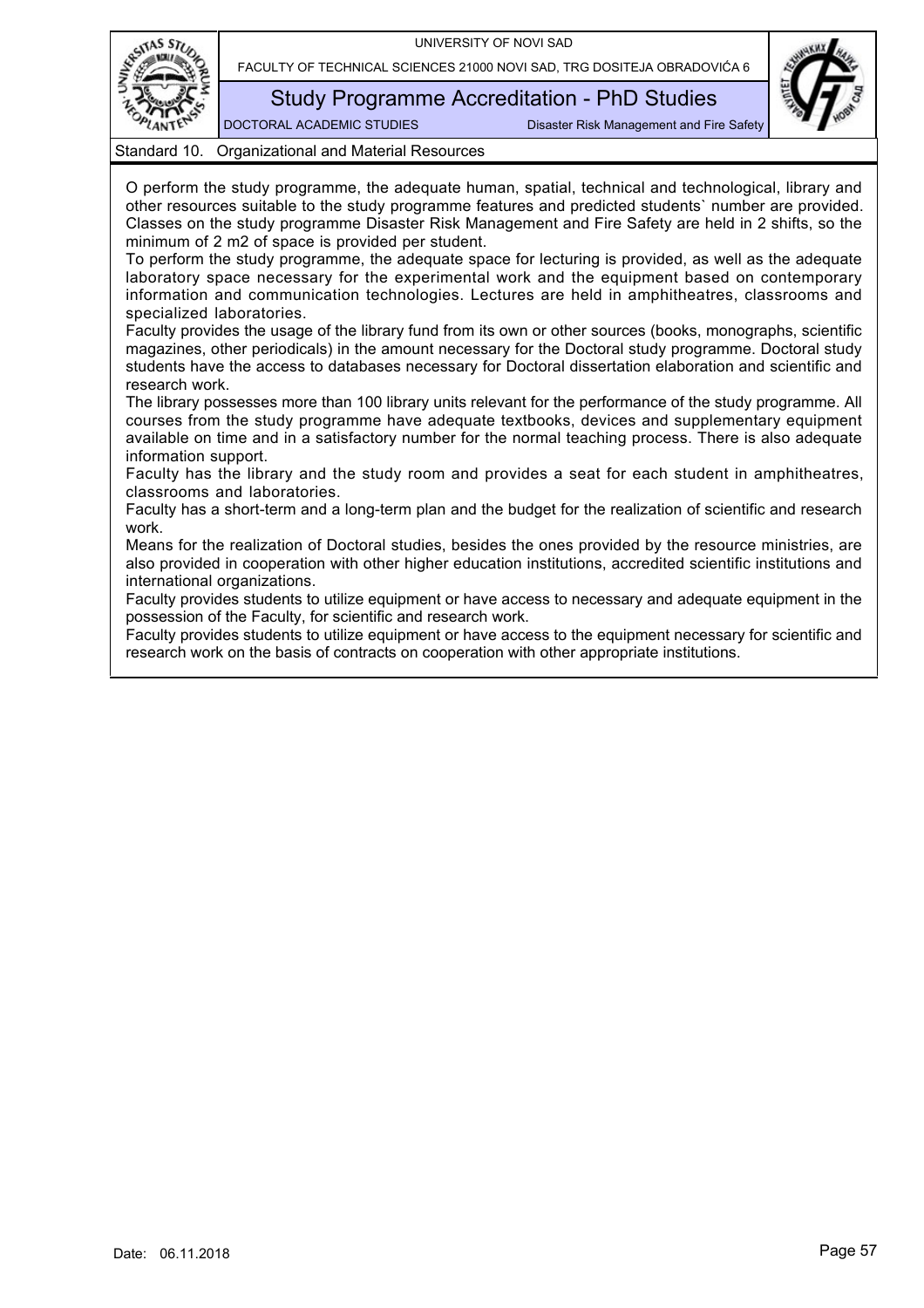



FACULTY OF TECHNICAL SCIENCES 21000 NOVI SAD, TRG DOSITEJA OBRADOVIĆA 6



Study Programme Accreditation - PhD Studies

DOCTORAL ACADEMIC STUDIES Disaster Risk Management and Fire Safety

Standard 11. Quality Control

<span id="page-59-0"></span>Estimation of the study programme quality is elaborated regularly and systematically via self-evaluation and external quality control. It is especially necessary to emphasize the multi-decade practice of students` surveys.

Study programme quality control is elaborated in the following manners:

- Surveying students at final lecture from the given course.

- Surveying students on the quality of the study programme and logistic support to the studies in the event

of awarding the Diploma. Also, the studying comfort (classroom cleanness and tidiness) is evaluated there. - Surveying students during the confirmation on completing a year of studies. Then students evaluate the logistic support to the studies.

- Surveying students on enrolling each year of studies. Then students evaluate the study programme at the year they completed in the prior academic year.

- Surveying the teaching and non-teaching staff on the quality of the study programme and the logistic support to the studies. This survey evaluates the work of the Dean`s office, Registrar`s office, library, and other services at the Faculty. Furthermore, the studying comfort (classroom cleanness and tidiness) is also evaluated.

To monitor the quality of the study programme, there is also a committee with all heads of all Departments participating in the realization of the study programme, together with a student from each study group. Additional quality is obtained by the obligatory scientific production of candidates. Prior to beginning the defense of the Doctoral dissertation, each candidate is obliged to publish at least 1 paper in the journal of certain category from the doctoral dissertation field.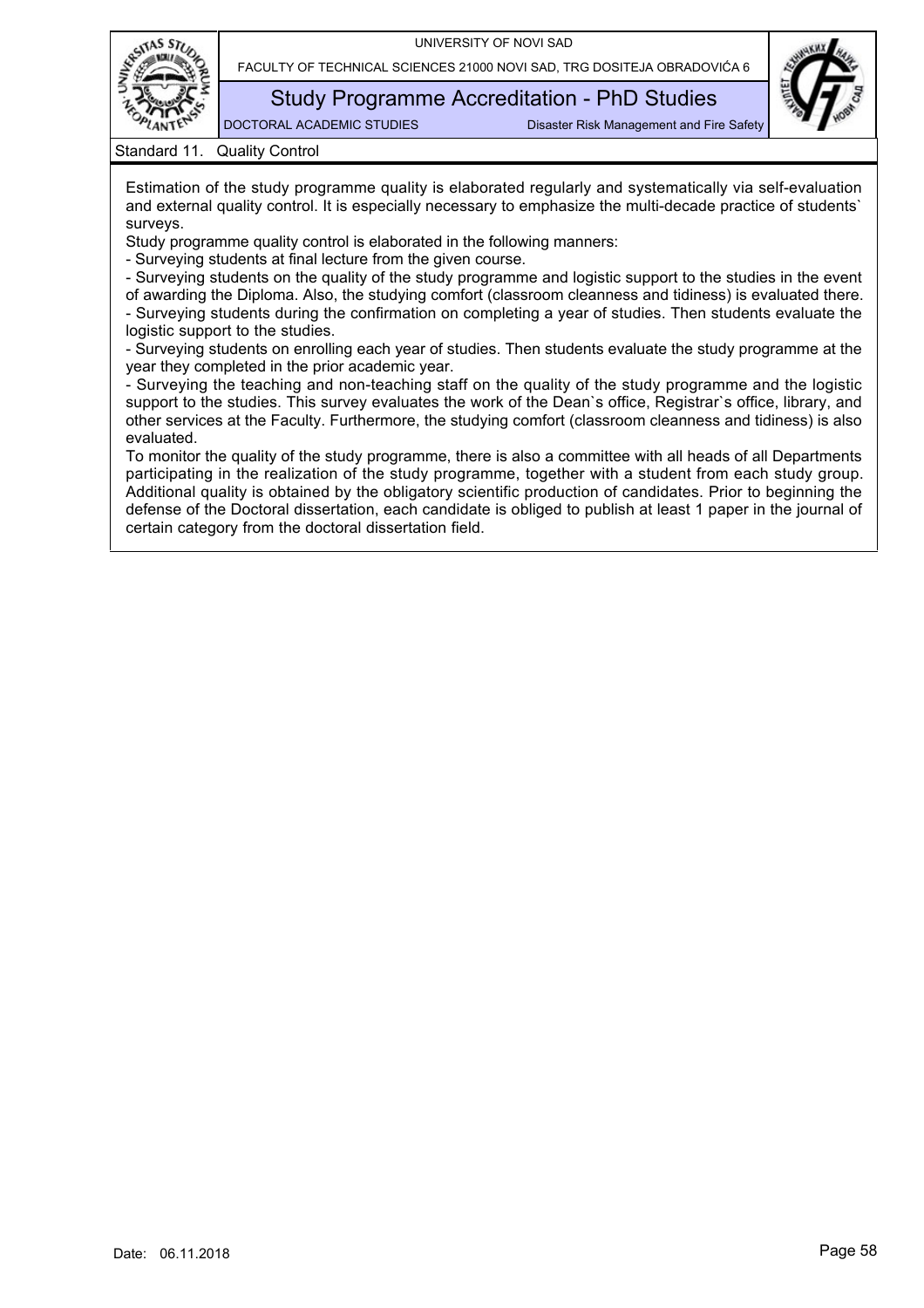



FACULTY OF TECHNICAL SCIENCES 21000 NOVI SAD, TRG DOSITEJA OBRADOVIĆA 6

Study Programme Accreditation - PhD Studies

DOCTORAL ACADEMIC STUDIES Disaster Risk Management and Fire Safety

Standard 12. Transparency

<span id="page-60-0"></span>Faculty of Technical Sciences has provided public access to the study programme and doctoral dissertations as final work of doctoral studies Study programme Disaster Risk Management and Fire Safety is available on the official website of the Faculty of Technical Sciences in Novi Sad:

http://www.ftn.uns.ac.rs/177059227/upravljanje rizikom od katastrofalnih događaja i požara

Faculty of Technical Sciences deposits doctoral dissertations into a unique repository that is permanently available to the public. Electronic versions of doctoral dissertations, together with the report of the commition for assessment and defense, data on the mentor and composition of the commission, as well as work data (scientific research results) of candidates whose publication was a prerequisite for the defense are publicly available on the official website of the Faculty of Technical Sciences in Novi Sad:

http://www.ftn.uns.ac.rs/1054578074/doktorske-disertacije-stavljene-na-uvid-javnosti-i-izvestaj-oocenikomisije

Data on supervisors at doctoral academic study programme Disaster Risk Management and Fire Safety, together with data on their competence and previous mentoring are available on the official website of the Faculty of Technical Sciences in Novi Sad:

http://www.ftn.uns.ac.rs/n1187861334/mentori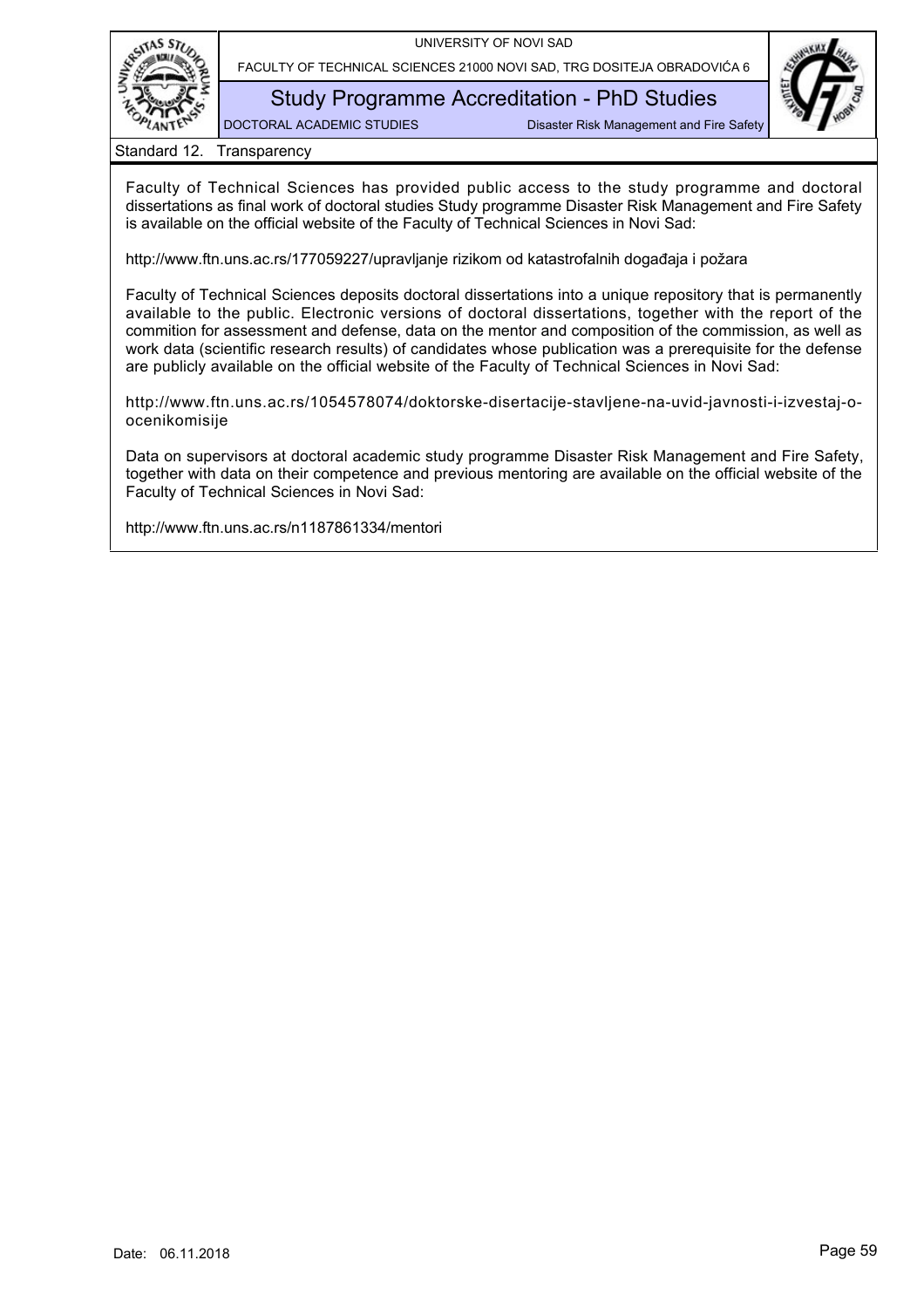FACULTY OF TECHNICAL SCIENCES 21000 NOVI SAD, TRG DOSITEJA OBRADOVIĆA 6



SITAS STUD

DOCTORAL ACADEMIC STUDIES Disaster Risk Management and Fire Safety



Standard 13. Studies in a foreign language

<span id="page-61-0"></span>It is foreseen that the Doctoral Study Programme Disaster Risk Management and Fire Safety is performed in Serbian and English language.

Besides students from the Republic of Serbia, it is envisaged that this study programme is attended by students from Albania, Bosnia and Herzegovina, Montenegro, Macedonia and other countries. Classes would be conducted in one group for both domestic and foreign students, in English language (in case a certain number of foreign students apply, otherwise the lectures would be conducted in the Serbian language).

In addition to the Serbian language, teachers who teach at this study programme are competent to conduct teaching in the English language, which they proved by lecturing in English at FTS , as well as with papers and participation at foreign scientific conferences.